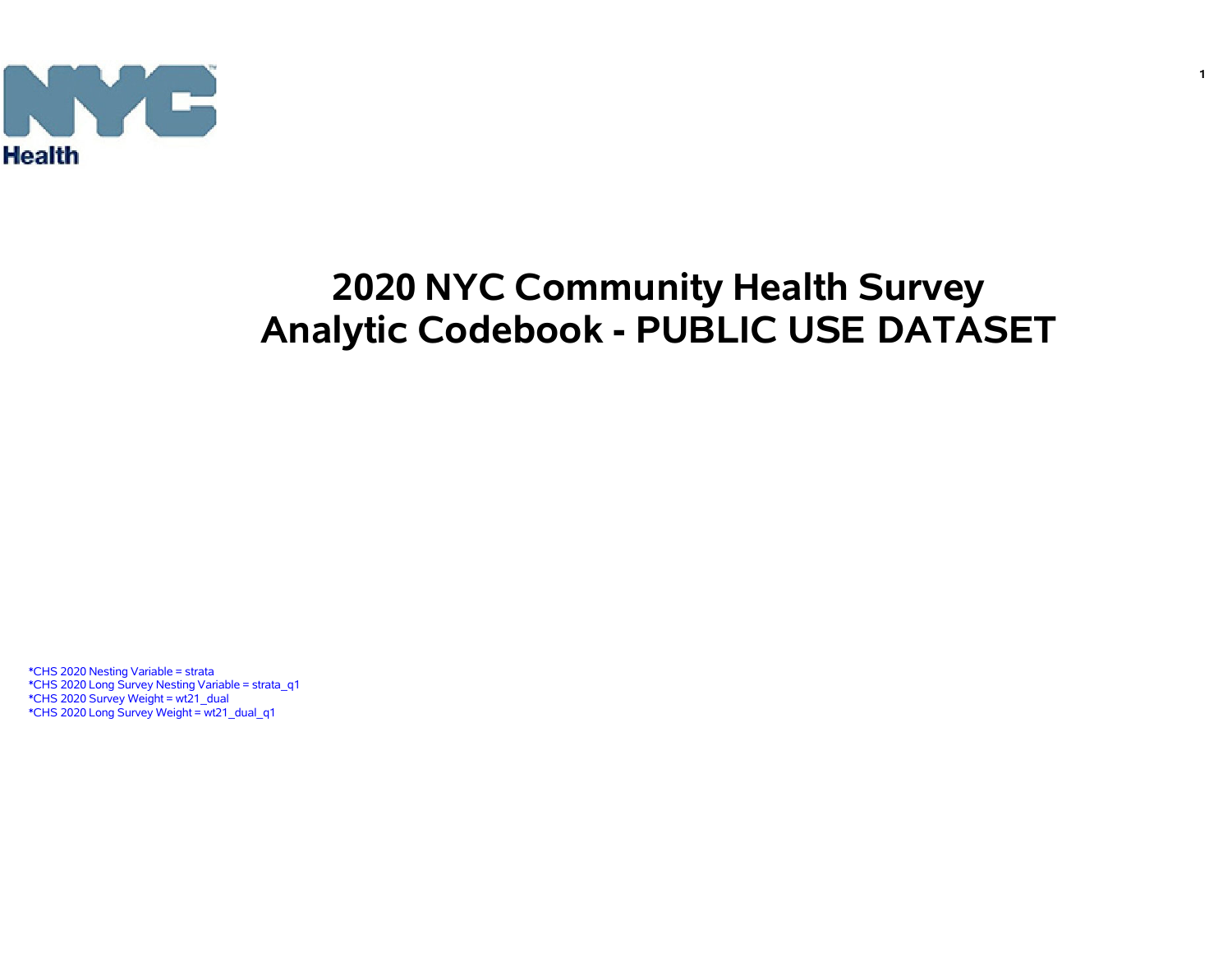### **Table of Contents**

| <b>HEALTH STATUS</b>    |  |
|-------------------------|--|
|                         |  |
|                         |  |
| <b>DIABETES</b>         |  |
| <b>ASTHMA</b>           |  |
| MENTAL HEALTH           |  |
|                         |  |
|                         |  |
| DEMOGRAPHICS.           |  |
| NEIGHBORHOODS.          |  |
| IMMUNIZATIONS           |  |
| <b>NUTRITION</b>        |  |
|                         |  |
| DISABILITIES.           |  |
| <b>CANCER SCREENING</b> |  |
| HIV TESTING.            |  |
|                         |  |
| ALCOHOL USE             |  |
| <b>IPV AND SUICIDE</b>  |  |
| ADMINISTRATIVE.         |  |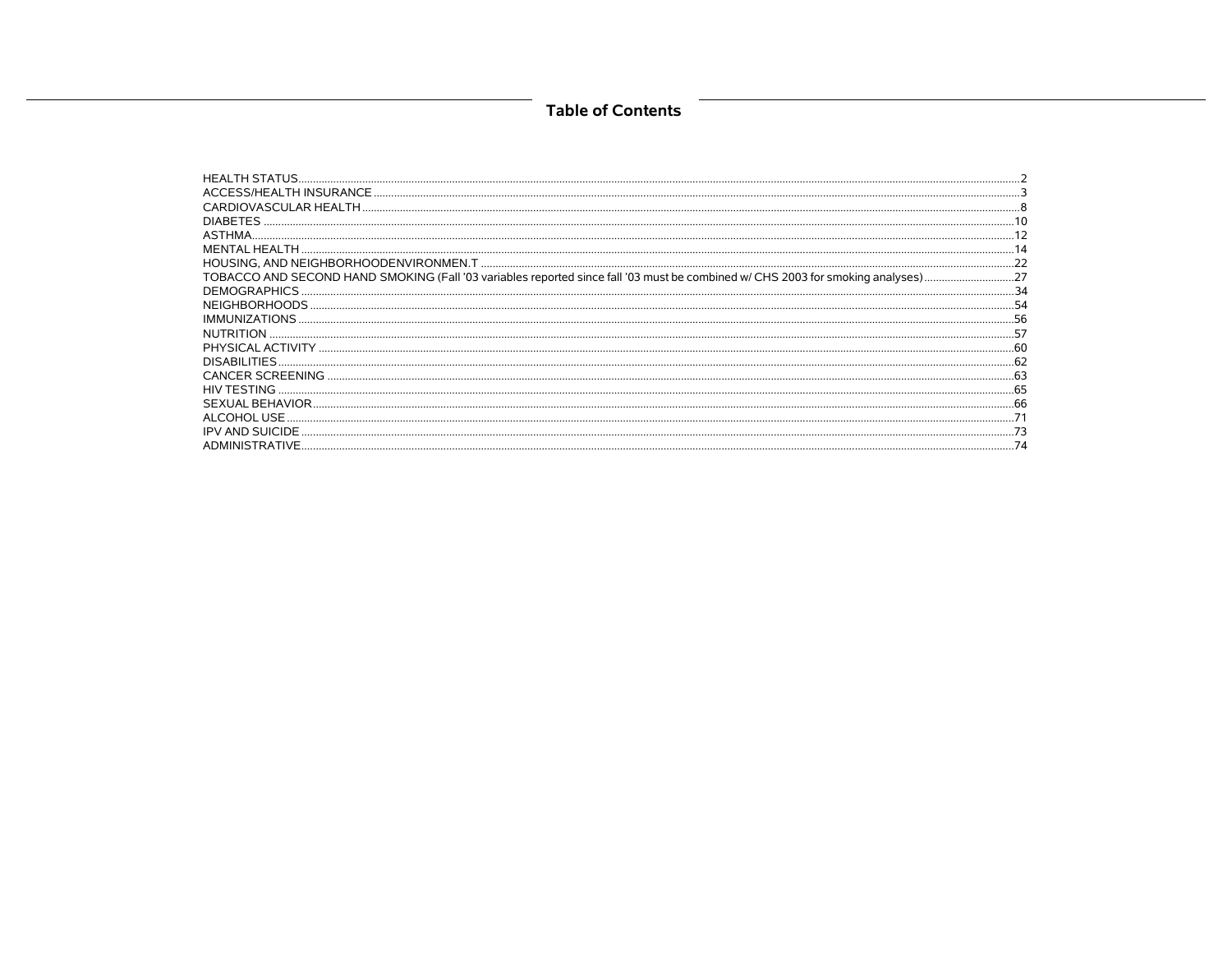### **HEALTH STATUS**

| <b>Recoded Variable</b> | Question                                                                                                                                                  | Raw<br><b>Name</b> | <b>Source</b> | <b>Response Option</b> | <b>Unweighted</b><br>Frequency | <b>Prior Years</b>       | <b>Notes</b>                                                         |
|-------------------------|-----------------------------------------------------------------------------------------------------------------------------------------------------------|--------------------|---------------|------------------------|--------------------------------|--------------------------|----------------------------------------------------------------------|
| generalhealth           | Would you say that in general<br>your health is excellent, very<br>good, good, fair or poor?                                                              | health1            | Q1.1          | 1: Excellent           | 1,791                          | 2002-2019: generalhealth |                                                                      |
|                         |                                                                                                                                                           |                    |               | 2: Very Good           | 2,679                          |                          |                                                                      |
|                         |                                                                                                                                                           |                    |               | 3: Good                | 2,590                          |                          |                                                                      |
|                         |                                                                                                                                                           |                    |               | 4: Fair                | 1,361                          |                          |                                                                      |
|                         |                                                                                                                                                           |                    |               | 5: Poor                | 339                            |                          |                                                                      |
|                         |                                                                                                                                                           |                    |               | .d: Don't know         | 19                             |                          |                                                                      |
|                         |                                                                                                                                                           |                    |               | .r: Refused            | $\overline{2}$                 |                          |                                                                      |
| generalhealthpastyr     | Thinking back to [CURRENT<br>MONTH], 2019, would you say<br>that in general your health at that<br>time was excellent, very good,<br>good, fair, or poor? | health9            | Q1.1a         | 1: Excellent           | 1,313                          | 2002-2019: --            | New in 2020. Variable must be<br>used with COVID dataset<br>weights. |
|                         |                                                                                                                                                           |                    |               | 2: Very Good           | 1,853                          |                          |                                                                      |
|                         |                                                                                                                                                           |                    |               | 3: Good                | 1,659                          |                          |                                                                      |
|                         |                                                                                                                                                           |                    |               | 4: Fair                | 728                            |                          |                                                                      |
|                         |                                                                                                                                                           |                    |               | 5: Poor                | 198                            |                          |                                                                      |
|                         |                                                                                                                                                           |                    |               | .d: Don't know         | 18                             |                          |                                                                      |
|                         |                                                                                                                                                           |                    |               | .r: Refused            |                                |                          |                                                                      |
|                         |                                                                                                                                                           |                    |               | .: Missing/Not asked   | 3,011                          |                          |                                                                      |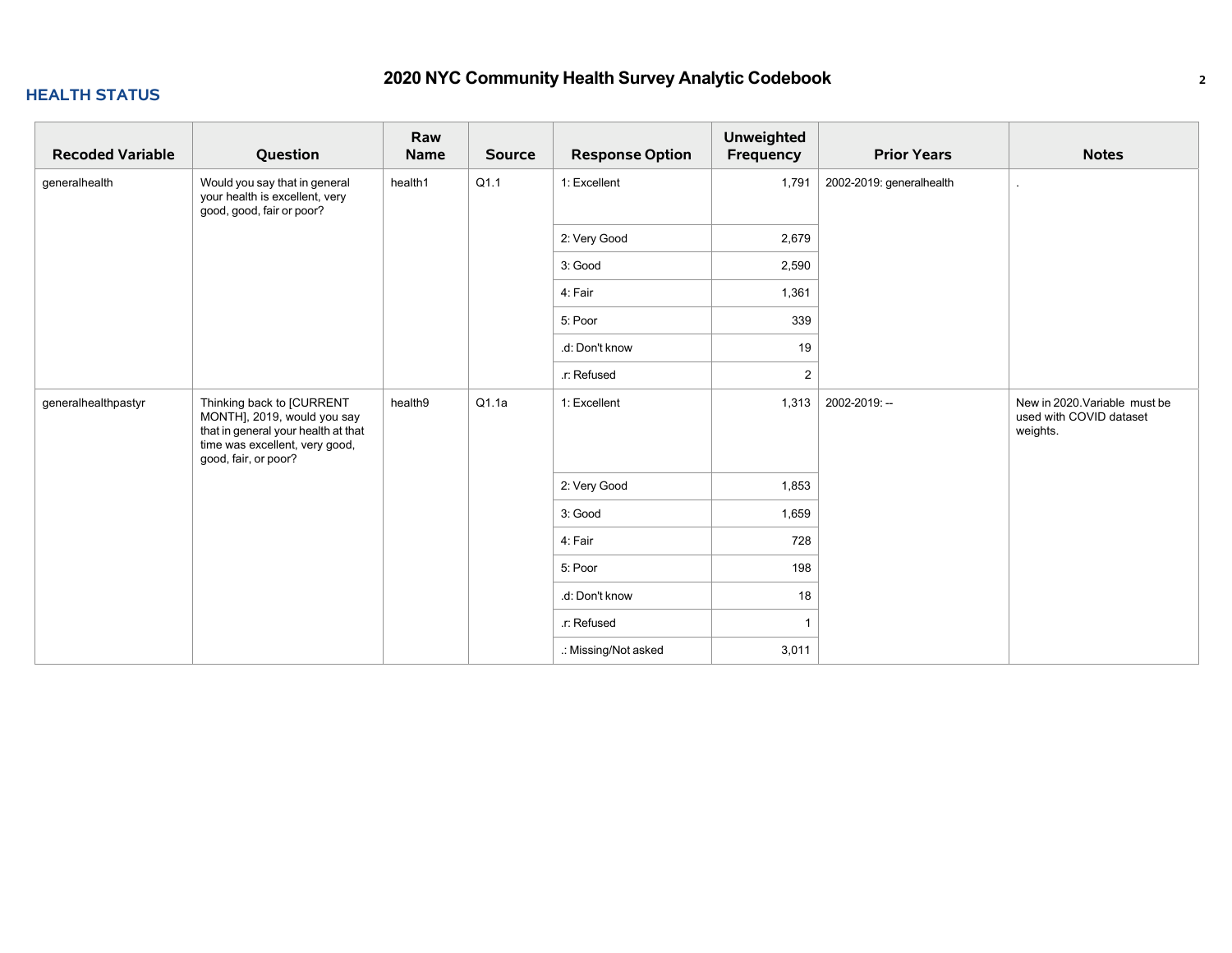| <b>Recoded Variable</b> | Question                                                                                                                                            | Raw<br><b>Name</b> | <b>Source</b> | <b>Response Option</b>                                                     | <b>Unweighted</b><br>Frequency | <b>Prior Years</b>                                                                                                         | <b>Notes</b>                                                                                     |
|-------------------------|-----------------------------------------------------------------------------------------------------------------------------------------------------|--------------------|---------------|----------------------------------------------------------------------------|--------------------------------|----------------------------------------------------------------------------------------------------------------------------|--------------------------------------------------------------------------------------------------|
| insuredgateway20        | Do you have any kind of health<br>insurance coverage, including<br>private health insurance or<br>government plans such as<br>Medicare or Medicaid? | access66           | Q2.1          | 1: Yes                                                                     | 7,823                          | $2002: -$<br>2003 spg: healthcover<br>2003 fall: healthcover<br>2004-2006: insuredgateway<br>2007-2019: insuredgateway[YY] | Question wording changed in<br>2016                                                              |
|                         |                                                                                                                                                     |                    |               | 2: No                                                                      | 930                            |                                                                                                                            |                                                                                                  |
|                         |                                                                                                                                                     |                    |               | .d: Don't know                                                             | 22                             |                                                                                                                            |                                                                                                  |
|                         |                                                                                                                                                     |                    |               | r: Refused                                                                 | 6                              |                                                                                                                            |                                                                                                  |
| insure20r               | What type of health insurance do<br>you use to pay for your doctor or<br>hospital bills? Is it insurance<br>through                                 | access42           | Q2.2          | 1: Employer (yours or<br>someone else's)                                   | 3,325                          | 2002-2019: insure[YY]                                                                                                      | Question wording and response<br>options for health insurance<br>coverage have changed over time |
|                         |                                                                                                                                                     |                    |               | 2: A plan that you or<br>someone else buys on your<br>own                  | 478                            |                                                                                                                            |                                                                                                  |
|                         |                                                                                                                                                     |                    |               | 3: Medicare                                                                | 1,504                          |                                                                                                                            |                                                                                                  |
|                         |                                                                                                                                                     |                    |               | 4: Medicaid, incl Medicaid<br>Managed Care or Family<br><b>Health Plus</b> | 1,953                          |                                                                                                                            |                                                                                                  |
|                         |                                                                                                                                                     |                    |               | 5: The military, CHAMPUS,<br>Tricare, or VA                                | 339                            |                                                                                                                            |                                                                                                  |
|                         |                                                                                                                                                     |                    |               | 6: Some other source or<br>COBRA                                           | 930                            |                                                                                                                            |                                                                                                  |
|                         |                                                                                                                                                     |                    |               | 7: Uninsured                                                               | $\Omega$                       |                                                                                                                            |                                                                                                  |
|                         |                                                                                                                                                     |                    |               | .d: Don't know                                                             | 186                            |                                                                                                                            |                                                                                                  |
|                         |                                                                                                                                                     |                    |               | .r: Refused                                                                | 38                             |                                                                                                                            |                                                                                                  |
|                         |                                                                                                                                                     |                    |               | .: Missing/Not asked                                                       | 28                             |                                                                                                                            |                                                                                                  |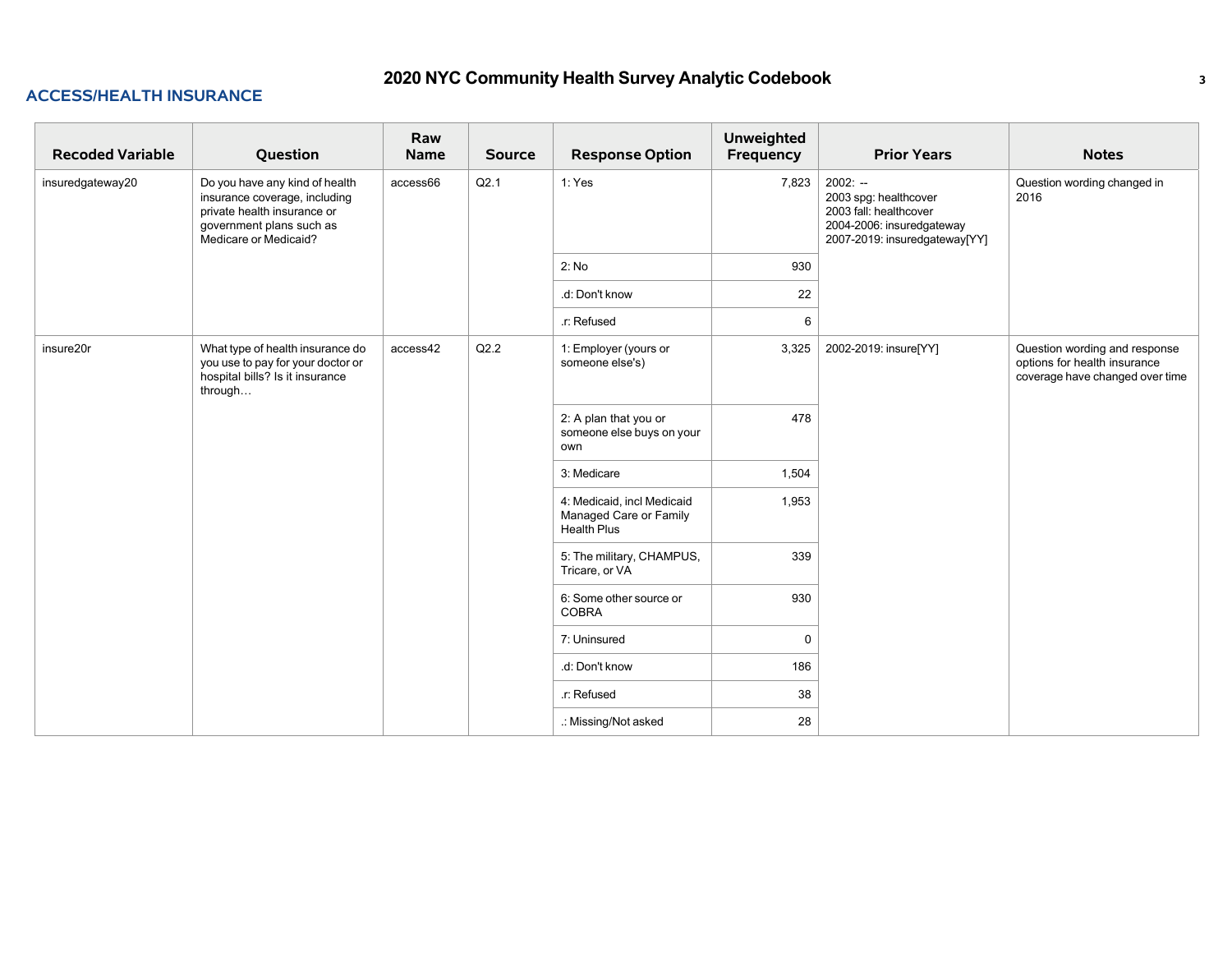| <b>Recoded Variable</b> | Question                                                                                 | Raw<br>Name              | <b>Source</b> | <b>Response Option</b> | <b>Unweighted</b><br>Frequency | <b>Prior Years</b>                                                    | <b>Notes</b>                                                                     |
|-------------------------|------------------------------------------------------------------------------------------|--------------------------|---------------|------------------------|--------------------------------|-----------------------------------------------------------------------|----------------------------------------------------------------------------------|
| insured                 | Any type of health insurance?                                                            | $\sim$                   | insure20      | 1: Yes                 | 7,599                          | 2002-2019: insured                                                    | Based on insure20; question<br>wording and response options<br>changed over time |
|                         |                                                                                          |                          |               | 2: No                  | 930                            |                                                                       |                                                                                  |
|                         |                                                                                          |                          |               | .d: Don't know         | 186                            |                                                                       |                                                                                  |
|                         |                                                                                          |                          |               | .r: Refused            | 38                             |                                                                       |                                                                                  |
|                         |                                                                                          |                          |               | .: Missing/Not asked   | 28                             |                                                                       |                                                                                  |
| insure <sub>5</sub>     | Type of health insurance<br>coverage                                                     | $\overline{\phantom{a}}$ | insure20      | 1: Private             | 3,803                          | 2002-2019: insure5                                                    |                                                                                  |
|                         |                                                                                          |                          |               | 2: Medicare            | 1,504                          |                                                                       |                                                                                  |
|                         |                                                                                          |                          |               | 3: Medicaid            | 1,953                          |                                                                       |                                                                                  |
|                         |                                                                                          |                          |               | 4: Other               | 339                            |                                                                       |                                                                                  |
|                         |                                                                                          |                          |               | 5: Uninsured           | 930                            |                                                                       |                                                                                  |
|                         |                                                                                          |                          |               | .d: Don't know         | 186                            |                                                                       |                                                                                  |
|                         |                                                                                          |                          |               | .r: Refused            | 38                             |                                                                       |                                                                                  |
|                         |                                                                                          |                          |               | .: Missing/Not asked   | 28                             |                                                                       |                                                                                  |
| pcp20                   | Do you have a person you think<br>of as your personal doctor or<br>health care provider? | access74                 | Q2.3a         | 1: Yes                 | 6,512                          | 2002-04: pcp<br>2005-2009: pcp[YY]<br>$2010: -$<br>2011-2019: pcp[YY] | Question wording and response<br>options changed over time                       |
|                         |                                                                                          |                          |               | 2: No                  | 2,230                          |                                                                       |                                                                                  |
|                         |                                                                                          |                          |               | .d: Don't know         | 32                             |                                                                       |                                                                                  |
|                         |                                                                                          |                          |               | .r: Refused            | $\overline{7}$                 |                                                                       |                                                                                  |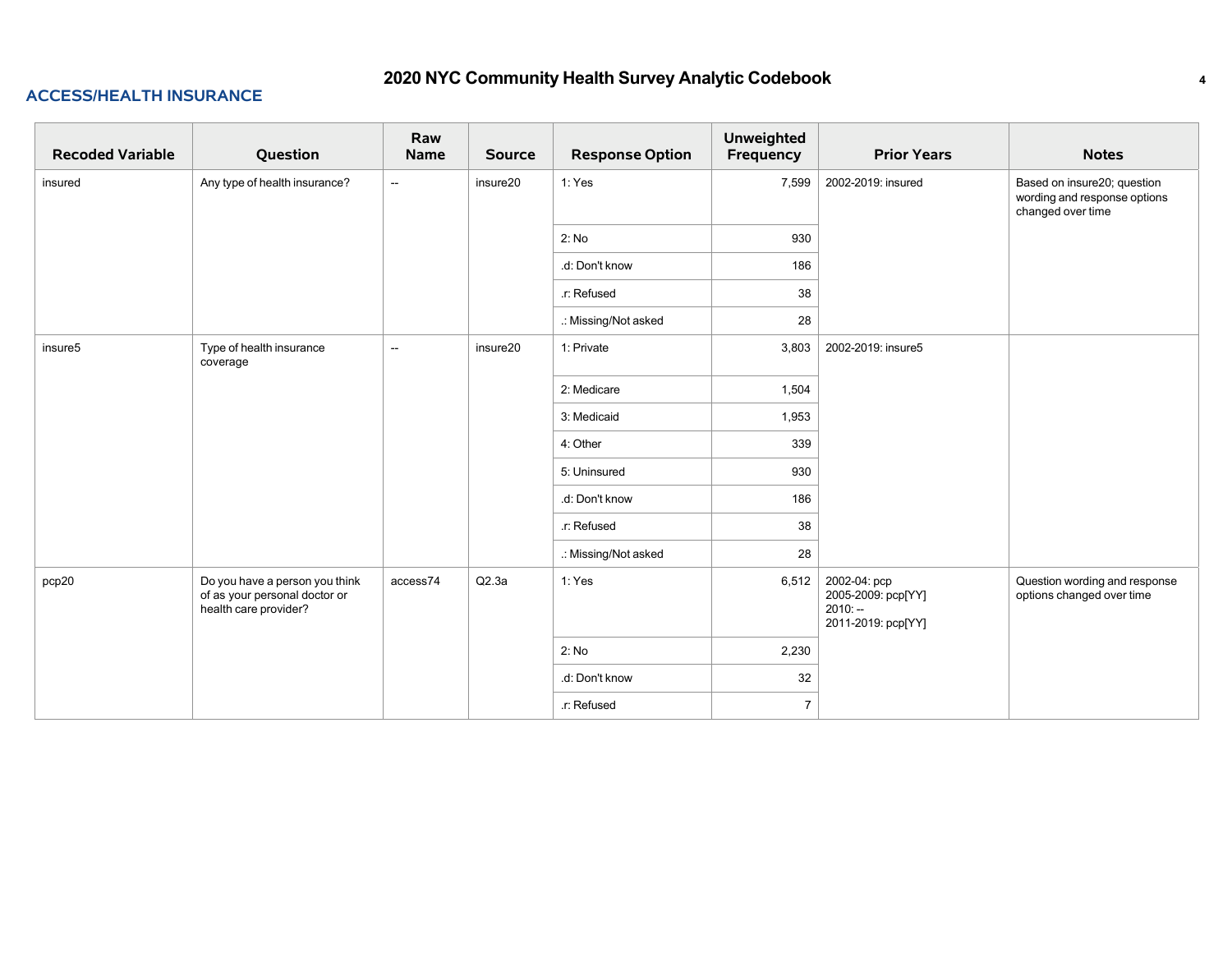| <b>Recoded Variable</b> | Question                                                                                                                                                                                                       | Raw<br><b>Name</b> | <b>Source</b> | <b>Response Option</b>             | <b>Unweighted</b><br>Frequency | <b>Prior Years</b>                                                                                                                       | <b>Notes</b>                                                                                                                                                |
|-------------------------|----------------------------------------------------------------------------------------------------------------------------------------------------------------------------------------------------------------|--------------------|---------------|------------------------------------|--------------------------------|------------------------------------------------------------------------------------------------------------------------------------------|-------------------------------------------------------------------------------------------------------------------------------------------------------------|
| medplace                | When you see a doctor, nurse or<br>other health professional, where<br>do you usually go? Would you<br>say                                                                                                     | access75           | Q2.7          | 1: Private Doctor's Office         | 5,263                          | 2002-2019: --                                                                                                                            | New in 2020                                                                                                                                                 |
|                         |                                                                                                                                                                                                                |                    |               | 2: Community Health Center         | 731                            |                                                                                                                                          |                                                                                                                                                             |
|                         |                                                                                                                                                                                                                |                    |               | 3: A hospital outpatient<br>clinic | 1,400                          |                                                                                                                                          |                                                                                                                                                             |
|                         |                                                                                                                                                                                                                |                    |               | 4: Urgent care center              | 572                            |                                                                                                                                          |                                                                                                                                                             |
|                         |                                                                                                                                                                                                                |                    |               | 5: A hospital ED                   | 372                            |                                                                                                                                          |                                                                                                                                                             |
|                         |                                                                                                                                                                                                                |                    |               | 6: Retail Clinic                   | 65                             |                                                                                                                                          |                                                                                                                                                             |
|                         |                                                                                                                                                                                                                |                    |               | 7: Some other place                | 176                            |                                                                                                                                          |                                                                                                                                                             |
|                         |                                                                                                                                                                                                                |                    |               | 88: [VOL] NO USUAL<br><b>PLACE</b> | 119                            |                                                                                                                                          |                                                                                                                                                             |
|                         |                                                                                                                                                                                                                |                    |               | .d: Don't know                     | 72                             |                                                                                                                                          |                                                                                                                                                             |
|                         |                                                                                                                                                                                                                |                    |               | r: Refused                         | 11                             |                                                                                                                                          |                                                                                                                                                             |
| didntgetcare20          | Was there a time in the past 12<br>months when you needed medical<br>care but did not get it? Medical<br>care includes doctor's visits, tests,<br>procedures, prescription<br>medication and hospitalizations. | access36           | Q2.5          | 1: Yes                             | 1,047                          | 2002: neededcare<br>2003-2004: --<br>2005: didntgetcare<br>$2006: -$<br>2007: didntgetcare07<br>$2008: -$<br>2009-2019: didntgetcare[YY] | Question wording and response<br>options changed over time.<br>Question wording for CHS 2006<br>(didntgetcare06) not directly<br>comparable to other years. |
|                         |                                                                                                                                                                                                                |                    |               | 2: No                              | 7,686                          |                                                                                                                                          |                                                                                                                                                             |
|                         |                                                                                                                                                                                                                |                    |               | .d: Don't know                     | 45                             |                                                                                                                                          |                                                                                                                                                             |
|                         |                                                                                                                                                                                                                |                    |               | .r: Refused                        | 3                              |                                                                                                                                          |                                                                                                                                                             |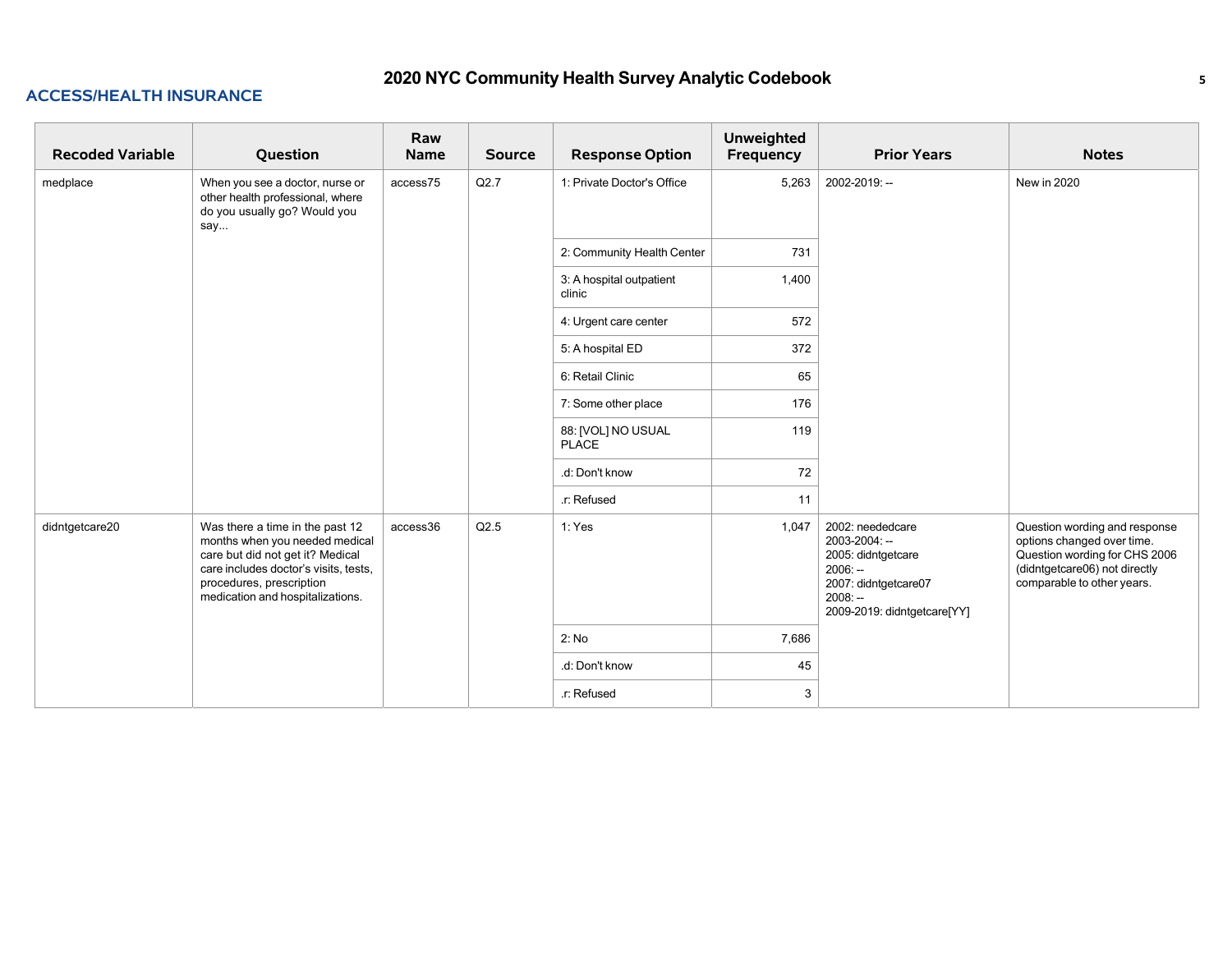| <b>Recoded Variable</b> | Question                                                                                                                                                                                                                                    | Raw<br><b>Name</b> | <b>Source</b> | <b>Response Option</b> | <b>Unweighted</b><br><b>Frequency</b> | <b>Prior Years</b> | <b>Notes</b>                                                                                                                              |
|-------------------------|---------------------------------------------------------------------------------------------------------------------------------------------------------------------------------------------------------------------------------------------|--------------------|---------------|------------------------|---------------------------------------|--------------------|-------------------------------------------------------------------------------------------------------------------------------------------|
| nocare30dcovidfear      | In the past 30 days, was there a<br>time when you did not get needed<br>medical care for any of the<br>following reasons? You were<br>afraid of getting infected with the<br>coronavirus or COVID-19 while<br>seeking care from a provider? | access76           | Q2.5a         | 1: Yes                 | 211                                   | 2002-2019: --      | New in 2020. Variable must be<br>used with COVID dataset weights.<br>Among those who did not get<br>needed care in the past 12<br>months. |
|                         |                                                                                                                                                                                                                                             |                    |               | 2: No                  | 290                                   |                    |                                                                                                                                           |
|                         |                                                                                                                                                                                                                                             |                    |               | .d: Don't know         | $\overline{2}$                        |                    |                                                                                                                                           |
|                         |                                                                                                                                                                                                                                             |                    |               | .: Missing/Not asked   | 8,278                                 |                    |                                                                                                                                           |
| nocare30demerg          | (In the past 30 days, was there a<br>time you did not get needed<br>medical care because) You were<br>following guidance to seek<br>medical care only in the case of<br>an emergency?                                                       | access77           | Q2.5b         | 1: Yes                 | 261                                   | 2002-2019: --      | New in 2020. Variable must be<br>used with COVID dataset weights.<br>Among those who did not get<br>needed care in the past 12<br>months. |
|                         |                                                                                                                                                                                                                                             |                    |               | 2: No                  | 236                                   |                    |                                                                                                                                           |
|                         |                                                                                                                                                                                                                                             |                    |               | .d: Don't know         | 5                                     |                    |                                                                                                                                           |
|                         |                                                                                                                                                                                                                                             |                    |               | .r: Refused            | $\overline{\mathbf{1}}$               |                    |                                                                                                                                           |
|                         |                                                                                                                                                                                                                                             |                    |               | .: Missing/Not asked   | 8,278                                 |                    |                                                                                                                                           |
| nocare30dcovidcost      | (In the past 30 days, was there a<br>time you did not get needed<br>medical care because) You<br>thought you might have<br>coronavirus or COVID-19 and<br>were worried about the costs of<br>getting treatment?                             | access78           | Q2.5c         | 1: Yes                 | 62                                    | 2002-2019: --      | New in 2020. Variable must be<br>used with COVID dataset weights.<br>Among those who did not get<br>needed care in the past 12<br>months. |
|                         |                                                                                                                                                                                                                                             |                    |               | 2: No                  | 439                                   |                    |                                                                                                                                           |
|                         |                                                                                                                                                                                                                                             |                    |               | .d: Don't know         | 2                                     |                    |                                                                                                                                           |
|                         |                                                                                                                                                                                                                                             |                    |               | .: Missing/Not asked   | 8,278                                 |                    |                                                                                                                                           |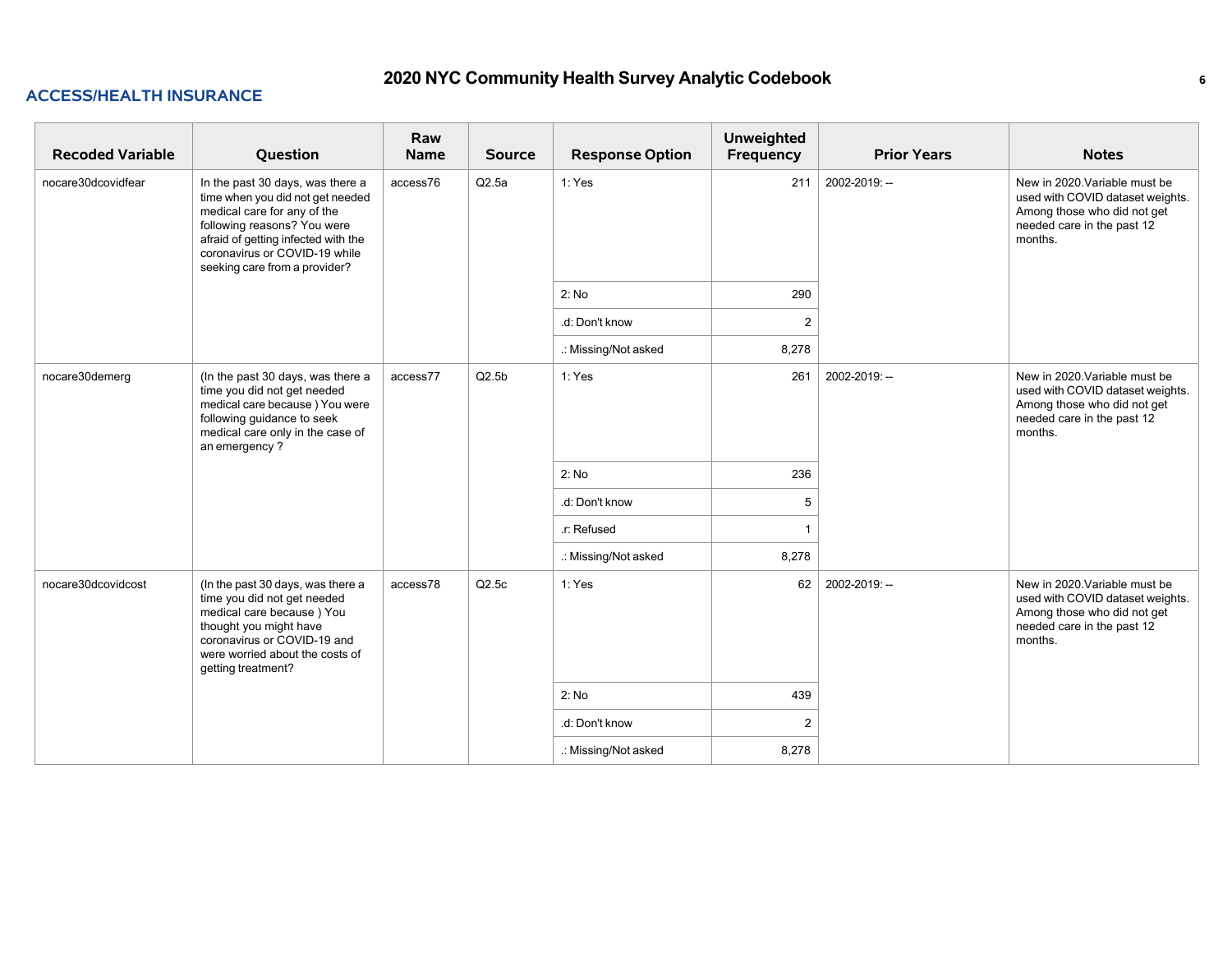| <b>Recoded Variable</b> | Question                                                                                                                                                                          | Raw<br>Name | <b>Source</b> | <b>Response Option</b> | <b>Unweighted</b><br>Frequency | <b>Prior Years</b> | <b>Notes</b>                                                             |
|-------------------------|-----------------------------------------------------------------------------------------------------------------------------------------------------------------------------------|-------------|---------------|------------------------|--------------------------------|--------------------|--------------------------------------------------------------------------|
| regularrx               | In the past 12 months, has a<br>health care provider given you a<br>prescription or refills for medicine<br>you take on a regular basis?                                          | access79    | Q2.8          | 1: Yes                 | 5,129                          | 2002-2019: --      | New in 2020.                                                             |
|                         |                                                                                                                                                                                   |             |               | 2: No                  | 3,629                          |                    |                                                                          |
|                         |                                                                                                                                                                                   |             |               | .d: Don't know         | 16                             |                    |                                                                          |
|                         |                                                                                                                                                                                   |             |               | r: Refused             | $\overline{ }$                 |                    |                                                                          |
| skiprxcost              | In the past 12 months, have you<br>put off filling a prescription,<br>skipped taking a prescription, or<br>reduced the amount of the<br>prescription you took because of<br>cost? | access80    | Q2.9          | 1: Yes                 | 614                            | 2002-2019: --      | New in 2020.<br>Among those who take<br>prescriptions on a regular basis |
|                         |                                                                                                                                                                                   |             |               | 2: No                  | 4,493                          |                    |                                                                          |
|                         |                                                                                                                                                                                   |             |               | .d: Don't know         | 20                             |                    |                                                                          |
|                         |                                                                                                                                                                                   |             |               | .r: Refused            | $\overline{2}$                 |                    |                                                                          |
|                         |                                                                                                                                                                                   |             |               | .: Missing/Not asked   | 3,652                          |                    |                                                                          |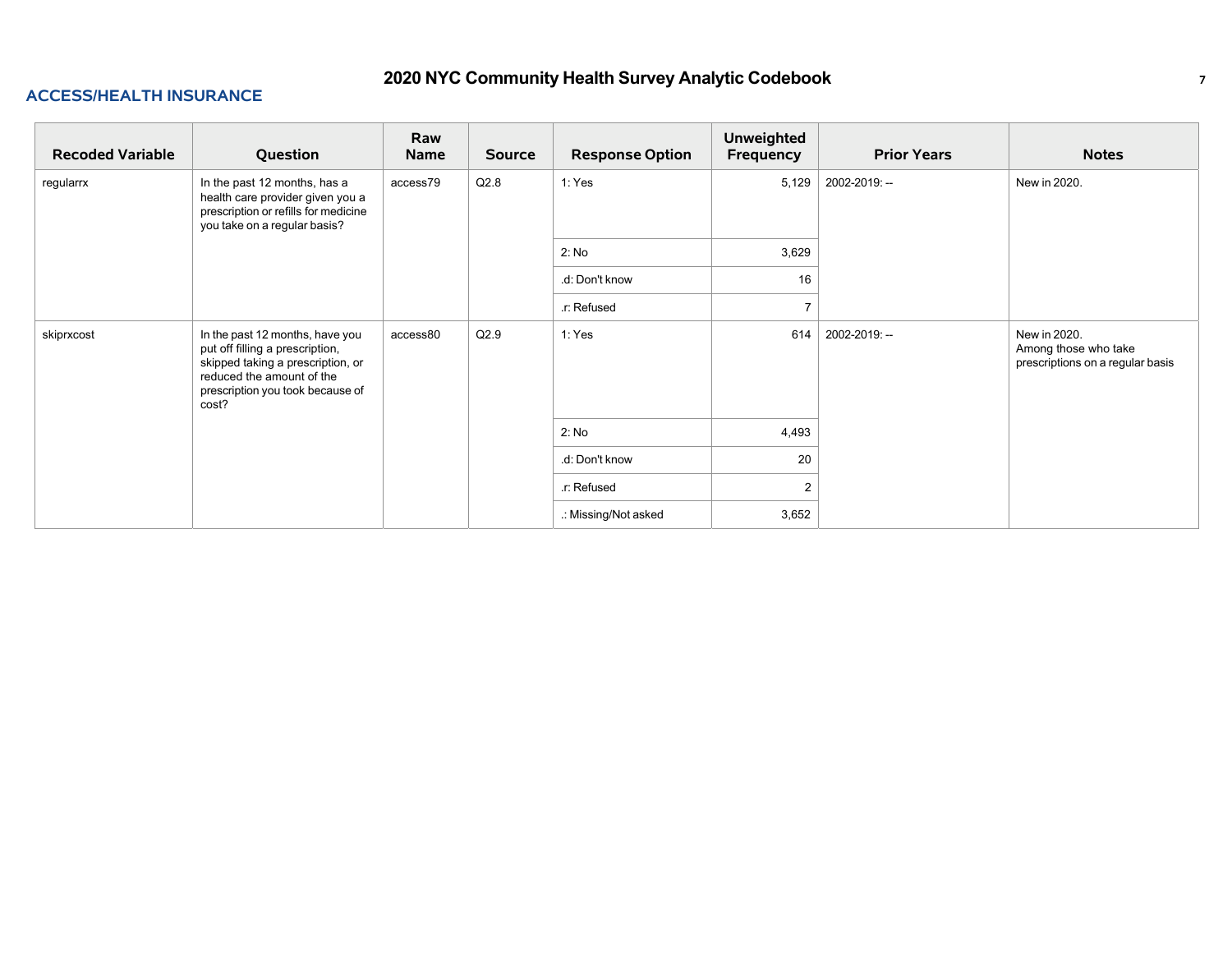### **CARDIOVASCULAR HEALTH**

| <b>Recoded Variable</b> | Question                                                                                                                                         | Raw<br><b>Name</b> | <b>Source</b> | <b>Response Option</b> | <b>Unweighted</b><br>Frequency | <b>Prior Years</b>                                                                                                                                                       | <b>Notes</b>                                                                                                                                  |
|-------------------------|--------------------------------------------------------------------------------------------------------------------------------------------------|--------------------|---------------|------------------------|--------------------------------|--------------------------------------------------------------------------------------------------------------------------------------------------------------------------|-----------------------------------------------------------------------------------------------------------------------------------------------|
| toldhighbp20            | Have you ever been told by a<br>doctor, nurse or other health<br>professional that you have<br>hypertension, also called high<br>blood pressure? | press10            | Q3.1          | 1: Yes                 | 2,596                          | 2002: toldhighbp02<br>2003-2004: --<br>2005-2019: toldhighbp[YY]                                                                                                         | Question wording differs from<br>2002, 2005                                                                                                   |
|                         |                                                                                                                                                  |                    |               | 2: No                  | 6,161                          |                                                                                                                                                                          |                                                                                                                                               |
|                         |                                                                                                                                                  |                    |               | .d: Don't know         | 21                             |                                                                                                                                                                          |                                                                                                                                               |
|                         |                                                                                                                                                  |                    |               | .r: Refused            | 3                              |                                                                                                                                                                          |                                                                                                                                               |
| toldprescription20      | Have you ever been told by a<br>doctor, nurse or other health<br>professional that you need to take<br>medicine for your high blood<br>pressure? | press14            | Q3.2          | 1: Yes                 | 2,300                          | 2002-2004: --<br>2005-2006: toldprescription<br>2007: toldprescription07<br>$2008: -$<br>2009-2012: toldprescription[YY]<br>$2013: -$<br>2014-2019: toldprescription[YY] | Question wording modified over<br>time.<br>Denominator is persons ever told<br>high BP                                                        |
|                         |                                                                                                                                                  |                    |               | 2: No                  | 289                            |                                                                                                                                                                          |                                                                                                                                               |
|                         |                                                                                                                                                  |                    |               | .d: Don't know         | 5                              |                                                                                                                                                                          |                                                                                                                                               |
|                         |                                                                                                                                                  |                    |               | r: Refused             | 2                              |                                                                                                                                                                          |                                                                                                                                               |
|                         |                                                                                                                                                  |                    |               | .: Missing/Not asked   | 6,185                          |                                                                                                                                                                          |                                                                                                                                               |
| takingmeds20            | Are you currently taking<br>medication for your high blood<br>pressure?                                                                          | press8             | Q3.3          | 1: Yes                 | 2,042                          | 2002-2004: --<br>2005-2007: takingmeds[YY]<br>$2008: -$<br>2009-2012: takingmeds[YY]<br>$2013: -$<br>2014-2019: takingmeds[YY]                                           | Denominator is persons with high<br>BP and told they needed meds for<br>high BP.<br>CHS 08 BP meds question is not<br>comparable to other yrs |
|                         |                                                                                                                                                  |                    |               | 2: No                  | 257                            |                                                                                                                                                                          |                                                                                                                                               |
|                         |                                                                                                                                                  |                    |               | .d: Don't know         | $\Omega$                       |                                                                                                                                                                          |                                                                                                                                               |
|                         |                                                                                                                                                  |                    |               | r: Refused             |                                |                                                                                                                                                                          |                                                                                                                                               |
|                         |                                                                                                                                                  |                    |               | .: Missing/Not asked   | 6,481                          |                                                                                                                                                                          |                                                                                                                                               |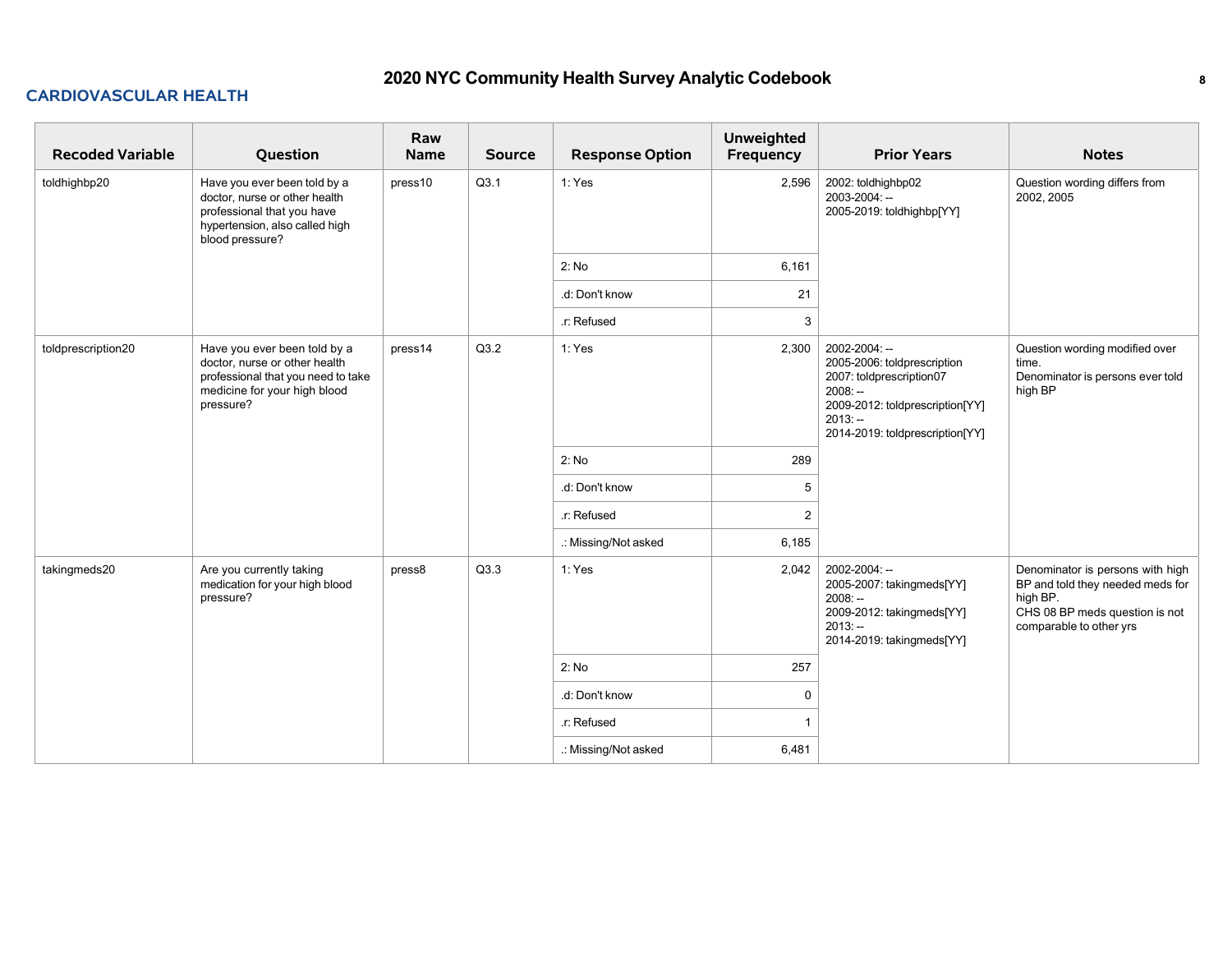### **CARDIOVASCULAR HEALTH**

| <b>Recoded Variable</b> | Question                                                                                      | Raw<br>Name | <b>Source</b> | <b>Response Option</b> | Unweighted<br>Frequency | <b>Prior Years</b>                        | <b>Notes</b>                                                                                        |
|-------------------------|-----------------------------------------------------------------------------------------------|-------------|---------------|------------------------|-------------------------|-------------------------------------------|-----------------------------------------------------------------------------------------------------|
| checkedbp20 q1          | During the past 30 days, have you<br>checked your blood pressure at<br>home or at a pharmacy? | press18     | Q3.4          | 1: Yes                 | 1,451                   | 2002-2017: --<br>2018-2019: checkedbp[YY] | Version 1 only. Analysis requires<br>special survey strata (strata q1)<br>and weight (wt21_dual_q1) |
|                         |                                                                                               |             |               | 2: No                  | 2,882                   |                                           |                                                                                                     |
|                         |                                                                                               |             |               | .d: Don't know         |                         |                                           |                                                                                                     |
|                         |                                                                                               |             |               | r: Refused             |                         |                                           |                                                                                                     |
|                         |                                                                                               |             |               | .: Missing/Not asked   | 4,445                   |                                           |                                                                                                     |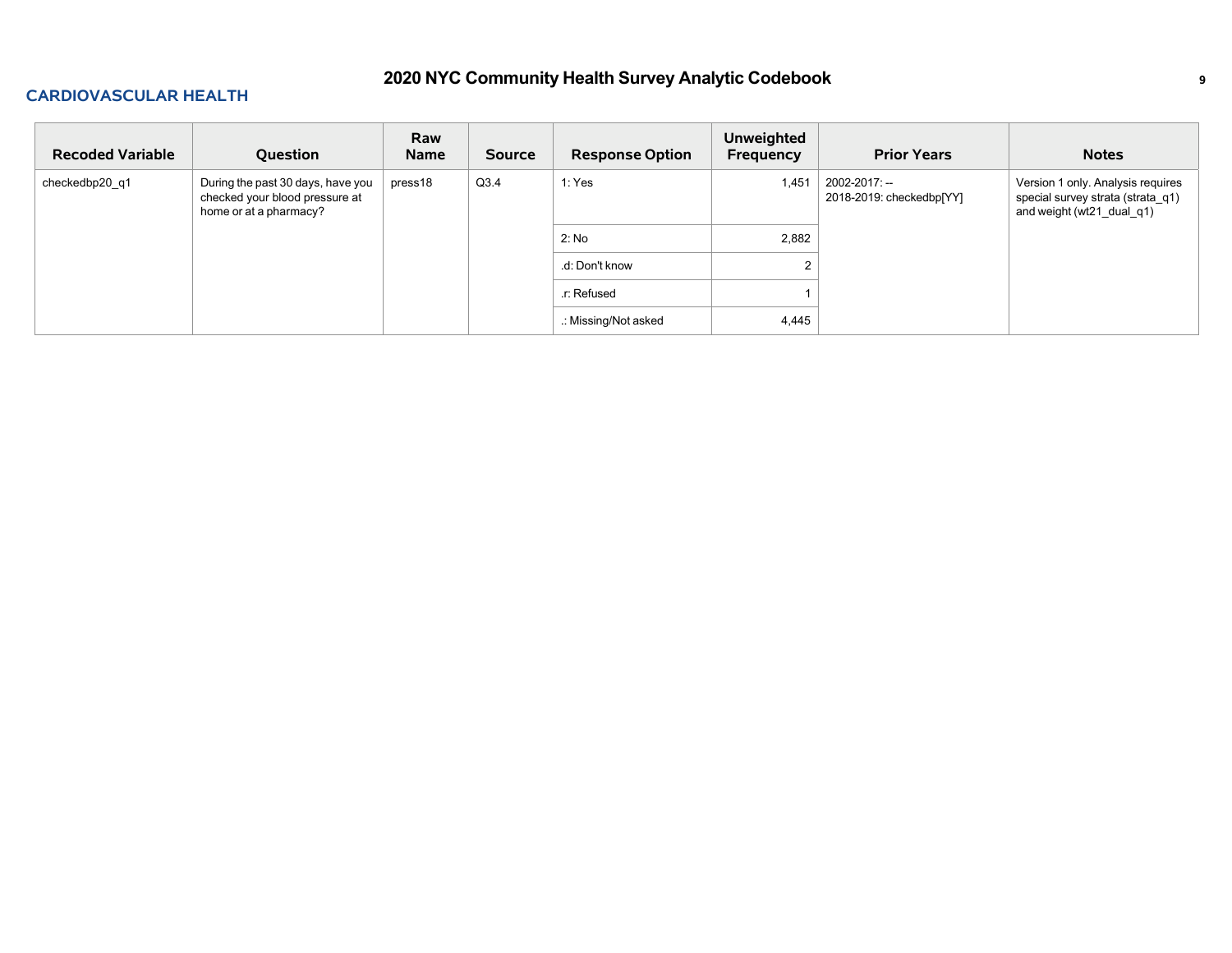### **DIABETES**

| <b>Recoded Variable</b> | Question                                                                                                                                                                                                               | Raw<br><b>Name</b> | <b>Source</b> | <b>Response Option</b> | <b>Unweighted</b><br>Frequency | <b>Prior Years</b>                                                                                                                                        | <b>Notes</b>                                                                                                                                                                                                          |
|-------------------------|------------------------------------------------------------------------------------------------------------------------------------------------------------------------------------------------------------------------|--------------------|---------------|------------------------|--------------------------------|-----------------------------------------------------------------------------------------------------------------------------------------------------------|-----------------------------------------------------------------------------------------------------------------------------------------------------------------------------------------------------------------------|
| diabetes20              | Have you ever been told by a<br>doctor, nurse or other health<br>professional that you have<br>diabetes?                                                                                                               | diabet10           | Q4.1          | 1: Yes                 | 1,088                          | 2002-2004: diabetes<br>$2005: -$<br>2006: diabetes<br>2007-2019: diabetes[YY]                                                                             | Women who had diabetes only<br>while pregnant are included in 'no'<br>category                                                                                                                                        |
|                         |                                                                                                                                                                                                                        |                    |               | 2: No                  | 7,673                          |                                                                                                                                                           |                                                                                                                                                                                                                       |
|                         |                                                                                                                                                                                                                        |                    |               | .d: Don't know         | 15                             |                                                                                                                                                           |                                                                                                                                                                                                                       |
|                         |                                                                                                                                                                                                                        |                    |               | .r: Refused            | 5                              |                                                                                                                                                           |                                                                                                                                                                                                                       |
| ageatdiabetes           | How old were you when you were<br>first told you have diabetes?                                                                                                                                                        | diabet14           | Q4.6          | 1: $<$ 18 years        | 31                             | 2002: ageatdiabetes<br>$2003: -$<br>2004: ageatdiabetes<br>2005-2007: --<br>2008: ageatdiabetes<br>$2009 - 10: -$<br>2011: ageatdiabetes<br>2012-2019: -- | Question wording and maximum<br>age range changed over time.<br>Denominator is persons ever told<br>diabetes.<br>If age at diagnosis > current age<br>or current age is missing then set<br>ageatdiabetes to missing. |
|                         |                                                                                                                                                                                                                        |                    |               | 2: 18 - 40 years       | 284                            |                                                                                                                                                           |                                                                                                                                                                                                                       |
|                         |                                                                                                                                                                                                                        |                    |               | $3:$ >40yrs            | 715                            |                                                                                                                                                           |                                                                                                                                                                                                                       |
|                         |                                                                                                                                                                                                                        |                    |               | .d: Don't know         | 46                             |                                                                                                                                                           |                                                                                                                                                                                                                       |
|                         |                                                                                                                                                                                                                        |                    |               | .r: Refused            | $\overline{7}$                 |                                                                                                                                                           |                                                                                                                                                                                                                       |
|                         |                                                                                                                                                                                                                        |                    |               | .: Missing/Not asked   | 7,698                          |                                                                                                                                                           |                                                                                                                                                                                                                       |
| diabcntrlmeds           | Are you currently doing any of the<br>following to control your diabetes:<br>taking insulin, taking pills to lower<br>your blood sugar, or taking<br>injectable drugs other than insulin<br>to lower your blood sugar? | diabet18           | Q4.7          | 1: Yes                 | 896                            | 2002-2019: --                                                                                                                                             | New in 2020.<br>Denominator is persons ever told<br>diabetes.                                                                                                                                                         |
|                         |                                                                                                                                                                                                                        |                    |               | 2: No                  | 190                            |                                                                                                                                                           |                                                                                                                                                                                                                       |
|                         |                                                                                                                                                                                                                        |                    |               | .d: Don't know         | $\overline{2}$                 |                                                                                                                                                           |                                                                                                                                                                                                                       |
|                         |                                                                                                                                                                                                                        |                    |               | .: Missing/Not asked   | 7,693                          |                                                                                                                                                           |                                                                                                                                                                                                                       |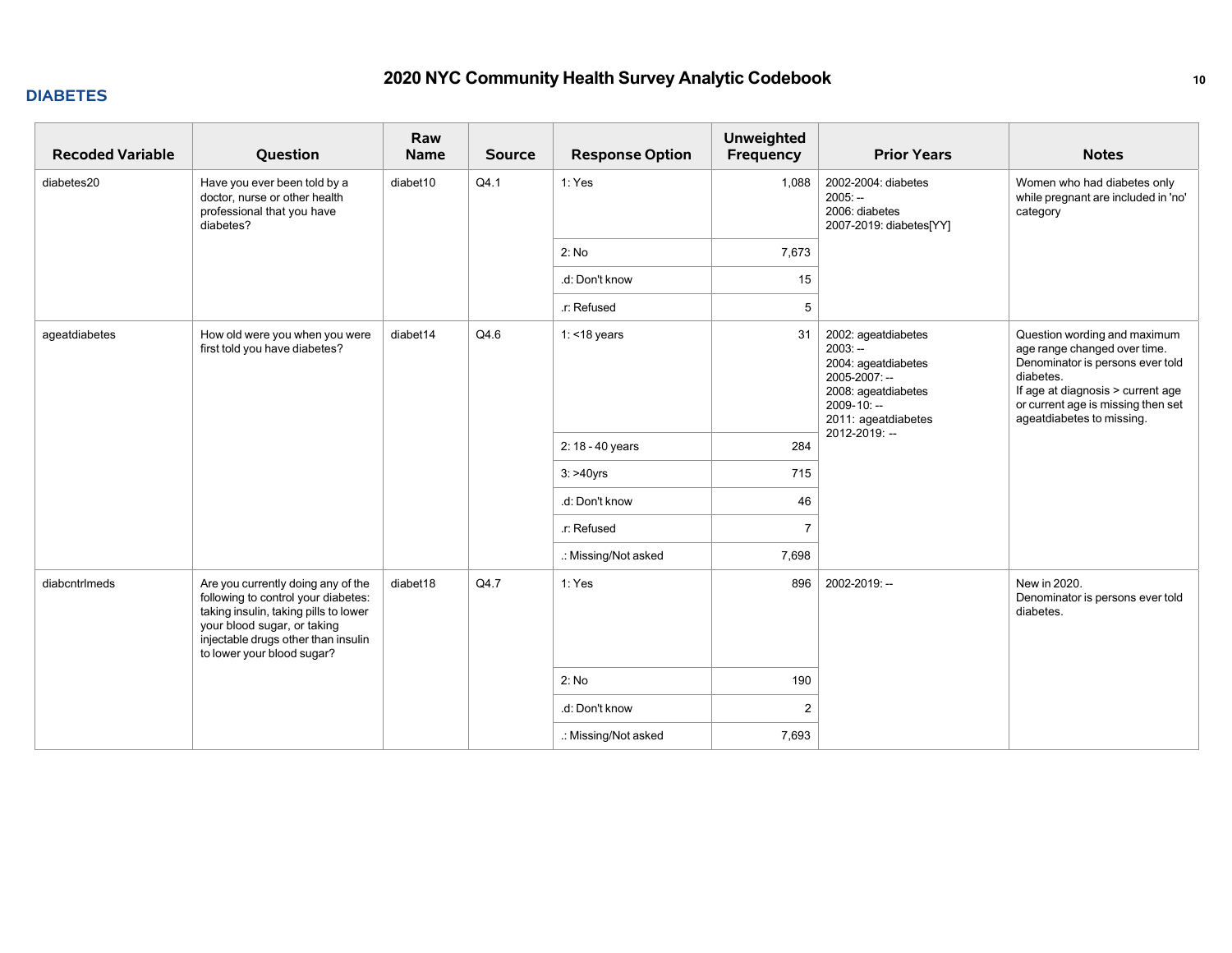### **DIABETES**

| <b>Recoded Variable</b> | Question                                                                                        | Raw<br><b>Name</b> | <b>Source</b> | <b>Response Option</b>                                               | <b>Unweighted</b><br>Frequency | <b>Prior Years</b> | <b>Notes</b>                                                  |
|-------------------------|-------------------------------------------------------------------------------------------------|--------------------|---------------|----------------------------------------------------------------------|--------------------------------|--------------------|---------------------------------------------------------------|
| toohighblsugar          | How often do you feel you cannot<br>keep your blood sugar from going<br>too high? Would you say | diabet19           | Q4.8          | 1: None of the time                                                  | 404                            | 2002-2019: --      | New in 2020.<br>Denominator is persons ever told<br>diabetes. |
|                         |                                                                                                 |                    |               | 2: Some of the time                                                  | 363                            |                    |                                                               |
|                         |                                                                                                 |                    |               | 3: Most of the time                                                  | 158                            |                    |                                                               |
|                         |                                                                                                 |                    |               | 4: All of the time                                                   | 88                             |                    |                                                               |
|                         |                                                                                                 |                    |               | 5: [VOL] RESPONDENT<br>DOESN'T CHECK BLOOD<br><b>SUGAR REGULARLY</b> | 20                             |                    |                                                               |
|                         |                                                                                                 |                    |               | .d: Don't know                                                       | 51                             |                    |                                                               |
|                         |                                                                                                 |                    |               | .r: Refused                                                          |                                |                    |                                                               |
|                         |                                                                                                 |                    |               | .: Missing/Not asked                                                 | 7,693                          |                    |                                                               |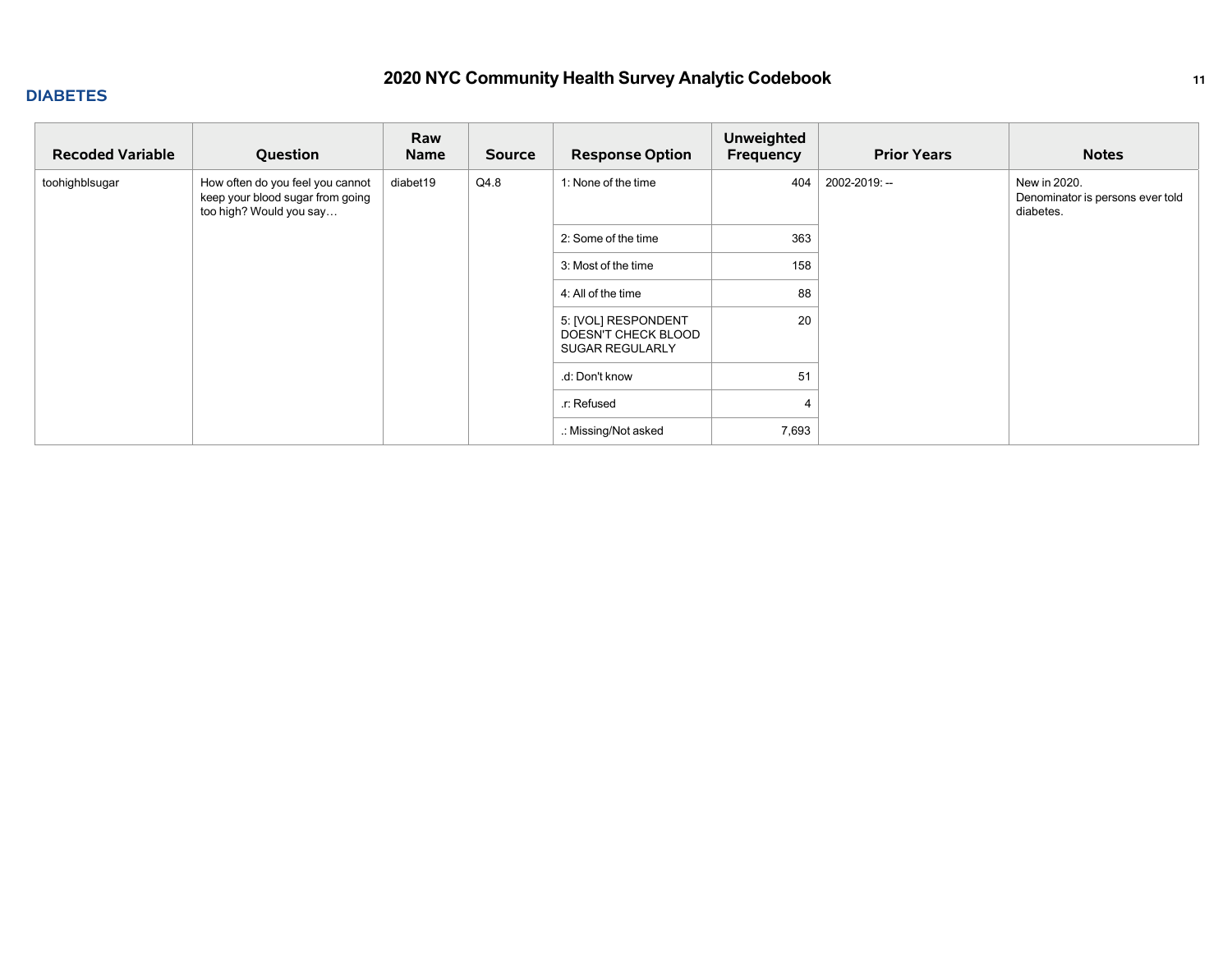### **ASTHMA**

| <b>Recoded Variable</b> | Question                                                                                           | Raw<br><b>Name</b>  | <b>Source</b> | <b>Response Option</b> | <b>Unweighted</b><br>Frequency | <b>Prior Years</b>                                                                                                                                                                                  | <b>Notes</b>                                                                                                                                                                    |
|-------------------------|----------------------------------------------------------------------------------------------------|---------------------|---------------|------------------------|--------------------------------|-----------------------------------------------------------------------------------------------------------------------------------------------------------------------------------------------------|---------------------------------------------------------------------------------------------------------------------------------------------------------------------------------|
| everasthma              | Have you ever been told by a<br>doctor, nurse or other health<br>professional that you had asthma? | asthma1             | Q4.2          | 1: Yes                 | 1,259                          | 2002-2004: asthma1<br>$2005: -$<br>2006-2014: everasthma<br>$2015: -$<br>2016: everasthma<br>2017: imputed_everasthma<br>2018-2019: everasthma                                                      | Question wording modified over<br>time                                                                                                                                          |
|                         |                                                                                                    |                     |               | 2: No                  | 7,510                          |                                                                                                                                                                                                     |                                                                                                                                                                                 |
|                         |                                                                                                    |                     |               | .d: Don't know         | 10                             |                                                                                                                                                                                                     |                                                                                                                                                                                 |
|                         |                                                                                                    |                     |               | .r: Refused            | 2                              |                                                                                                                                                                                                     |                                                                                                                                                                                 |
| currentasthma20         | In the last 12 months, have you<br>had an episode of asthma or an<br>asthma attack?                | asthma1,<br>asthma9 | Q4.2, Q4.4    | 1: Yes                 | 387                            | 2002-2004: currentasthma<br>$2005: -$<br>2006: currentasthma<br>2007-2014: currentasthma[YY]<br>$2015: -$<br>2016: currentasthma16<br>2017: imputed_currentasthma17<br>2018-2019: currentasthma[YY] | Asked of those ever told<br>asthma, and recoded to among<br>all respondents.<br>Question wording modified over<br>time.<br>Not comparable to 2015.<br>Comparable to other years |
|                         |                                                                                                    |                     |               | 2: No                  | 8,376                          |                                                                                                                                                                                                     |                                                                                                                                                                                 |
|                         |                                                                                                    |                     |               | .d: Don't know         | 6                              |                                                                                                                                                                                                     |                                                                                                                                                                                 |
|                         |                                                                                                    |                     |               | .: Missing/Not asked   | 12                             |                                                                                                                                                                                                     |                                                                                                                                                                                 |
| firsttoldasthma         | How old were you when you were<br>first told you had asthma?                                       | asthma20            | Q4.9          | $1:$ <18 years         | 643                            | 2002-2019: --                                                                                                                                                                                       | New in 2020<br>Denominator is persons ever told<br>asthma.                                                                                                                      |
|                         |                                                                                                    |                     |               | 2: 18 - 40 years       | 311                            |                                                                                                                                                                                                     |                                                                                                                                                                                 |
|                         |                                                                                                    |                     |               | $3:$ >40yrs            | 210                            |                                                                                                                                                                                                     |                                                                                                                                                                                 |
|                         |                                                                                                    |                     |               | .d: Don't know         | 82                             |                                                                                                                                                                                                     |                                                                                                                                                                                 |
|                         |                                                                                                    |                     |               | .r: Refused            | 8                              |                                                                                                                                                                                                     |                                                                                                                                                                                 |
|                         |                                                                                                    |                     |               | .: Missing/Not asked   | 7,527                          |                                                                                                                                                                                                     |                                                                                                                                                                                 |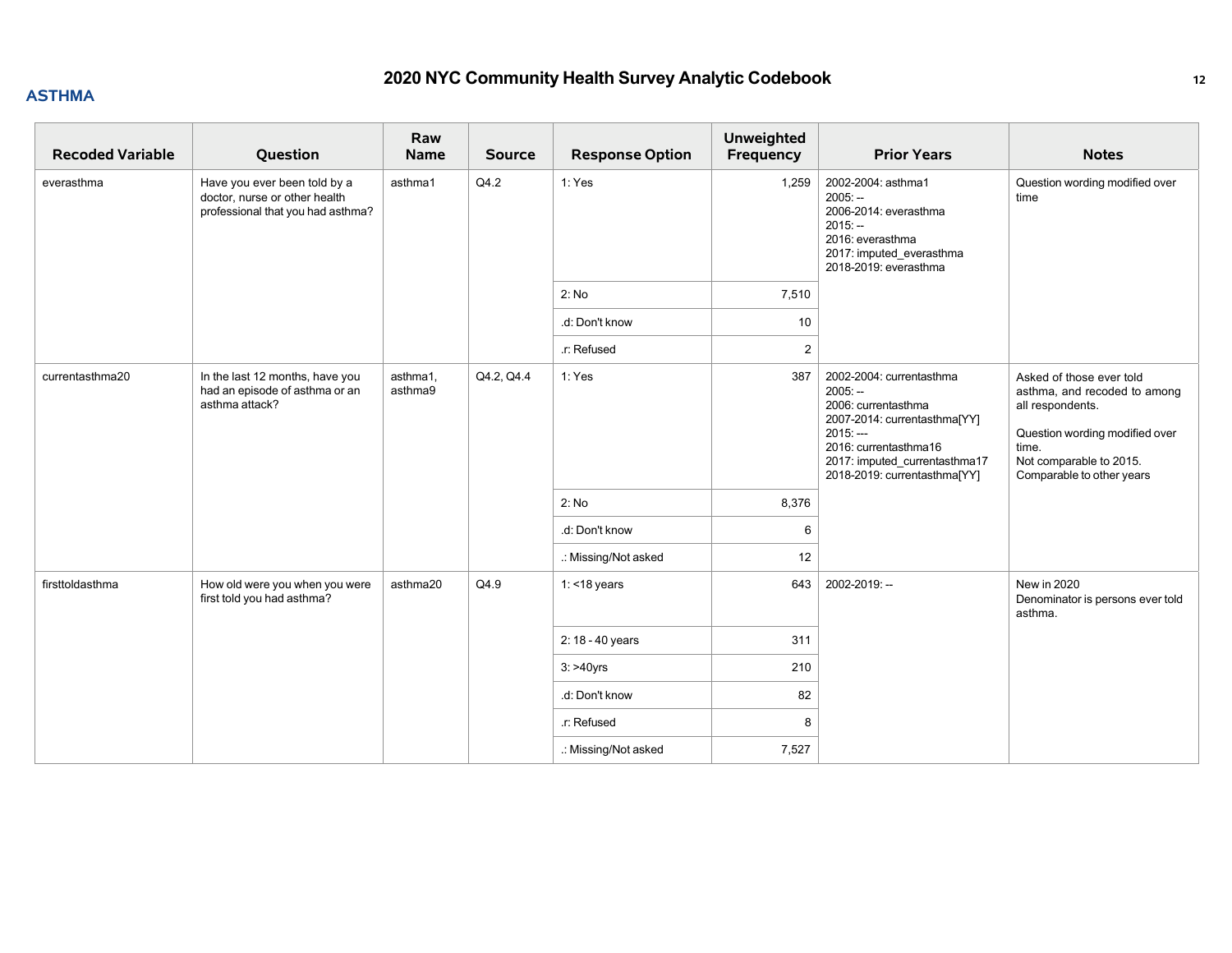### **ASTHMA**

| <b>Recoded Variable</b> | Question                                       | Raw<br><b>Name</b>   | <b>Source</b> | <b>Response Option</b> | <b>Unweighted</b><br>Frequency | <b>Prior Years</b>                    | <b>Notes</b>                                                                                                                                                                           |
|-------------------------|------------------------------------------------|----------------------|---------------|------------------------|--------------------------------|---------------------------------------|----------------------------------------------------------------------------------------------------------------------------------------------------------------------------------------|
| stillasthmaall          | Do you still have asthma? Among<br>all adults. | asthma1,<br>asthma19 | Q4.2, Q4.3    | 1: Yes                 | 839                            | 2002-2018: --<br>2019: stillasthmaall | Question was asked only among<br>those who said they ever had<br>been told they had asthma, and<br>"stillasthmaall" was created by<br>including all respondents in the<br>denominator. |
|                         |                                                |                      |               | 2: No                  | 7,910                          |                                       |                                                                                                                                                                                        |
|                         |                                                |                      |               | .d: Don't know         | 20                             |                                       |                                                                                                                                                                                        |
|                         |                                                |                      |               | .r: Refused            |                                |                                       |                                                                                                                                                                                        |
|                         |                                                |                      |               | .: Missing/Not asked   | 12                             |                                       |                                                                                                                                                                                        |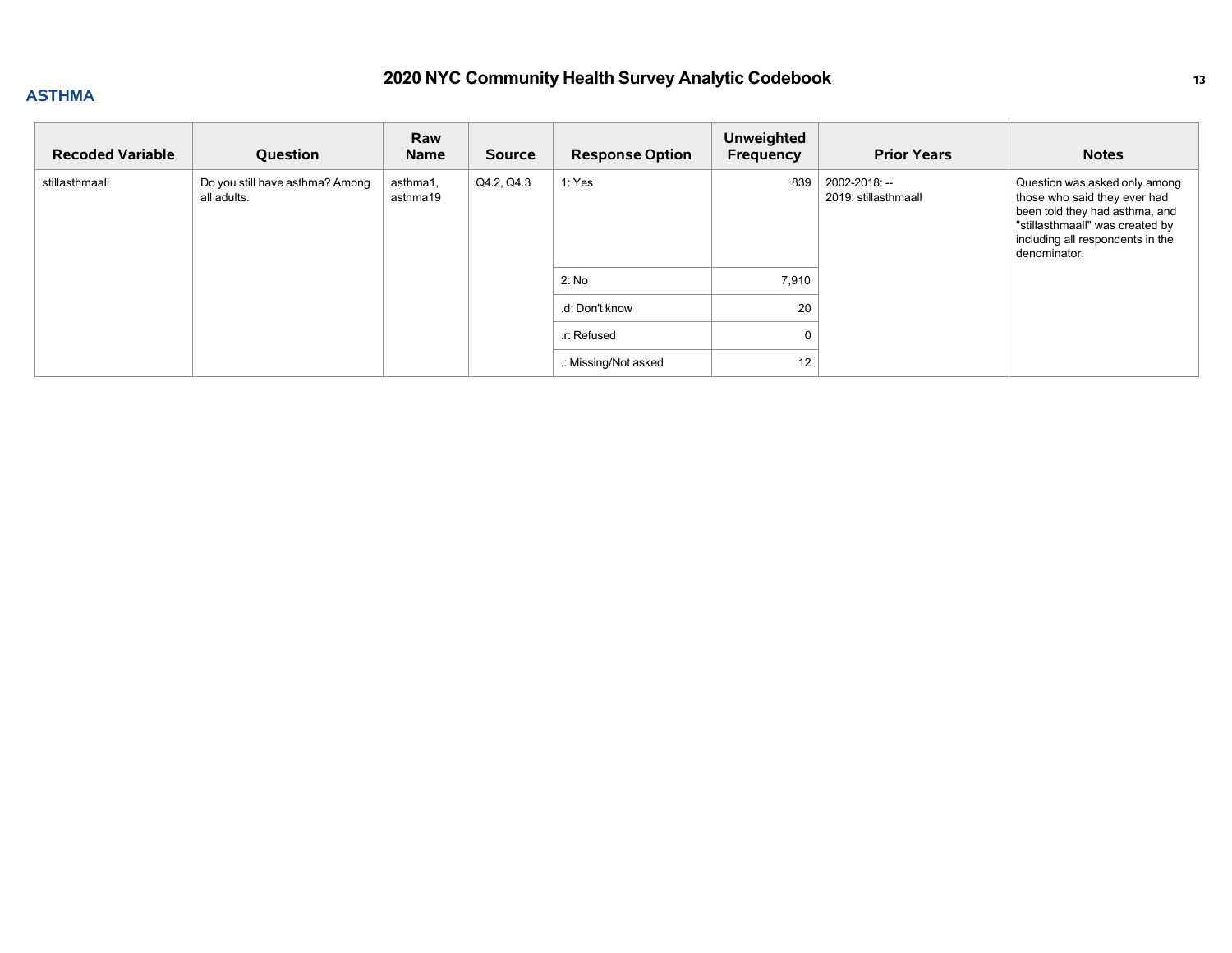| <b>Recoded Variable</b> | Question                                                                                      | Raw<br><b>Name</b> | Source | <b>Response Option</b>  | <b>Unweighted</b><br>Frequency | <b>Prior Years</b>                                                                                                                                                           | <b>Notes</b>                    |
|-------------------------|-----------------------------------------------------------------------------------------------|--------------------|--------|-------------------------|--------------------------------|------------------------------------------------------------------------------------------------------------------------------------------------------------------------------|---------------------------------|
| mood1                   | During the past 30 days, how<br>often did you feel So sad that<br>nothing could cheer you up? | mood1              | Q5.1   | 1: All of the time      | 140                            | 2002-2003: mood1<br>2004: --<br>2005-2006: mood1<br>2007: --<br>2008-2010: mood1<br>$2011: -$<br>2012-2013: mood1<br>2014: --<br>2015: mood1<br>2016-2018: --<br>2019: mood1 | Values of DK/R included in none |
|                         |                                                                                               |                    |        | 2: Most of the time     | 334                            |                                                                                                                                                                              |                                 |
|                         |                                                                                               |                    |        | 3: Some of the time     | 1,166                          |                                                                                                                                                                              |                                 |
|                         |                                                                                               |                    |        | 4: A little of the time | 1,981                          |                                                                                                                                                                              |                                 |
|                         |                                                                                               |                    |        | 5: None of the time     | 5,160                          |                                                                                                                                                                              |                                 |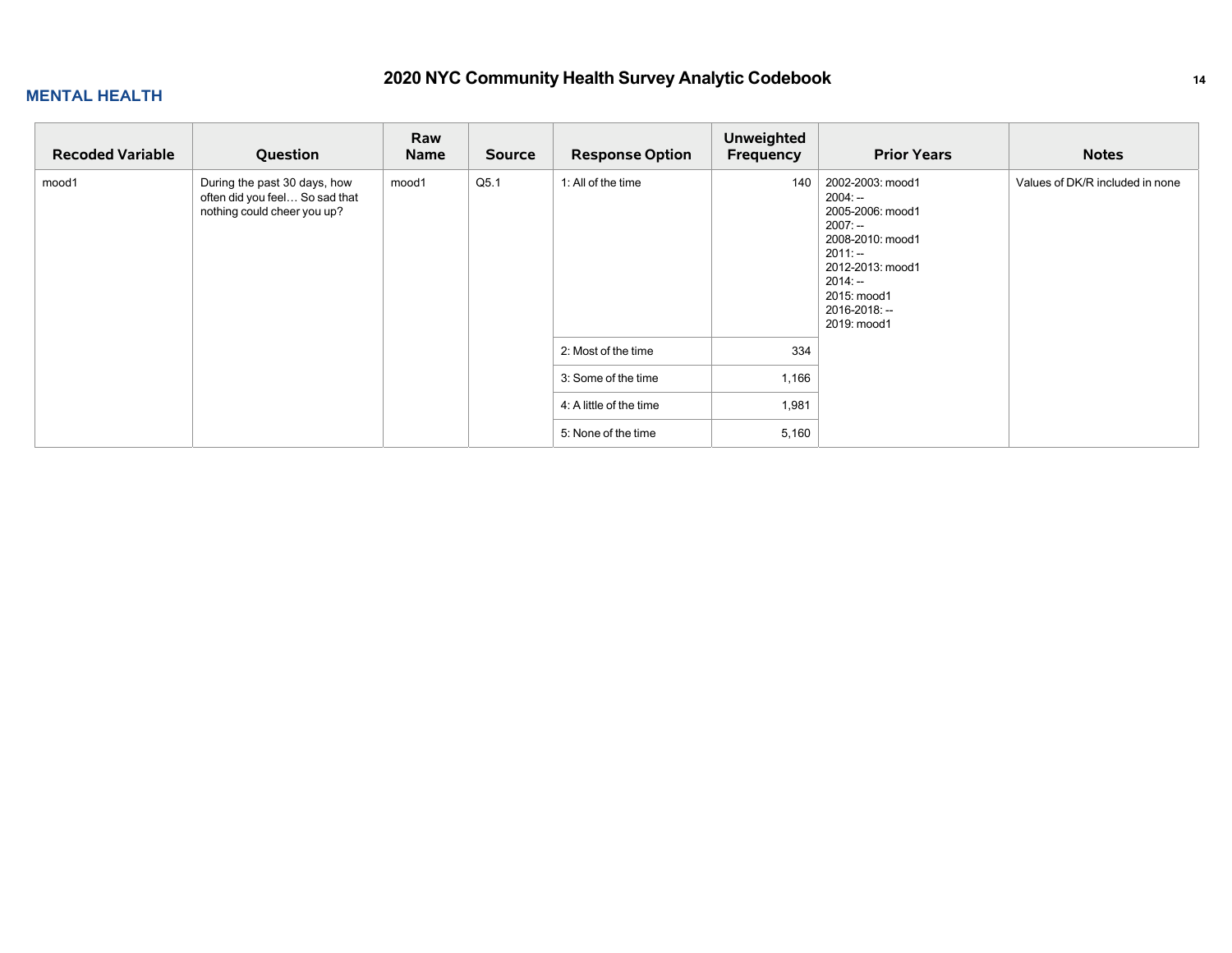| <b>Recoded Variable</b> | Question                                                   | Raw<br><b>Name</b> | <b>Source</b> | <b>Response Option</b>  | <b>Unweighted</b><br>Frequency | <b>Prior Years</b>                                                                                                                                                              | <b>Notes</b>                    |
|-------------------------|------------------------------------------------------------|--------------------|---------------|-------------------------|--------------------------------|---------------------------------------------------------------------------------------------------------------------------------------------------------------------------------|---------------------------------|
| mood <sub>2</sub>       | During the past 30 days, how<br>often did you feelNervous? | mood2              | Q5.2          | 1: All of the time      | 220                            | 2002-2003: mood2<br>$2004: -$<br>2005-2006: mood2<br>$2007: -$<br>2008-2010: mood2<br>$2011: -$<br>2012-2013: mood2<br>$2014: -$<br>2015: mood2<br>2016-2018: --<br>2019: mood2 | Values of DK/R included in none |
|                         |                                                            |                    |               | 2: Most of the time     | 534                            |                                                                                                                                                                                 |                                 |
|                         |                                                            |                    |               | 3: Some of the time     | 1,840                          |                                                                                                                                                                                 |                                 |
|                         |                                                            |                    |               | 4: A little of the time | 2,535                          |                                                                                                                                                                                 |                                 |
|                         |                                                            |                    |               | 5: None of the time     | 3,652                          |                                                                                                                                                                                 |                                 |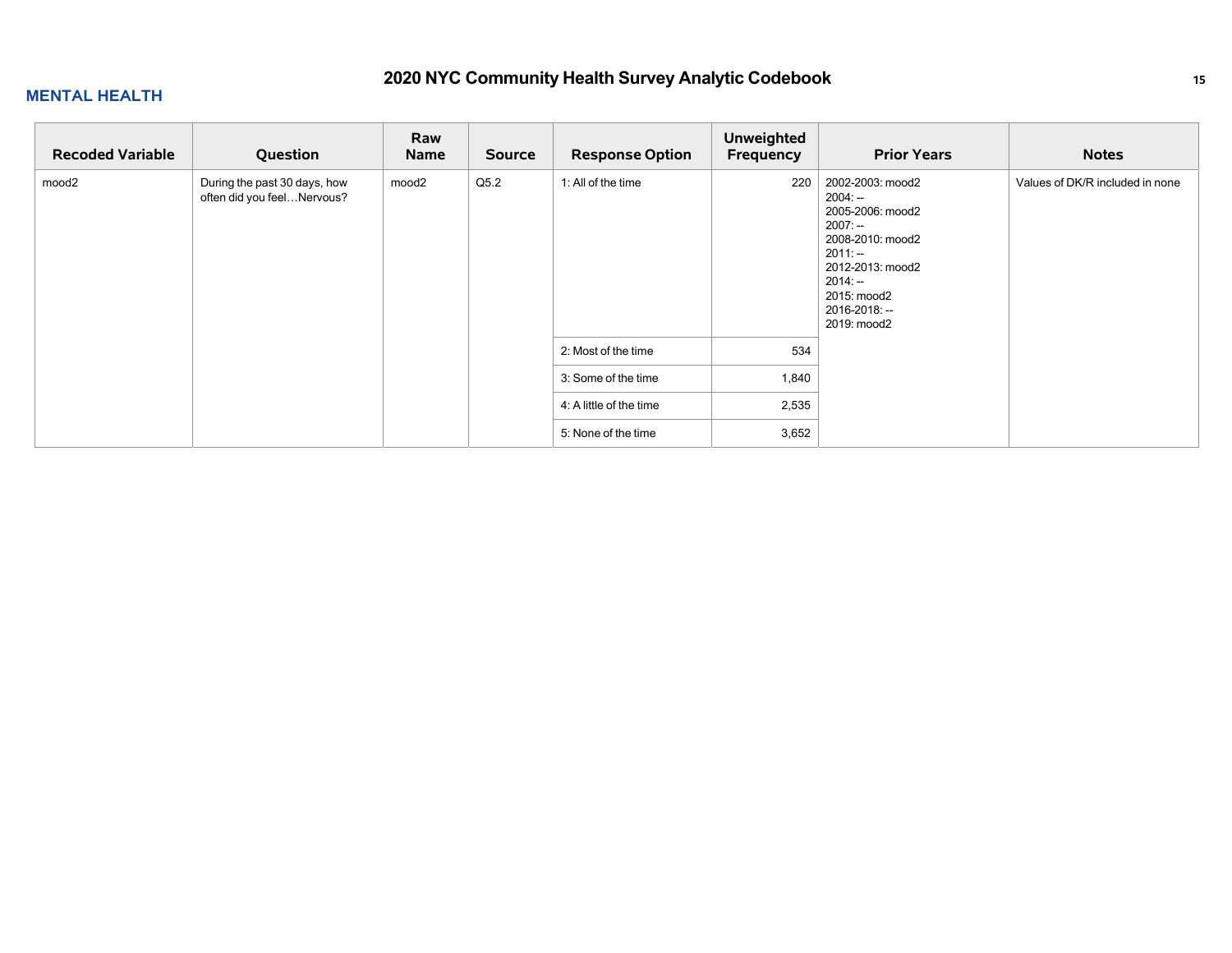| <b>Recoded Variable</b> | Question                                                                     | Raw<br><b>Name</b> | <b>Source</b> | <b>Response Option</b>  | <b>Unweighted</b><br>Frequency | <b>Prior Years</b>                                                                                                                                                              | <b>Notes</b>                    |
|-------------------------|------------------------------------------------------------------------------|--------------------|---------------|-------------------------|--------------------------------|---------------------------------------------------------------------------------------------------------------------------------------------------------------------------------|---------------------------------|
| mood3                   | (During the past 30 days), how<br>often did you feel Restless or<br>fidgety? | mood3              | Q5.3          | 1: All of the time      | 229                            | 2002-2003: mood3<br>$2004: -$<br>2005-2006: mood3<br>$2007: -$<br>2008-2010: mood3<br>$2011: -$<br>2012-2013: mood3<br>$2014: -$<br>2015: mood3<br>2016-2018: --<br>2019: mood3 | Values of DK/R included in none |
|                         |                                                                              |                    |               | 2: Most of the time     | 461                            |                                                                                                                                                                                 |                                 |
|                         |                                                                              |                    |               | 3: Some of the time     | 1,700                          |                                                                                                                                                                                 |                                 |
|                         |                                                                              |                    |               | 4: A little of the time | 2,141                          |                                                                                                                                                                                 |                                 |
|                         |                                                                              |                    |               | 5: None of the time     | 4,250                          |                                                                                                                                                                                 |                                 |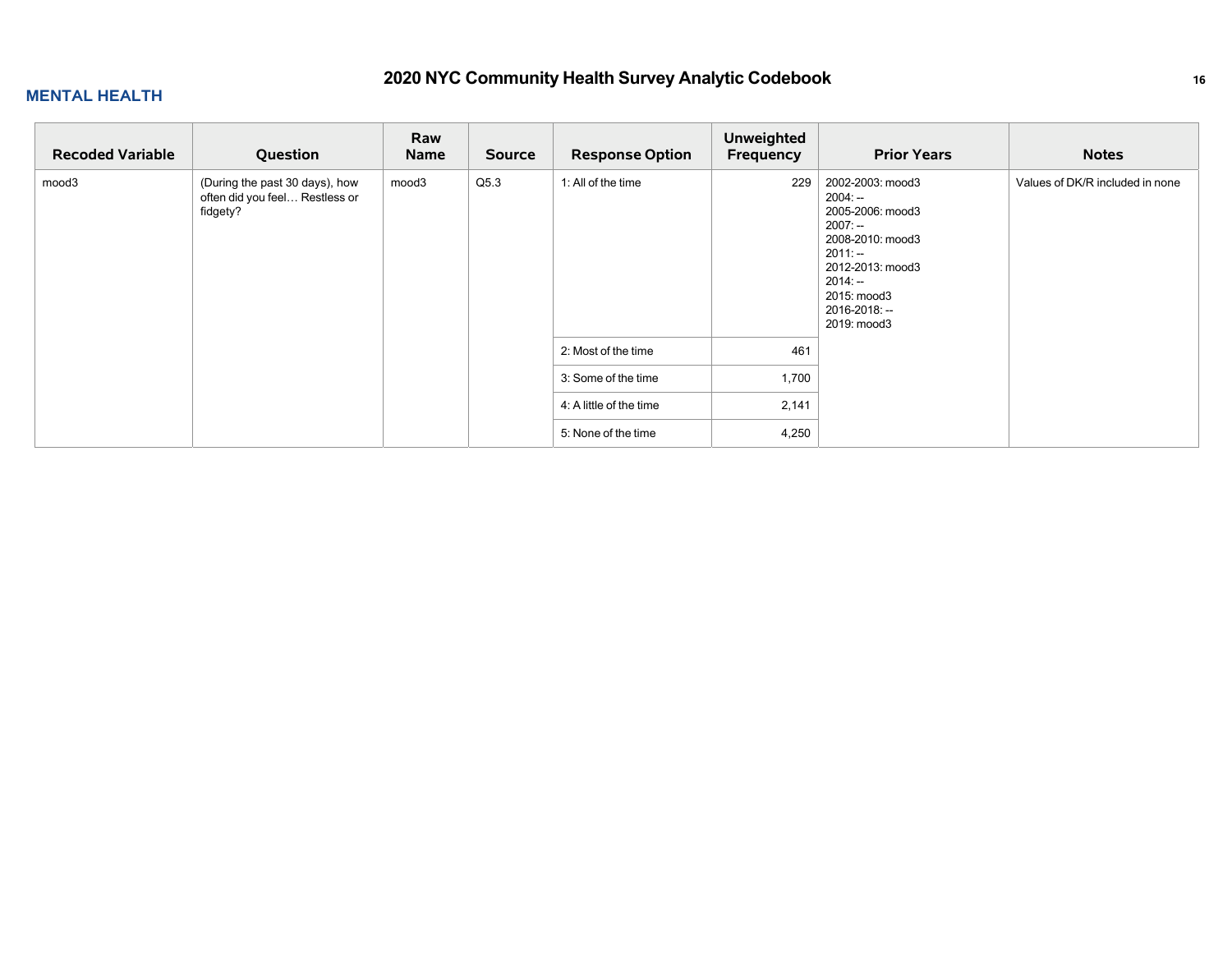| <b>Recoded Variable</b> | Question                                                       | Raw<br><b>Name</b> | <b>Source</b> | <b>Response Option</b>  | <b>Unweighted</b><br>Frequency | <b>Prior Years</b>                                                                                                                                                              | <b>Notes</b>                    |
|-------------------------|----------------------------------------------------------------|--------------------|---------------|-------------------------|--------------------------------|---------------------------------------------------------------------------------------------------------------------------------------------------------------------------------|---------------------------------|
| mood4                   | (During the past 30 days), how<br>often did you feel Hopeless? | mood4              | Q5.4          | 1: All of the time      | 93                             | 2002-2003: mood4<br>$2004: -$<br>2005-2006: mood4<br>$2007: -$<br>2008-2010: mood4<br>$2011: -$<br>2012-2013: mood4<br>$2014: -$<br>2015: mood4<br>2016-2018: --<br>2019: mood4 | Values of DK/R included in none |
|                         |                                                                |                    |               | 2: Most of the time     | 213                            |                                                                                                                                                                                 |                                 |
|                         |                                                                |                    |               | 3: Some of the time     | 812                            |                                                                                                                                                                                 |                                 |
|                         |                                                                |                    |               | 4: A little of the time | 1,339                          |                                                                                                                                                                                 |                                 |
|                         |                                                                |                    |               | 5: None of the time     | 6,324                          |                                                                                                                                                                                 |                                 |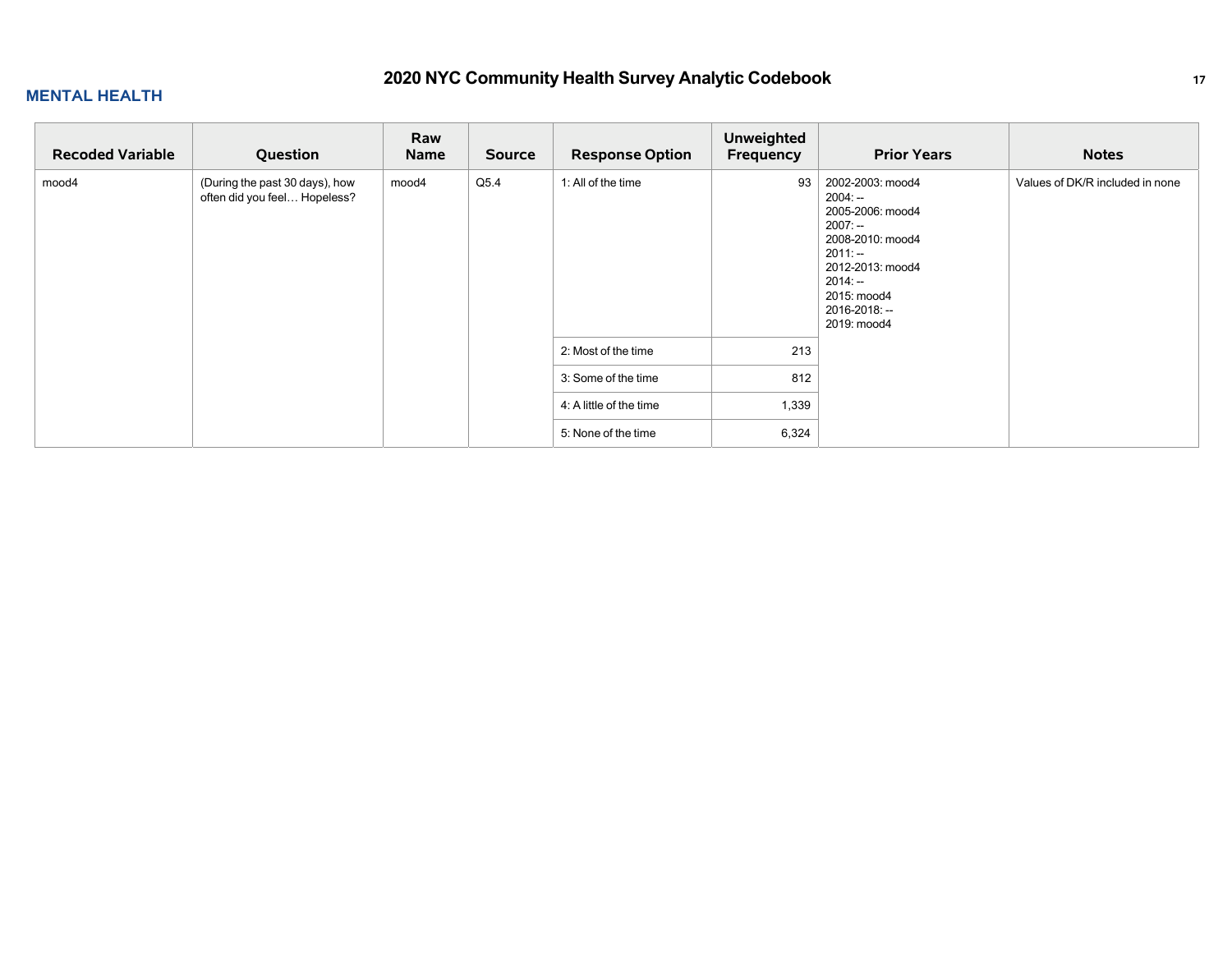| <b>Recoded Variable</b> | Question                                                                               | Raw<br><b>Name</b> | Source | <b>Response Option</b>  | <b>Unweighted</b><br>Frequency | <b>Prior Years</b>                                                                                                                                                              | <b>Notes</b>                    |
|-------------------------|----------------------------------------------------------------------------------------|--------------------|--------|-------------------------|--------------------------------|---------------------------------------------------------------------------------------------------------------------------------------------------------------------------------|---------------------------------|
| mood5                   | (During the past 30 days), how<br>often did you feel That<br>everything was an effort? | mood5              | Q5.5   | 1: All of the time      | 537                            | 2002-2003: mood5<br>$2004: -$<br>2005-2006: mood5<br>$2007: -$<br>2008-2010: mood5<br>$2011: -$<br>2012-2013: mood5<br>$2014: -$<br>2015: mood5<br>2016-2018: --<br>2019: mood5 | Values of DK/R included in none |
|                         |                                                                                        |                    |        | 2: Most of the time     | 567                            |                                                                                                                                                                                 |                                 |
|                         |                                                                                        |                    |        | 3: Some of the time     | 1,614                          |                                                                                                                                                                                 |                                 |
|                         |                                                                                        |                    |        | 4: A little of the time | 1,832                          |                                                                                                                                                                                 |                                 |
|                         |                                                                                        |                    |        | 5: None of the time     | 4,231                          |                                                                                                                                                                                 |                                 |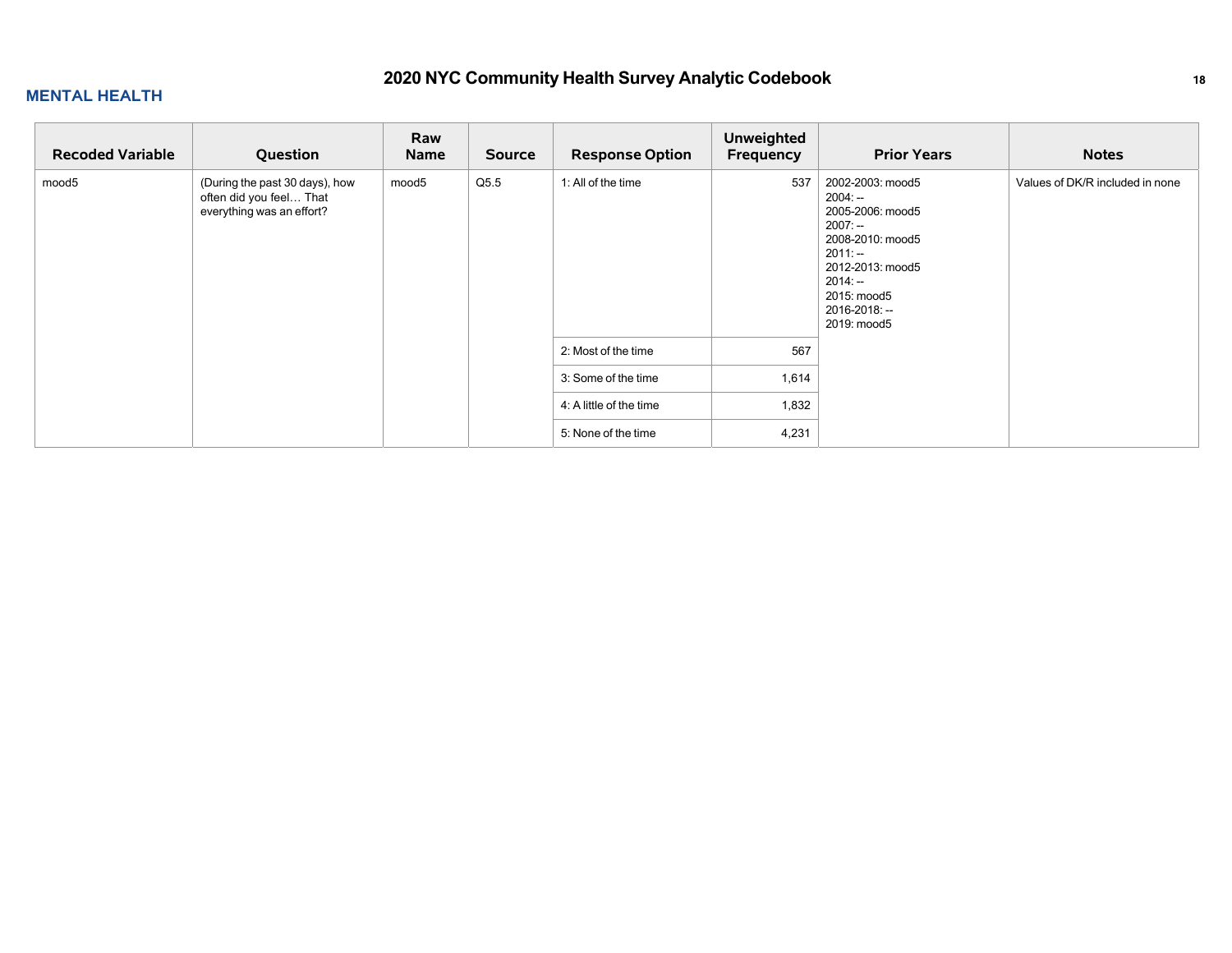#### **MENTAL HEALTH**

| <b>Recoded Variable</b> | Question                                                        | Raw<br>Name | <b>Source</b> | <b>Response Option</b>  | <b>Unweighted</b><br>Frequency | <b>Prior Years</b>                                                                                                                                                              | <b>Notes</b>                       |
|-------------------------|-----------------------------------------------------------------|-------------|---------------|-------------------------|--------------------------------|---------------------------------------------------------------------------------------------------------------------------------------------------------------------------------|------------------------------------|
| mood6                   | (During the past 30 days), how<br>often did you feel Worthless? | mood6       | Q5.6          | 1: All of the time      | 82                             | 2002-2003: mood6<br>$2004: -$<br>2005-2006: mood6<br>$2007: -$<br>2008-2010: mood6<br>$2011: -$<br>2012-2013: mood6<br>$2014: -$<br>2015: mood6<br>2016-2018: --<br>2019: mood6 | Values of DK/R included in none    |
|                         |                                                                 |             |               | 2: Most of the time     | 146                            |                                                                                                                                                                                 |                                    |
|                         |                                                                 |             |               | 3: Some of the time     | 540                            |                                                                                                                                                                                 |                                    |
|                         |                                                                 |             |               | 4: A little of the time | 835                            |                                                                                                                                                                                 |                                    |
|                         |                                                                 |             |               | 5: None of the time     | 7,178                          |                                                                                                                                                                                 |                                    |
| k6                      | Kessler-6 index score<br>(continuous) based on past 30<br>days  | mood1-6     | Q5.1-Q5.6     | Values: 0-24            | 8,781                          | 2002-2003: k6<br>$2004: -$<br>2005-2006: k6<br>$2007: -$<br>2008-2010: k6<br>$2011: -$<br>2012-2013: k6<br>2014-2018: --<br>2019: k6                                            | CANNOT BE COMPARED WITH<br>k6_12m  |
| nspd                    | Non specific psychological<br>distress (past 30 days)           | mood1-6     | Q5.1-Q5.6     | 1: Yes<br>2: No         | 516<br>8,265                   | 2002-2003: nspd<br>$2004: -$<br>2005-2006: nspd<br>$2007: -$<br>2008-2010: nspd<br>$2011: -$<br>2012-2013: nspd<br>$2014: -$<br>2015: nspd<br>2016-2018:--<br>2019: nspd        | CANNOT BE COMPARED WITH<br>NSPD12m |
|                         |                                                                 |             |               |                         |                                |                                                                                                                                                                                 |                                    |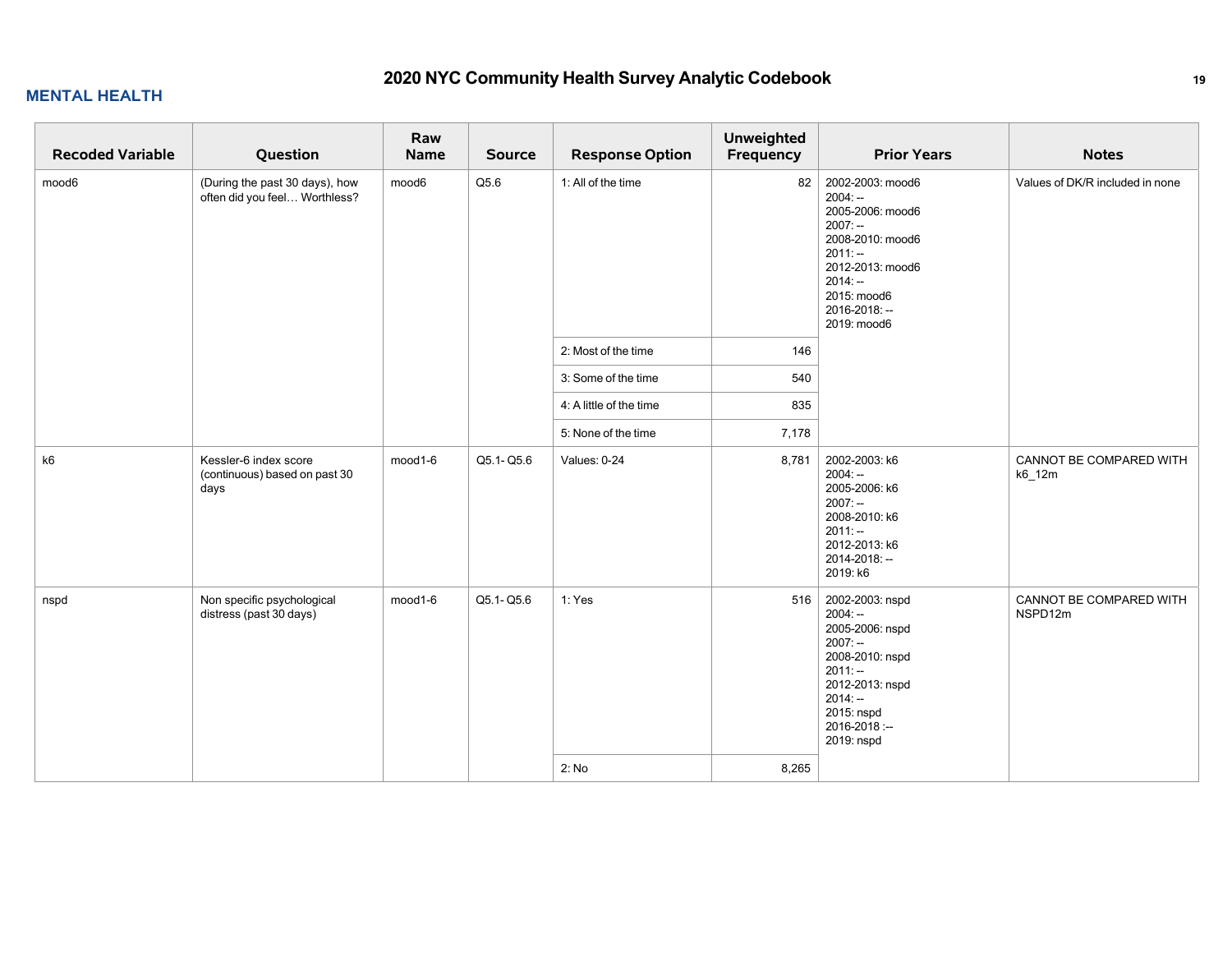| <b>Recoded Variable</b> | Question                                                                                               | Raw<br>Name     | <b>Source</b> | <b>Response Option</b> | <b>Unweighted</b><br>Frequency | <b>Prior Years</b>                                                                                                              | <b>Notes</b>     |
|-------------------------|--------------------------------------------------------------------------------------------------------|-----------------|---------------|------------------------|--------------------------------|---------------------------------------------------------------------------------------------------------------------------------|------------------|
| mood9                   | In the past 12 months, have you<br>taken a prescription medication<br>for a mental health problem?     | mood9           | Q5.8          | 1: Yes                 | 940                            | $2002: -$<br>2003: mood9<br>2004-2012: --<br>2013-2014: mood9<br>2015-2018: -<br>2019: mood9                                    |                  |
|                         |                                                                                                        |                 |               | 2: No                  | 7,811                          |                                                                                                                                 |                  |
|                         |                                                                                                        |                 |               | .d: Don't know         | 14                             |                                                                                                                                 |                  |
|                         |                                                                                                        |                 |               | .r: Refused            | 16                             |                                                                                                                                 |                  |
| mood8                   | In the past 12 months, have you<br>received any counseling for a<br>mental health problem?             | mood8           | Q5.9          | 1: Yes                 | 1,120                          | $2002:-$<br>2003: mood8<br>2004-2012:--<br>2013-2014: mood8<br>2015-2018: --<br>2019: mood8                                     |                  |
|                         |                                                                                                        |                 |               | 2: No                  | 7,642                          |                                                                                                                                 |                  |
|                         |                                                                                                        |                 |               | .d: Don't know         | 6                              |                                                                                                                                 |                  |
|                         |                                                                                                        |                 |               | .r: Refused            | 13                             |                                                                                                                                 |                  |
| mhtreat20_all           | Received counseling or<br>prescription medication for a<br>mental health problem in last 12<br>months. | mood8,<br>mood9 | Q5.8, Q5.9    | 1: Yes                 | 1,408                          | 2002-2008: --<br>2009-2010: mhtreat[YY]_all<br>$2011 -$<br>2012-2014: mhtreat[YY]_all<br>2015-2018: --<br>2019: mhtreat[YY]_all | Among all adults |
|                         |                                                                                                        |                 |               | 2: No                  | 7,342                          |                                                                                                                                 |                  |
|                         |                                                                                                        |                 |               | .d: Don't know         | $\overline{1}$                 |                                                                                                                                 |                  |
|                         |                                                                                                        |                 |               | r: Refused             | 10                             |                                                                                                                                 |                  |
|                         |                                                                                                        |                 |               | .: Missing/Not asked   | 20                             |                                                                                                                                 |                  |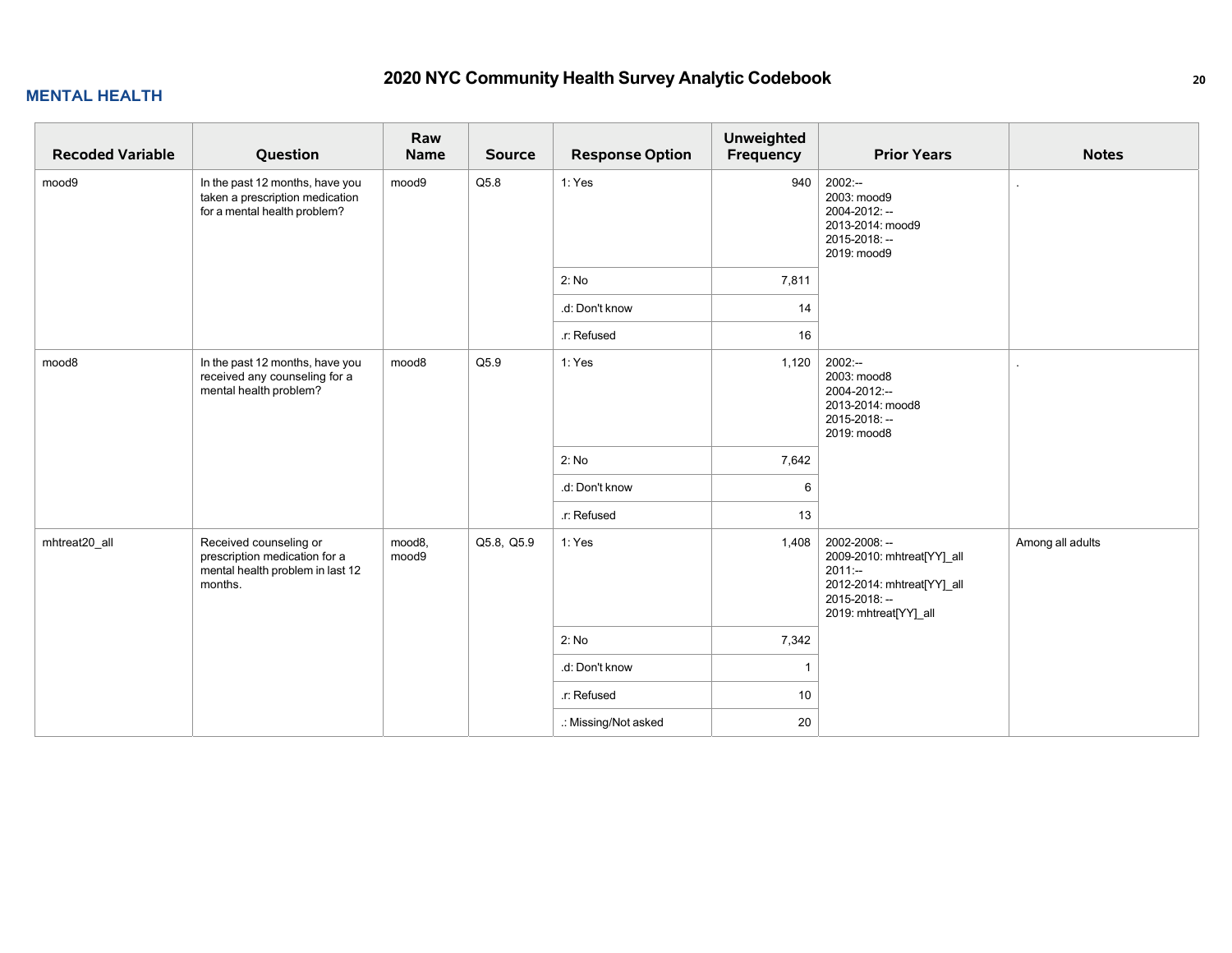| <b>Recoded Variable</b> | Question                                                                                                                   | Raw<br>Name | <b>Source</b> | <b>Response Option</b> | <b>Unweighted</b><br>Frequency | <b>Prior Years</b>                                                                                                            | <b>Notes</b>                                                          |
|-------------------------|----------------------------------------------------------------------------------------------------------------------------|-------------|---------------|------------------------|--------------------------------|-------------------------------------------------------------------------------------------------------------------------------|-----------------------------------------------------------------------|
| mood11                  | Was there a time in the past 12<br>months when you needed<br>treatment for a mental health<br>problem, but did not get it? | mood11      | Q5.10         | 1: Yes                 | 372                            | $2002: -$<br>2003: mood11<br>$2004: -$<br>2005-2006: mood11<br>2007-2012:--<br>2013: mood11<br>$2014: -$<br>2015-2019: mood11 | Among all adults<br>Note: In 2003 only asked among<br>those with nspd |
|                         |                                                                                                                            |             |               | 2: No                  | 8,368                          |                                                                                                                               |                                                                       |
|                         |                                                                                                                            |             |               | .d: Don't know         | 28                             |                                                                                                                               |                                                                       |
|                         |                                                                                                                            |             |               | .r: Refused            | 13                             |                                                                                                                               |                                                                       |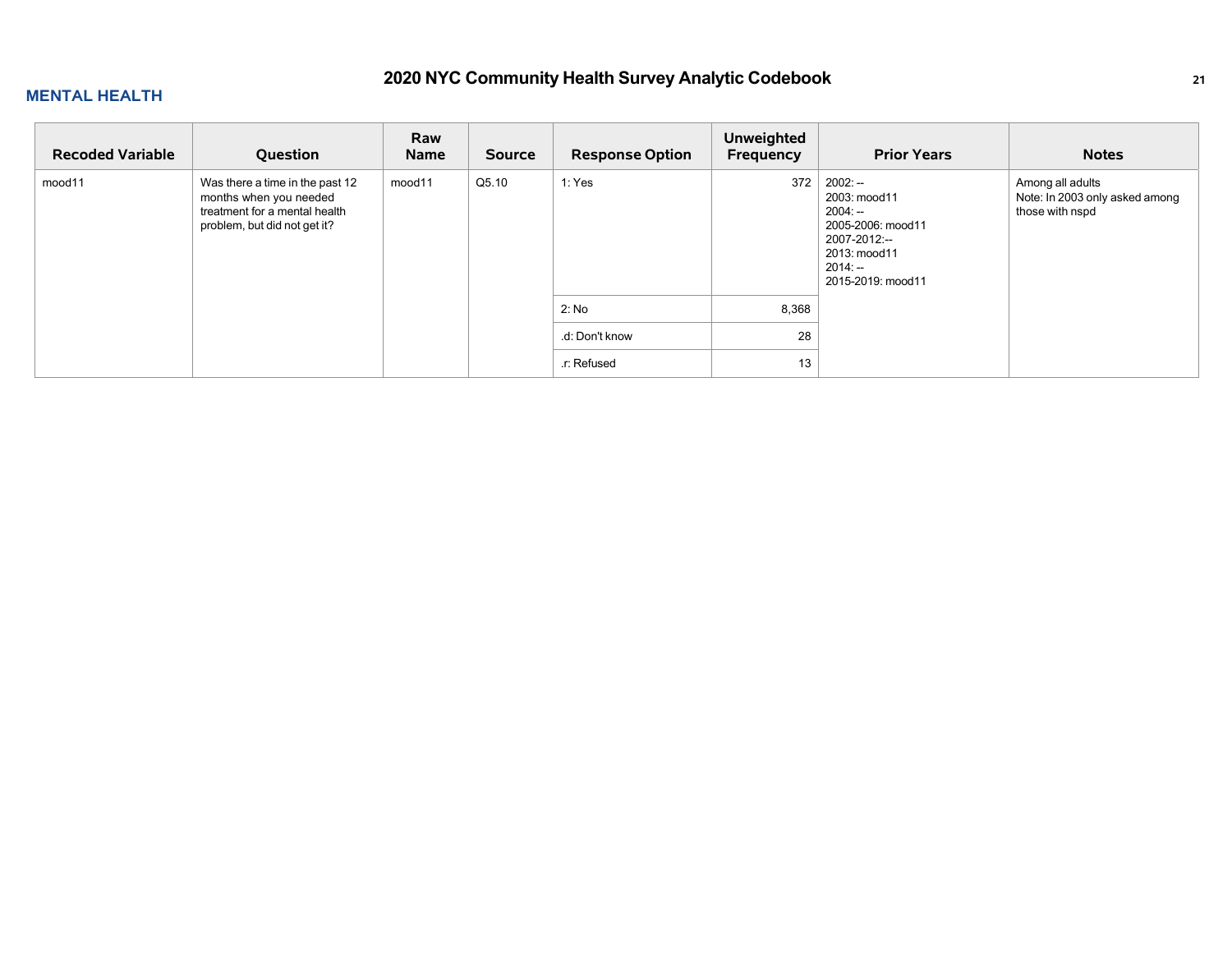| <b>Recoded Variable</b> | Question                                                                      | Raw<br>Name | <b>Source</b> | <b>Response Option</b>            | Unweighted<br>Frequency | <b>Prior Years</b>                                                                                                                                                                     | <b>Notes</b>                                                                                                                                                                                   |
|-------------------------|-------------------------------------------------------------------------------|-------------|---------------|-----------------------------------|-------------------------|----------------------------------------------------------------------------------------------------------------------------------------------------------------------------------------|------------------------------------------------------------------------------------------------------------------------------------------------------------------------------------------------|
| housingunits_q1         | How many living units or<br>apartments are in your building?<br>Would you say | housing4    | Q6.7          | $1:1-2$ units                     | 1,295                   | 2002-2004:--<br>2005: housing 4<br>2006-2008:--<br>2009: housingunits<br>2010-2012:-<br>2013-15: housingunits<br>2016: housingunits_q1<br>$2017: -$<br>2018: housingunits<br>$2019: -$ | Version 1 only. Analysis requires<br>special survey strata (strata_q1)<br>and weight (wt21_dual_q1)<br>Available with a Data Use<br>Agreement. Please contact<br>EpiDataRequest@health.nyc.gov |
|                         |                                                                               |             |               | 2: 3-4 units                      | 536                     |                                                                                                                                                                                        |                                                                                                                                                                                                |
|                         |                                                                               |             |               | 3:5-9 units                       | 379                     |                                                                                                                                                                                        |                                                                                                                                                                                                |
|                         |                                                                               |             |               | 4: 10-19 units                    | 304                     |                                                                                                                                                                                        |                                                                                                                                                                                                |
|                         |                                                                               |             |               | 5: 20-49 units                    | 611                     |                                                                                                                                                                                        |                                                                                                                                                                                                |
|                         |                                                                               |             |               | $6:50+$ units                     | 1,070                   |                                                                                                                                                                                        |                                                                                                                                                                                                |
|                         |                                                                               |             |               | .d: Don't know                    | 127                     |                                                                                                                                                                                        |                                                                                                                                                                                                |
|                         |                                                                               |             |               | r: Refused                        | 14                      |                                                                                                                                                                                        |                                                                                                                                                                                                |
|                         |                                                                               |             |               | .: Missing/Not asked              | 4,445                   |                                                                                                                                                                                        |                                                                                                                                                                                                |
| homeownership20         | Is this home or apartment owned<br>or rented?                                 | housing32   | Q6.1          | 1: Owned                          | 2,768                   | 2002-2004: --<br>2005: housing3<br>2006-2008: --<br>2009: homeownership09<br>2010-2012: --<br>2013-2014: homeownership[YY]<br>2015-2016: --<br>2017-2019: homeownership[YY]            | Question wording and response<br>options changed over time<br>Available with a Data Use<br>Agreement. Please contact<br>EpiDataRequest@health.nyc.gov                                          |
|                         |                                                                               |             |               | 2: Rented                         | 5,889                   |                                                                                                                                                                                        |                                                                                                                                                                                                |
|                         |                                                                               |             |               | 3: [VOL] Occupied with no<br>rent | 64                      |                                                                                                                                                                                        |                                                                                                                                                                                                |
|                         |                                                                               |             |               | .d: Don't know                    | 18                      |                                                                                                                                                                                        |                                                                                                                                                                                                |
|                         |                                                                               |             |               | .r: Refused                       | 42                      |                                                                                                                                                                                        |                                                                                                                                                                                                |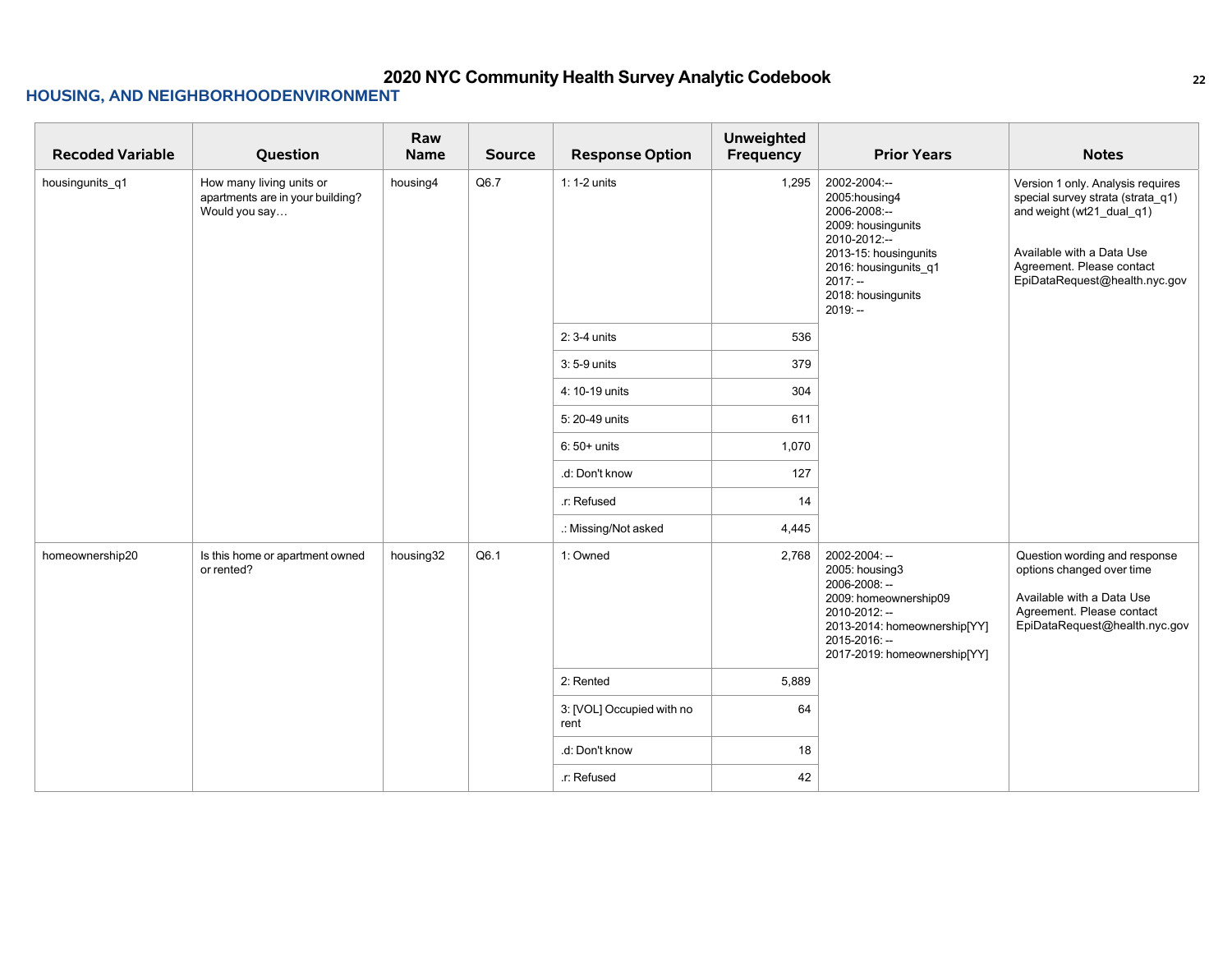| <b>Recoded Variable</b> | Question                                                                                                                       | Raw<br>Name | <b>Source</b> | <b>Response Option</b>                        | <b>Unweighted</b><br>Frequency | <b>Prior Years</b>                                                                             | <b>Notes</b>                                                                                                        |
|-------------------------|--------------------------------------------------------------------------------------------------------------------------------|-------------|---------------|-----------------------------------------------|--------------------------------|------------------------------------------------------------------------------------------------|---------------------------------------------------------------------------------------------------------------------|
| lowinchousing20         | Which of the following four<br>statements best describes where<br>you live? Are you                                            | housing51   | Q6.2a         | 1: Public housing resident                    | 621                            | 2002-2014: --<br>2015: lowinchousing<br>2016: lowinchousing_q1<br>2017-2019: lowinchousing[YY] | Asked among non-home owners.<br>Question wording and response<br>options have changed over time.                    |
|                         |                                                                                                                                |             |               | 2: Rental assistance such<br>as Section 8     | 534                            |                                                                                                | Available with a Data Use<br>Agreement. Please contact<br>EpiDataRequest@health.nyc.gov                             |
|                         |                                                                                                                                |             |               | 3: Rent-controlled or<br>rent-stabilized home | 1,415                          |                                                                                                |                                                                                                                     |
|                         |                                                                                                                                |             |               | 4: None of these                              | 3,255                          |                                                                                                |                                                                                                                     |
|                         |                                                                                                                                |             |               | .d: Don't know                                | 168                            |                                                                                                |                                                                                                                     |
|                         |                                                                                                                                |             |               | .r: Refused                                   | 20                             |                                                                                                |                                                                                                                     |
|                         |                                                                                                                                |             |               | .: Missing/Not asked                          | 2,768                          |                                                                                                |                                                                                                                     |
| delaypayrent            | During the past 12 months, was<br>there any month when you<br>delayed paying or were not able<br>to pay your mortgage or rent? | housing13   | Q6.5          | 1: Yes                                        | 1,365                          | 2002-2017:--<br>2018--2019: delaypayrent                                                       |                                                                                                                     |
|                         |                                                                                                                                |             |               | 2: No                                         | 7,330                          |                                                                                                |                                                                                                                     |
|                         |                                                                                                                                |             |               | .d: Don't know                                | 65                             |                                                                                                |                                                                                                                     |
|                         |                                                                                                                                |             |               | .r: Refused                                   | 21                             |                                                                                                |                                                                                                                     |
| workingac_q1            | Do you have working air<br>conditioning in any room of your<br>home?                                                           | environ13   | Q6.8          | 1: Yes                                        | 3,742                          | 2002-2019: --                                                                                  | New in 2020.<br>Version 1 only. Analysis requires<br>special survey strata (strata_q1)<br>and weight (wt21_dual_q1) |
|                         |                                                                                                                                |             |               | 2: No                                         | 585                            |                                                                                                |                                                                                                                     |
|                         |                                                                                                                                |             |               | .d: Don't know                                | $\overline{4}$                 |                                                                                                |                                                                                                                     |
|                         |                                                                                                                                |             |               | .r: Refused                                   | 5                              |                                                                                                |                                                                                                                     |
|                         |                                                                                                                                |             |               | .: Missing/Not asked                          | 4,445                          |                                                                                                |                                                                                                                     |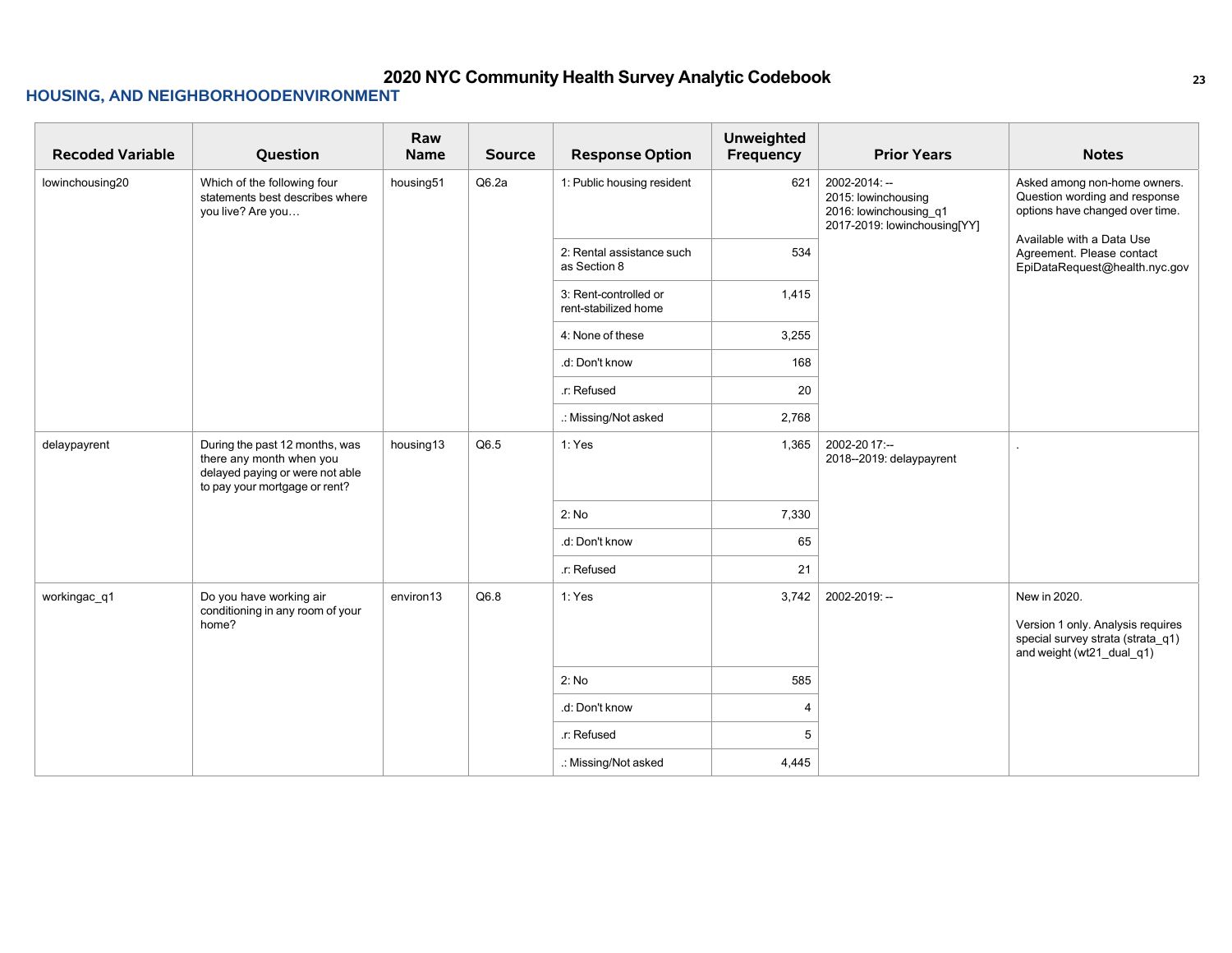| <b>Recoded Variable</b> | Question                                                                                                                       | Raw<br>Name         | <b>Source</b> | <b>Response Option</b>          | <b>Unweighted</b><br>Frequency | <b>Prior Years</b>                                                                                                        | <b>Notes</b>                                                                                                                                    |
|-------------------------|--------------------------------------------------------------------------------------------------------------------------------|---------------------|---------------|---------------------------------|--------------------------------|---------------------------------------------------------------------------------------------------------------------------|-------------------------------------------------------------------------------------------------------------------------------------------------|
| rodentsstreet           | At any time in the last 90 days<br>have you seen any mice or rats or<br>signs of mice or rats on the street<br>where you live? | rat1                | Q6.9          | 1:Yes                           | 2,991                          | $2002: -$<br>2003 Fall-2004: rat1<br>2005-2019: --                                                                        |                                                                                                                                                 |
|                         |                                                                                                                                |                     |               | 2: No                           | 5,744                          |                                                                                                                           |                                                                                                                                                 |
|                         |                                                                                                                                |                     |               | .d: Don't know                  | 45                             |                                                                                                                           |                                                                                                                                                 |
|                         |                                                                                                                                |                     |               | .r: Refused                     |                                |                                                                                                                           |                                                                                                                                                 |
| helpneighbors20 q1      | People in your neighborhood are<br>willing to help their neighbors.<br>Would you say                                           | neighb <sub>2</sub> | Q7.1          | 1: Strongly agree               | 1,332                          | 2002-2014: --<br>2015-2016: helpneighbors<br>2017=2018:<br>imputed_helpneighbors[YY]_cat<br>2019: imputed helpneighborsYY | Questions wording changed since<br>2017.<br>Version 1 only. Analysis requires<br>special survey strata (strata_q1)<br>and weight (wt21_dual_q1) |
|                         |                                                                                                                                |                     |               | 2: Somewhat agree               | 1,810                          |                                                                                                                           |                                                                                                                                                 |
|                         |                                                                                                                                |                     |               | 3: Neither agree or<br>disagree | 494                            |                                                                                                                           |                                                                                                                                                 |
|                         |                                                                                                                                |                     |               | 4: Somewhat disagree            | 310                            |                                                                                                                           |                                                                                                                                                 |
|                         |                                                                                                                                |                     |               | 5: Strongly disagree            | 200                            |                                                                                                                           |                                                                                                                                                 |
|                         |                                                                                                                                |                     |               | .d: Don't know                  | 181                            |                                                                                                                           |                                                                                                                                                 |
|                         |                                                                                                                                |                     |               | .r: Refused                     | -9                             |                                                                                                                           |                                                                                                                                                 |
|                         |                                                                                                                                |                     |               | .: Missing/Not asked            | 4,445                          |                                                                                                                           |                                                                                                                                                 |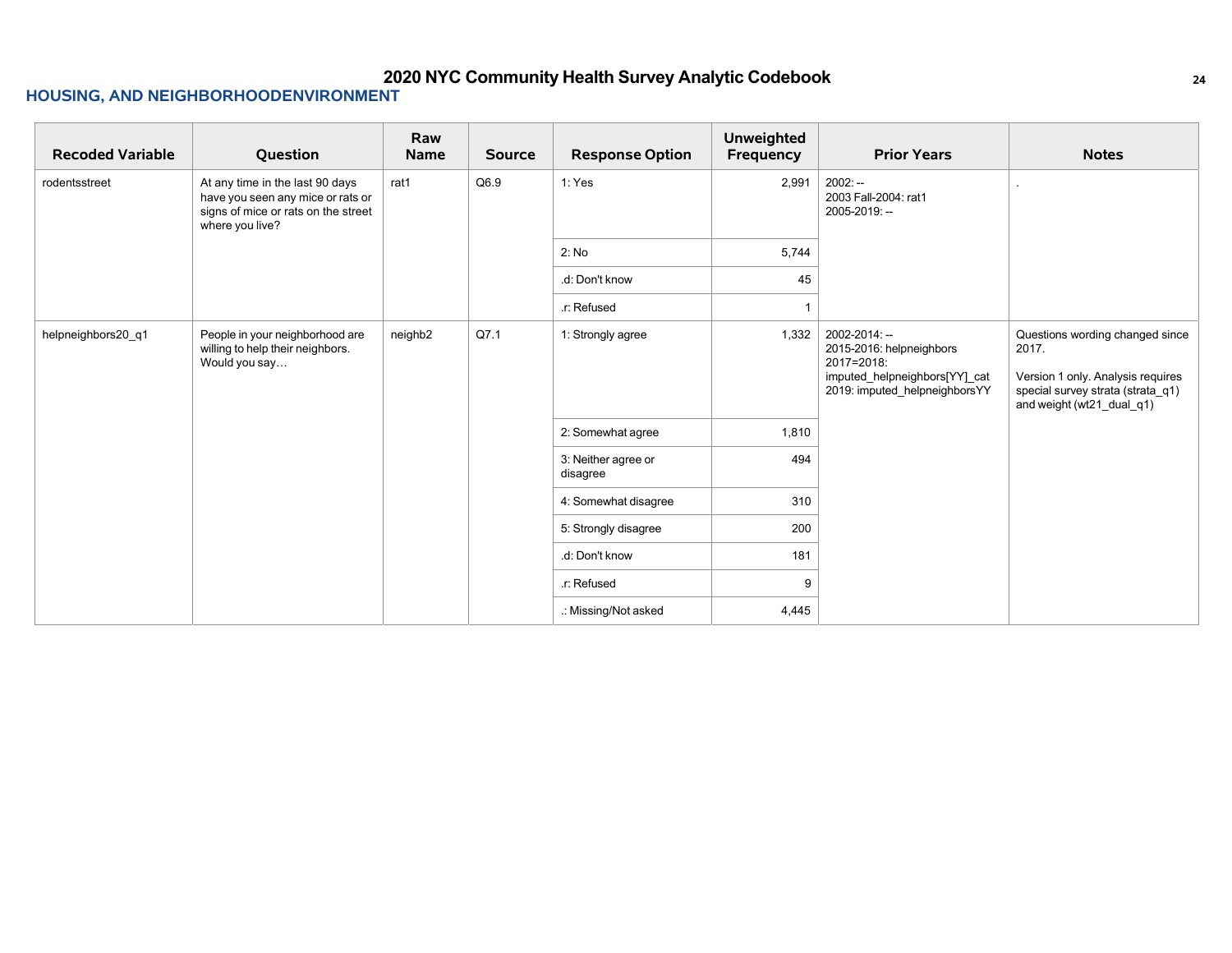| <b>Recoded Variable</b> | Question                                                                                                                                                 | Raw<br>Name | <b>Source</b>     | <b>Response Option</b> | <b>Unweighted</b><br><b>Frequency</b> | <b>Prior Years</b> | <b>Notes</b> |
|-------------------------|----------------------------------------------------------------------------------------------------------------------------------------------------------|-------------|-------------------|------------------------|---------------------------------------|--------------------|--------------|
| discussissues           | I get together with people in my<br>neighborhood to discuss common<br>political and social issues<br>happening in my community.<br>Would you say         | neighb4     | Q7.2a             | 1: Strongly agree      | 1,041                                 | 2002-2019: --      | New in 2020  |
|                         |                                                                                                                                                          |             |                   | 2: Somewhat agree      | 2,401                                 |                    |              |
|                         |                                                                                                                                                          |             |                   | 3: Somewhat disagree   | 1,825                                 |                    |              |
|                         |                                                                                                                                                          |             |                   | 4: Strongly disagree   | 3,126                                 |                    |              |
|                         |                                                                                                                                                          |             |                   | .d: Don't know         | 355                                   |                    |              |
|                         |                                                                                                                                                          |             |                   | .r: Refused            | 33                                    |                    |              |
| helpcommproj            | I contribute to community projects<br>or events such as organizing<br>block parties, helping at a<br>community center, garden, or<br>school fundraisers. | neighb5     | Q7.3 <sub>b</sub> | 1: Strongly agree      | 1,544                                 | 2002-2019: --      | New in 2020  |
|                         |                                                                                                                                                          |             |                   | 2: Somewhat agree      | 2,108                                 |                    |              |
|                         |                                                                                                                                                          |             |                   | 3: Somewhat disagree   | 1,677                                 |                    |              |
|                         |                                                                                                                                                          |             |                   | 4: Strongly disagree   | 3,145                                 |                    |              |
|                         |                                                                                                                                                          |             |                   | .d: Don't know         | 282                                   |                    |              |
|                         |                                                                                                                                                          |             |                   | .r: Refused            | 25                                    |                    |              |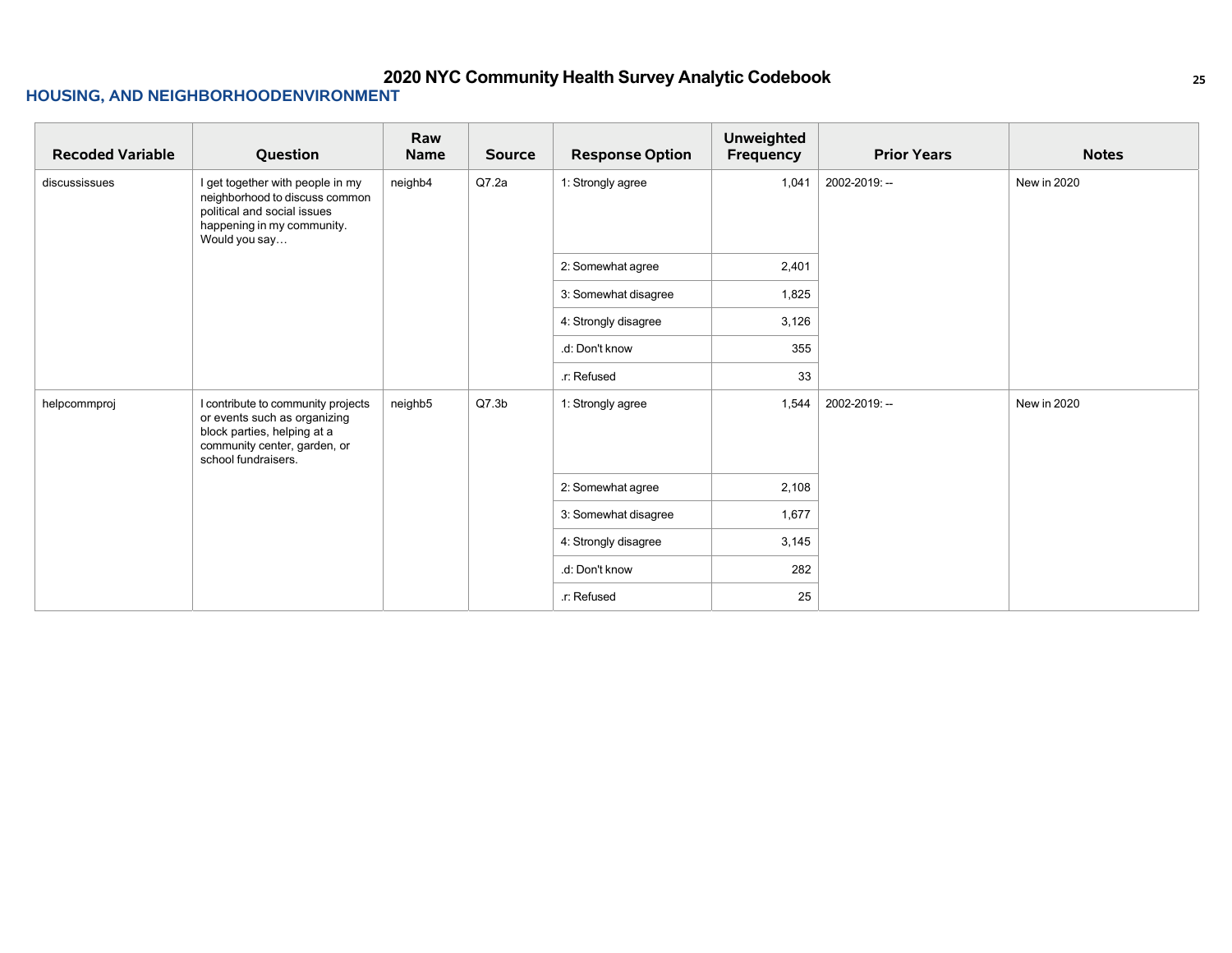| <b>Recoded Variable</b> | Question                                                                                                                                     | Raw<br>Name | <b>Source</b> | <b>Response Option</b> | <b>Unweighted</b><br>Frequency | <b>Prior Years</b> | <b>Notes</b> |
|-------------------------|----------------------------------------------------------------------------------------------------------------------------------------------|-------------|---------------|------------------------|--------------------------------|--------------------|--------------|
| didntcleandog           | If I saw someone walking their<br>dog in my neighborhood and they<br>didn't clean up after their dog, I'd<br>say something to them about it. | neighb6     | Q7.4c         | 1: Strongly agree      | 3,618                          | 2002-2019: --      | New in 2020  |
|                         |                                                                                                                                              |             |               | 2: Somewhat agree      | 1,872                          |                    |              |
|                         |                                                                                                                                              |             |               | 3: Somewhat disagree   | 1,315                          |                    |              |
|                         |                                                                                                                                              |             |               | 4: Strongly disagree   | 1,736                          |                    |              |
|                         |                                                                                                                                              |             |               | .d: Don't know         | 225                            |                    |              |
|                         |                                                                                                                                              |             |               | .r: Refused            | 15                             |                    |              |
| trustkeys               | I can trust at least one of my<br>neighbors with a key to my home<br>in case of an emergency, such as<br>being locked out.                   | neighb7     | Q7.5d         | 1: Strongly agree      | 3,798                          | 2002-2019: --      | New in 2020  |
|                         |                                                                                                                                              |             |               | 2: Somewhat agree      | 1,606                          |                    |              |
|                         |                                                                                                                                              |             |               | 3: Somewhat disagree   | 770                            |                    |              |
|                         |                                                                                                                                              |             |               | 4: Strongly disagree   | 2,474                          |                    |              |
|                         |                                                                                                                                              |             |               | .d: Don't know         | 121                            |                    |              |
|                         |                                                                                                                                              |             |               | .r: Refused            | 12                             |                    |              |
| proudneigh              | I'm proud to live in my<br>neighborhood                                                                                                      | neighb8     | Q7.6          | 1: Strongly agree      | 5,348                          | 2002-2019: --      | New in 2020  |
|                         |                                                                                                                                              |             |               | 2: Somewhat agree      | 2,435                          |                    |              |
|                         |                                                                                                                                              |             |               | 3: Somewhat disagree   | 453                            |                    |              |
|                         |                                                                                                                                              |             |               | 4: Strongly disagree   | 426                            |                    |              |
|                         |                                                                                                                                              |             |               | .d: Don't know         | 110                            |                    |              |
|                         |                                                                                                                                              |             |               | .r: Refused            | 9                              |                    |              |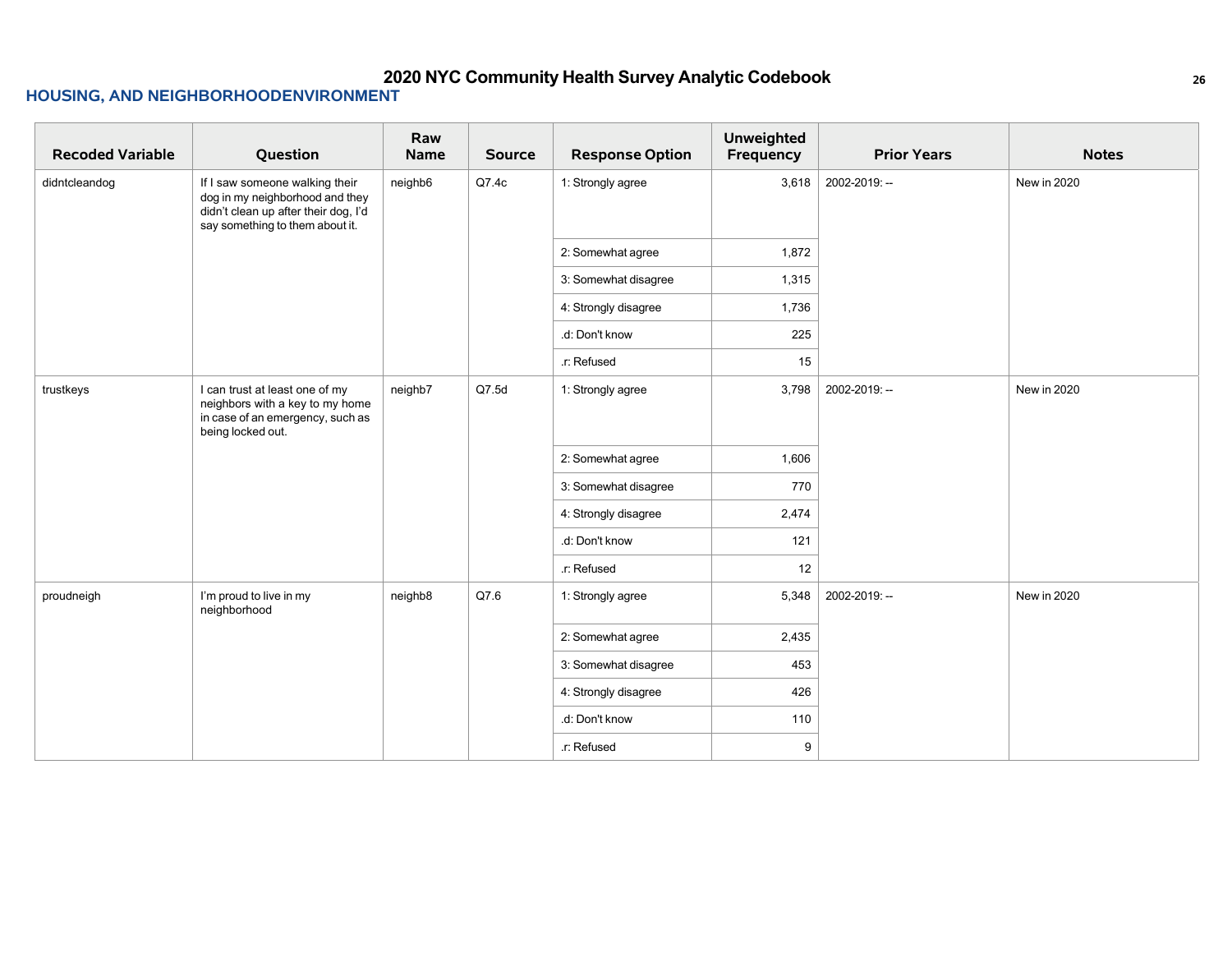| <b>Recoded Variable</b> | Question                                                                                                                                   | Raw<br><b>Name</b>             | <b>Source</b>                     | <b>Response Option</b> | <b>Unweighted</b><br>Frequency | <b>Prior Years</b>                                                                                   | <b>Notes</b>                                                                                                                                                                                                                              |
|-------------------------|--------------------------------------------------------------------------------------------------------------------------------------------|--------------------------------|-----------------------------------|------------------------|--------------------------------|------------------------------------------------------------------------------------------------------|-------------------------------------------------------------------------------------------------------------------------------------------------------------------------------------------------------------------------------------------|
| smoker                  | Have you smoked at least 100<br>cigarettes in your entire life? ^Do<br>you now smoke cigarettes:<br>everyday, some days, or not at<br>all? | smoke1;<br>smoke2              | Q8.1, Q8.2                        | 1: Never               | 5,884                          | 2002-2019: smoker                                                                                    |                                                                                                                                                                                                                                           |
|                         |                                                                                                                                            |                                |                                   | 2: Current             | 942                            |                                                                                                      |                                                                                                                                                                                                                                           |
|                         |                                                                                                                                            |                                |                                   | 3: Former              | 1,927                          |                                                                                                      |                                                                                                                                                                                                                                           |
|                         |                                                                                                                                            |                                |                                   | .d: Don't know         | 22                             |                                                                                                      |                                                                                                                                                                                                                                           |
|                         |                                                                                                                                            |                                |                                   | .r: Refused            | 6                              |                                                                                                      |                                                                                                                                                                                                                                           |
| everyday                | Smoke every day vs some days                                                                                                               | smoke2                         | Q8.2                              | 1: Yes, everyday       | 555                            | 2002-2019: everyday                                                                                  | Denominator persons who<br>smoked at least 100 cigarettes<br>$(smoke1=1)$                                                                                                                                                                 |
|                         |                                                                                                                                            |                                |                                   | 2: No, somedays        | 387                            |                                                                                                      |                                                                                                                                                                                                                                           |
|                         |                                                                                                                                            |                                |                                   | .d: Don't know         | 6                              |                                                                                                      |                                                                                                                                                                                                                                           |
|                         |                                                                                                                                            |                                |                                   | .: Missing/Not asked   | 7,833                          |                                                                                                      |                                                                                                                                                                                                                                           |
| numberperdaya           | # cigs smoked/day<br>every & someday smokers,<br>continuous (imputed for<br>missing & adjusted for days<br>smoked)                         | smoke3,<br>smoke72,<br>smoke89 | Q8.3, Q8.3a,<br>Q8.3 <sub>b</sub> | Values: 0-50           | 942                            | 2002-2004: numberperdaya<br>$2005: -$<br>2006: numberperdaya<br>$2007: -$<br>2008-2019:numberperdaya | numberperdaya imputes for<br>missing values of smoke3,<br>smoke72, and smoke89 and<br>adjusts for days smoked.<br>Numberperdaya sums to total<br>every and someday smokers.<br>Question wording and response<br>options changed over time |
|                         |                                                                                                                                            |                                |                                   | .: Missing/Not asked   | 7,839                          |                                                                                                      |                                                                                                                                                                                                                                           |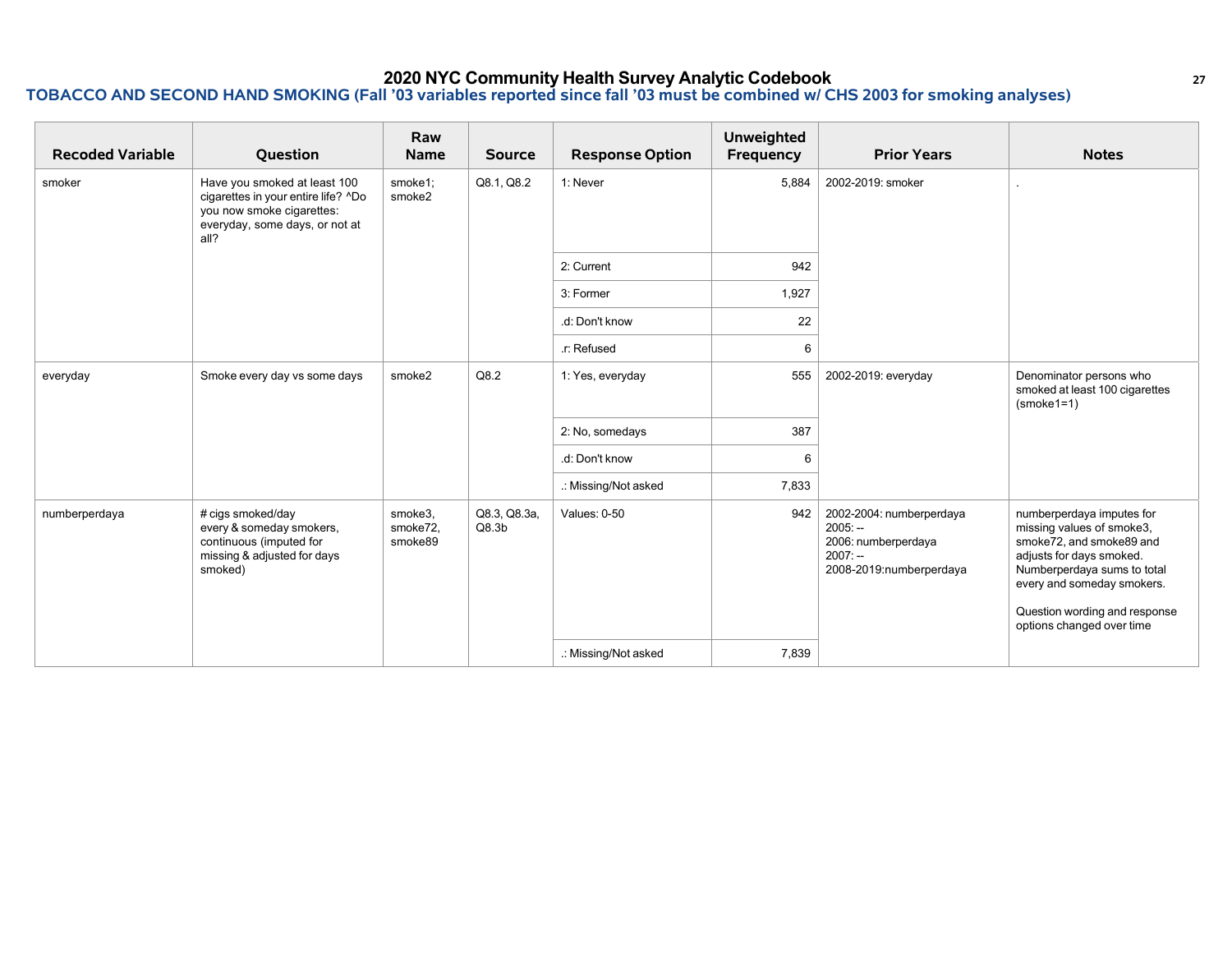| <b>Recoded Variable</b> | Question                                                                                                            | Raw<br><b>Name</b>       | <b>Source</b>     | <b>Response Option</b> | <b>Unweighted</b><br>Frequency | <b>Prior Years</b>                                                                                             | <b>Notes</b>                                                                                                                                                                     |
|-------------------------|---------------------------------------------------------------------------------------------------------------------|--------------------------|-------------------|------------------------|--------------------------------|----------------------------------------------------------------------------------------------------------------|----------------------------------------------------------------------------------------------------------------------------------------------------------------------------------|
| cpd20a                  | # cigs smoked/day<br>every & someday smokers,<br>categorical (imputed for<br>missing & adjusted for days<br>smoked) | $\sim$                   | numberperda<br>va | 1: 10                  | 613                            | 2002-2004: cpd[YY]a<br>$2005: -$<br>2006: cpd[YY]a<br>$2007: -$<br>2008-2019: cpd[YY]a                         | cpd20a is categorical VERSION<br>of numberperdaya. See above for<br>description.<br>cpd replaces 'cigarettes' vars in<br>all yrs available                                       |
|                         |                                                                                                                     |                          |                   | $2:10 - 21$            | 312                            |                                                                                                                |                                                                                                                                                                                  |
|                         |                                                                                                                     |                          |                   | $3:21+$                | 17                             |                                                                                                                |                                                                                                                                                                                  |
|                         |                                                                                                                     |                          |                   | .: Missing/Not asked   | 7,839                          |                                                                                                                |                                                                                                                                                                                  |
| everydaycpda            | # cigs smoked/day among every<br>day smokers ONLY (imputed for<br>missing)                                          | $\overline{\phantom{a}}$ | numberperda<br>ya | 1: 10                  | 231                            | 2002-2006: everydaycpda<br>$2007: -$<br>2008-2019: everydaycpda                                                | everydaycpda is categorical<br>VERSION of numberperdaya for<br><b>EVERY DAY SMOKERS.</b><br>Only every day were asked cpd in<br>'05; use everydaycpda for cpd<br>trend analyses. |
|                         |                                                                                                                     |                          |                   | $2:10 - 21$            | 307                            |                                                                                                                |                                                                                                                                                                                  |
|                         |                                                                                                                     |                          |                   | $3:21+$                | 17                             |                                                                                                                |                                                                                                                                                                                  |
|                         |                                                                                                                     |                          |                   | .: Missing/Not asked   | 8,226                          |                                                                                                                |                                                                                                                                                                                  |
| heavysmoker20a          | Heavy smoker(>10 cig/day)<br>(imputed for missing<br>cigs & adjusted for days smoked)                               | $\sim$                   | numberperda<br>ya | 1: Yes $(>10$ cig/day) | 159                            | 2002-2004: heavysmoker[YY]a<br>$2005: -$<br>2006: heavysmoker[YY]a<br>$2007: -$<br>2008-2019: heavysmoker[YY]a | Heavysmoker20a is dichotomous<br>VERSION of numberperdaya.<br>See above for description.<br>HeavysmokerYY'a' (NOT<br>heavysmoker) should be used in<br>multi-yr analyses.        |
|                         |                                                                                                                     |                          |                   | 2: No (<= 10 cig/day)  | 783                            |                                                                                                                |                                                                                                                                                                                  |
|                         |                                                                                                                     |                          |                   | .: Missing/Not asked   | 7,839                          |                                                                                                                |                                                                                                                                                                                  |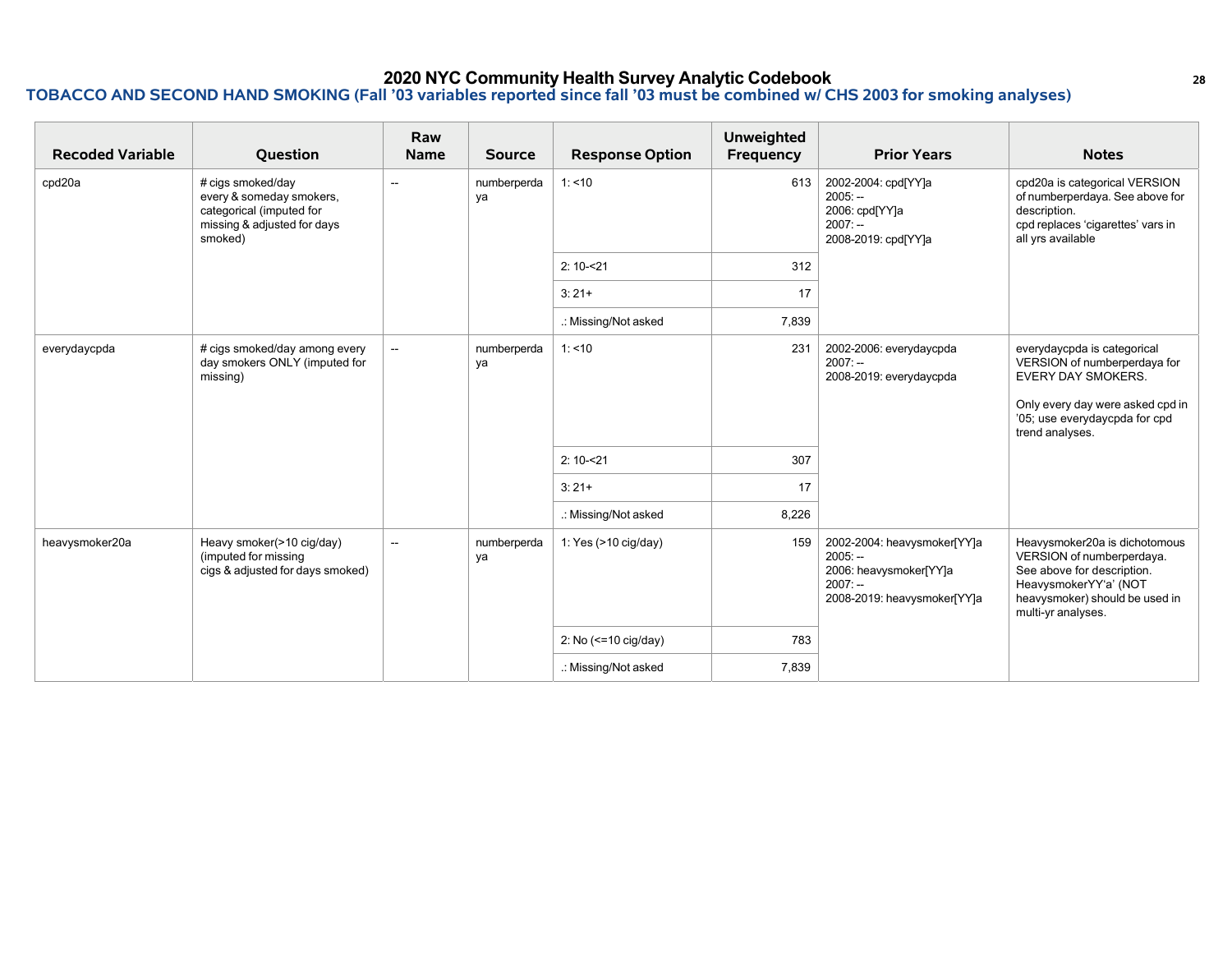| <b>Recoded Variable</b> | Question                                                                                        | Raw<br><b>Name</b>       | <b>Source</b>                   | <b>Response Option</b>                             | <b>Unweighted</b><br>Frequency | <b>Prior Years</b>                                                                     | <b>Notes</b>                                                                  |
|-------------------------|-------------------------------------------------------------------------------------------------|--------------------------|---------------------------------|----------------------------------------------------|--------------------------------|----------------------------------------------------------------------------------------|-------------------------------------------------------------------------------|
| smokecat                | Type of smoker                                                                                  | $\overline{\phantom{a}}$ | everyday,<br>heavysmoker<br>20a | 1: Non-daily smoker                                | 387                            | 2002-2004: smokecat<br>$2005: -$<br>2006: smokecat<br>$2007: -$<br>2008-2019: smokecat |                                                                               |
|                         |                                                                                                 |                          |                                 | 2: Light daily smoker(<= 10<br>cigarettes per day) | 400                            |                                                                                        |                                                                               |
|                         |                                                                                                 |                          |                                 | 3: Heavy daily smoker(>10<br>cigarettes per day)   | 155                            |                                                                                        |                                                                               |
|                         |                                                                                                 |                          |                                 | 4: Non-smoker                                      | 7,811                          |                                                                                        |                                                                               |
|                         |                                                                                                 |                          |                                 | .: Missing/Not asked                               | 28                             |                                                                                        |                                                                               |
| mentholcigs20           | Thinking about the type of<br>cigarettes you usually smoke, are<br>they menthol or non-menthol? | smoke129                 | Q8.4, smoker                    | 1: Menthol                                         | 482                            | 2002-2014: --<br>2015: mentholcigs<br>2016-2017: --<br>2018-2019: mentholcigs[YY]      | Denominator is current smokers<br>Response options have changed<br>over time. |
|                         |                                                                                                 |                          |                                 | 2: Non-menthol                                     | 446                            |                                                                                        |                                                                               |
|                         |                                                                                                 |                          |                                 | 3: [VOL.] No Usual Type of<br>Cigarette            | 11                             |                                                                                        |                                                                               |
|                         |                                                                                                 |                          |                                 | .d: Don't know                                     | $\overline{2}$                 |                                                                                        |                                                                               |
|                         |                                                                                                 |                          |                                 | .r: Refused                                        |                                |                                                                                        |                                                                               |
|                         |                                                                                                 |                          |                                 | .: Missing/Not asked                               | 7,839                          |                                                                                        |                                                                               |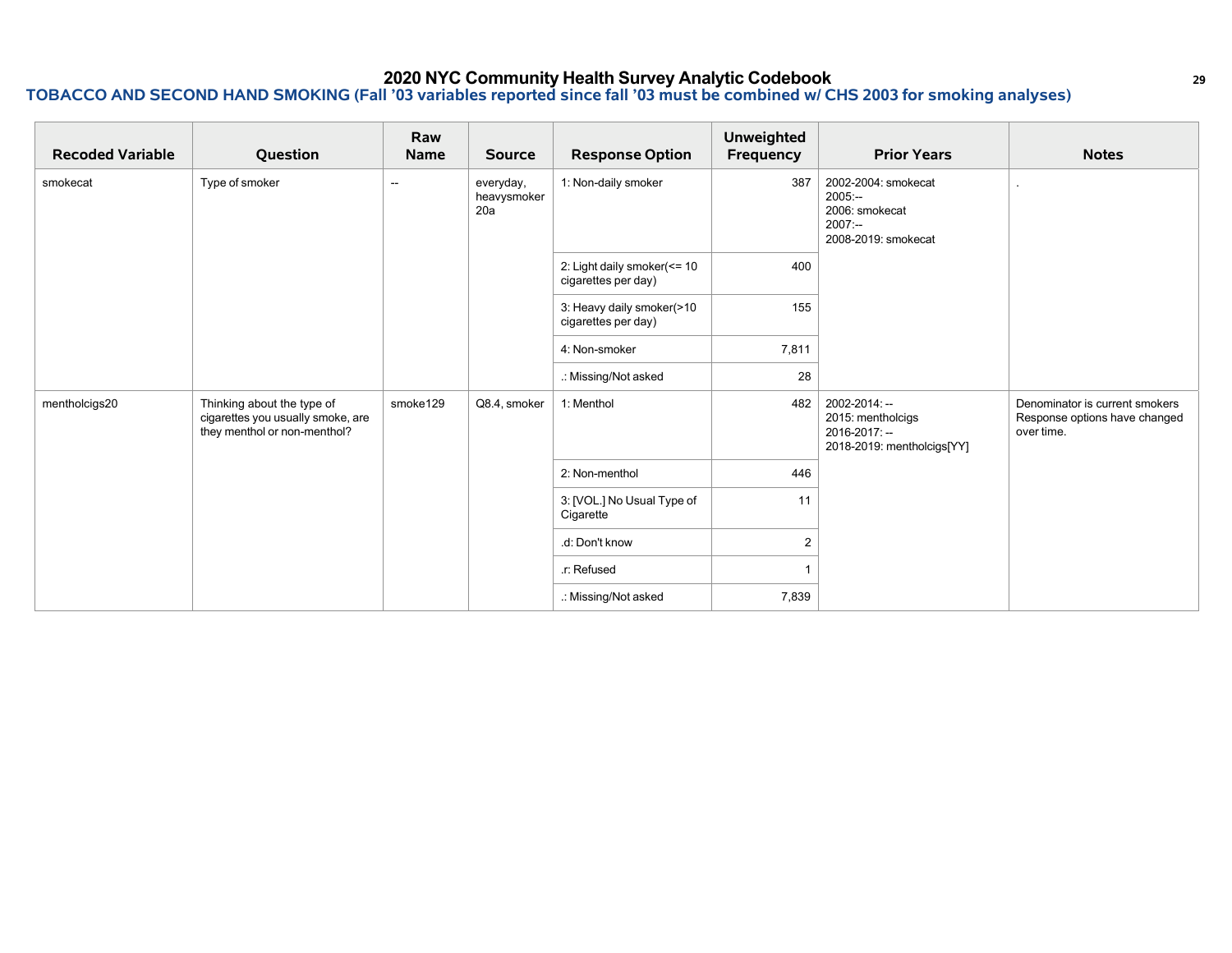| <b>Recoded Variable</b> | Question                                                                                                                | Raw<br><b>Name</b>                          | <b>Source</b>                | <b>Response Option</b> | <b>Unweighted</b><br>Frequency | <b>Prior Years</b>                                                                                                                   | <b>Notes</b>                   |
|-------------------------|-------------------------------------------------------------------------------------------------------------------------|---------------------------------------------|------------------------------|------------------------|--------------------------------|--------------------------------------------------------------------------------------------------------------------------------------|--------------------------------|
| sourcelastcig           | Was the last cigarette you<br>smoked from a carton, a pack, a<br>single or loosie, bummed, or did<br>you roll your own? | smoke39                                     | Q8.5, smoker                 | 1: Carton              | 95                             | 2002-2005: smoke39<br>2006-10: sourcelastcig<br>$2011: -$<br>2012-2019: sourcelastcig                                                | Denominator is current smokers |
|                         |                                                                                                                         |                                             |                              | 2: Pack                | 652                            |                                                                                                                                      |                                |
|                         |                                                                                                                         |                                             |                              | 3: Single/loosie       | 109                            |                                                                                                                                      |                                |
|                         |                                                                                                                         |                                             |                              | 4: Bummed              | 39                             |                                                                                                                                      |                                |
|                         |                                                                                                                         |                                             |                              | 5: Rolled your own     | 42                             |                                                                                                                                      |                                |
|                         |                                                                                                                         |                                             |                              | .d: Don't know         | $\overline{4}$                 |                                                                                                                                      |                                |
|                         |                                                                                                                         |                                             |                              | .r: Refused            |                                |                                                                                                                                      |                                |
|                         |                                                                                                                         |                                             |                              | .: Missing/Not asked   | 7,839                          |                                                                                                                                      |                                |
| cost20cigarettes        | Cost of 20 cigarettes (pack)                                                                                            | smoke39,<br>smoke40,<br>smoke41,<br>smoke42 | Q8.6a,<br>$Q8.6b$ ,<br>Q8.6c | Values: 0-40           | 792                            | $2002: -$<br>2003-2006: cost20cigarettes<br>$2007: -$<br>2008-2010: cost20cigarettes<br>2011-2012: --<br>2013-2019: cost20cigarettes |                                |
|                         |                                                                                                                         |                                             |                              | .d: Don't know         | 21                             |                                                                                                                                      |                                |
|                         |                                                                                                                         |                                             |                              | .r: Refused            | 6                              |                                                                                                                                      |                                |
|                         |                                                                                                                         |                                             |                              | .: Missing/Not asked   | 7,962                          |                                                                                                                                      |                                |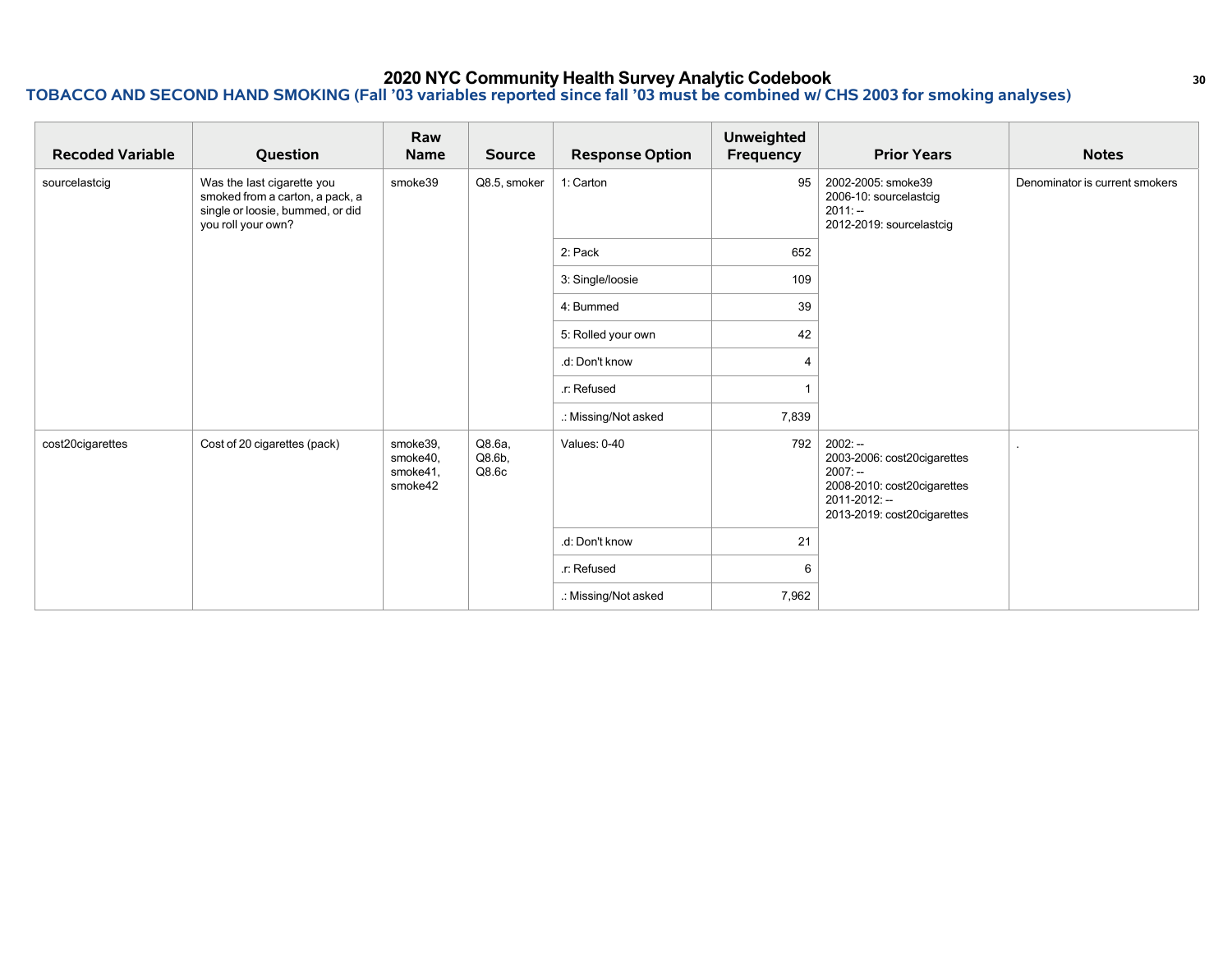| <b>Recoded Variable</b> | Question                                                                                                                                                                                            | Raw<br><b>Name</b> | <b>Source</b> | <b>Response Option</b>    | <b>Unweighted</b><br>Frequency | <b>Prior Years</b>                                                                                                                | <b>Notes</b>                                                                                                                                                                                                   |
|-------------------------|-----------------------------------------------------------------------------------------------------------------------------------------------------------------------------------------------------|--------------------|---------------|---------------------------|--------------------------------|-----------------------------------------------------------------------------------------------------------------------------------|----------------------------------------------------------------------------------------------------------------------------------------------------------------------------------------------------------------|
| cigpurchase20           | Where did you buy the last<br>cigarette you smoked? Was it in<br>your neighborhood, in another<br>part of New York City, or outside<br>of New York City?                                            | smoke128           | Q8.7          | 1: In your neighborhood   | 584                            | 2002-2010: cigpurchase<br>$2011: -$<br>2012-2015: cigpurchase<br>$2016: -$<br>2017-2019: cigpurchase[YY]                          | Question wording and response<br>options have changed over time.                                                                                                                                               |
|                         |                                                                                                                                                                                                     |                    |               | 2: In another part of NYC | 124                            |                                                                                                                                   |                                                                                                                                                                                                                |
|                         |                                                                                                                                                                                                     |                    |               | 3: Outsdie of NYC         | 110                            |                                                                                                                                   |                                                                                                                                                                                                                |
|                         |                                                                                                                                                                                                     |                    |               | .d: Don't know            | 12                             |                                                                                                                                   |                                                                                                                                                                                                                |
|                         |                                                                                                                                                                                                     |                    |               | .r: Refused               | 6                              |                                                                                                                                   |                                                                                                                                                                                                                |
|                         |                                                                                                                                                                                                     |                    |               | .: Missing/Not asked      | 7,945                          |                                                                                                                                   |                                                                                                                                                                                                                |
| cigarillo20 q1          | In the past 30 days, have you<br>smoked a cigarillo or little cigar?<br>Include cigarillos or little cigars<br>with a plastic or filter tip, such as<br>Black & Mild, Swisher Sweet or<br>Cheyenne? | smoke127           | Q8.11         | 1: Yes                    | 71                             | 2002-2015: --<br>2016: cigarillo16<br>2017-2019: --                                                                               | Asked differently in '13-'15<br>Version 1 only. Analysis requires<br>special survey strata (strata q1)<br>and weight (wt21 dual q1)                                                                            |
|                         |                                                                                                                                                                                                     |                    |               | 2: No                     | 4,254                          |                                                                                                                                   |                                                                                                                                                                                                                |
|                         |                                                                                                                                                                                                     |                    |               | .d: Don't know            | 6                              |                                                                                                                                   |                                                                                                                                                                                                                |
|                         |                                                                                                                                                                                                     |                    |               | .r: Refused               | 5                              |                                                                                                                                   |                                                                                                                                                                                                                |
|                         |                                                                                                                                                                                                     |                    |               | .: Missing/Not asked      | 4,445                          |                                                                                                                                   |                                                                                                                                                                                                                |
| smokeecig12m20_q1       | In the past 12 months, have<br>you tried an electronic<br>cigarette, also known as an e-<br>cigarette or a vape product?                                                                            | smoke130           | Q8.8a         | 1: Yes                    | 348                            | 2002-2013: --<br>2014: smokeecig12m<br>2015: smokeecig12m w1<br>2016-2017: smokeecig12m<br>$2018: -$<br>2019: smokeecig12m        | Question wording changed in<br>2020.<br>Version 1 only. Analysis requires<br>special survey strata (strata q1)<br>and weight (wt21 dual q1)                                                                    |
| smokeecig30days20 q1    | In the past 30 days, did you<br>use an e-cigarette or vape<br>product every day, some days<br>or not at all?                                                                                        | smoke131           | Q8.9a         | 1: Every day              | 51                             | 2002-2013: --<br>2014: smokeecig30days<br>2015: smokeecig30days_w1<br>2017: smokeecig30days<br>$2018: -$<br>2019: smokeecig30days | Among those who smoked an e-<br>cigarette in the past 12 months<br>Question wording changed in<br>2020.<br>Version 1 only. Analysis requires<br>special survey strata (strata q1)<br>and weight (wt21_dual_q1) |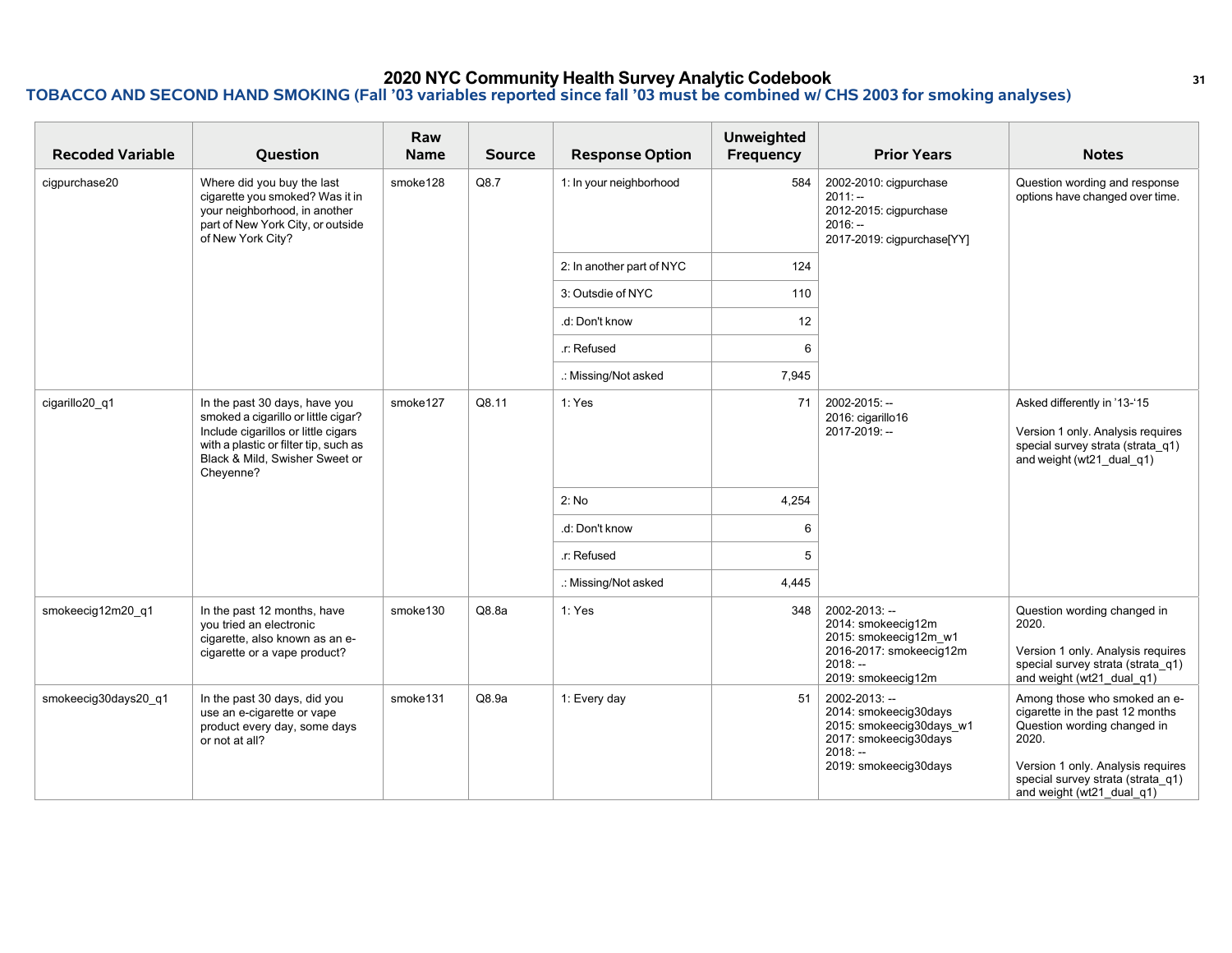| <b>Recoded Variable</b> | Question                                                                                                                        | Raw<br><b>Name</b> | <b>Source</b> | <b>Response Option</b>                   | <b>Unweighted</b><br>Frequency | <b>Prior Years</b>                              | <b>Notes</b>                                                                                                       |
|-------------------------|---------------------------------------------------------------------------------------------------------------------------------|--------------------|---------------|------------------------------------------|--------------------------------|-------------------------------------------------|--------------------------------------------------------------------------------------------------------------------|
| likedecigsflavs q1      | In the past 12 months have you<br>used an e-cigarette or vape<br>product because you liked the<br>variety of flavors available? | smoke134           | Q8.12c        | 1: Yes                                   | 85                             | 2002-2019: --                                   | New in 2020<br>Version 1 only. Analysis requires<br>special survey strata (strata_q1)<br>and weight (wt21 dual q1) |
|                         |                                                                                                                                 |                    |               | 2: No                                    | 259                            |                                                 |                                                                                                                    |
|                         |                                                                                                                                 |                    |               | .d: Don't know                           |                                |                                                 |                                                                                                                    |
|                         |                                                                                                                                 |                    |               | .: Missing/Not asked                     | 8,433                          |                                                 |                                                                                                                    |
| smokehookah12m q1       | In the past 12 months, have you<br>smoked a hookah, also called a<br>water pipe?                                                | smoke125           | Q8.10         | 1: Yes                                   | 266                            | 2002-2015: --                                   | Version 1 only. Analysis requires<br>special survey strata (strata q1)                                             |
|                         |                                                                                                                                 |                    |               | 2: No                                    | 4,041                          | 2016: smokehookah12m q1<br>2017: smokehookah12m | and weight (wt21_dual_q1)                                                                                          |
|                         |                                                                                                                                 |                    |               | 3: [VOL] Do not know what a<br>hookah is | 22                             | $2018: -$<br>2019: smokehookah12m               | Question wording changed in<br>2020.                                                                               |
|                         |                                                                                                                                 |                    |               | .d: Don't know                           | $\overline{2}$                 |                                                 |                                                                                                                    |
|                         |                                                                                                                                 |                    |               | .r: Refused                              |                                |                                                 |                                                                                                                    |
|                         |                                                                                                                                 |                    |               | : Missing/Not asked                      | 4,445                          |                                                 |                                                                                                                    |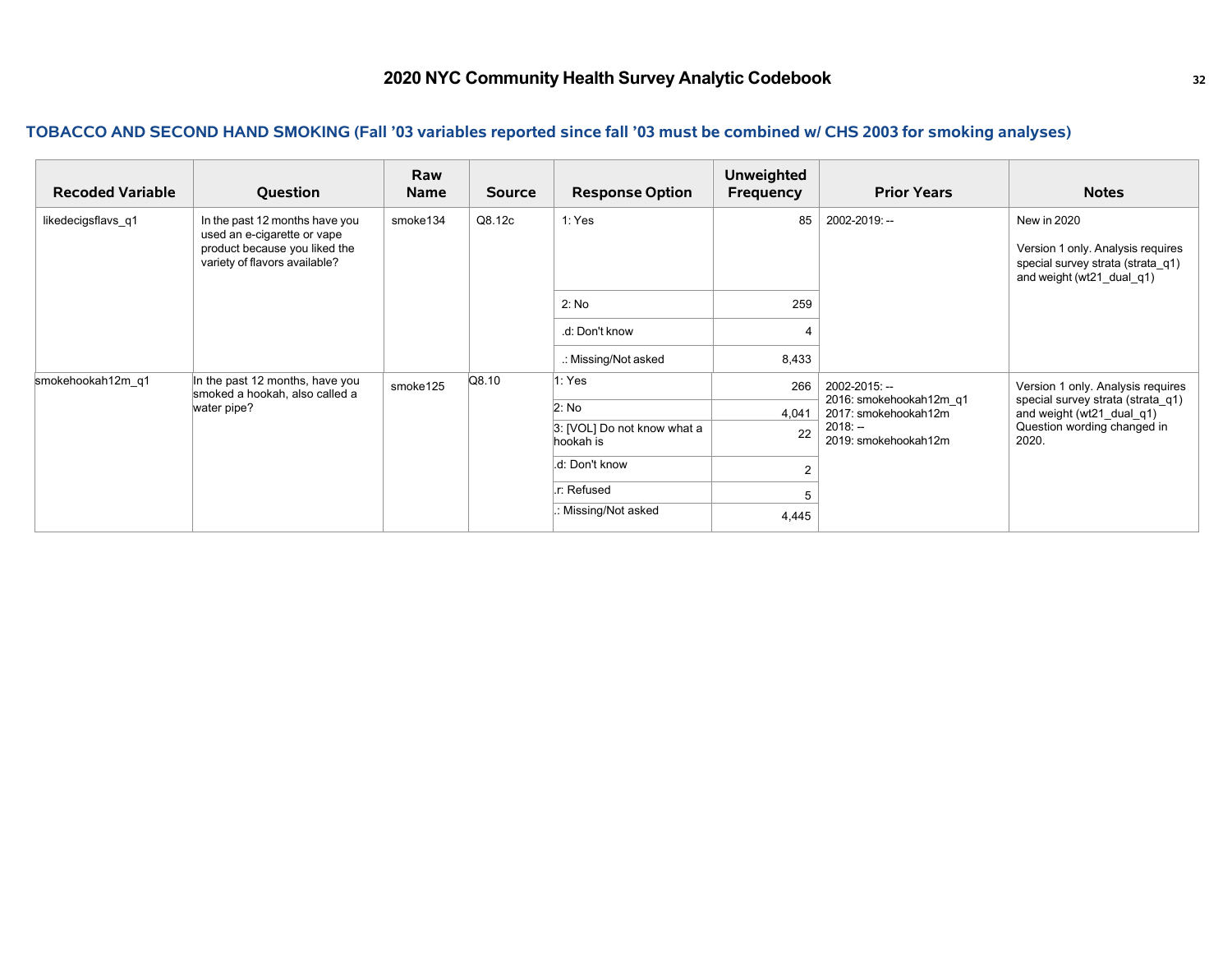### **2020 NYC Community Health Survey Analytic Codebook <sup>33</sup> TOBACCO AND SECOND HAND SMOKING (Fall '03 variables reported since fall '03 must be combined w/ CHS 2003 for smoking analyses)**

| <b>Recoded Variable</b> | Question                                                                                                                                                  | Raw<br><b>Name</b> | <b>Source</b> | <b>Response Option</b>   | <b>Unweighted</b><br>Frequency | <b>Prior Years</b>                                                                                                      | <b>Notes</b>                                                                                                                                      |
|-------------------------|-----------------------------------------------------------------------------------------------------------------------------------------------------------|--------------------|---------------|--------------------------|--------------------------------|-------------------------------------------------------------------------------------------------------------------------|---------------------------------------------------------------------------------------------------------------------------------------------------|
| smellcigsmoke20 q1      | How often do you smell cigarette<br>smoke inside your home or<br>apartment that comes from<br>another home or apartment or<br>from outside? Would you say | smoke135           | Q8.13         | 1: Everyday              | 419                            | 2002-2012:--<br>2013-2014: smellcigsmoke<br>$2015: -$<br>2016: smellcigsmoke q1<br>2017: smellcigsmoke<br>2018-2019: -- | Question wording has changed<br>over time.<br>Version 1 only. Analysis requires<br>special survey strata (strata q1)<br>and weight (wt21_dual_q1) |
|                         |                                                                                                                                                           |                    |               | 2: A few times per week  | 500                            |                                                                                                                         |                                                                                                                                                   |
|                         |                                                                                                                                                           |                    |               | 3: A few times per month | 452                            |                                                                                                                         |                                                                                                                                                   |
|                         |                                                                                                                                                           |                    |               | 4: A few times per year  | 415                            |                                                                                                                         |                                                                                                                                                   |
|                         |                                                                                                                                                           |                    |               | 5: Never                 | 2,517                          |                                                                                                                         |                                                                                                                                                   |
|                         |                                                                                                                                                           |                    |               | .d: Don't know           | 29                             |                                                                                                                         |                                                                                                                                                   |
|                         |                                                                                                                                                           |                    |               | .r: Refused              |                                |                                                                                                                         |                                                                                                                                                   |
|                         |                                                                                                                                                           |                    |               | .: Missing/Not asked     | 4,445                          |                                                                                                                         |                                                                                                                                                   |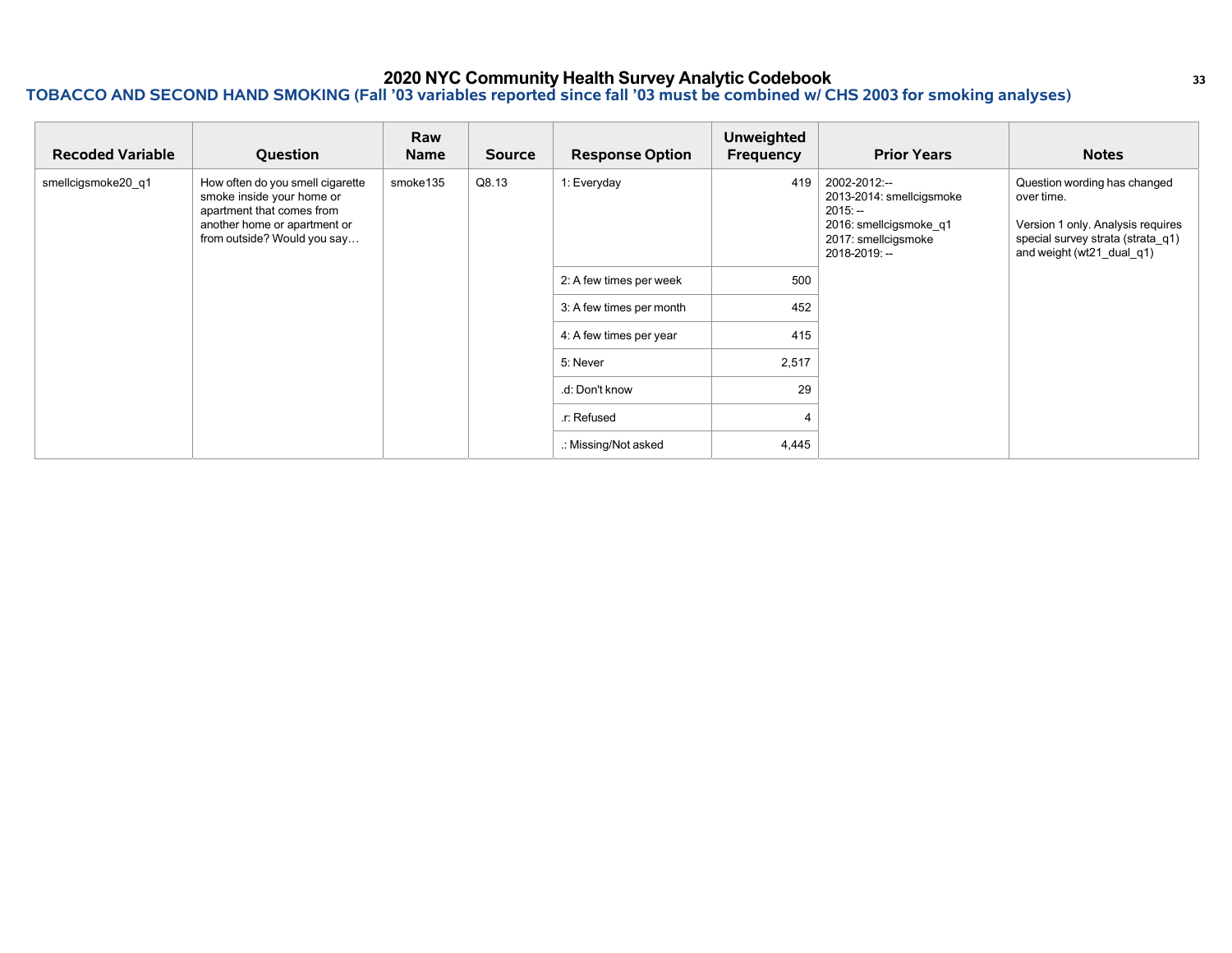### **DEMOGRAPHICS**

| <b>Recoded Variable</b> | Question                                                                                                                                                           | Raw<br>Name         | <b>Source</b> | <b>Response Option</b> | <b>Unweighted</b><br>Frequency | <b>Prior Years</b>                   | <b>Notes</b> |
|-------------------------|--------------------------------------------------------------------------------------------------------------------------------------------------------------------|---------------------|---------------|------------------------|--------------------------------|--------------------------------------|--------------|
| agegroup                | What is your age? We are only<br>asking this information to make<br>sure we have talked to enough<br>people in each age group. Can<br>you just tell me if you are: | demog1,<br>demog158 | Q9.1, Q9.1a   | $1:18 - 24$            | 706                            | 2002-2019: agegroup                  |              |
|                         |                                                                                                                                                                    |                     |               | $2:25 - 44$            | 3,189                          |                                      |              |
|                         |                                                                                                                                                                    |                     |               | $3:45 - 64$            | 2,951                          |                                      |              |
|                         |                                                                                                                                                                    |                     |               | $4:65+$                | 1,921                          |                                      |              |
|                         |                                                                                                                                                                    |                     |               | .d: Don't know         | 0                              |                                      |              |
|                         |                                                                                                                                                                    |                     |               | .r: Refused            | 14                             |                                      |              |
| agegroup5               | What is your age? We are only<br>asking this information to make<br>sure we have talked to enough<br>people in each age group. Can<br>you just tell me if you are: | demog1,<br>demog158 | Q9.1, Q9.1a   | $1:18 - 24$            | 706                            | 2002-2010:--<br>2011-2019: agegroup5 |              |
|                         |                                                                                                                                                                    |                     |               | $2:25 - 29$            | 733                            |                                      |              |
|                         |                                                                                                                                                                    |                     |               | $3:30 - 44$            | 2,456                          |                                      |              |
|                         |                                                                                                                                                                    |                     |               | $4:45 - 64$            | 2,951                          |                                      |              |
|                         |                                                                                                                                                                    |                     |               | $5:65+$                | 1,921                          |                                      |              |
|                         |                                                                                                                                                                    |                     |               | .d: Don't know         | $\mathbf 0$                    |                                      |              |
|                         |                                                                                                                                                                    |                     |               | .r: Refused            | 14                             |                                      |              |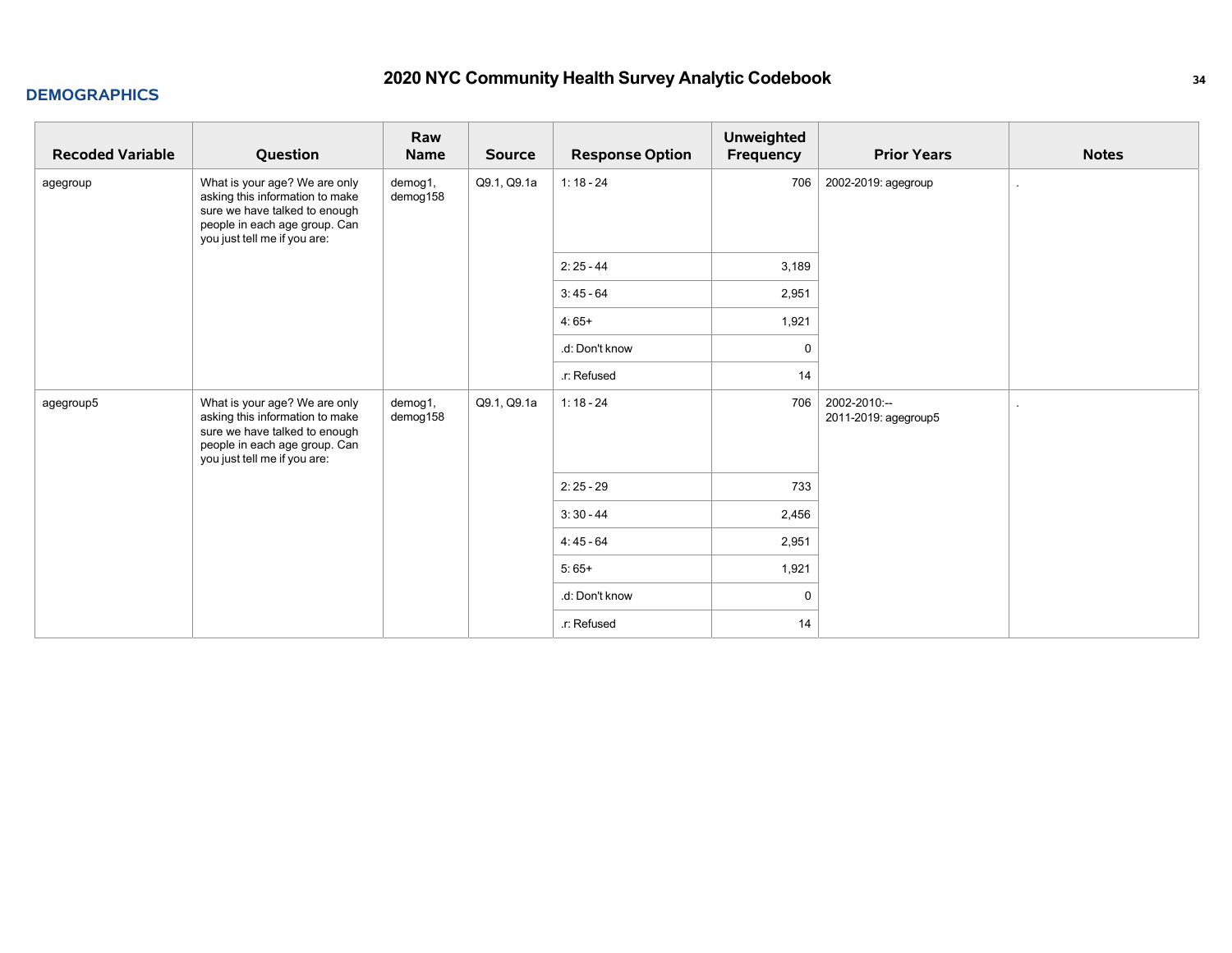### **DEMOGRAPHICS**

| <b>Recoded Variable</b> | Question                                                                                                                                                           | Raw<br><b>Name</b>  | <b>Source</b> | <b>Response Option</b> | <b>Unweighted</b><br>Frequency | <b>Prior Years</b>                   | <b>Notes</b>  |
|-------------------------|--------------------------------------------------------------------------------------------------------------------------------------------------------------------|---------------------|---------------|------------------------|--------------------------------|--------------------------------------|---------------|
| agegroup6               | What is your age? We are only<br>asking this information to make<br>sure we have talked to enough<br>people in each age group. Can<br>you just tell me if you are: | demog1,<br>demog158 | Q9.1, Q9.1a   | $1:18 - 24$            | 706                            | 2002-2015:--<br>2016-2019: agegroup6 | $\mathcal{L}$ |
|                         |                                                                                                                                                                    |                     |               | $2:25 - 29$            | 733                            |                                      |               |
|                         |                                                                                                                                                                    |                     |               | $3:30 - 44$            | 2,456                          |                                      |               |
|                         |                                                                                                                                                                    |                     |               | $4:45 - 64$            | 2,951                          |                                      |               |
|                         |                                                                                                                                                                    |                     |               | $5:65 - 74$            | 1,227                          |                                      |               |
|                         |                                                                                                                                                                    |                     |               | $6:75+$                | 694                            |                                      |               |
|                         |                                                                                                                                                                    |                     |               | .r: Refused            | 14                             |                                      |               |
| age18_64                | See above                                                                                                                                                          | See above           | See above     | $1:18 - 24$            | 706                            | 2002-2019: age18_64                  | $\mathbf{r}$  |
|                         |                                                                                                                                                                    |                     |               | $2:25 - 44$            | 3,189                          |                                      |               |
|                         |                                                                                                                                                                    |                     |               | $3:45 - 64$            | 2,951                          |                                      |               |
|                         |                                                                                                                                                                    |                     |               | .: Missing/Not asked   | 1,935                          |                                      |               |
| age21up                 | See above                                                                                                                                                          | See above           | See above     | $1:21-44$              | 3,625                          | 2002-2019:age21up                    | $\mathbf{r}$  |
|                         |                                                                                                                                                                    |                     |               | $2:45-64$              | 2,951                          |                                      |               |
|                         |                                                                                                                                                                    |                     |               | $3:65+$                | 1,921                          |                                      |               |
|                         |                                                                                                                                                                    |                     |               | .: Missing/Not asked   | 284                            |                                      |               |
| age25up                 | See above                                                                                                                                                          | See above           | See above     | $1:25 - 44$            | 3,189                          | 2002-2019: age25up                   | $\mathcal{L}$ |
|                         |                                                                                                                                                                    |                     |               | $2:45 - 64$            | 2,951                          |                                      |               |
|                         |                                                                                                                                                                    |                     |               | $3:65+$                | 1,921                          |                                      |               |
|                         |                                                                                                                                                                    |                     |               | .: Missing/Not asked   | 720                            |                                      |               |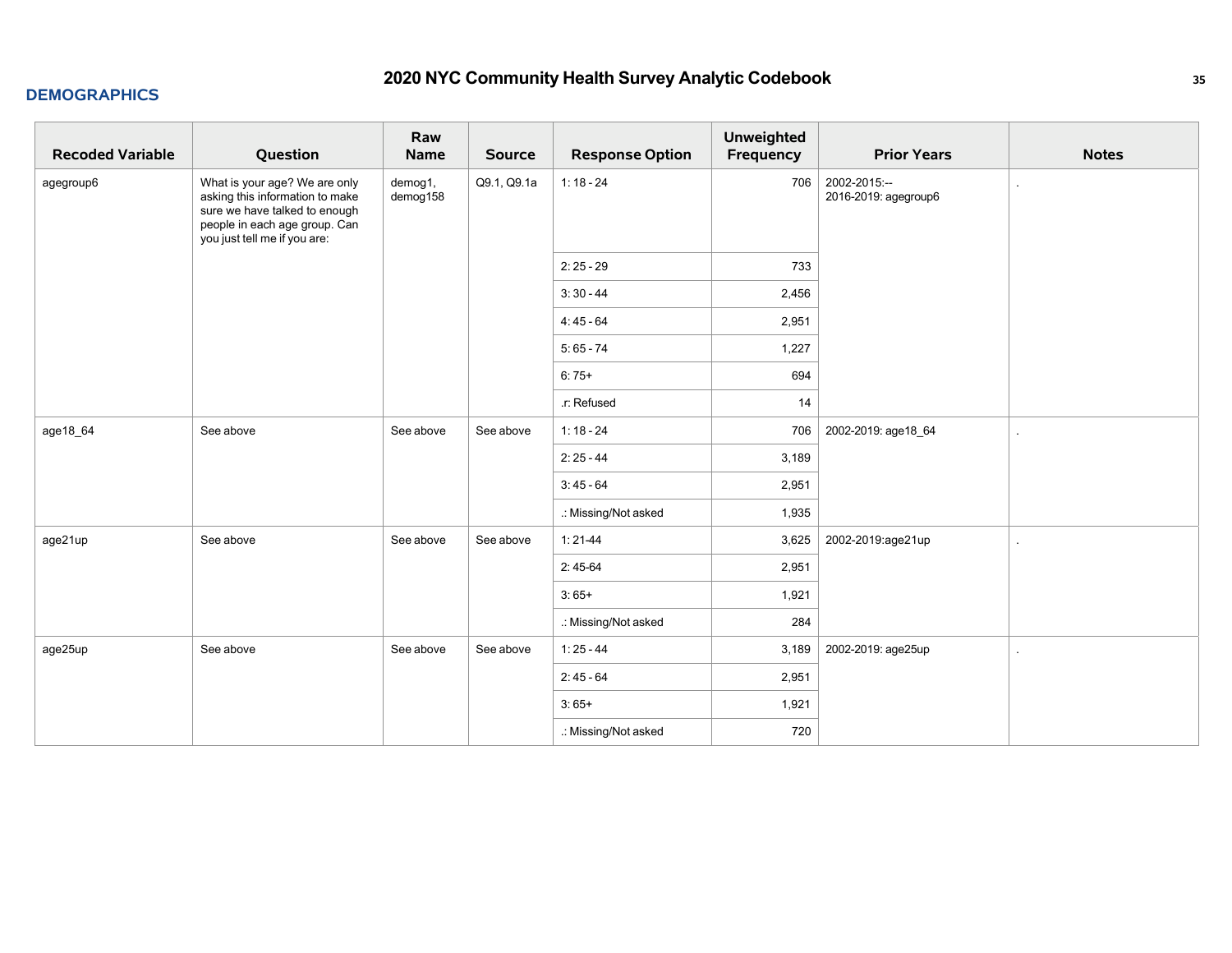| <b>Recoded Variable</b> | Question  | Raw<br><b>Name</b> | <b>Source</b> | <b>Response Option</b> | <b>Unweighted</b><br>Frequency | <b>Prior Years</b>  | <b>Notes</b>                                                       |
|-------------------------|-----------|--------------------|---------------|------------------------|--------------------------------|---------------------|--------------------------------------------------------------------|
| age40new                | See above | See above          | See above     | $1:40-44$              | 688                            | 2002-2019: age40new | Use age40new NOT age40up for<br>mammography screening<br>variables |
|                         |           |                    |               | $2:45-64$              | 2,951                          |                     |                                                                    |
|                         |           |                    |               | $3:65+$                | 1,921                          |                     |                                                                    |
|                         |           |                    |               | .: Missing/Not asked   | 3,221                          |                     |                                                                    |
| age45up                 | See above | See above          | See above     | $1:45 - 64$            | 2,951                          | 2002-2019: age45up  |                                                                    |
|                         |           |                    |               | $2:65+$                | 1,921                          |                     |                                                                    |
|                         |           |                    |               | .: Missing/Not asked   | 3,909                          |                     |                                                                    |
| age50up                 | See above | See above          | See above     | $1:50 - 64$            | 2,184                          | 2002-2019: age50up  |                                                                    |
|                         |           |                    |               | $2:65+$                | 1,921                          |                     |                                                                    |
|                         |           |                    |               | .: Missing/Not asked   | 4,676                          |                     |                                                                    |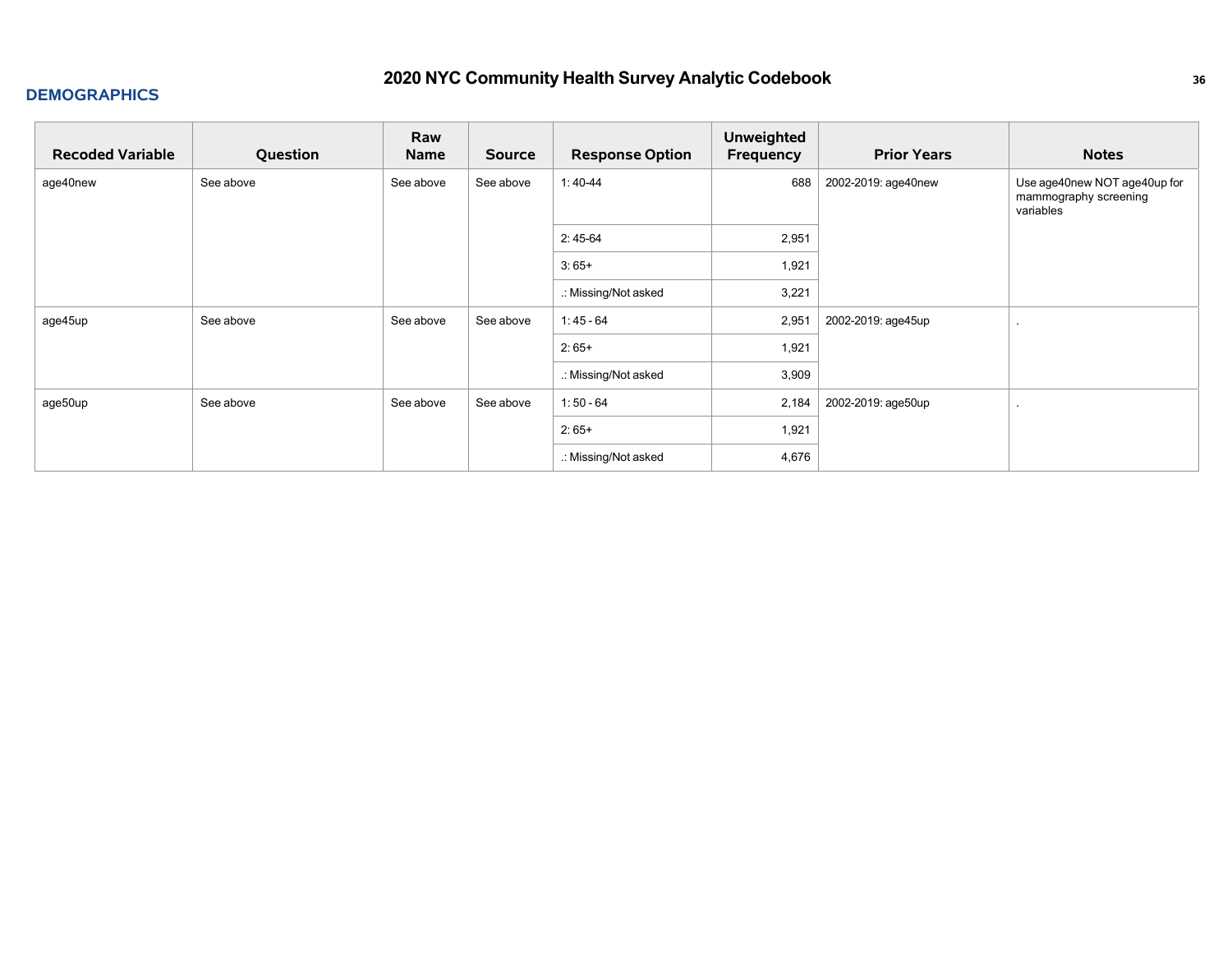| <b>Recoded Variable</b> | Question                                                                          | Raw<br><b>Name</b> | <b>Source</b> | <b>Response Option</b> | <b>Unweighted</b><br>Frequency | <b>Prior Years</b>                    | <b>Notes</b>                                                                                                                                                                                                                                                                                                                                                                                           |
|-------------------------|-----------------------------------------------------------------------------------|--------------------|---------------|------------------------|--------------------------------|---------------------------------------|--------------------------------------------------------------------------------------------------------------------------------------------------------------------------------------------------------------------------------------------------------------------------------------------------------------------------------------------------------------------------------------------------------|
| birthsex                | Sex assigned at birth: What was<br>your sex assigned at birth? Male<br>or female? | demog175           | Q9.2          | 1: Male                | 3,850                          | 2002-2017: sex<br>2018-2019: birthsex | Variable is comparable to SEX in<br>prior years and should be used<br>on all subgroup analyses.<br>Respondents are coded as male if<br>they reported their sex at birth as<br>male or were erroneously coded<br>as female but identify as male.<br>Respondents are coded as female<br>if they reported their sex at birth<br>as female or were erroneously<br>coded as male but identify as<br>female. |
|                         |                                                                                   |                    |               | 2: Female              | 4,902                          |                                       |                                                                                                                                                                                                                                                                                                                                                                                                        |
|                         |                                                                                   |                    |               | .d: Don't know         | 16                             |                                       |                                                                                                                                                                                                                                                                                                                                                                                                        |
|                         |                                                                                   |                    |               | .r: Refused            | 13                             |                                       |                                                                                                                                                                                                                                                                                                                                                                                                        |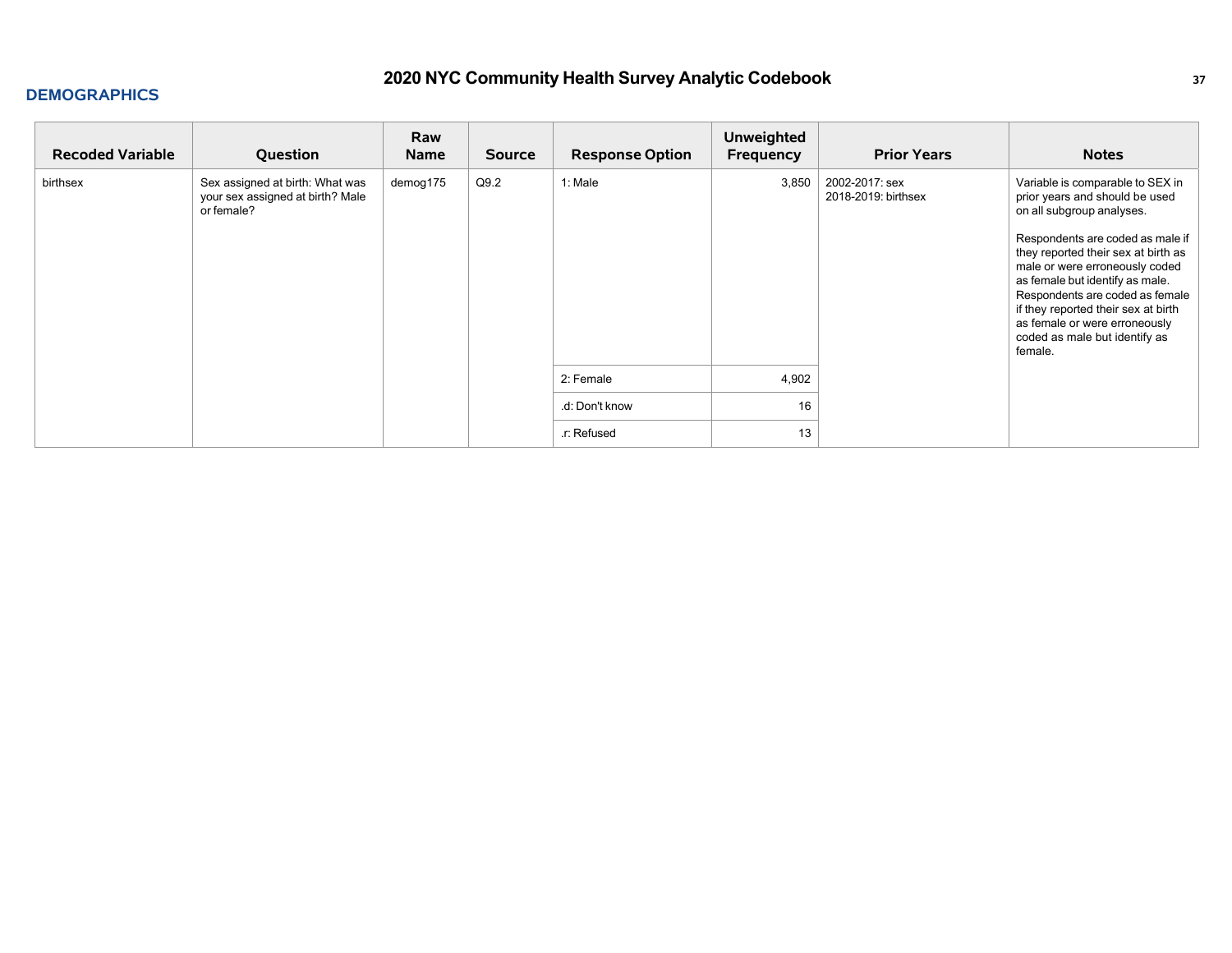| <b>Recoded Variable</b> | Question                                                                                                                                                                                                                                                                                                                                                     | Raw<br>Name                                                                                                                 | <b>Source</b>                                                                                            | <b>Response Option</b>                                  | <b>Unweighted</b><br>Frequency | <b>Prior Years</b>                                               | <b>Notes</b>                                                                                                                                                                                                                     |
|-------------------------|--------------------------------------------------------------------------------------------------------------------------------------------------------------------------------------------------------------------------------------------------------------------------------------------------------------------------------------------------------------|-----------------------------------------------------------------------------------------------------------------------------|----------------------------------------------------------------------------------------------------------|---------------------------------------------------------|--------------------------------|------------------------------------------------------------------|----------------------------------------------------------------------------------------------------------------------------------------------------------------------------------------------------------------------------------|
| newgenderid20           | I want to ask you about your<br>gender identity and your sex<br>assigned at birth. Gender identity<br>refers to how you identify<br>yourself, which may or may not<br>be the same as the sex you were<br>assigned at birth. How do you<br>currently identify your gender?<br>Do you identify as  (Combines<br>sex at birth and gender identity<br>questions) | demog173,<br>demog174<br>demog175,<br>demog176,<br>demog177,<br>demog178<br>demog179,<br>demog180,<br>demog181,<br>demog182 | Q9.2, Q9.3,<br>Q9.3a,<br>Q9.3 <sub>b</sub><br>Q9.3b2,<br>Q9.3c,<br>Q9.3d.<br>Q9.3d2,<br>Q9.3e,<br>Q9.3e2 | 1: Cisgender man                                        | 3,823                          | 2002-2016: --<br>2017-2018: newgenderid<br>2019: newgenderid[YY] | Note the change of categories.<br>Includes discordant responses in<br>the sex at birth and how do you<br>identify yourself questions.<br>Available with a Data Use<br>Agreement. Please contact<br>EpiDataRequest@health.nyc.gov |
|                         |                                                                                                                                                                                                                                                                                                                                                              |                                                                                                                             |                                                                                                          | 2: Cisgender woman                                      | 4,869                          |                                                                  |                                                                                                                                                                                                                                  |
|                         |                                                                                                                                                                                                                                                                                                                                                              |                                                                                                                             |                                                                                                          | 3: Transgender man                                      | 16                             |                                                                  |                                                                                                                                                                                                                                  |
|                         |                                                                                                                                                                                                                                                                                                                                                              |                                                                                                                             |                                                                                                          | 4: Transgender woman                                    | 21                             |                                                                  |                                                                                                                                                                                                                                  |
|                         |                                                                                                                                                                                                                                                                                                                                                              |                                                                                                                             |                                                                                                          | 5: Non-binary person,<br>assigned male at birth         | 13                             |                                                                  |                                                                                                                                                                                                                                  |
|                         |                                                                                                                                                                                                                                                                                                                                                              |                                                                                                                             |                                                                                                          | 6: Non-binary person,<br>assigned female at birth       | 20                             |                                                                  |                                                                                                                                                                                                                                  |
|                         |                                                                                                                                                                                                                                                                                                                                                              |                                                                                                                             |                                                                                                          | 7: Non-binary person, birth<br>sex not obtained         | $\Omega$                       |                                                                  |                                                                                                                                                                                                                                  |
|                         |                                                                                                                                                                                                                                                                                                                                                              |                                                                                                                             |                                                                                                          | 8: Another gender identity,<br>assigned male at birth   | 3                              |                                                                  |                                                                                                                                                                                                                                  |
|                         |                                                                                                                                                                                                                                                                                                                                                              |                                                                                                                             |                                                                                                          | 9: Another gender identity,<br>assigned female at birth | 5                              |                                                                  |                                                                                                                                                                                                                                  |
|                         |                                                                                                                                                                                                                                                                                                                                                              |                                                                                                                             |                                                                                                          | 10: Another gender identity,<br>birth sex not obtained  | $\mathbf 0$                    |                                                                  |                                                                                                                                                                                                                                  |
|                         |                                                                                                                                                                                                                                                                                                                                                              |                                                                                                                             |                                                                                                          | .d: Don't know                                          | -1                             |                                                                  |                                                                                                                                                                                                                                  |
|                         |                                                                                                                                                                                                                                                                                                                                                              |                                                                                                                             |                                                                                                          | r: Refused                                              | 8                              |                                                                  |                                                                                                                                                                                                                                  |
|                         |                                                                                                                                                                                                                                                                                                                                                              |                                                                                                                             |                                                                                                          | .: Missing/Not asked                                    | $\overline{2}$                 |                                                                  |                                                                                                                                                                                                                                  |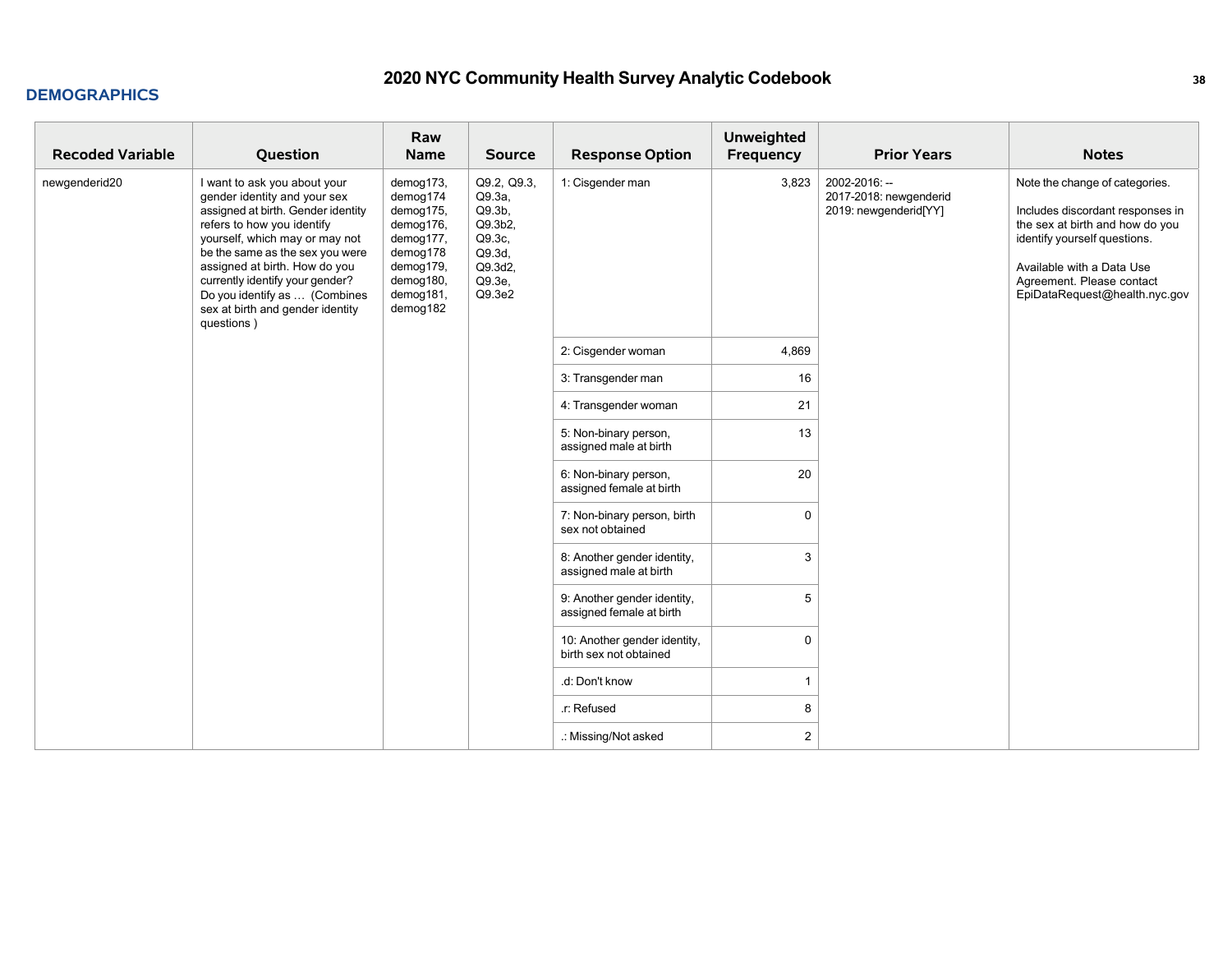| <b>Recoded Variable</b> | Question                                                                                                                                                   | Raw<br><b>Name</b>       | <b>Source</b> | <b>Response Option</b>                       | Unweighted<br>Frequency | <b>Prior Years</b>                   | <b>Notes</b>                                                                                                                                                                    |
|-------------------------|------------------------------------------------------------------------------------------------------------------------------------------------------------|--------------------------|---------------|----------------------------------------------|-------------------------|--------------------------------------|---------------------------------------------------------------------------------------------------------------------------------------------------------------------------------|
| newrace                 | Are you Hispanic or Latino?<br><sup>A</sup> Which one or more of the<br>following would you use to<br>describe yourself? Would you<br>describe yourself as | $\overline{\phantom{a}}$ | Q9.4, Q9.5a   | 1: White/N Afri/Mid<br>Eastern, non-Hispanic | 2,859                   | 2002-2019: newrace                   | Race is assigned for missing<br>observations                                                                                                                                    |
|                         |                                                                                                                                                            |                          |               | 2: Black, non-Hispanic                       | 1,837                   |                                      |                                                                                                                                                                                 |
|                         |                                                                                                                                                            |                          |               | 3: Hispanic                                  | 2,457                   |                                      |                                                                                                                                                                                 |
|                         |                                                                                                                                                            |                          |               | 4: Asian/PI, non-Hispanic                    | 1,340                   |                                      |                                                                                                                                                                                 |
|                         |                                                                                                                                                            |                          |               | 5: Other, non-Hispanic                       | 288                     |                                      |                                                                                                                                                                                 |
| newrace6                | Are you Hispanic or Latino?<br><sup>A</sup> Which one or more of the<br>following would you use to<br>describe yourself? Would you<br>describe yourself as | $\overline{\phantom{a}}$ | Q9.4, Q9.5a   | 1: White, non-Hispanic                       | 2,763                   | 2002-2017: --<br>2018-2019: newrace6 | Race is assigned for missing<br>observations<br>Since 2017, "Middle Eastern or<br>North African" was included as<br>one of the race question options<br>and recoded into White. |
|                         |                                                                                                                                                            |                          |               | 2: Black, non-Hispanic                       | 1,837                   |                                      |                                                                                                                                                                                 |
|                         |                                                                                                                                                            |                          |               | 3: Hispanic                                  | 2,457                   |                                      |                                                                                                                                                                                 |
|                         |                                                                                                                                                            |                          |               | 4: Asian/PI, non-Hispanic                    | 1,340                   |                                      |                                                                                                                                                                                 |
|                         |                                                                                                                                                            |                          |               | 5: N African/Mid Eastern,<br>non-Hispanic    | 96                      |                                      |                                                                                                                                                                                 |
|                         |                                                                                                                                                            |                          |               | 6: Other, non-Hispanic                       | 288                     |                                      |                                                                                                                                                                                 |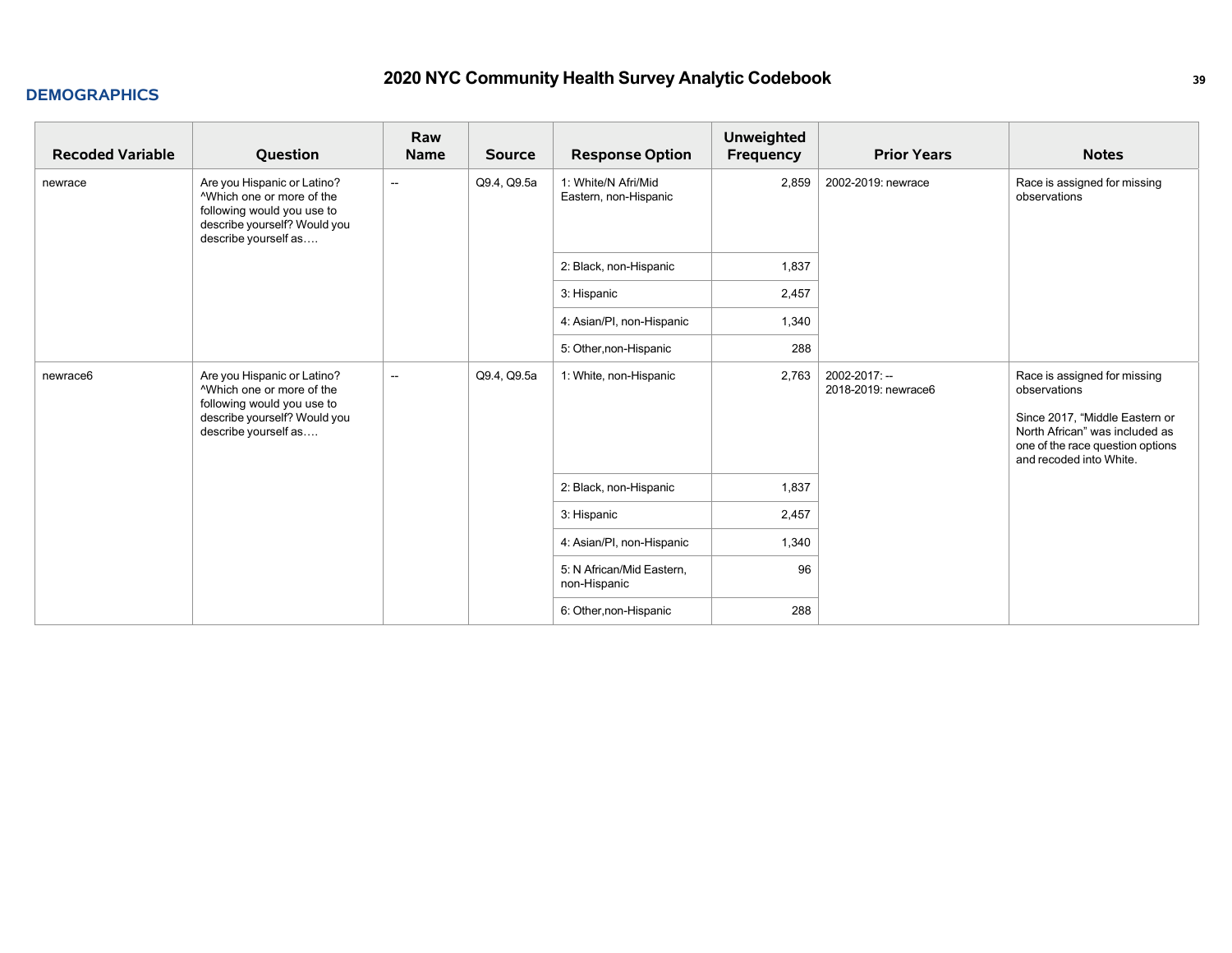| <b>Recoded Variable</b> | Question                                                                                                                                                   | Raw<br><b>Name</b>                      | <b>Source</b> | <b>Response Option</b>                       | <b>Unweighted</b><br>Frequency | <b>Prior Years</b>                     | <b>Notes</b>                                                                                                                                                                                                                                                         |
|-------------------------|------------------------------------------------------------------------------------------------------------------------------------------------------------|-----------------------------------------|---------------|----------------------------------------------|--------------------------------|----------------------------------------|----------------------------------------------------------------------------------------------------------------------------------------------------------------------------------------------------------------------------------------------------------------------|
| newrace6 b              | Are you Hispanic or Latino?<br><sup>A</sup> Which one or more of the<br>following would you use to<br>describe yourself? Would you<br>describe yourself as | Q9.4, Q9.5a<br>$\overline{\phantom{a}}$ |               | 1: White/N Afri/Mid<br>Eastern, non-Hispanic | 2,859                          | 2002-2017: --<br>2018-2019: newrace6 b | Race is assigned for missing<br>observations<br>Since 2017, "Middle Eastern or<br>North African" was included as<br>one of the race question options<br>and recoded into White.                                                                                      |
|                         |                                                                                                                                                            |                                         |               | 2: Black, non-Hispanic                       | 1,837                          |                                        |                                                                                                                                                                                                                                                                      |
|                         |                                                                                                                                                            |                                         |               | 3: Hispanic                                  | 2,457                          |                                        |                                                                                                                                                                                                                                                                      |
|                         |                                                                                                                                                            |                                         |               | 4: Asian/PI, non-Hispanic                    | 1,340                          |                                        |                                                                                                                                                                                                                                                                      |
|                         |                                                                                                                                                            |                                         |               | 5: Multi-race, non-Hispanic                  | 182                            |                                        |                                                                                                                                                                                                                                                                      |
|                         |                                                                                                                                                            |                                         |               | 6: Other, non-Hispanic                       | 106                            |                                        |                                                                                                                                                                                                                                                                      |
| nativeindig             | American Indian, Alaska Native,<br>indigenous People of the<br>Americas heritage                                                                           | $\overline{\phantom{a}}$                | Q9.5a         | 1: Yes                                       | 262                            | 2002-2018: --<br>2019: nativeindig     | Respondents who identify as<br>American Indian, Alaska Native or<br>Indigenous peoples (Q9.5a=6) or<br>gave a verbatim response as such<br>are recoded as native indig=1.<br>Available with a Data Use<br>Agreement. Please contact<br>EpiDataRequest@health.nyc.gov |
|                         |                                                                                                                                                            |                                         |               | .: Missing/Not asked                         | 8,519                          |                                        |                                                                                                                                                                                                                                                                      |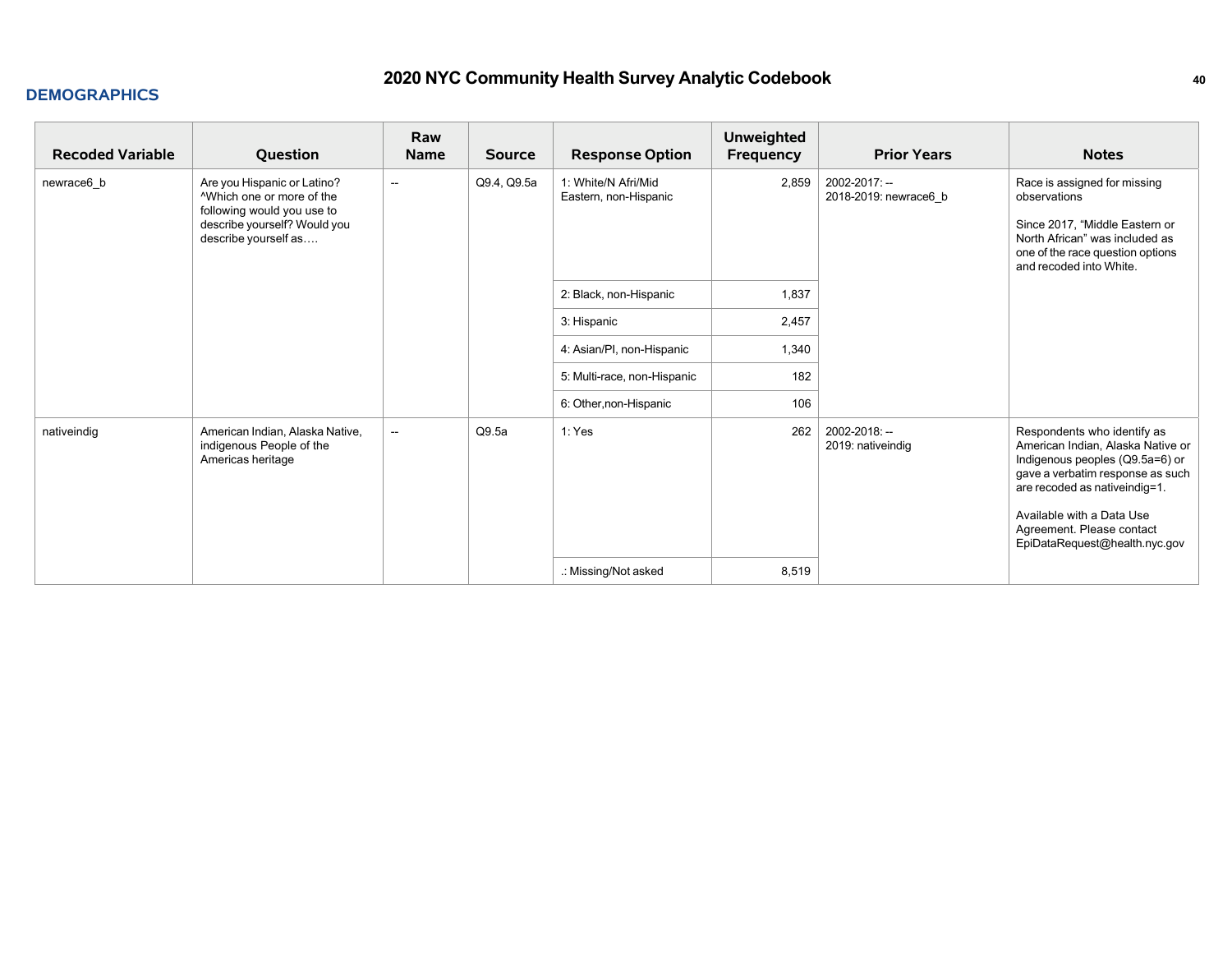| <b>Recoded Variable</b> | Question                                                                                    | Raw<br>Name | <b>Source</b> | <b>Response Option</b>                                           | <b>Unweighted</b><br>Frequency | <b>Prior Years</b>                                     | <b>Notes</b>                                                                                                                                     |
|-------------------------|---------------------------------------------------------------------------------------------|-------------|---------------|------------------------------------------------------------------|--------------------------------|--------------------------------------------------------|--------------------------------------------------------------------------------------------------------------------------------------------------|
| demog183                | Please tell me which group best<br>represents your Hispanic or<br>Latino origin or ancestry | demog183    | Q9.4a2        | 1: Puerto Rican                                                  | 550                            | 2003-2017: demog55<br>2018: demog172<br>2019: demog183 | Question wording/responses have<br>changed over time.<br>Available with a Data Use<br>Agreement. Please contact<br>EpiDataRequest@health.nyc.gov |
|                         |                                                                                             |             | 2: Dominican  | 705                                                              |                                |                                                        |                                                                                                                                                  |
|                         |                                                                                             |             |               | 3: Mexican                                                       | 363                            |                                                        |                                                                                                                                                  |
|                         |                                                                                             |             |               | 4: Ecuadorian                                                    | 204                            |                                                        |                                                                                                                                                  |
|                         |                                                                                             |             |               | 5: Colombian                                                     | 113                            |                                                        |                                                                                                                                                  |
|                         |                                                                                             |             |               | 6: Cuban                                                         | 37                             |                                                        |                                                                                                                                                  |
|                         |                                                                                             |             |               | 7: Other Central American                                        | 230                            |                                                        |                                                                                                                                                  |
|                         |                                                                                             |             |               | 8: Other South American                                          | 152                            |                                                        |                                                                                                                                                  |
|                         |                                                                                             |             |               | 9: (VOL) SPANISH                                                 | 28                             |                                                        |                                                                                                                                                  |
|                         |                                                                                             |             |               | 10: Other Latin<br>American/Hispanic/Latino<br>or Something else | 36                             |                                                        |                                                                                                                                                  |
|                         |                                                                                             |             |               | .d: Don't know                                                   | 4                              |                                                        |                                                                                                                                                  |
|                         |                                                                                             |             |               | .r: Refused                                                      | 8                              |                                                        |                                                                                                                                                  |
|                         |                                                                                             |             |               | .: Missing/Not asked                                             | 6,351                          |                                                        |                                                                                                                                                  |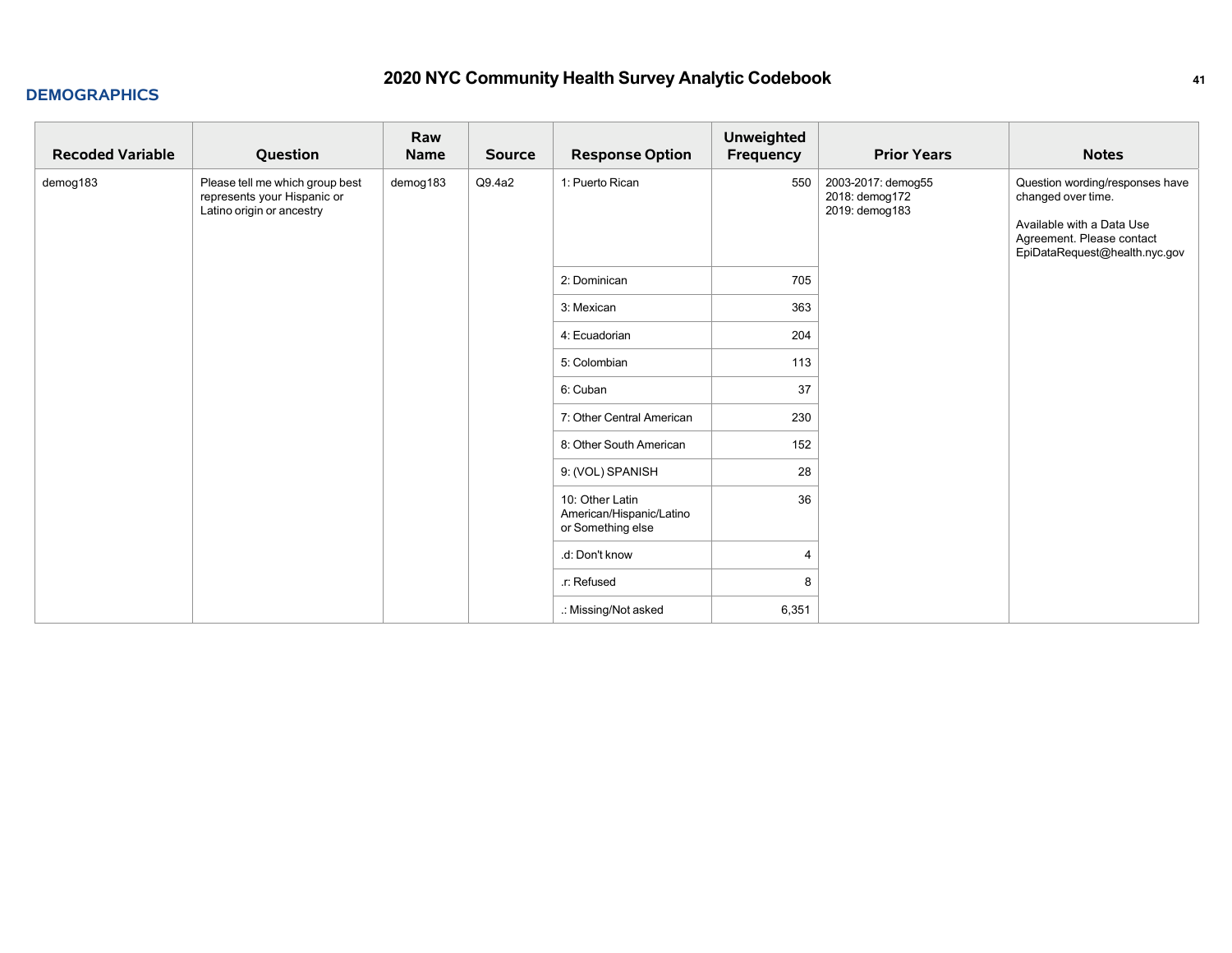| <b>Recoded Variable</b> | Question                                                                         | Raw<br><b>Name</b>      | <b>Source</b> | <b>Response Option</b>      | <b>Unweighted</b><br>Frequency | <b>Prior Years</b>                    | <b>Notes</b>                                                                                                                                                 |
|-------------------------|----------------------------------------------------------------------------------|-------------------------|---------------|-----------------------------|--------------------------------|---------------------------------------|--------------------------------------------------------------------------------------------------------------------------------------------------------------|
| demog135r               | Please tell me which group best<br>represents your Asian heritage or<br>ancestry | demog135,<br>demog135vr | Q9.6          | 1: Chinese                  | 784                            | 2002-2011: --<br>2013-2019: demog135r | Also see asianancestry. Note the<br>small numbers in some groups.<br>Available with a Data Use<br>Agreement. Please contact<br>EpiDataRequest@health.nyc.gov |
|                         |                                                                                  |                         |               | 2: Asian Indian             | 322                            |                                       |                                                                                                                                                              |
|                         |                                                                                  |                         |               | 3: Filipino                 | 53                             |                                       |                                                                                                                                                              |
|                         |                                                                                  |                         |               | 4: Korean                   | 47                             |                                       |                                                                                                                                                              |
|                         |                                                                                  |                         |               | 5: Japanese                 | 15                             |                                       |                                                                                                                                                              |
|                         |                                                                                  |                         |               | 6: Vietnamese               | $\overline{ }$                 |                                       |                                                                                                                                                              |
|                         |                                                                                  |                         |               | 7: Something else (specify) | 78                             |                                       |                                                                                                                                                              |
|                         |                                                                                  |                         |               | .d: Don't know              | 6                              |                                       |                                                                                                                                                              |
|                         |                                                                                  |                         |               | .r: Refused                 |                                |                                       |                                                                                                                                                              |
|                         |                                                                                  |                         |               | .: Missing/Not asked        | 7,462                          |                                       |                                                                                                                                                              |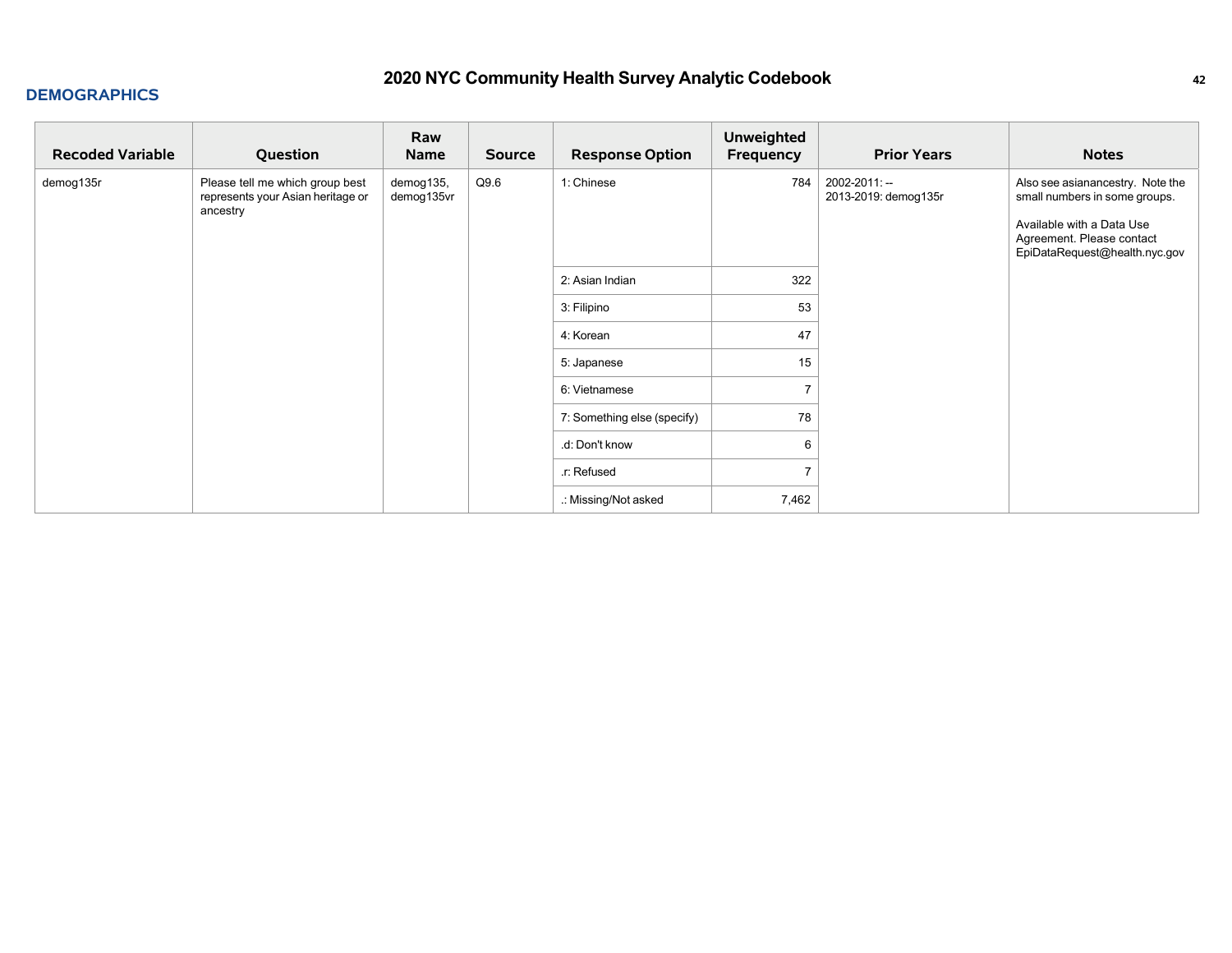| <b>Recoded Variable</b> | Question                                                                         | Raw<br>Name             | <b>Source</b> | <b>Response Option</b> | <b>Unweighted</b><br>Frequency | <b>Prior Years</b>                        | <b>Notes</b>                                                                                                                                                                                                                                                                                                                                                                                                                                                                                                                  |
|-------------------------|----------------------------------------------------------------------------------|-------------------------|---------------|------------------------|--------------------------------|-------------------------------------------|-------------------------------------------------------------------------------------------------------------------------------------------------------------------------------------------------------------------------------------------------------------------------------------------------------------------------------------------------------------------------------------------------------------------------------------------------------------------------------------------------------------------------------|
| asianancestry           | Please tell me which group best<br>represents your Asian heritage or<br>ancestry | demog135,<br>demog135vr | Q9.6          | 1: East Asian          | 860                            | 2002-2011: --<br>2013-2019: asianancestry | If more refined groups are ofinterest,<br>use demog135r anddemog135vr.<br>Regions defined per:<br>http://en.wikipedia.org/wiki/<br>United_Nations_geoscheme<br>Due to the way newrace is coded,<br>there are a few responses for<br>asianancestry among those whose<br>newrace is Hispanic or other.<br>Asianancestry is based onself-<br>reported responses to<br>heritage and in some cases willnot<br>be the same as respondentsself-<br>reported birth country.<br>Available with a Data Use<br>Agreement. Please contact |
|                         |                                                                                  |                         |               | 2: South Asian         | 329                            |                                           | EpiDataRequest@health.nyc.gov                                                                                                                                                                                                                                                                                                                                                                                                                                                                                                 |
|                         |                                                                                  |                         |               | 3: Southeast Asian     | 85                             |                                           |                                                                                                                                                                                                                                                                                                                                                                                                                                                                                                                               |
|                         |                                                                                  |                         |               | 4: Other               | 32                             |                                           |                                                                                                                                                                                                                                                                                                                                                                                                                                                                                                                               |
|                         |                                                                                  |                         |               | .d: Don't know         | 6                              |                                           |                                                                                                                                                                                                                                                                                                                                                                                                                                                                                                                               |
|                         |                                                                                  |                         |               | .r: Refused            | $\overline{7}$                 |                                           |                                                                                                                                                                                                                                                                                                                                                                                                                                                                                                                               |
|                         |                                                                                  |                         |               | .: Missing/Not asked   | 7,462                          |                                           |                                                                                                                                                                                                                                                                                                                                                                                                                                                                                                                               |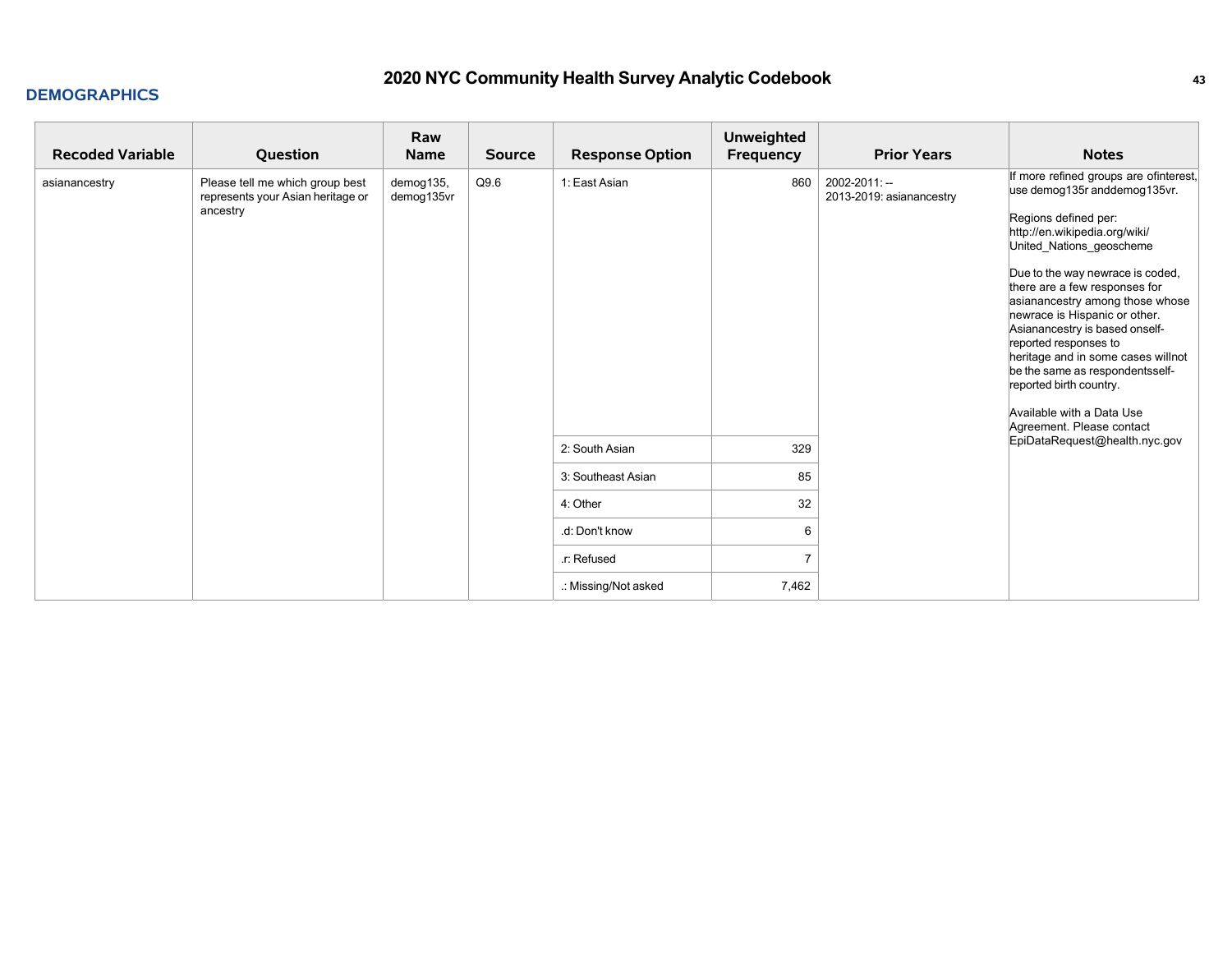| <b>Recoded Variable</b> | Question                                                                                                                 | Raw<br>Name                         | <b>Source</b> | <b>Response Option</b>                                                    | <b>Unweighted</b><br><b>Frequency</b> | <b>Prior Years</b>                               | <b>Notes</b>                                                                                                                                                                                                                                       |
|-------------------------|--------------------------------------------------------------------------------------------------------------------------|-------------------------------------|---------------|---------------------------------------------------------------------------|---------------------------------------|--------------------------------------------------|----------------------------------------------------------------------------------------------------------------------------------------------------------------------------------------------------------------------------------------------------|
| demog192r               | Some people in addition to being<br>Black, have a certain heritage or<br>ancestry. Do you identify with any<br>of these? | demog192,<br>demog192v              | Q9.8          | 1: African American                                                       | 942                                   | 2002-2018: --<br>2019: demog192r                 | Due to the way newrace is coded,<br>there are a few responses of<br>Black heritage or ancestry among<br>those whose newrace is Hispanic<br>or<br>Available with a Data Use<br>Agreement. Please contact<br>EpiDataRequest@health.nyc.gov<br>other. |
|                         |                                                                                                                          |                                     |               | 2: Caribbean or West<br>Indian                                            | 836                                   |                                                  |                                                                                                                                                                                                                                                    |
|                         |                                                                                                                          |                                     |               | 3: A recent immigrant or the<br>child of recent immigrants<br>from Africa | 82                                    |                                                  |                                                                                                                                                                                                                                                    |
|                         |                                                                                                                          |                                     |               | 4: Other Black heritage or<br>ancestry                                    | 132                                   |                                                  |                                                                                                                                                                                                                                                    |
|                         |                                                                                                                          |                                     |               | 5: Does not identify with<br>any of these                                 | 104                                   |                                                  |                                                                                                                                                                                                                                                    |
|                         |                                                                                                                          |                                     |               | .d: Don't know                                                            | 24                                    |                                                  |                                                                                                                                                                                                                                                    |
|                         |                                                                                                                          |                                     |               | .r: Refused                                                               | $\overline{4}$                        |                                                  |                                                                                                                                                                                                                                                    |
|                         |                                                                                                                          |                                     |               | .: Missing/Not asked                                                      | 6,657                                 |                                                  |                                                                                                                                                                                                                                                    |
| bthregion20             | Where were you born?                                                                                                     | demog129,<br>demog136<br>demog136vr | Q9.7, Q9.7a   | Frequencies not reported<br>due to length                                 | 8,698                                 | 2002-2003: bthregion<br>2004-2019: bthregion[YY] | Available with a Data Use<br>Agreement. Please contact<br>EpiDataRequest@health.nyc.gov                                                                                                                                                            |
|                         |                                                                                                                          |                                     |               | .d: Don't know                                                            | 3                                     |                                                  |                                                                                                                                                                                                                                                    |
|                         |                                                                                                                          |                                     |               | .r: Refused                                                               | 79                                    |                                                  |                                                                                                                                                                                                                                                    |
|                         |                                                                                                                          |                                     |               | .: Missing (not<br>asked/skipped)                                         | $\overline{1}$                        |                                                  |                                                                                                                                                                                                                                                    |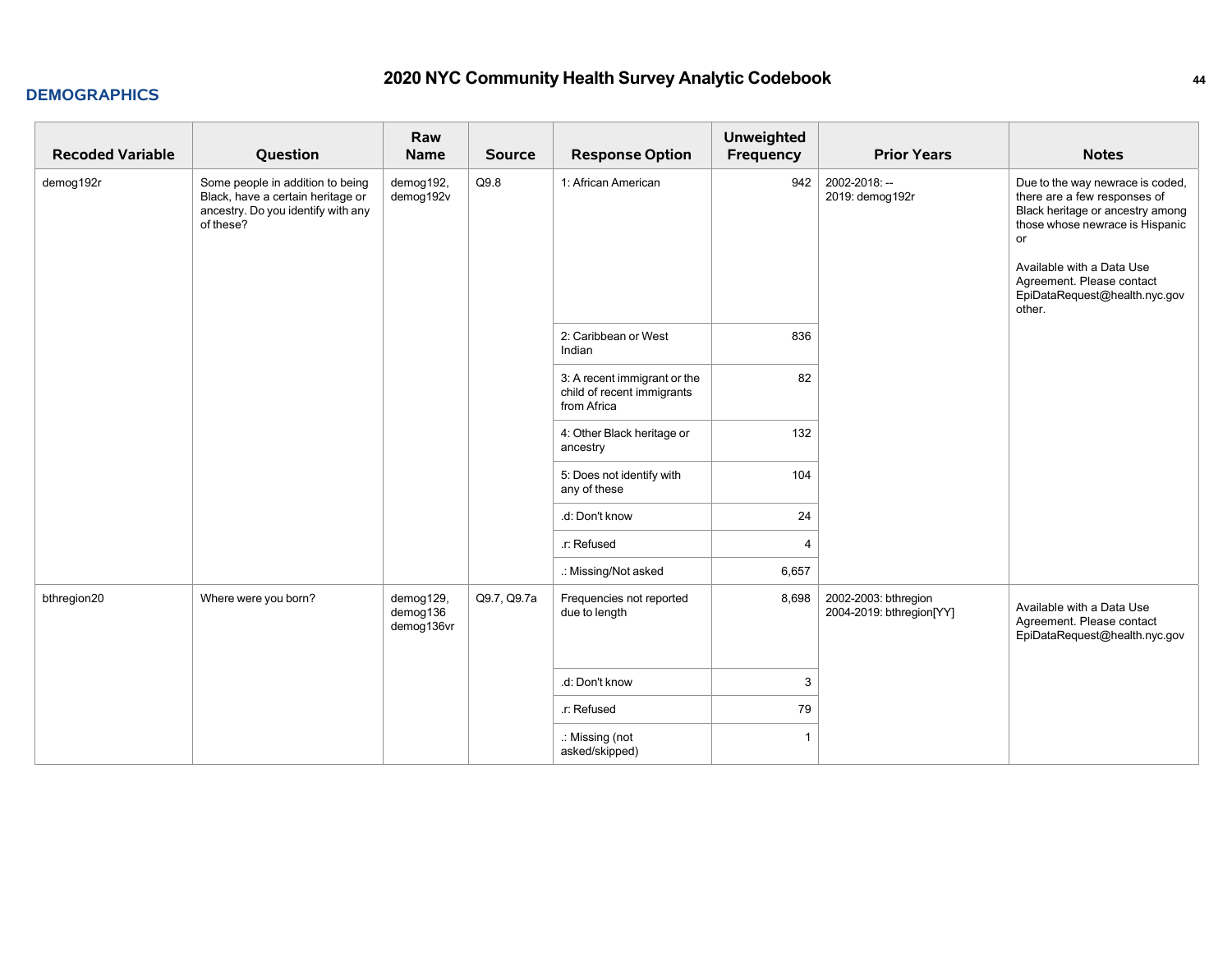| <b>Recoded Variable</b> | Question        | Raw<br><b>Name</b> | <b>Source</b> | <b>Response Option</b>                    | <b>Unweighted</b><br>Frequency | <b>Prior Years</b>                                     | <b>Notes</b>                                                                                        |
|-------------------------|-----------------|--------------------|---------------|-------------------------------------------|--------------------------------|--------------------------------------------------------|-----------------------------------------------------------------------------------------------------|
| countrybirth20          | See bthregion20 | n/a                | bthregion20   | Frequencies not reported<br>due to length | 8,580                          | 2002-2003: countrybirth<br>2004-2019: countrybirth[YY] | Available with a Data Use<br>Agreement. Please contact<br>EpiDataRequest@health.nyc.gov             |
|                         |                 |                    |               | .d: Don't know                            | 3                              |                                                        |                                                                                                     |
|                         |                 |                    |               | .r: Refused                               | 79                             |                                                        |                                                                                                     |
|                         |                 |                    |               | .: Missing (not<br>asked/skipped)         | 119                            |                                                        |                                                                                                     |
| bthregion2              | See bthregion20 | n/a                | bthregion20   | 1: Northern Europe                        | 88                             | 2002-2019: bthregion2                                  | Regions based on US State<br>Department regions                                                     |
|                         |                 |                    |               | 2: Western Europe                         | 63                             |                                                        | http://2001-2009.state.gov/<br>countries/index.htm                                                  |
|                         |                 |                    |               | 3: Southern Europe                        | 50                             |                                                        | Respondents who reported Asia,<br>Africa or unknown as their place<br>of birth are coded as missing |
|                         |                 |                    |               | 4: Eastern Europe                         | 283                            |                                                        |                                                                                                     |
|                         |                 |                    |               | 5: Eastern Asia                           | 699                            |                                                        |                                                                                                     |
|                         |                 |                    |               | 6: South Central Asia                     | 318                            |                                                        | Historical definitions as of 2007<br>are being used for trends.                                     |
|                         |                 |                    |               | 7: South Eastern Asia                     | 84                             |                                                        | Analysts should look carefully at<br>these broad regions and                                        |
|                         |                 |                    |               | 8: Western Asia                           | 67                             |                                                        | bthregion[YY] or countrybirth[YY]<br>to see if these broad categories                               |
|                         |                 |                    |               | 9: Eastern Africa                         | 5                              |                                                        | are relevant/appropriate for their<br>specific analysis. If a different                             |
|                         |                 |                    |               | 10: Middle Africa                         | 5                              |                                                        | regional definition is required,<br>please document.                                                |
|                         |                 |                    |               |                                           |                                |                                                        | Available with a Data Use<br>Agreement. Please contact<br>EpiDataRequest@health.nyc.gov             |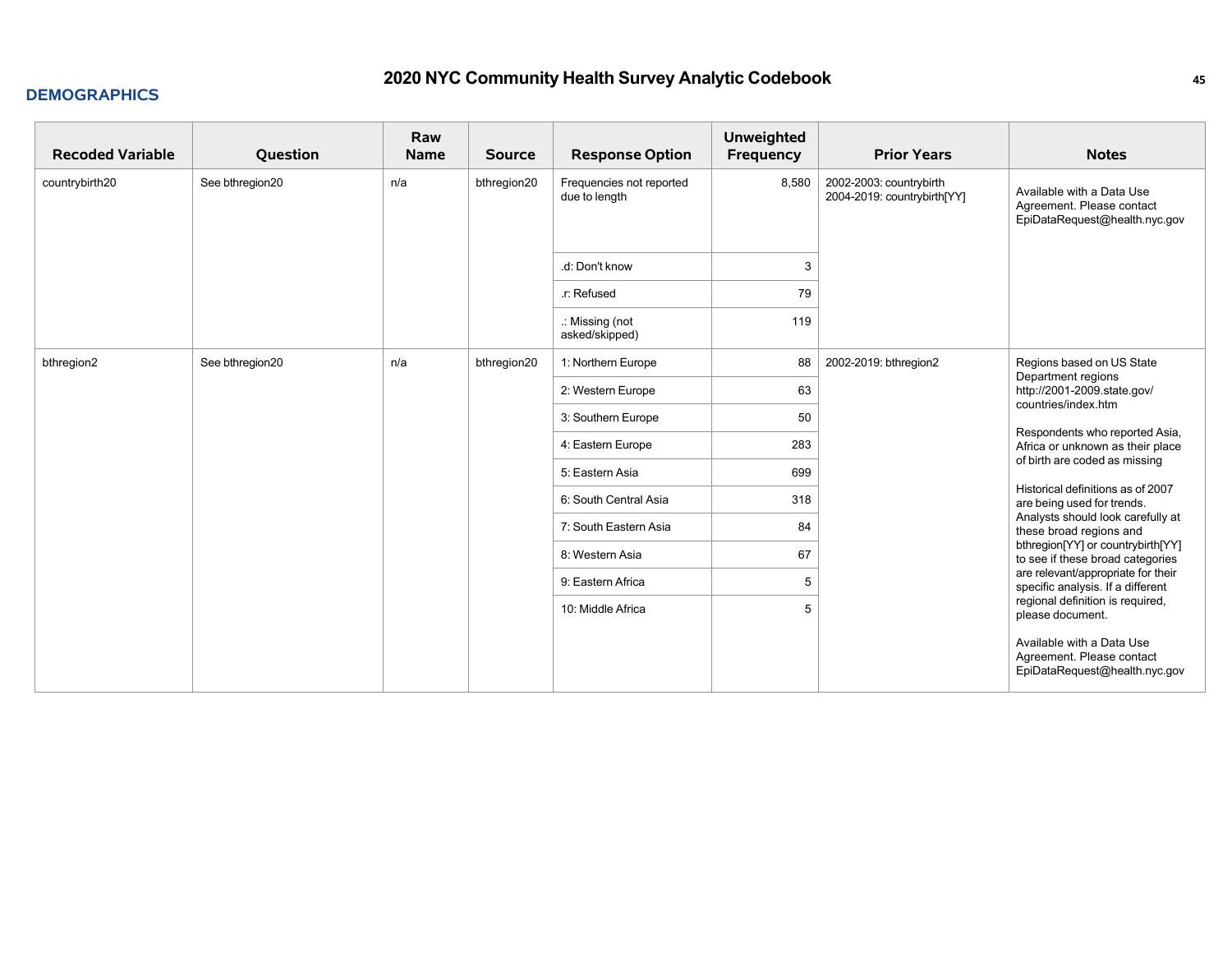## **2020 NYC Community Health Survey Analytic Codebook <sup>46</sup>**

#### **DEMOGRAPHICS**

| <b>Recoded Variable</b> | Question        | Raw<br><b>Name</b> | <b>Source</b>                                | <b>Response Option</b>           | <b>Unweighted</b><br>Frequency | <b>Prior Years</b>                                                                        | <b>Notes</b>                                                                                                                                                           |
|-------------------------|-----------------|--------------------|----------------------------------------------|----------------------------------|--------------------------------|-------------------------------------------------------------------------------------------|------------------------------------------------------------------------------------------------------------------------------------------------------------------------|
| bthregion2              | See bthregion20 | n/a                | bthregion20                                  | 11: Northern Africa              | 28                             | 2002-2019: bthregion2                                                                     | Regions based on US State<br>Department regions                                                                                                                        |
|                         |                 |                    |                                              | 12: Southern Africa              | 7                              |                                                                                           | http://2001-2009.state.gov/<br>countries/index.htm                                                                                                                     |
|                         |                 |                    |                                              | 13: Western Africa               | 99                             |                                                                                           | Respondents who reported Asia,<br>Africa or unknown as their place<br>of birth are coded as missing<br>Historical definitions as of 2007<br>are being used for trends. |
|                         |                 |                    |                                              | 14: Australia and New<br>Zealand | 15                             |                                                                                           |                                                                                                                                                                        |
|                         |                 |                    |                                              | 15: Elsewhere Oceana             | 0                              |                                                                                           |                                                                                                                                                                        |
|                         |                 |                    |                                              | 16: Caribbean                    | 1,103                          |                                                                                           | Analysts should look carefully at<br>these broad regions and                                                                                                           |
|                         |                 |                    |                                              | 17: Central America              | 473                            |                                                                                           | bthregion[YY] or countrybirth[YY]                                                                                                                                      |
|                         |                 |                    |                                              | 18: South America                | 530                            |                                                                                           | to see if these broad categories<br>are relevant/appropriate for their                                                                                                 |
|                         |                 |                    | 19: Northern America - not<br>including U.S. | 34                               |                                | specific analysis. If a different<br>regional definition is required,<br>please document. |                                                                                                                                                                        |
|                         |                 |                    |                                              | 20: United States                | 4,716                          |                                                                                           | Available with a Data Use                                                                                                                                              |
|                         |                 |                    | .d: Don't know                               | 34                               |                                | Agreement. Please contact<br>EpiDataRequest@health.nyc.gov                                |                                                                                                                                                                        |
|                         |                 |                    |                                              | .r: Refused                      | 79                             |                                                                                           |                                                                                                                                                                        |
|                         |                 |                    |                                              | .: Missing/Not asked             |                                |                                                                                           |                                                                                                                                                                        |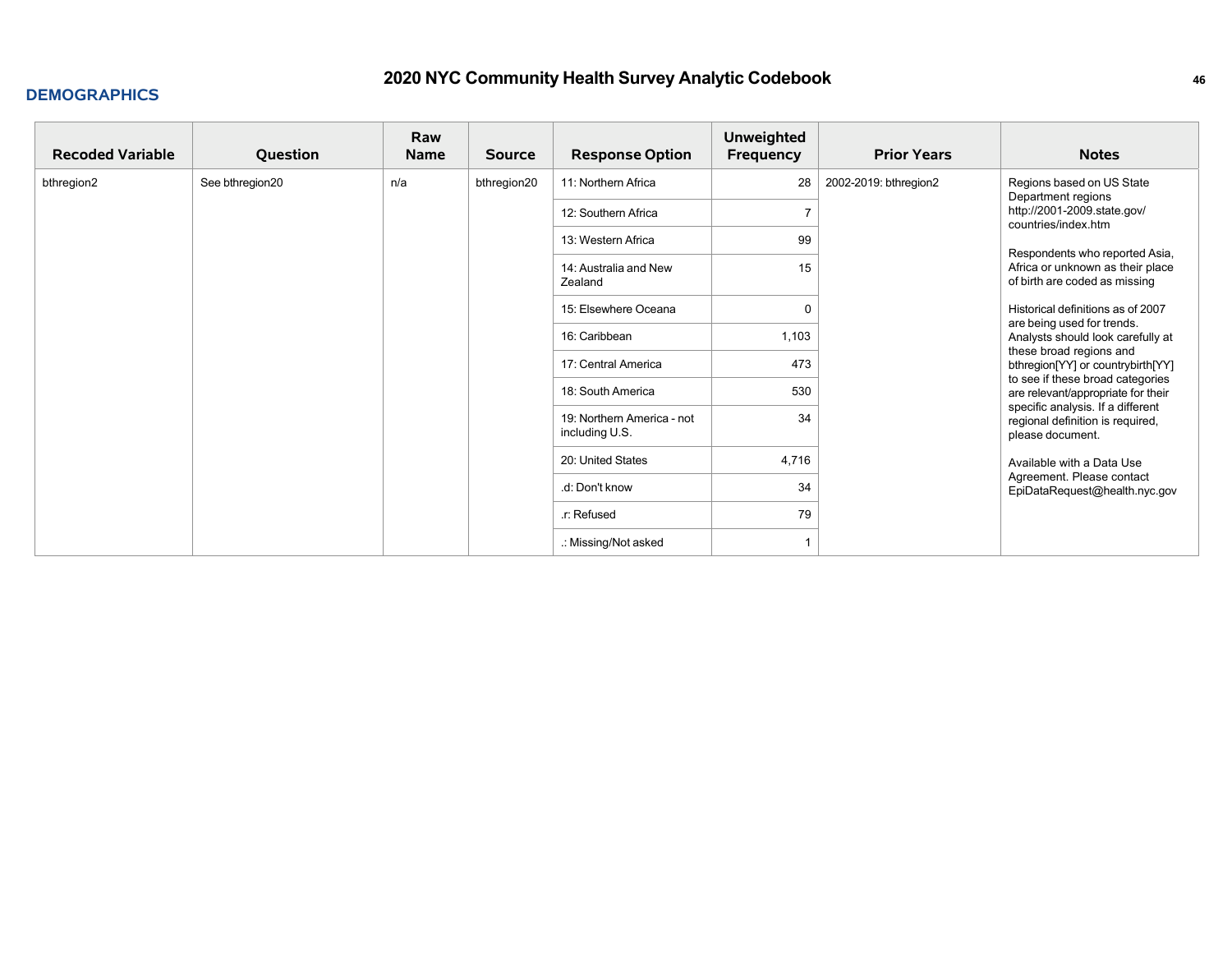| <b>Recoded Variable</b> | Question                                                                                                                    | Raw<br><b>Name</b> | <b>Source</b>            | <b>Response Option</b>                                           | <b>Unweighted</b><br>Frequency | <b>Prior Years</b>                                       | <b>Notes</b>                                                                                       |
|-------------------------|-----------------------------------------------------------------------------------------------------------------------------|--------------------|--------------------------|------------------------------------------------------------------|--------------------------------|----------------------------------------------------------|----------------------------------------------------------------------------------------------------|
| usborn                  | Where were you born? Please tell<br>me the country                                                                          | n/a                | bthregion20,<br>demog129 | 1: US born                                                       | 4,716                          | 2002-2019: usborn                                        | Puerto Rico and the US<br>Territories are classified as US<br>born                                 |
|                         |                                                                                                                             |                    |                          | 2: Foreign born                                                  | 4,020                          |                                                          |                                                                                                    |
|                         |                                                                                                                             |                    |                          | .d: Don't know                                                   | 3                              |                                                          |                                                                                                    |
|                         |                                                                                                                             |                    |                          | .r: Refused                                                      | 42                             |                                                          |                                                                                                    |
| maritalstatus20         | Are you: Married, Divorced,<br>Widowed, Separated, Never<br>married, OR A member of an<br>unmarried couple living together? | demog145           | Q9.9                     | 1: Married                                                       | 3,280                          | 2002-2006: maritalstatus<br>2007-2019: maritalstatus[YY] | Starting in 2007 added to<br>demog114=6, "member of<br>unmarried couple LIVING<br><b>TOGETHER"</b> |
|                         |                                                                                                                             |                    |                          | 2: Divorced                                                      | 961                            |                                                          |                                                                                                    |
|                         |                                                                                                                             |                    |                          | 3: Widowed                                                       | 613                            |                                                          |                                                                                                    |
|                         |                                                                                                                             |                    |                          | 4: Separated                                                     | 396                            |                                                          |                                                                                                    |
|                         |                                                                                                                             |                    |                          | 5: Never married                                                 | 2,850                          |                                                          |                                                                                                    |
|                         |                                                                                                                             |                    |                          | 6: Member of unmarried<br>couple living together or<br>partnered | 602                            |                                                          |                                                                                                    |
|                         |                                                                                                                             |                    |                          | .d: Don't know                                                   | 14                             |                                                          |                                                                                                    |
|                         |                                                                                                                             |                    |                          | .r: Refused                                                      | 65                             |                                                          |                                                                                                    |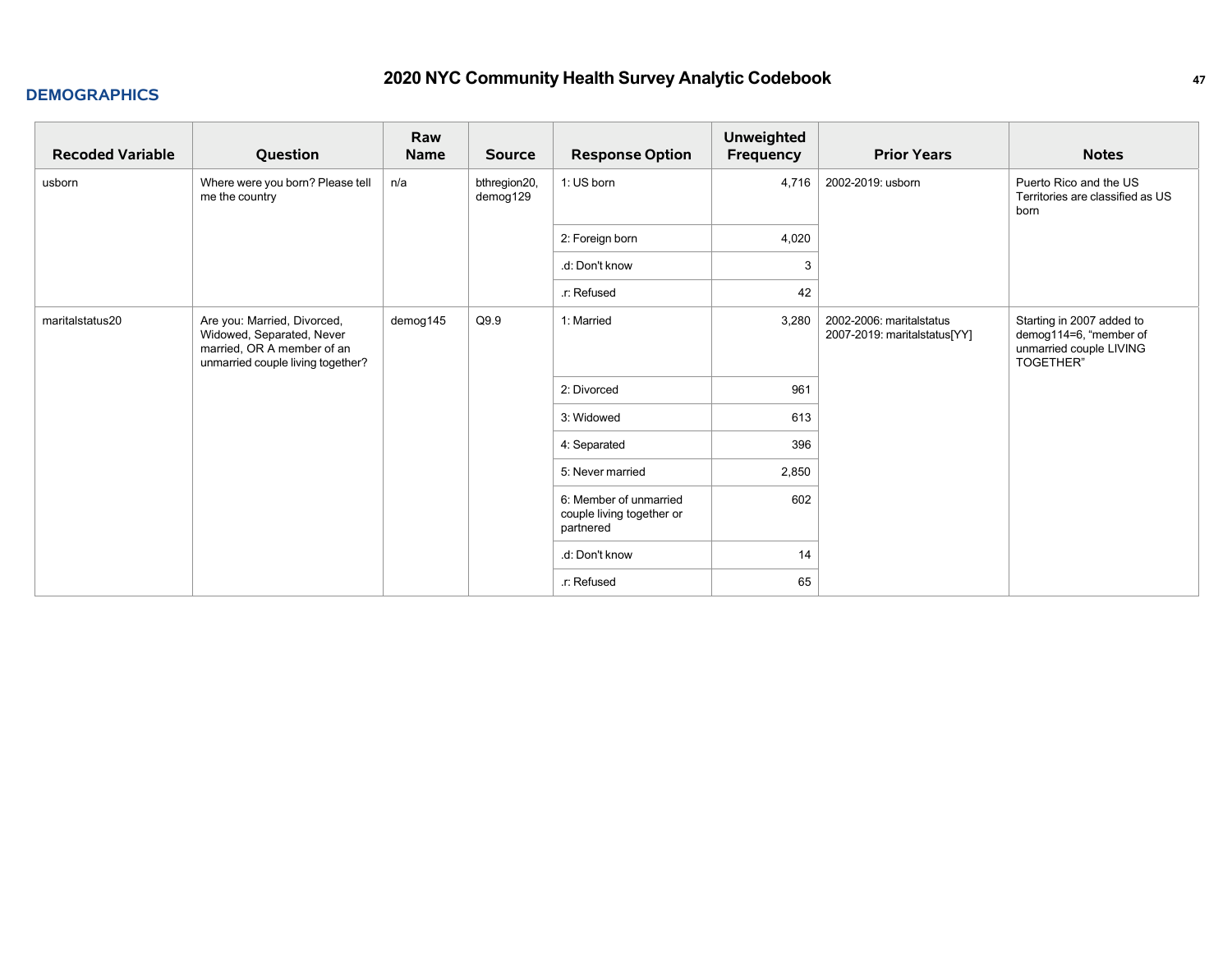| <b>Recoded Variable</b> | Question                                                                                                                                                                                                                                                                                                                                                                                                                     | Raw<br>Name                          | <b>Source</b>             | <b>Response Option</b>              | <b>Unweighted</b><br>Frequency | <b>Prior Years</b>                                          | <b>Notes</b>                                                                                                                     |
|-------------------------|------------------------------------------------------------------------------------------------------------------------------------------------------------------------------------------------------------------------------------------------------------------------------------------------------------------------------------------------------------------------------------------------------------------------------|--------------------------------------|---------------------------|-------------------------------------|--------------------------------|-------------------------------------------------------------|----------------------------------------------------------------------------------------------------------------------------------|
| sexualid20              | Now I'll read a list of terms people<br>sometimes use to describe<br>themselves - gay or lesbian;<br>straight, that is not gay; bisexual;<br>something else As I read the list<br>again, please stop me when I get<br>to the term that best describes<br>how you think of yourself:<br>Do you not understand the words,<br>are you not sure yet, or do you<br>mean something else?<br>What do you mean by something<br>else? | demog171,<br>demog147,<br>demog148vr | Q9.10<br>Q9.10a<br>Q9.10b | 1: Gay/Lesbian                      | 319                            | $2002: -$<br>2003-2014: sexualid<br>2015-2019: sexualid[YY] | Question wording differs in CHS<br>2003. Use caution when<br>comparing to later years<br>Response options changed since<br>2015. |
|                         |                                                                                                                                                                                                                                                                                                                                                                                                                              |                                      |                           | 2: Straight, that is not gay        | 7,734                          |                                                             |                                                                                                                                  |
|                         |                                                                                                                                                                                                                                                                                                                                                                                                                              |                                      |                           | 3: Bisexual                         | 228                            |                                                             |                                                                                                                                  |
|                         |                                                                                                                                                                                                                                                                                                                                                                                                                              |                                      |                           | 4: Something else                   | 129                            |                                                             |                                                                                                                                  |
|                         |                                                                                                                                                                                                                                                                                                                                                                                                                              |                                      |                           | .d: Don't know                      | 153                            |                                                             |                                                                                                                                  |
|                         |                                                                                                                                                                                                                                                                                                                                                                                                                              |                                      |                           | .r: Refused                         | 166                            |                                                             |                                                                                                                                  |
|                         |                                                                                                                                                                                                                                                                                                                                                                                                                              |                                      |                           | .: Missing/Not asked                | 52                             |                                                             |                                                                                                                                  |
| education               | What is the highest grade or year<br>of school you completed?                                                                                                                                                                                                                                                                                                                                                                | demog17                              | Q9.11                     | 1: Less than high school            | 1,223                          | 2002-2019: education                                        | demog17 contains more detailed<br>education categories                                                                           |
|                         |                                                                                                                                                                                                                                                                                                                                                                                                                              |                                      |                           | 2: High school graduate             | 1,809                          |                                                             |                                                                                                                                  |
|                         |                                                                                                                                                                                                                                                                                                                                                                                                                              |                                      |                           | 3: Some college/technical<br>school | 1,691                          |                                                             |                                                                                                                                  |
|                         |                                                                                                                                                                                                                                                                                                                                                                                                                              |                                      |                           | 4: College graduate                 | 4,009                          |                                                             |                                                                                                                                  |
|                         |                                                                                                                                                                                                                                                                                                                                                                                                                              |                                      |                           | .d: Don't know                      | 19                             |                                                             |                                                                                                                                  |
|                         |                                                                                                                                                                                                                                                                                                                                                                                                                              |                                      |                           | .r: Refused                         | 30                             |                                                             |                                                                                                                                  |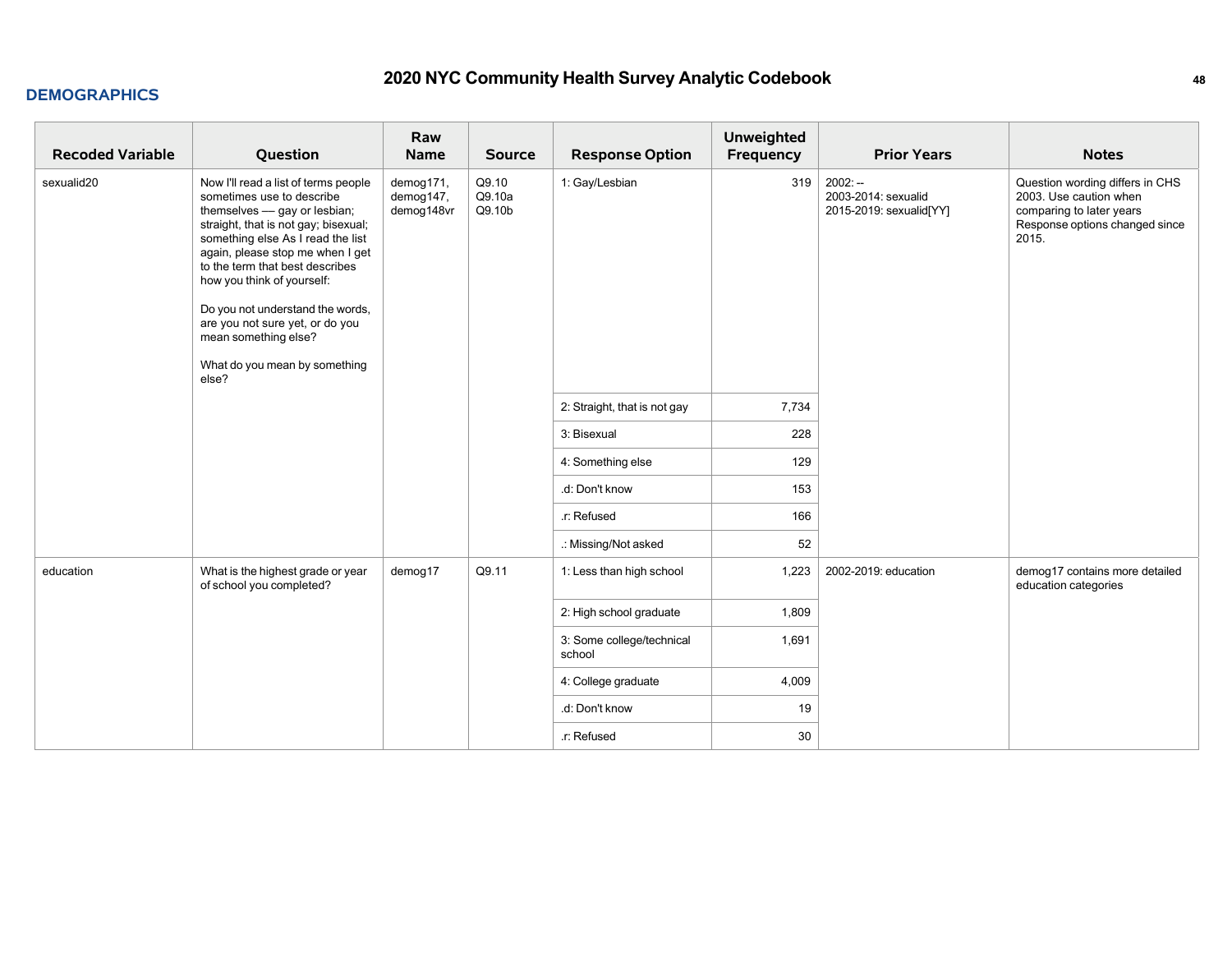| <b>Recoded Variable</b> | Question                                                                                                                                                                                        | Raw<br><b>Name</b> | <b>Source</b>                             | <b>Response Option</b>                | <b>Unweighted</b><br><b>Frequency</b> | <b>Prior Years</b>                                 | <b>Notes</b>                                                                                                                                                                                               |
|-------------------------|-------------------------------------------------------------------------------------------------------------------------------------------------------------------------------------------------|--------------------|-------------------------------------------|---------------------------------------|---------------------------------------|----------------------------------------------------|------------------------------------------------------------------------------------------------------------------------------------------------------------------------------------------------------------|
| child                   | How many children 17 years old<br>or younger usually live or stay<br>with you?                                                                                                                  | demog170           | Q9.12                                     | 1: Yes                                | 2,970                                 | 2002-19: child                                     | Question wording differs in<br>'07-'12 from all prior years. Count<br>capped at 25 children in '08-'16.<br>Question wording changes since<br>2017.                                                         |
|                         |                                                                                                                                                                                                 |                    |                                           | 2: No                                 | 5,774                                 |                                                    |                                                                                                                                                                                                            |
|                         |                                                                                                                                                                                                 |                    |                                           | .d: Don't know                        | $\overline{4}$                        |                                                    |                                                                                                                                                                                                            |
|                         |                                                                                                                                                                                                 |                    |                                           | .r: Refused                           | 33                                    |                                                    |                                                                                                                                                                                                            |
| numadults2              | Total adults in household<br>(continuous)                                                                                                                                                       | ш.                 | rdd_cell, qhh,<br>cqhh, hhmen,<br>hhwomen | Values: 1-6                           | 8,781                                 | 2002-2019: numadults2                              | Formerly called HHsum(CHS 2002-08)<br>Available with a Data Use Agreement.<br>Please contact<br>EpiDataRequest@health.nyc.gov                                                                              |
| hhsize                  | Total household adults plus<br>children (continuous)                                                                                                                                            | --                 | numadults,<br>demog170                    | Values: 1-7                           | 8,781                                 | 2002-2019: hhsize                                  |                                                                                                                                                                                                            |
| employment20            | Are you currently: Employed for<br>wages or salary, Self-employed,<br>unemployed for 1 year or more,<br>unemployed for less than 1 year,<br>A Homemaker, A Student,<br>Retired, Unable to work? | demog119           | Q9.13                                     | 1: Employed for wages or<br>salary    | 3,947                                 | 2002-2004: employment<br>2005-2019: employment[YY] | The response order for Q8.13<br>differs from the order of responses<br>in formatted frequencies.<br>Employment12 wasrenumbered so<br>that response options would be<br>consistent withorder in prior years |
|                         |                                                                                                                                                                                                 |                    |                                           | 2: Self-employed                      | 773                                   |                                                    |                                                                                                                                                                                                            |
|                         |                                                                                                                                                                                                 |                    |                                           | 3: Unemployed for 1 year<br>or more   | 279                                   |                                                    |                                                                                                                                                                                                            |
|                         |                                                                                                                                                                                                 |                    |                                           | 4: Unemployed for less than<br>1 year | 893                                   |                                                    |                                                                                                                                                                                                            |
|                         |                                                                                                                                                                                                 |                    |                                           | 5: A homemaker                        | 355                                   |                                                    |                                                                                                                                                                                                            |
|                         |                                                                                                                                                                                                 |                    |                                           | 6: A student                          | 389                                   |                                                    |                                                                                                                                                                                                            |
|                         |                                                                                                                                                                                                 |                    |                                           | 7: Retired                            | 1,484                                 |                                                    |                                                                                                                                                                                                            |
|                         |                                                                                                                                                                                                 |                    |                                           | 8: Unable to work                     | 601                                   |                                                    |                                                                                                                                                                                                            |
|                         |                                                                                                                                                                                                 |                    |                                           | .d: Don't know                        | 27                                    |                                                    |                                                                                                                                                                                                            |
|                         |                                                                                                                                                                                                 |                    |                                           | .r: Refused                           | 33                                    |                                                    |                                                                                                                                                                                                            |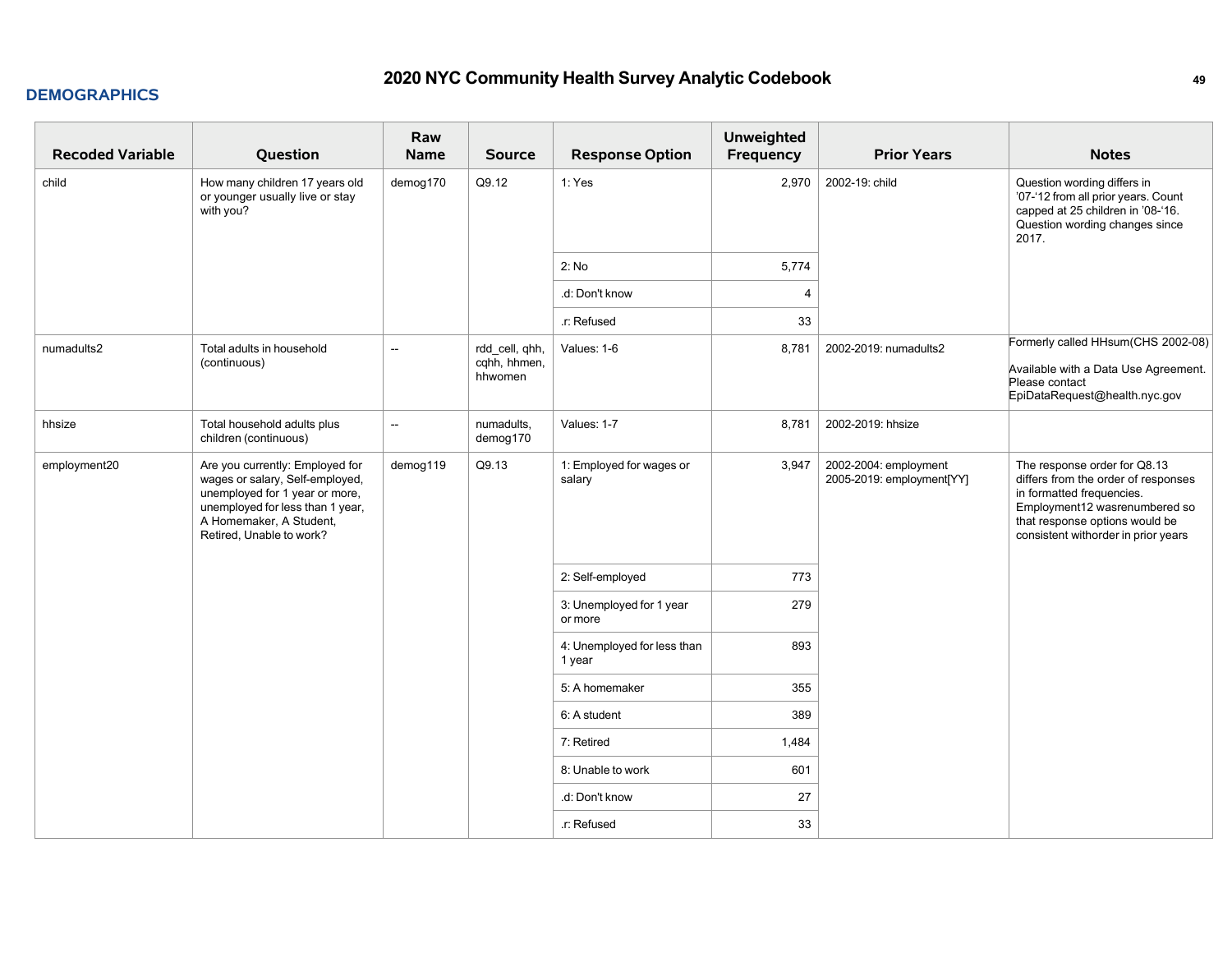| <b>Recoded Variable</b> | Question                                                                                             | Raw<br><b>Name</b>                                                                         | <b>Source</b>               | <b>Response Option</b>   | <b>Unweighted</b><br>Frequency | <b>Prior Years</b>                                | <b>Notes</b>                                                                                                                                                                                                                                                                                                                                                                                                                                 |
|-------------------------|------------------------------------------------------------------------------------------------------|--------------------------------------------------------------------------------------------|-----------------------------|--------------------------|--------------------------------|---------------------------------------------------|----------------------------------------------------------------------------------------------------------------------------------------------------------------------------------------------------------------------------------------------------------------------------------------------------------------------------------------------------------------------------------------------------------------------------------------------|
| emp3                    | Employment status - three<br>categories                                                              | demog119,<br>employment1<br>9                                                              | Q9.13                       | 1: Employed              | 4,720                          | 2002-2019: emp3                                   | $\epsilon$                                                                                                                                                                                                                                                                                                                                                                                                                                   |
|                         |                                                                                                      |                                                                                            |                             | 2: Unemployed            | 1,172                          |                                                   |                                                                                                                                                                                                                                                                                                                                                                                                                                              |
|                         |                                                                                                      |                                                                                            |                             | 3: Not in labor force    | 2,829                          |                                                   |                                                                                                                                                                                                                                                                                                                                                                                                                                              |
|                         |                                                                                                      |                                                                                            |                             | .d: Don't know           | 27                             |                                                   |                                                                                                                                                                                                                                                                                                                                                                                                                                              |
|                         |                                                                                                      |                                                                                            |                             | .r: Refused              | 33                             |                                                   |                                                                                                                                                                                                                                                                                                                                                                                                                                              |
| imputed_povertygroup    | Household annual income from all<br>sources; imputed for those with<br>missing data for povertygroup | q9_14_12,<br>q9_14_212,<br>q9_14_512,<br>q9_14_412,<br>q9_14_312,<br>q9_14_612,<br>demog68 | Q9.14,<br>Q9.14a,<br>Q9.14b | 1: <100% poverty         | 1,970                          | $2002 - 12: -$<br>2013-2019: imputed povertygroup | Household income was imputed<br>for those with missing data, or<br>who responded 'Don't know' or<br>'refused' to Q9.14 and Q9.14a.<br>If newpovgrps was used to<br>compare income in '02/'03, to<br>later years use<br>imputed_povertygroup instead<br>**For use as a covariate, e.g.,<br>for analyses comparing<br>estimates between two HH<br>income groups, and not for<br>estimates of the prevalence of<br>the income groups themselves |
|                         |                                                                                                      |                                                                                            |                             | 2: 100% - < 200% poverty | 1,813                          |                                                   |                                                                                                                                                                                                                                                                                                                                                                                                                                              |
|                         |                                                                                                      |                                                                                            |                             | 3: 200% - <400% poverty  | 1,533                          |                                                   |                                                                                                                                                                                                                                                                                                                                                                                                                                              |
|                         |                                                                                                      |                                                                                            |                             | 4: 400% - <600% poverty  | 1,485                          |                                                   |                                                                                                                                                                                                                                                                                                                                                                                                                                              |
|                         |                                                                                                      |                                                                                            |                             | $5:>= 600\%$ poverty     | 1,980                          |                                                   |                                                                                                                                                                                                                                                                                                                                                                                                                                              |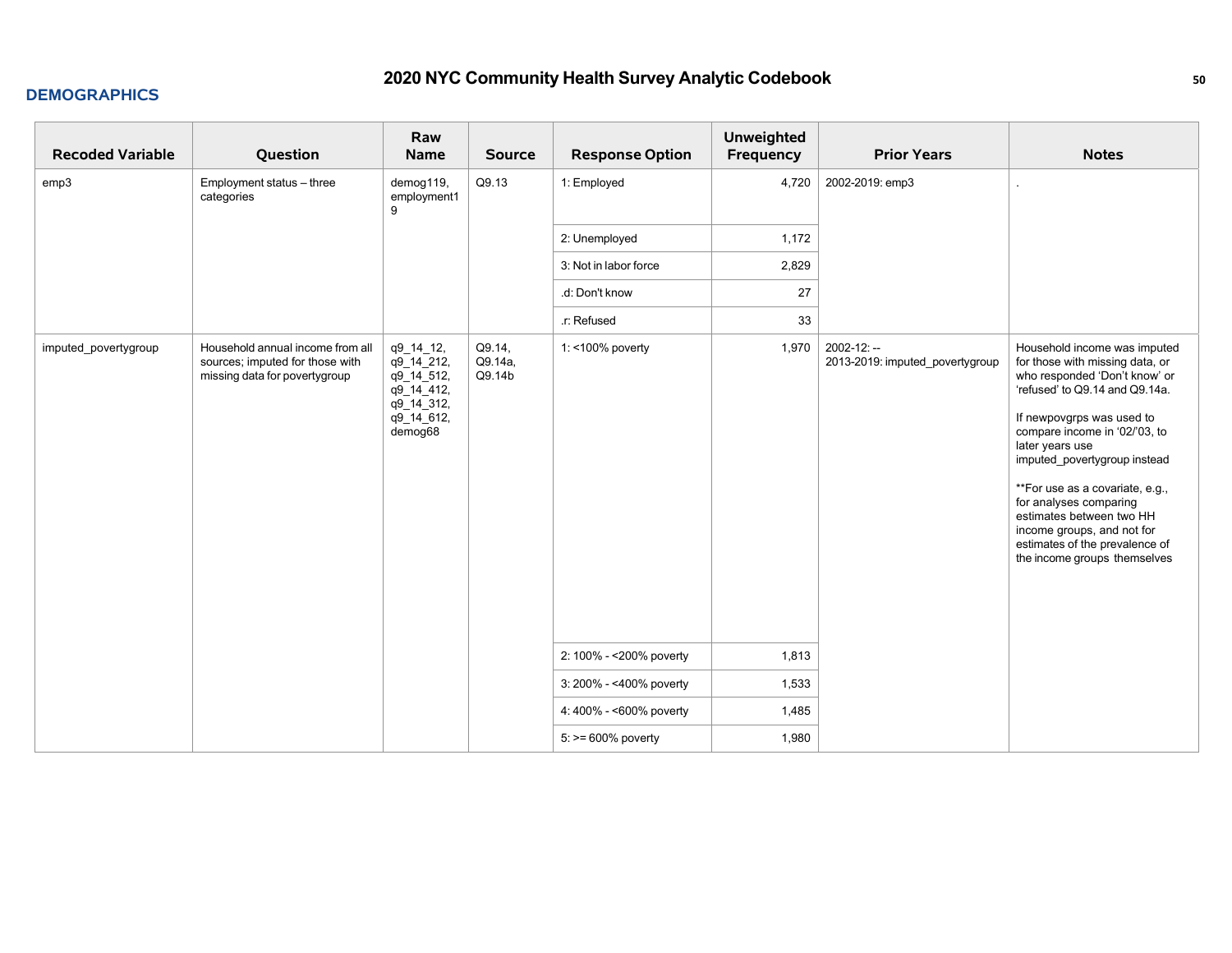| <b>Recoded Variable</b> | Question                                                                                                 | Raw<br><b>Name</b>            | <b>Source</b>                             | <b>Response Option</b> | Unweighted<br><b>Frequency</b> | <b>Prior Years</b>                            | <b>Notes</b>                                                                                                                                                                                                                                                                                                                 |
|-------------------------|----------------------------------------------------------------------------------------------------------|-------------------------------|-------------------------------------------|------------------------|--------------------------------|-----------------------------------------------|------------------------------------------------------------------------------------------------------------------------------------------------------------------------------------------------------------------------------------------------------------------------------------------------------------------------------|
| imputed_pov200          | Household annual income from all<br>sources <200% FPL; imputed for<br>those with missing data for pov200 | $\overline{\phantom{a}}$      | Q9.14.<br>Q9.14a,<br>Q9.14b               | 1: < 200% poverty      | 3,783                          | 2002-2012: --<br>2013-2019: imputed pov200    | Household income was imputed<br>for those with missing data, or<br>who responded 'Don't know' or<br>'refused' to Q9.14 and Q9.14a.<br>**For use as a covariate, e.g.,<br>for analyses comparing<br>estimates between two HH<br>income groups, and not for<br>estimates of the prevalence of<br>the income groups themselves. |
|                         |                                                                                                          |                               |                                           | 2: >=200% poverty      | 4,998                          |                                               |                                                                                                                                                                                                                                                                                                                              |
| imputed povgroup3       | 3-category household annual<br>income from all sources                                                   | $\overline{\phantom{a}}$      | imputed<br>povertygroup<br>$\overline{7}$ | $1:200\%$              | 3,783                          | 2002-2012: --<br>2013-2019: imputed_povgroup3 | Household income was imputed<br>for those with missing data, or<br>who responded 'Don't know' or<br>'refused' to Q9.14 and Q9.14a.<br>**For use as a covariate, e.g., for<br>analyses comparing estimates<br>between two HH income groups,<br>and not for estimates of the<br>prevalence of the income groups<br>themselves  |
|                         |                                                                                                          |                               |                                           | 2:200-399%             | 1,533                          |                                               |                                                                                                                                                                                                                                                                                                                              |
|                         |                                                                                                          |                               |                                           | $3:400+%$              | 3,465                          |                                               |                                                                                                                                                                                                                                                                                                                              |
| bmi                     | About how tall are you without<br>shoes?<br>About how much do you weigh<br>without shoes?                | personheight,<br>personweight | Q9.15, Q9.16                              | Values: 8-82           | 8,423                          | 2002-2019: bmi                                | Body Mass Index (BMI) based on<br>self-reported height and weight.                                                                                                                                                                                                                                                           |
|                         |                                                                                                          |                               |                                           | .: Missing/Not asked   | 358                            |                                               |                                                                                                                                                                                                                                                                                                                              |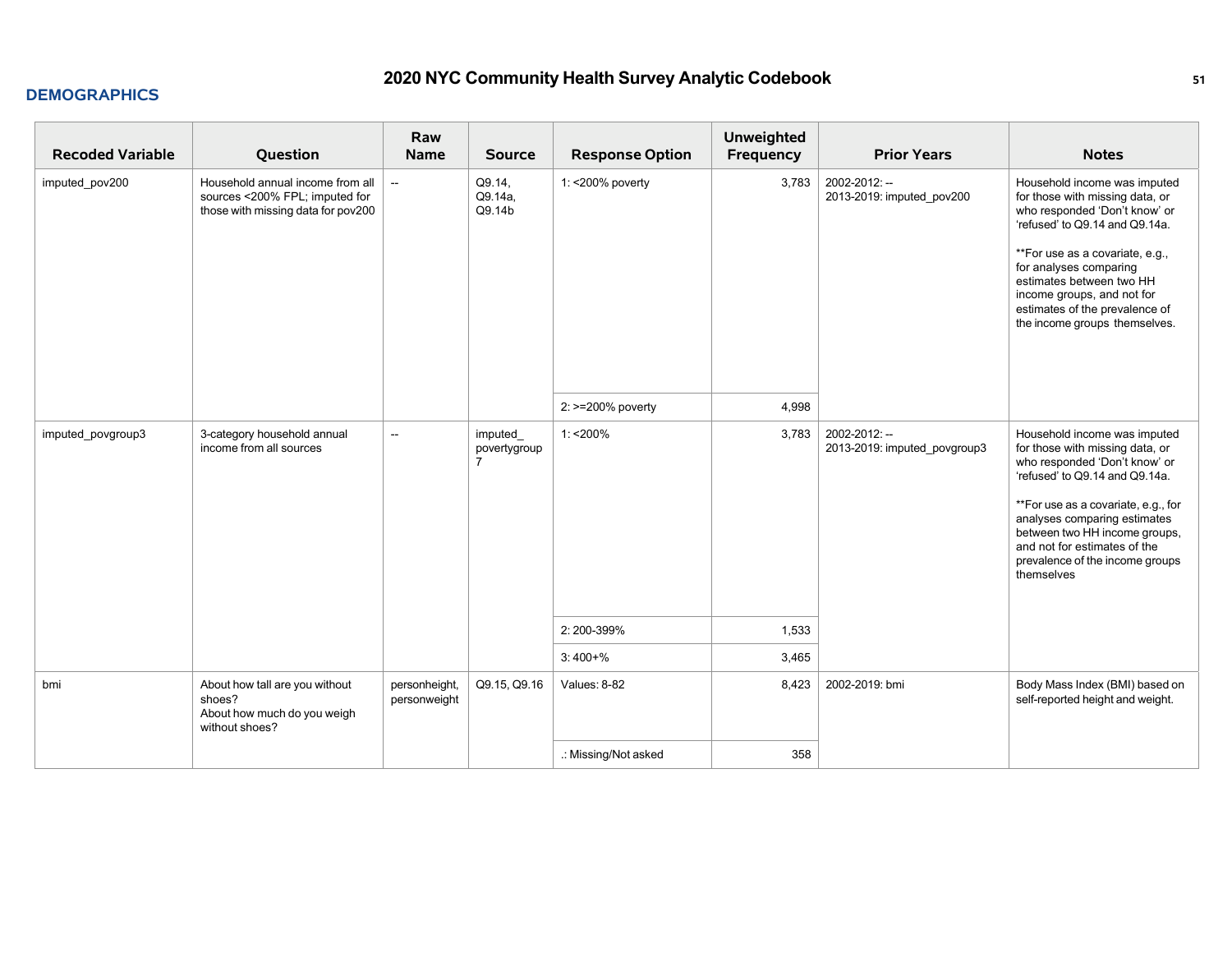| <b>Recoded Variable</b> | Question | Raw<br>Name              | <b>Source</b>                                               | <b>Response Option</b> | <b>Unweighted</b><br>Frequency | <b>Prior Years</b>                        | <b>Notes</b>                                                                   |
|-------------------------|----------|--------------------------|-------------------------------------------------------------|------------------------|--------------------------------|-------------------------------------------|--------------------------------------------------------------------------------|
| weight20in4             | See bmi  | $\overline{\phantom{a}}$ | weightin4,<br>probableweig<br>ht20,<br>demog48,<br>demog131 | 1: Under weight        | 221                            | 2002-2004: --<br>2005-2019: weight[YY]in4 | Includes responses to follow up<br>questions on weight and height.             |
|                         |          |                          |                                                             | 2: Normal weight       | 3,226                          |                                           |                                                                                |
|                         |          |                          |                                                             | 3: Over weight         | 2,899                          |                                           |                                                                                |
|                         |          |                          |                                                             | 4: Obese               | 2,212                          |                                           |                                                                                |
|                         |          |                          |                                                             | .: Missing/Not asked   | 223                            |                                           |                                                                                |
| weight20in5             | See bmi  | $\overline{\phantom{a}}$ | weightin5,<br>probableweig<br>ht20                          | 1: Under weight        | 221                            | 2002-2010: --<br>2011-2019: weight[YY]in5 | Added very obese.<br>Does not include follow up<br>questions on weight, height |
|                         |          |                          |                                                             | 2: Normal weight       | 3,226                          |                                           |                                                                                |
|                         |          |                          |                                                             | 3: Over weight         | 2,899                          |                                           |                                                                                |
|                         |          |                          |                                                             | 4: Obese               | 1,347                          |                                           |                                                                                |
|                         |          |                          |                                                             | 5: Very obese          | 857                            |                                           |                                                                                |
|                         |          |                          |                                                             | .: Missing/Not asked   | 231                            |                                           |                                                                                |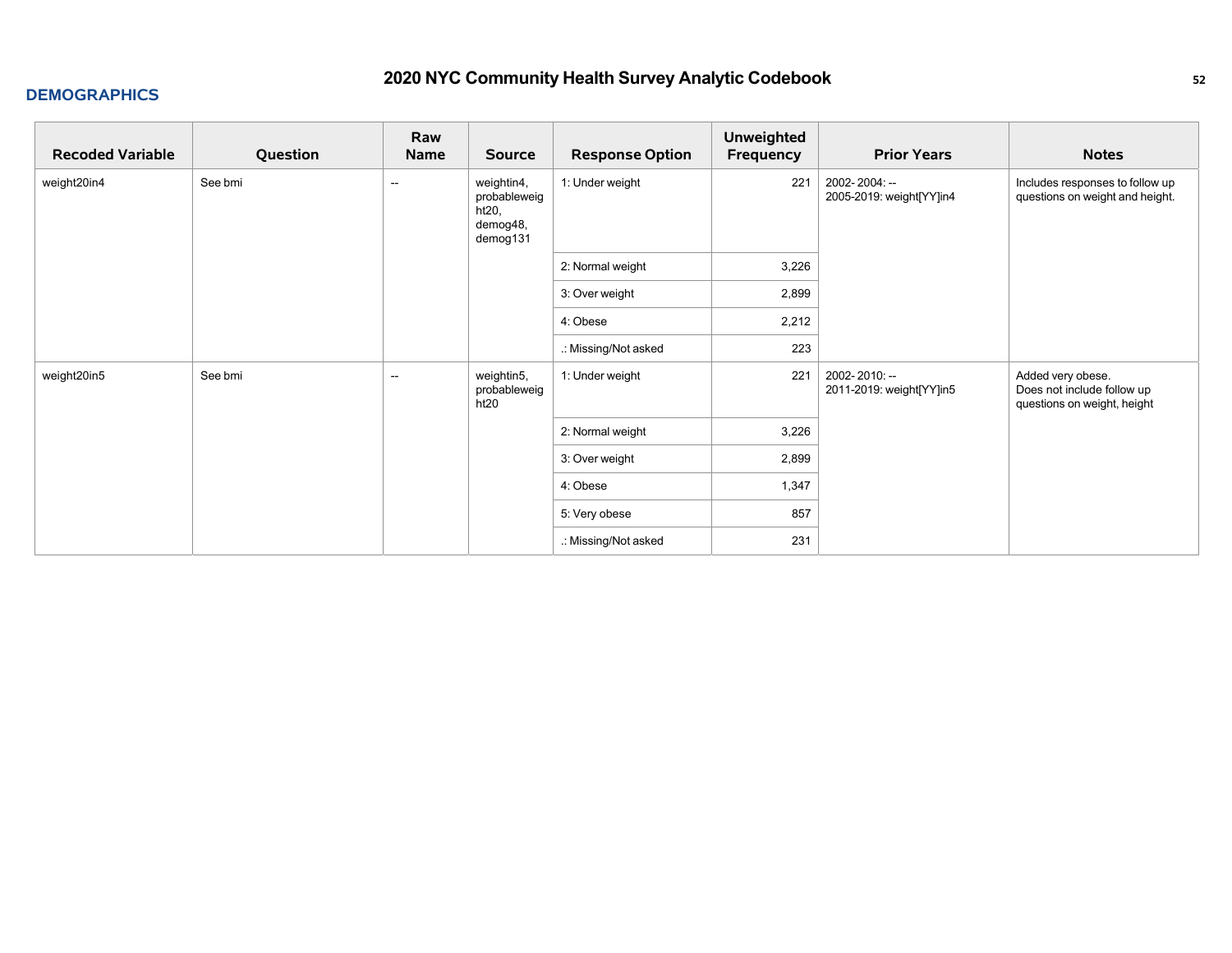| <b>Recoded Variable</b> | Question | Raw<br>Name              | <b>Source</b>                                                                                                                                    | <b>Response Option</b> | <b>Unweighted</b><br>Frequency | <b>Prior Years</b>   | <b>Notes</b>                                                                                                                                 |
|-------------------------|----------|--------------------------|--------------------------------------------------------------------------------------------------------------------------------------------------|------------------------|--------------------------------|----------------------|----------------------------------------------------------------------------------------------------------------------------------------------|
| weightall               | See bmi  | $\overline{\phantom{a}}$ | weightin3,<br>probableweig<br>ht20,<br>demog36,<br>demog37,<br>demog38,<br>demog39,<br>demog48,<br>demog49,<br>demog50,<br>demog51,<br>demog100, | 1: Under/normal weight | 3,451                          | 2002-2019: weightall | **Weightall should be used for<br>analyses using 3-category weight<br>$**$<br>Include responses to follow up<br>questions on weight, height. |
|                         |          |                          | demog101,<br>demog102,                                                                                                                           | 2: Over weight         | 2,899                          |                      |                                                                                                                                              |
|                         |          |                          | demog103,<br>demog131,                                                                                                                           | 3: Obese               | 2,217                          |                      |                                                                                                                                              |
|                         |          |                          | demog133                                                                                                                                         | .: Missing/Not asked   | 214                            |                      |                                                                                                                                              |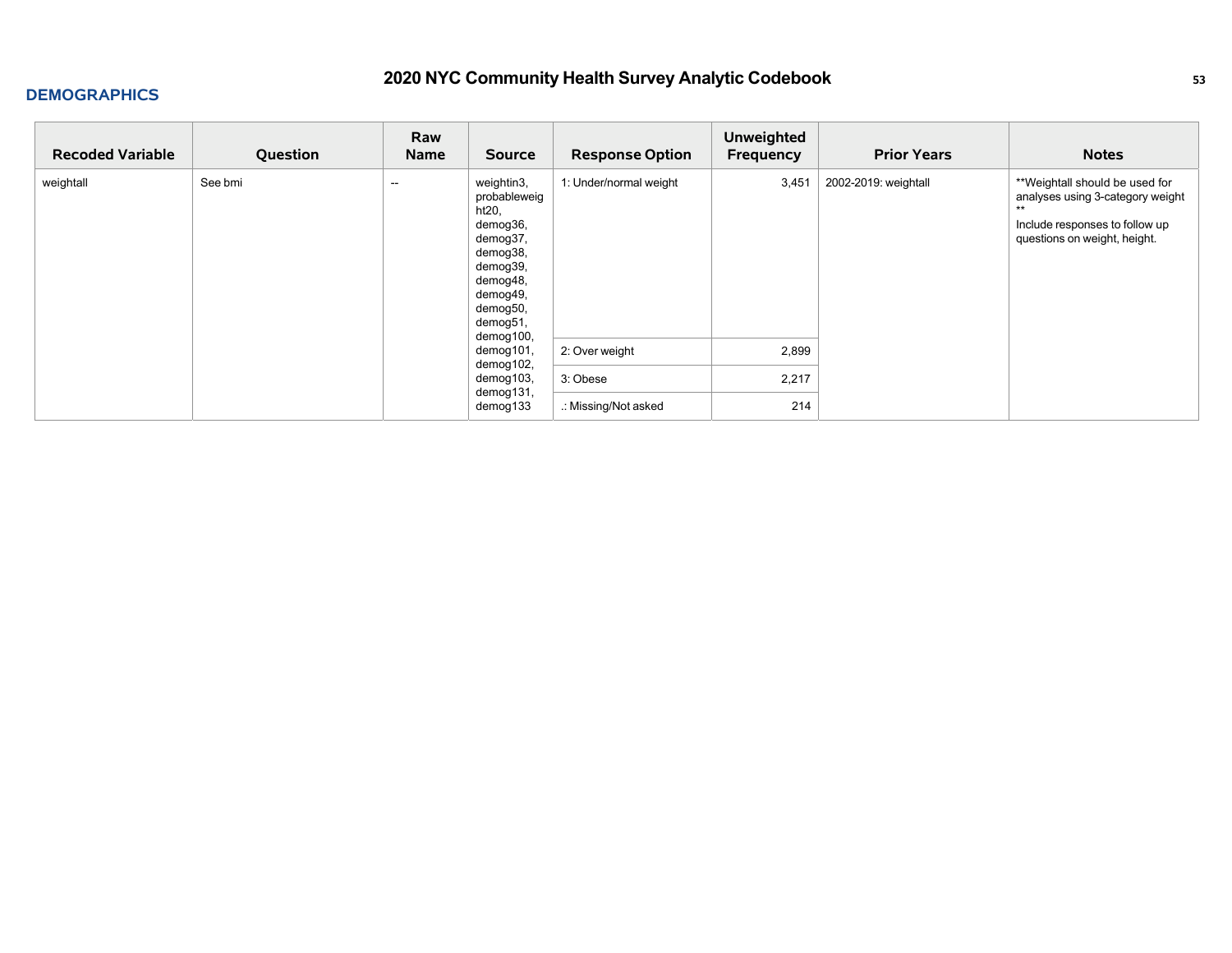#### **NEIGHBORHOODS**

| <b>Recoded Variable</b> | Question                                                                                                                        | Raw<br><b>Name</b>       | <b>Source</b>      | <b>Response Option</b>            | <b>Unweighted</b><br>Frequency | <b>Prior Years</b>               | <b>Notes</b>                                                                                                                                                                                                                                              |
|-------------------------|---------------------------------------------------------------------------------------------------------------------------------|--------------------------|--------------------|-----------------------------------|--------------------------------|----------------------------------|-----------------------------------------------------------------------------------------------------------------------------------------------------------------------------------------------------------------------------------------------------------|
| uhf34                   | 34 United Hospital Fund<br>neighborhoods - few<br>neighborhoods are combined due<br>to the survey design categorized 1<br>to 34 | $\overline{\phantom{a}}$ | uhf                | $1 - 34$                          | 8,689                          | 2002: uhf33*<br>2003-2019: uhf34 | *UHF34 not available in CHS 2002<br>(uhf33 available)<br>Available with a Data Use<br>Agreement. Please contact<br>EpiDataRequest@health.nyc.gov                                                                                                          |
|                         |                                                                                                                                 |                          |                    | .: Missing (not<br>asked/skipped) | 92                             |                                  |                                                                                                                                                                                                                                                           |
| borough                 | Borough of residence based on<br>uhf assignment                                                                                 | $\overline{\phantom{a}}$ | uhf42:<br>respboro | 1: Bronx                          | 1,560                          | 2002-2019: borough               | Borough is based first on<br>responses from UHF (from orgzip<br>or qzip1). For cell respondents<br>with missing UHF, self-reported<br>borough is used. NOTE there are<br>some cases where borough<br>based on UHF does not match<br>self-reported borough |
|                         |                                                                                                                                 |                          |                    | 2: Brooklyn                       | 2,884                          |                                  | Available with a Data Use                                                                                                                                                                                                                                 |
|                         |                                                                                                                                 |                          |                    | 3: Manhattan                      | 1,643                          |                                  | Agreement. Please contact<br>EpiDataRequest@health.nyc.gov                                                                                                                                                                                                |
|                         |                                                                                                                                 |                          |                    | 4: Queens                         | 2,198                          |                                  |                                                                                                                                                                                                                                                           |
|                         |                                                                                                                                 |                          |                    | 5: Staten Island                  | 496                            |                                  |                                                                                                                                                                                                                                                           |
| nhac                    | Neighborhood Health Action<br>Centers in New York City                                                                          | $\overline{\phantom{a}}$ | I_CD, qzip         | 1: South Bronx                    | 498                            | 2002-2019: --                    | NHAC areas were expanded in<br>Aug. 2021 therefore dphonew06<br>(CHS 06-19) not directly<br>comparable to dpho (CHS<br>$02-05$ ).<br>Available with a Data Use<br>Agreement. Please contact<br>EpiDataRequest@health.nyc.gov                              |
|                         |                                                                                                                                 |                          |                    | 2: East and Central Harlem        | 646                            |                                  |                                                                                                                                                                                                                                                           |
|                         |                                                                                                                                 |                          |                    | 3: North and Central<br>Brooklyn  | 315                            |                                  |                                                                                                                                                                                                                                                           |
|                         |                                                                                                                                 |                          |                    | 4: All Other Neighborhoods        | 7,284                          |                                  |                                                                                                                                                                                                                                                           |
|                         |                                                                                                                                 |                          |                    | .: Missing/Not asked              | 38                             |                                  |                                                                                                                                                                                                                                                           |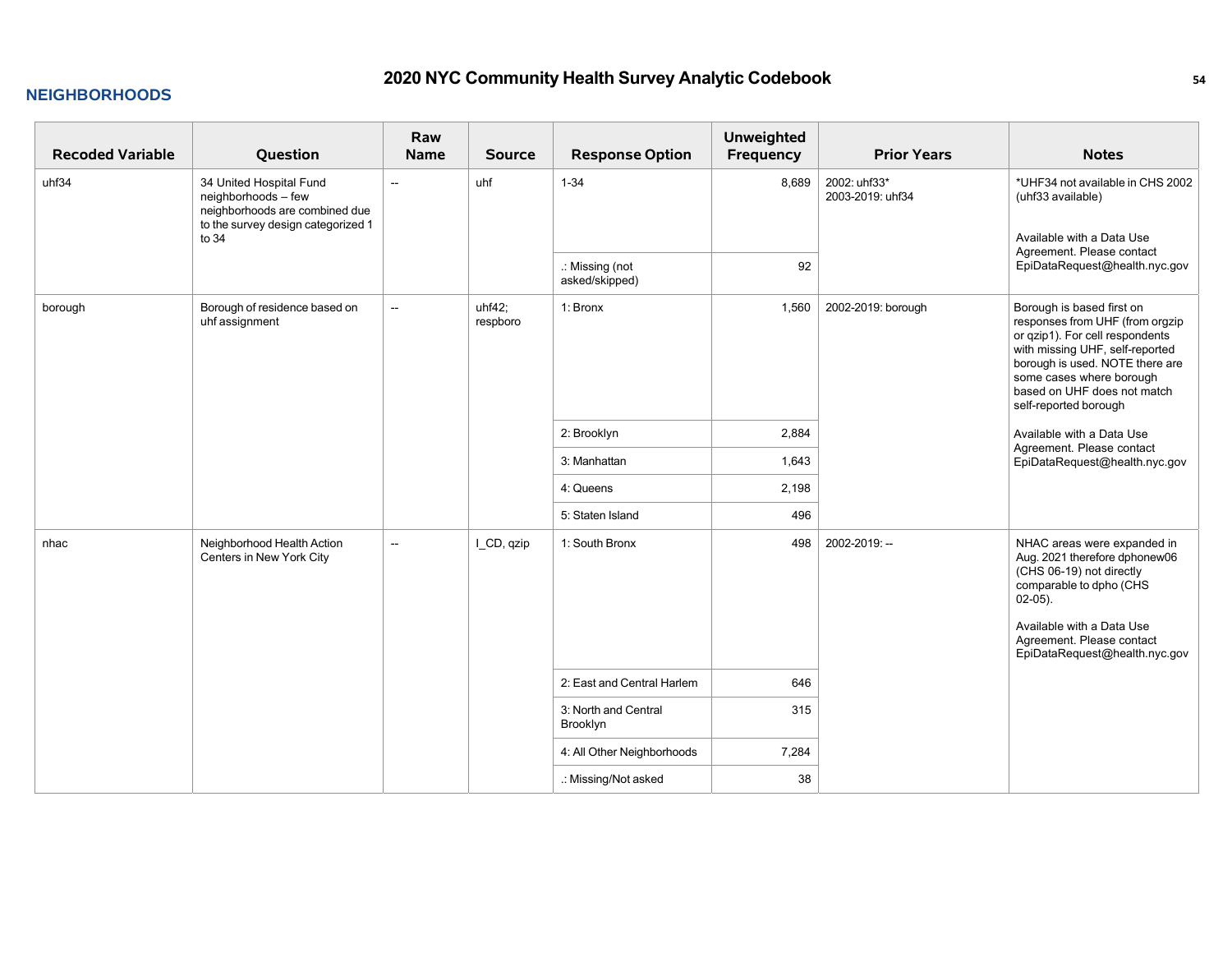### **NEIGHBORHOODS**

| <b>Recoded Variable</b>        | Question                                                                                                                     | Raw<br><b>Name</b>       | <b>Source</b> | <b>Response Option</b>          | <b>Unweighted</b><br>Frequency | <b>Prior Years</b>                                                                                                                                                                                                                                                                                                      | <b>Notes</b>                                                                                                                                                                                                     |
|--------------------------------|------------------------------------------------------------------------------------------------------------------------------|--------------------------|---------------|---------------------------------|--------------------------------|-------------------------------------------------------------------------------------------------------------------------------------------------------------------------------------------------------------------------------------------------------------------------------------------------------------------------|------------------------------------------------------------------------------------------------------------------------------------------------------------------------------------------------------------------|
| innhac                         | In a NHAC area (Y/N)                                                                                                         | --                       | nhac          | 1: Yes                          | 1,459                          | 2002-2019: --                                                                                                                                                                                                                                                                                                           | New in 2020                                                                                                                                                                                                      |
|                                |                                                                                                                              |                          |               | 2: No                           | 7,284                          |                                                                                                                                                                                                                                                                                                                         | Available with a Data Use                                                                                                                                                                                        |
|                                |                                                                                                                              |                          |               | .: Missing/Not asked            | 38                             |                                                                                                                                                                                                                                                                                                                         | Agreement. Please contact<br>EpiDataRequest@health.nyc.gov                                                                                                                                                       |
| imputed<br>neighpovgroup4_1519 | Neighborhood poverty; percent of<br>zip code population living below<br>100% FPL per American<br>Community Survey, 2015-2019 | $\overline{\phantom{a}}$ | fixzip        | 1: 0 $-$ < 10% (low pov)        | 1,819                          | 2002-2004: neighpovgroup4_2000<br>2005-2012: neighpovgroup4_0711<br>2013: neighpovgroup4_0812<br>2014: neighpovgroup4_0913<br>2015: neighpovgroup4_1014<br>2016:<br>imputed neighpovgroup4_1115<br>2017:<br>imputed neighpovgroup4 1216<br>2018:<br>imputed neighpovgroup4_1317<br>2019:<br>imputed neighpovgroup4_1418 | Standard Agency area-based<br>poverty measure, based on % of<br>population in respondent's zip<br>code living below 100% FPL per<br>American Community Survey<br>2015-2019, with imputation of<br>missing cases. |
|                                |                                                                                                                              |                          |               | 2: 10 - < 20% (medium pov)      | 3,854                          |                                                                                                                                                                                                                                                                                                                         |                                                                                                                                                                                                                  |
|                                |                                                                                                                              |                          |               | 3: 20 - < 30% (high pov)        | 1,936                          |                                                                                                                                                                                                                                                                                                                         |                                                                                                                                                                                                                  |
|                                |                                                                                                                              |                          |               | 4: 30 - 100% (very high<br>pov) | 1,172                          |                                                                                                                                                                                                                                                                                                                         |                                                                                                                                                                                                                  |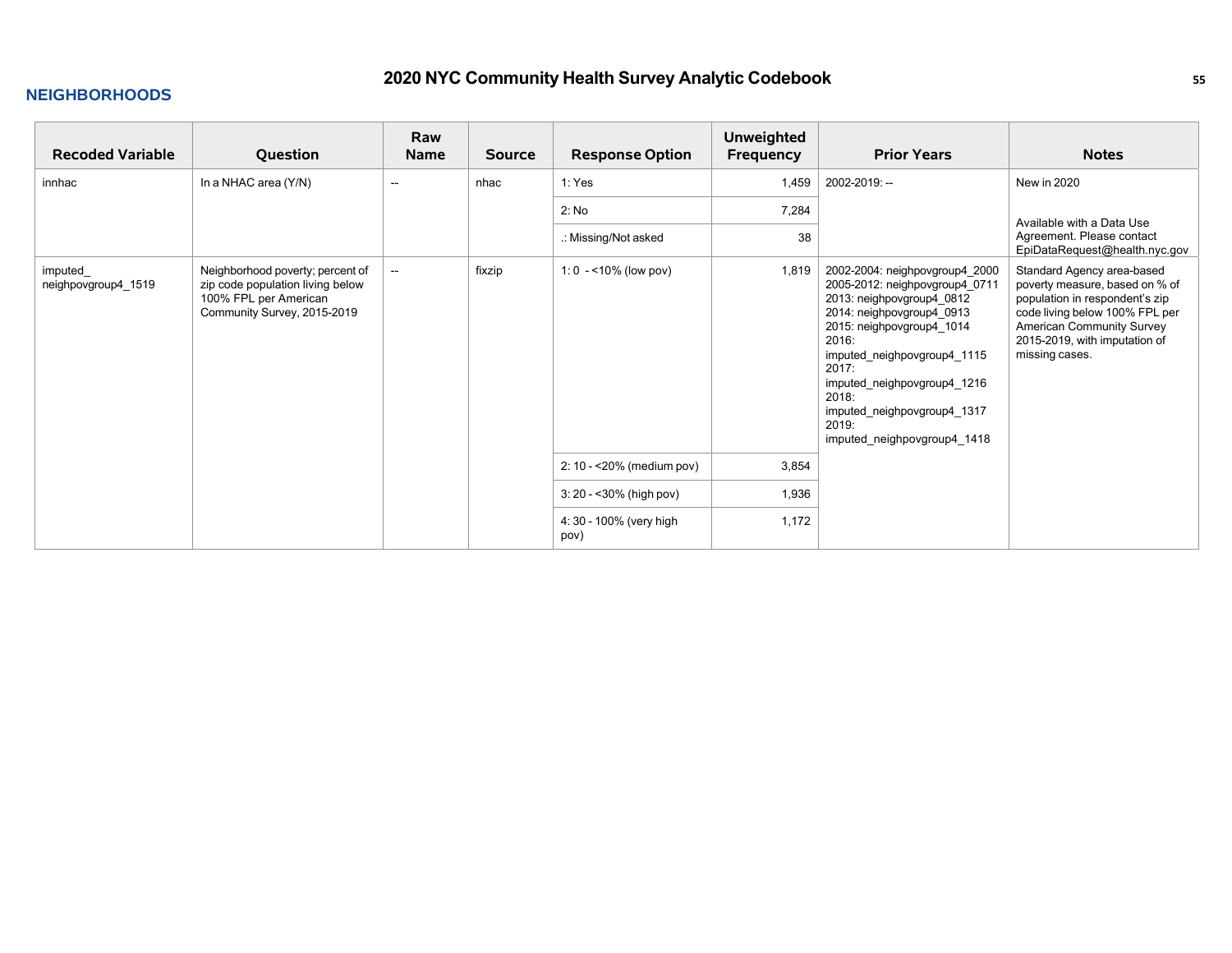#### **IMMUNIZATIONS**

| <b>Recoded Variable</b> | Question                                                                                                                | Raw<br><b>Name</b> | <b>Source</b> | <b>Response Option</b>                       | <b>Unweighted</b><br>Frequency | <b>Prior Years</b>                                                                     | <b>Notes</b>                                                                                                                                                        |
|-------------------------|-------------------------------------------------------------------------------------------------------------------------|--------------------|---------------|----------------------------------------------|--------------------------------|----------------------------------------------------------------------------------------|---------------------------------------------------------------------------------------------------------------------------------------------------------------------|
| fluvaccineshot          | During the past 12 months, have<br>you had a flu shot in your arm or<br>a flu vaccine that was sprayed in<br>your nose? | immuniz10          | Q14.1         | 1: Yes                                       | 4,543                          | 2002-2005: flushot<br>2006-2019: fluvaccineshot                                        | Question wording changed over<br>time                                                                                                                               |
|                         |                                                                                                                         |                    |               | 2: No                                        | 4,181                          |                                                                                        |                                                                                                                                                                     |
|                         |                                                                                                                         |                    |               | .d: Don't know                               | 44                             |                                                                                        |                                                                                                                                                                     |
|                         |                                                                                                                         |                    |               | .r: Refused                                  | 8                              |                                                                                        |                                                                                                                                                                     |
|                         |                                                                                                                         |                    |               | .: Missing/Not asked                         | 5                              |                                                                                        |                                                                                                                                                                     |
| whereflu20              | Where did you get your most<br>recent flu shot or vaccine?                                                              | immuniz22          | Q14.4         | 1: Dr"s Office                               | 1,876                          | 2002-2011:--<br>2012: whereflu12<br>2013-2015: --<br>2016: whereflu16<br>2017-2019: -- | Response options and question<br>wording has changed over time.<br>Cannot be directly compared with<br>2012.<br>Among those who got a flu shot in<br>past 12 months |
|                         |                                                                                                                         |                    |               | 2: Health Department                         | 986                            |                                                                                        |                                                                                                                                                                     |
|                         |                                                                                                                         |                    |               | 3: Hospital/ER/Healthcare<br>Center/Clinic   | 1,091                          |                                                                                        |                                                                                                                                                                     |
|                         |                                                                                                                         |                    |               | 4: Drug Store/work<br>place/Community Center | 505                            |                                                                                        |                                                                                                                                                                     |
|                         |                                                                                                                         |                    |               | 5: Other                                     | 70                             |                                                                                        |                                                                                                                                                                     |
|                         |                                                                                                                         |                    |               | .d: Don't know                               | 11                             |                                                                                        |                                                                                                                                                                     |
|                         |                                                                                                                         |                    |               | .r: Refused                                  | 4                              |                                                                                        |                                                                                                                                                                     |
|                         |                                                                                                                         |                    |               | .: Missing/Not asked                         | 4,238                          |                                                                                        |                                                                                                                                                                     |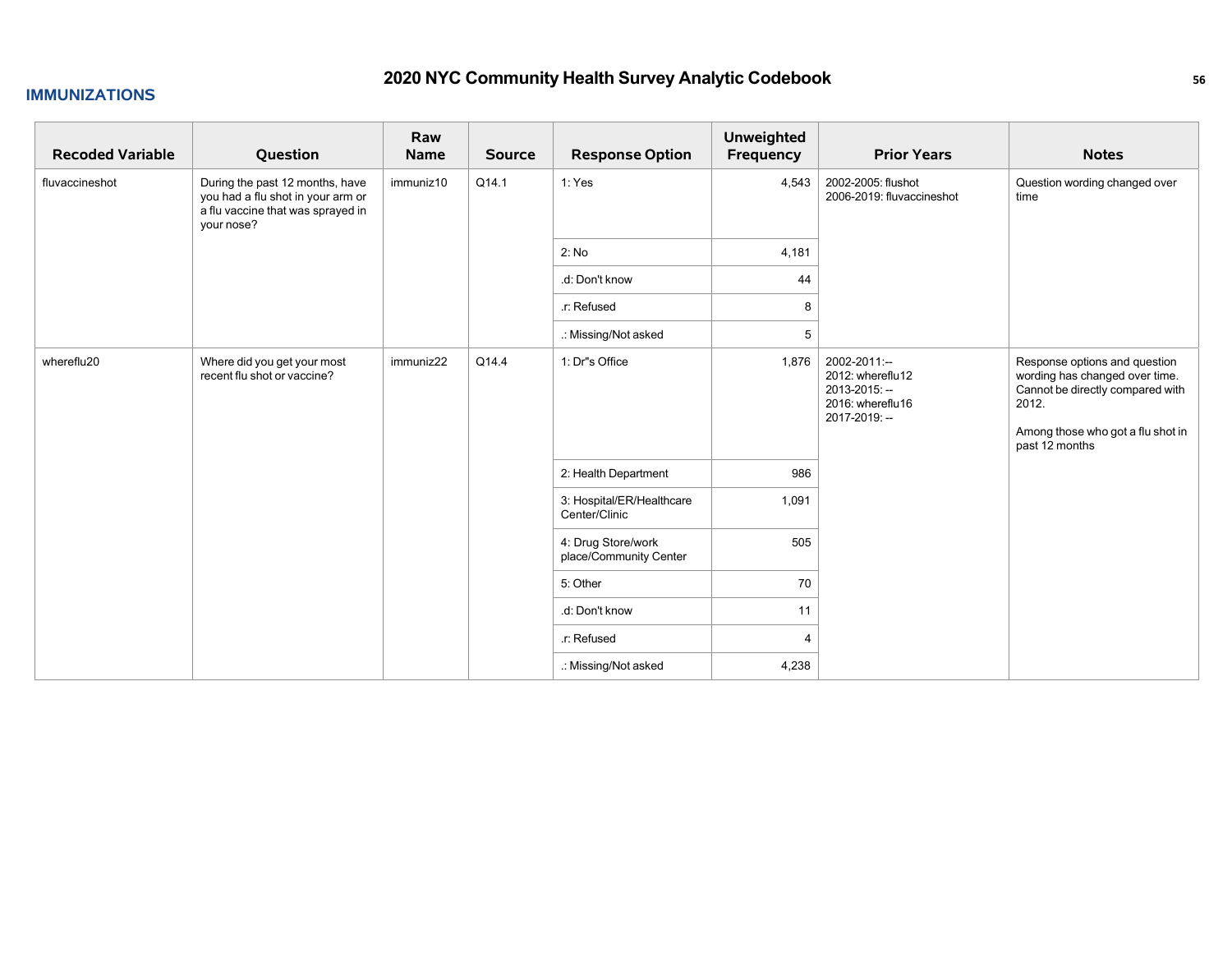### **NUTRITION**

| <b>Recoded Variable</b> | Question                                                                                                                                                                                             | Raw<br>Name | <b>Source</b>     | <b>Response Option</b> | <b>Unweighted</b><br>Frequency | <b>Prior Years</b>                                                                                               | <b>Notes</b>                                                   |
|-------------------------|------------------------------------------------------------------------------------------------------------------------------------------------------------------------------------------------------|-------------|-------------------|------------------------|--------------------------------|------------------------------------------------------------------------------------------------------------------|----------------------------------------------------------------|
| nutrition1              | Thinking about nutritionhow<br>many total servings of fruit and/or<br>vegetables did you eat yesterday?<br>A serving would equal one<br>medium apple, a handful of<br>broccoli, or a cup of carrots. | nutrition1  | Q11.6             | Values: 0-50           | 8,610                          | 2002: nutrition1<br>$2003: -$<br>2004: nutrition1<br>2005-2007: --<br>2008-2016: nutrition1<br>2017-2019: --     | Continuous                                                     |
|                         |                                                                                                                                                                                                      |             |                   | .d: Don't know         | 139                            |                                                                                                                  |                                                                |
|                         |                                                                                                                                                                                                      |             |                   | r: Refused             | 32                             |                                                                                                                  |                                                                |
| fruitveg20              | Total servings of fruit and/or<br>vegetables eaten yesterday did<br>you eat yesterday?                                                                                                               | nutrition1  | Q11.6             | 1: None                | 811                            | 2002: fruitveg<br>$2003: -$<br>2004: fruitveg<br>2005-2007: --<br>2008-2016: fruitveg<br>2017-2019: fruitveg[YY] | Categorical<br>Asked differently in 2017-2019.                 |
|                         |                                                                                                                                                                                                      |             |                   | $2:1 - 4$              | 6,963                          |                                                                                                                  |                                                                |
|                         |                                                                                                                                                                                                      |             |                   | $3:5+$                 | 836                            |                                                                                                                  |                                                                |
|                         |                                                                                                                                                                                                      |             |                   | .d: Don't know         | 139                            |                                                                                                                  |                                                                |
|                         |                                                                                                                                                                                                      |             |                   | .r: Refused            | 32                             |                                                                                                                  |                                                                |
| avgsodaperday20         | Average number of sodas per day                                                                                                                                                                      | $\sim$      | nsodaperday<br>20 | 1: None                | 5,412                          | 2002-2006: --<br>2007-2019: avgsodaperday[YY]                                                                    | Response options in 2005 not<br>directly comparable to '07-'20 |
|                         |                                                                                                                                                                                                      |             |                   | 2: 11                  | 2,492                          |                                                                                                                  |                                                                |
|                         |                                                                                                                                                                                                      |             |                   | 3:1                    | 478                            |                                                                                                                  |                                                                |
|                         |                                                                                                                                                                                                      |             |                   | 4: >1                  | 371                            |                                                                                                                  |                                                                |
|                         |                                                                                                                                                                                                      |             |                   | .d: Don't know         | 22                             |                                                                                                                  |                                                                |
|                         |                                                                                                                                                                                                      |             |                   | r: Refused             | 5                              |                                                                                                                  |                                                                |
|                         |                                                                                                                                                                                                      |             |                   | .: Missing/Not asked   |                                |                                                                                                                  |                                                                |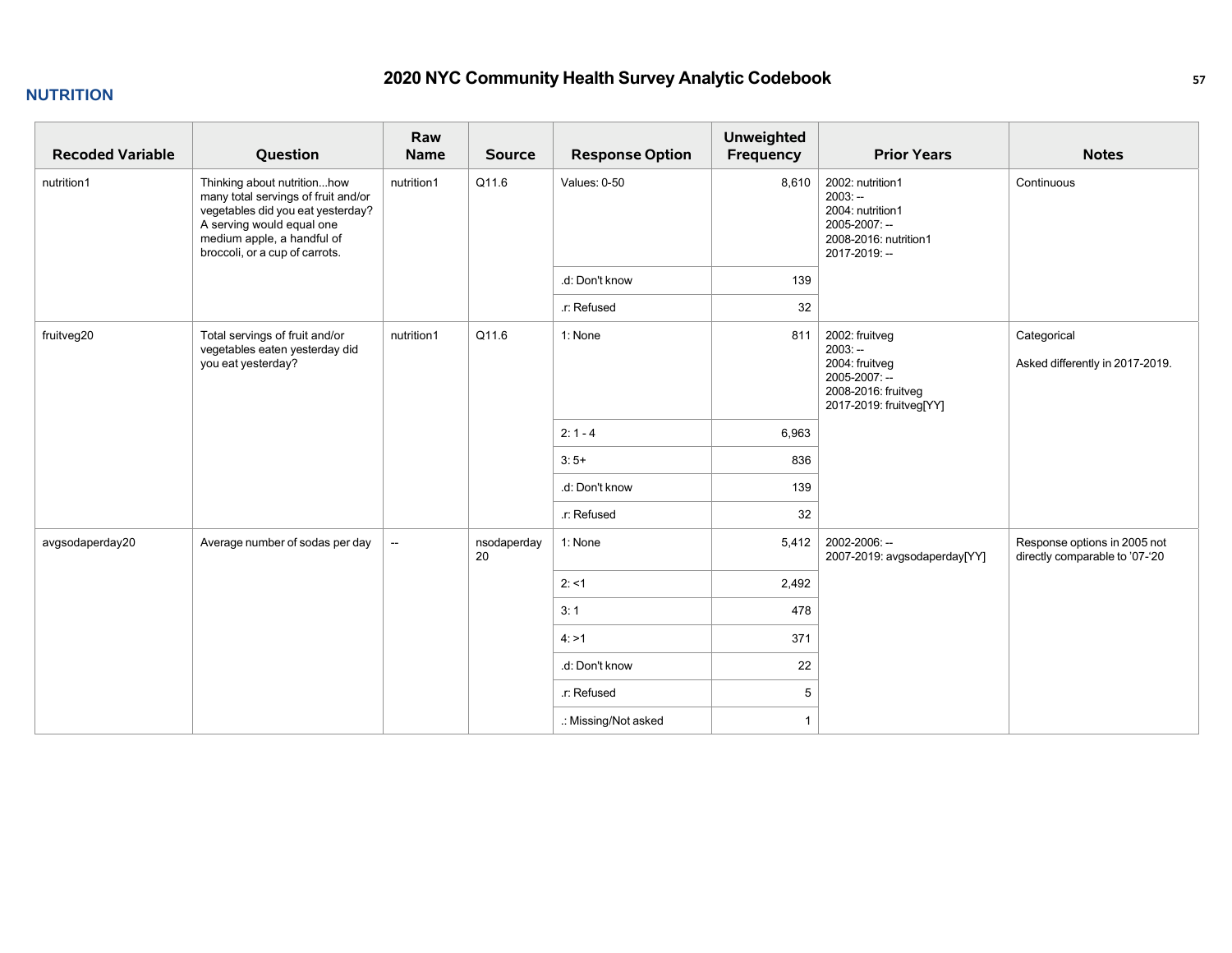### **NUTRITION**

| <b>Recoded Variable</b> | Question                                                                                                                                                                                                                                                | Raw<br>Name                                    | <b>Source</b>           | <b>Response Option</b> | <b>Unweighted</b><br>Frequency | <b>Prior Years</b>                                                              | <b>Notes</b>                                                   |
|-------------------------|---------------------------------------------------------------------------------------------------------------------------------------------------------------------------------------------------------------------------------------------------------|------------------------------------------------|-------------------------|------------------------|--------------------------------|---------------------------------------------------------------------------------|----------------------------------------------------------------|
| twoplussoda             | Drink two or more sodas per day                                                                                                                                                                                                                         | $\sim$                                         | nsodaperday<br>20       | 1: >=2 sodas per day   | 360                            | 2002-2004: --<br>2005: twoplussoda<br>$2006: -$<br>2007-2019: twoplussoda       | Recommend twoplussoda for<br>comparing '05 v '07-'20           |
|                         |                                                                                                                                                                                                                                                         |                                                |                         | 2: <2 sodas per day    | 8,393                          |                                                                                 |                                                                |
|                         |                                                                                                                                                                                                                                                         |                                                |                         | .d: Don't know         | 22                             |                                                                                 |                                                                |
|                         |                                                                                                                                                                                                                                                         |                                                |                         | .r: Refused            | 5                              |                                                                                 |                                                                |
|                         |                                                                                                                                                                                                                                                         |                                                |                         | .: Missing/Not asked   | $\overline{1}$                 |                                                                                 |                                                                |
| nsugardrinkperday20     | How often do you drink other<br>sweetened drinks like sweetened<br>iced tea, sports drinks, fruit punch<br>or other fruit-flavored drinks? Do<br>not include diet soda, sugar free<br>drinks, or 100% juice.<br>Standardized to per day<br>(continuous) | nutrition15d,<br>nutrition15w,<br>nutrition15m | Q11.4                   | Values: $0-15$         | 8,735                          | 2002-2006: --<br>2007: nsugardrinkperday<br>2008-2019:<br>nsugardrinkperday[YY] |                                                                |
|                         |                                                                                                                                                                                                                                                         |                                                |                         | .d: Don't know         | 40                             |                                                                                 |                                                                |
|                         |                                                                                                                                                                                                                                                         |                                                |                         | .r: Refused            | 6                              |                                                                                 |                                                                |
| avgsugarperday20        | Average number of other<br>sugar-sweetened beverages per<br>day                                                                                                                                                                                         | $\overline{\phantom{a}}$                       | nsugardrinkp<br>erday20 | 1: None                | 5,376                          | 2002-2006: --<br>2007-2019: avgsugarperday[YY]                                  | Response options in 2005 not<br>directly comparable to '07-'20 |
|                         |                                                                                                                                                                                                                                                         |                                                |                         | 2: 1                   | 2,266                          |                                                                                 |                                                                |
|                         |                                                                                                                                                                                                                                                         |                                                |                         | 3:1                    | 557                            |                                                                                 |                                                                |
|                         |                                                                                                                                                                                                                                                         |                                                |                         | 4: >1                  | 536                            |                                                                                 |                                                                |
|                         |                                                                                                                                                                                                                                                         |                                                |                         | .d: Don't know         | 40                             |                                                                                 |                                                                |
|                         |                                                                                                                                                                                                                                                         |                                                |                         | .r: Refused            | 6                              |                                                                                 |                                                                |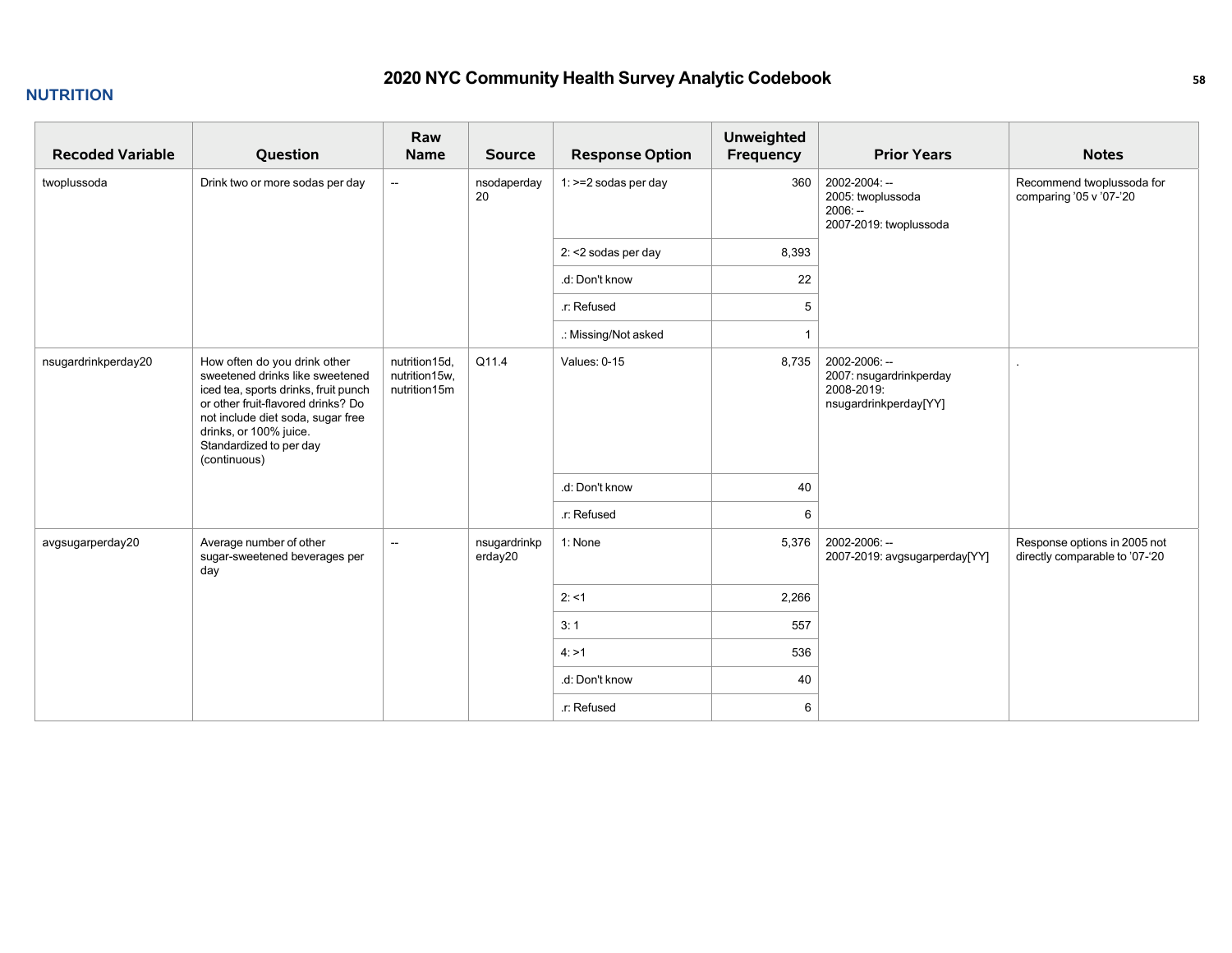### **NUTRITION**

| <b>Recoded Variable</b> | Question                                                                                                   | Raw<br>Name              | <b>Source</b>                                             | <b>Response Option</b> | <b>Unweighted</b><br>Frequency | <b>Prior Years</b>                                                              | <b>Notes</b>                                                   |
|-------------------------|------------------------------------------------------------------------------------------------------------|--------------------------|-----------------------------------------------------------|------------------------|--------------------------------|---------------------------------------------------------------------------------|----------------------------------------------------------------|
| nsodasugarperday20      | Number of soda and other sugar<br>sweetened beverages consumed.<br>Standardized to per day<br>(continuous) | $\sim$                   | nsodaperday<br>20,<br>nsugardrinkp<br>erday20,<br>_flgssb | Values: 0-21           | 8,734                          | 2002-2006: --<br>2007: nsugardrinkperday<br>2008-2019:<br>nsugardrinkperday[YY] |                                                                |
|                         |                                                                                                            |                          |                                                           | .d: Don't know         | $\overline{4}$                 |                                                                                 |                                                                |
|                         |                                                                                                            |                          |                                                           | .: Missing/Not asked   | 43                             |                                                                                 |                                                                |
| avgsodasugarperday20    | Average number of sodas plus<br>sweetened drinks per day<br>(categorical)                                  | $\sim$                   | nsodasugarp<br>erday20                                    | 1: None                | 4,109                          | 2002-2006: --<br>2007-2019:<br>avgsodasugarperday[YY]                           | Response options in 2005 not<br>directly comparable to '07-'20 |
|                         |                                                                                                            |                          |                                                           | 2: 1                   | 2,928                          |                                                                                 |                                                                |
|                         |                                                                                                            |                          |                                                           | 3:1                    | 492                            |                                                                                 |                                                                |
|                         |                                                                                                            |                          |                                                           | 4: >1                  | 1,205                          |                                                                                 |                                                                |
|                         |                                                                                                            |                          |                                                           | .d: Don't know         | $\boldsymbol{\varDelta}$       |                                                                                 |                                                                |
|                         |                                                                                                            |                          |                                                           | .r: Refused            | $\mathbf 0$                    |                                                                                 |                                                                |
|                         |                                                                                                            |                          |                                                           | .: Missing/Not asked   | 43                             |                                                                                 |                                                                |
| ssb                     | Consumes one or more sugar<br>sweetened beverages<br>(soda + other sweetened drinks)<br>on average per day | $\overline{\phantom{a}}$ | avgsodasuga<br>rperday20                                  | 1: Yes                 | 1,697                          | 2002-2006: --<br>2007-2019: ssb                                                 |                                                                |
|                         |                                                                                                            |                          |                                                           | 2: No                  | 7,037                          |                                                                                 |                                                                |
|                         |                                                                                                            |                          |                                                           | .d: Don't know         | 4                              |                                                                                 |                                                                |
|                         |                                                                                                            |                          |                                                           | .r: Refused            | $\mathbf 0$                    |                                                                                 |                                                                |
|                         |                                                                                                            |                          |                                                           | .: Missing/Not asked   | 43                             |                                                                                 |                                                                |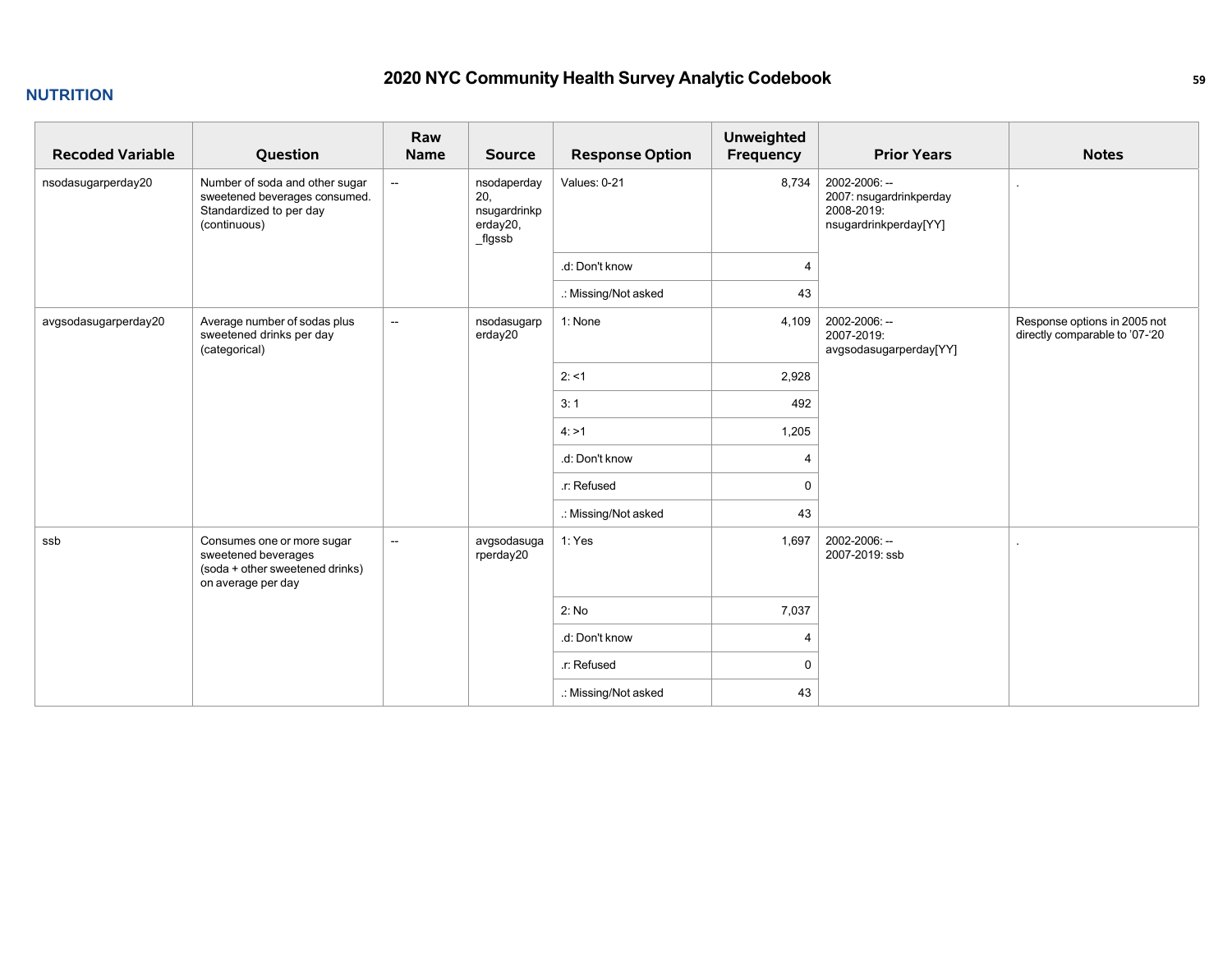#### **PHYSICAL ACTIVITY**

| <b>Recoded Variable</b> | Question                                                                                                                                                                                                                                  | Raw<br>Name | <b>Source</b> | <b>Response Option</b>     | <b>Unweighted</b><br>Frequency | <b>Prior Years</b>                                                                                  | <b>Notes</b>                                                             |
|-------------------------|-------------------------------------------------------------------------------------------------------------------------------------------------------------------------------------------------------------------------------------------|-------------|---------------|----------------------------|--------------------------------|-----------------------------------------------------------------------------------------------------|--------------------------------------------------------------------------|
| exercise20              | During the past 30 days, other<br>than your regular job, did you<br>participate in any physical<br>activities or exercises such as<br>running, calisthenics, golf,<br>gardening, or walking for<br>exercise?                              | activity1   | Q12.1         | 1: Yes                     | 6,360                          | 2002-04: exercise<br>2005: exercise05<br>2006-2007: --<br>2008: exercise<br>2009-2019: exercise[YY] |                                                                          |
|                         |                                                                                                                                                                                                                                           |             |               | 2: No                      | 2,411                          |                                                                                                     |                                                                          |
|                         |                                                                                                                                                                                                                                           |             |               | .d: Don't know             | 6                              |                                                                                                     |                                                                          |
|                         |                                                                                                                                                                                                                                           |             |               | .r: Refused                | 3                              |                                                                                                     |                                                                          |
|                         |                                                                                                                                                                                                                                           |             |               | .: Missing/Not asked       |                                |                                                                                                     |                                                                          |
| cyclingfreq             | In the past 12 months, how often<br>have you ridden a bicycle in one<br>of the five boroughs of New York<br>City? Would you say once a week<br>or more, several times a month, at<br>least once a month, a few times a<br>year, or never? | activity57  | Q12.2         | 1: Once a week or more     | 673                            | 2002-2011:--<br>2012-2014: cyclingfreq<br>$2015: -$<br>2016-2019: cyclingfreq                       | *2016: asked among selected<br>respondents, see CHS 2016 for<br>details. |
|                         |                                                                                                                                                                                                                                           |             |               | 2: Several times a month   | 355                            |                                                                                                     |                                                                          |
|                         |                                                                                                                                                                                                                                           |             |               | 3: At least once a month   | 327                            |                                                                                                     |                                                                          |
|                         |                                                                                                                                                                                                                                           |             |               | 4: A few times a year      | 784                            |                                                                                                     |                                                                          |
|                         |                                                                                                                                                                                                                                           |             |               | 5: Never                   | 6,550                          |                                                                                                     |                                                                          |
|                         |                                                                                                                                                                                                                                           |             |               | 6: [VOL] Physically unable | 80                             |                                                                                                     |                                                                          |
|                         |                                                                                                                                                                                                                                           |             |               | .d: Don't know             | 8                              |                                                                                                     |                                                                          |
|                         |                                                                                                                                                                                                                                           |             |               | .r: Refused                | 4                              |                                                                                                     |                                                                          |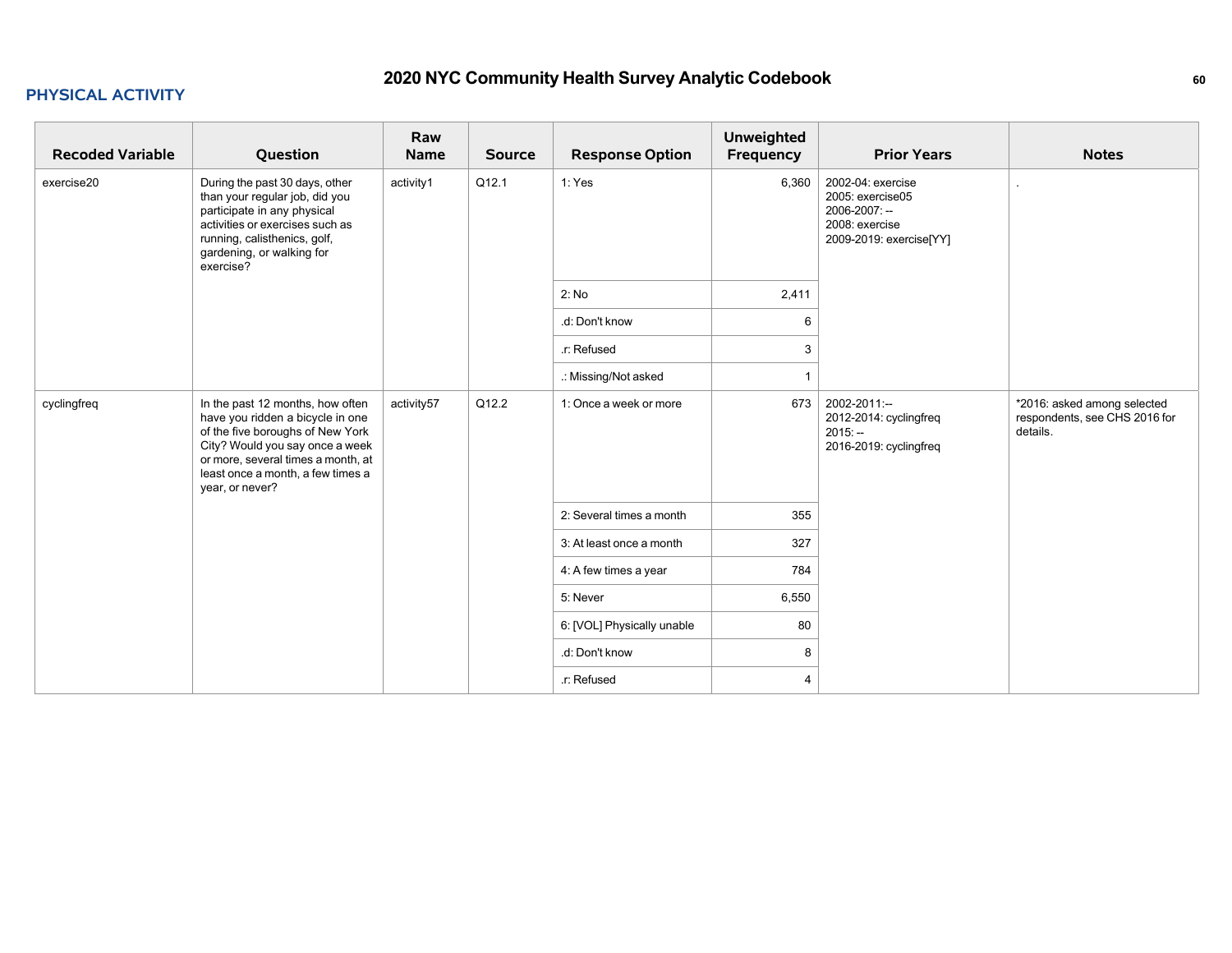#### **PHYSICAL ACTIVITY**

| <b>Recoded Variable</b> | Question                                                                                                                                                                                                                                  | Raw<br><b>Name</b> | <b>Source</b> | <b>Response Option</b>                                                        | <b>Unweighted</b><br>Frequency | <b>Prior Years</b>                                                                                         | <b>Notes</b>                                                                                                                        |
|-------------------------|-------------------------------------------------------------------------------------------------------------------------------------------------------------------------------------------------------------------------------------------|--------------------|---------------|-------------------------------------------------------------------------------|--------------------------------|------------------------------------------------------------------------------------------------------------|-------------------------------------------------------------------------------------------------------------------------------------|
| cycling20               | In the past 12 months, how often<br>have you ridden a bicycle in one<br>of the five boroughs of New York<br>City? Would you say once a week<br>or more, several times a month, at<br>least once a month, a few times a<br>year, or never? | activity57         | Q12.2         | 1: Several times a month or<br>more                                           | 1,028                          | 2002-06: --<br>2007: cycling<br>$2008: -$<br>2009-2014: cycling[YY]<br>$2015: -$<br>2016-2019: cycling[YY] | Question and response options<br>differ from 2007-2016.<br>*2016: asked among selected<br>respondents, see CHS 2016 for<br>details. |
|                         |                                                                                                                                                                                                                                           |                    |               | 2: At least once a month                                                      | 327                            |                                                                                                            |                                                                                                                                     |
|                         |                                                                                                                                                                                                                                           |                    |               | 3: A few times a year                                                         | 784                            |                                                                                                            |                                                                                                                                     |
|                         |                                                                                                                                                                                                                                           |                    |               | 4: [Vol] Unable to ride bike                                                  | 80                             |                                                                                                            |                                                                                                                                     |
|                         |                                                                                                                                                                                                                                           |                    |               | 5: Never                                                                      | 6,550                          |                                                                                                            |                                                                                                                                     |
|                         |                                                                                                                                                                                                                                           |                    |               | .d: Don't know                                                                | 8                              |                                                                                                            |                                                                                                                                     |
|                         |                                                                                                                                                                                                                                           |                    |               | r: Refused                                                                    | 4                              |                                                                                                            |                                                                                                                                     |
| swim                    | This next question is about<br>swimming. How would you<br>describe your swimming ability?<br>Would you say                                                                                                                                | activity71         | Q12.3         | 1: Don't know how to swim                                                     | 208                            | 2002-2019: --                                                                                              | <b>New in 2020</b><br>Denominator is adults aged 18-25<br>years                                                                     |
|                         |                                                                                                                                                                                                                                           |                    |               | 2: Can swim a little and float<br>in shallow water                            | 135                            |                                                                                                            |                                                                                                                                     |
|                         |                                                                                                                                                                                                                                           |                    |               | 3: Can swim somewhat well<br>not the entire length of a<br>standard size pool | 131                            |                                                                                                            |                                                                                                                                     |
|                         |                                                                                                                                                                                                                                           |                    |               | 4: Can swim the entire<br>length of a standard size<br>pool                   | 367                            |                                                                                                            |                                                                                                                                     |
|                         |                                                                                                                                                                                                                                           |                    |               | .d: Don't know                                                                | 1                              |                                                                                                            |                                                                                                                                     |
|                         |                                                                                                                                                                                                                                           |                    |               | .r: Refused                                                                   | 1                              |                                                                                                            |                                                                                                                                     |
|                         |                                                                                                                                                                                                                                           |                    |               | .: Missing/Not asked                                                          | 7,938                          |                                                                                                            |                                                                                                                                     |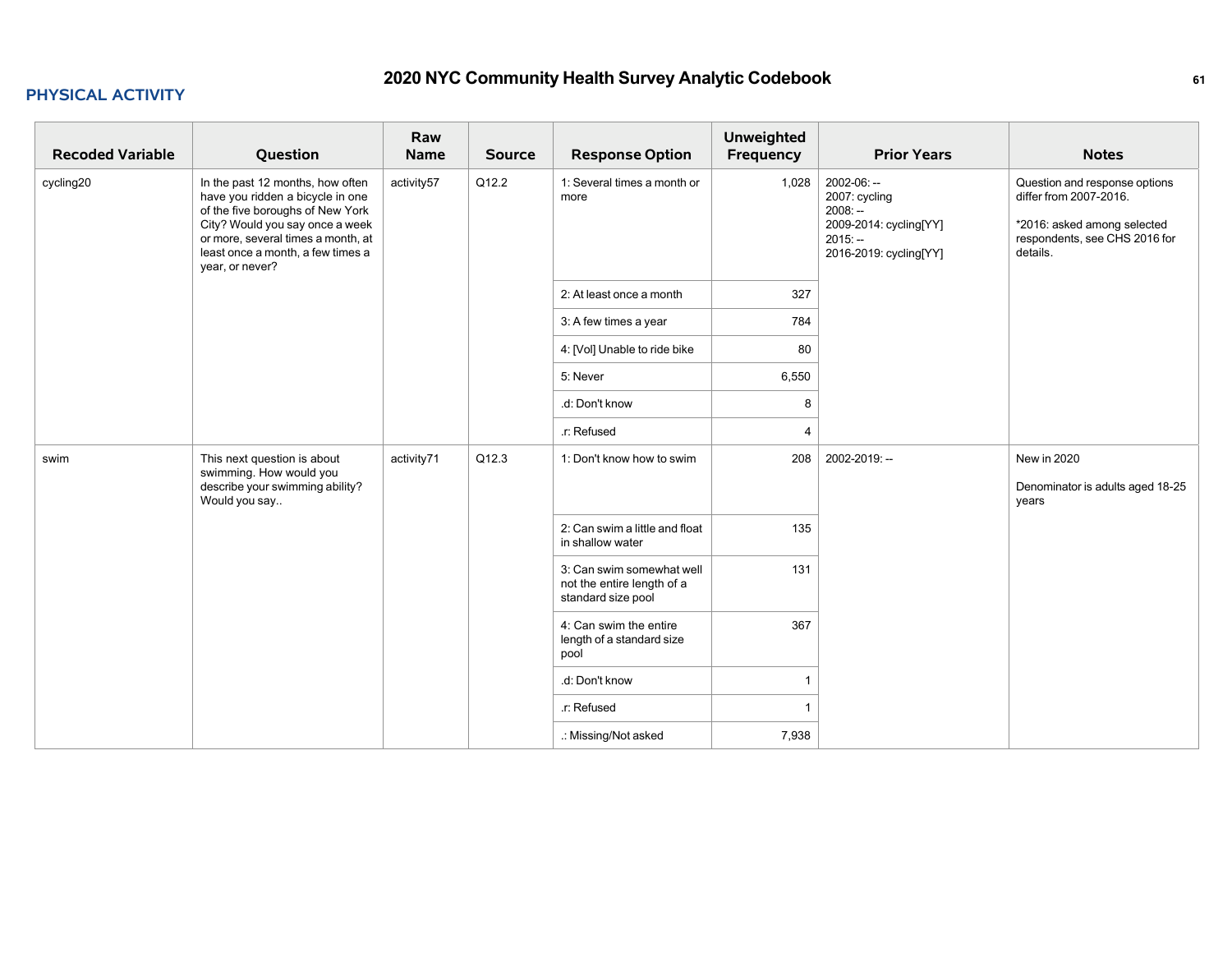#### **DISABILITIES**

| <b>Recoded Variable</b> | Question                                                                                                                                                    | Raw<br><b>Name</b> | <b>Source</b> | <b>Response Option</b> | <b>Unweighted</b><br>Frequency | <b>Prior Years</b>                       | <b>Notes</b> |
|-------------------------|-------------------------------------------------------------------------------------------------------------------------------------------------------------|--------------------|---------------|------------------------|--------------------------------|------------------------------------------|--------------|
| difficultdailyact       | Do you have any difficulty<br>performing your daily activities<br>because of any physical, mental,<br>or emotional problems?                                | disable9           | Q13.1         | 1: Yes                 | 1,161                          | 2002-2018: --<br>2019: difficultdailyact |              |
|                         |                                                                                                                                                             |                    |               | 2: No                  | 7,603                          |                                          |              |
|                         |                                                                                                                                                             |                    |               | .d: Don't know         | 8                              |                                          |              |
|                         |                                                                                                                                                             |                    |               | .r: Refused            | 9                              |                                          |              |
| assistdevice            | Do you use any assistive devices,<br>such as a cane, a wheelchair, an<br>adapted bed, or a hearing<br>assistive telephone because of a<br>health condition? | disable10          | Q13.2         | 1: Yes                 | 912                            | 2002-2018: --<br>2019: assistdevice      |              |
|                         |                                                                                                                                                             |                    |               | 2: No                  | 7,862                          |                                          |              |
|                         |                                                                                                                                                             |                    |               | .d: Don't know         | 4                              |                                          |              |
|                         |                                                                                                                                                             |                    |               | .r: Refused            | 3                              |                                          |              |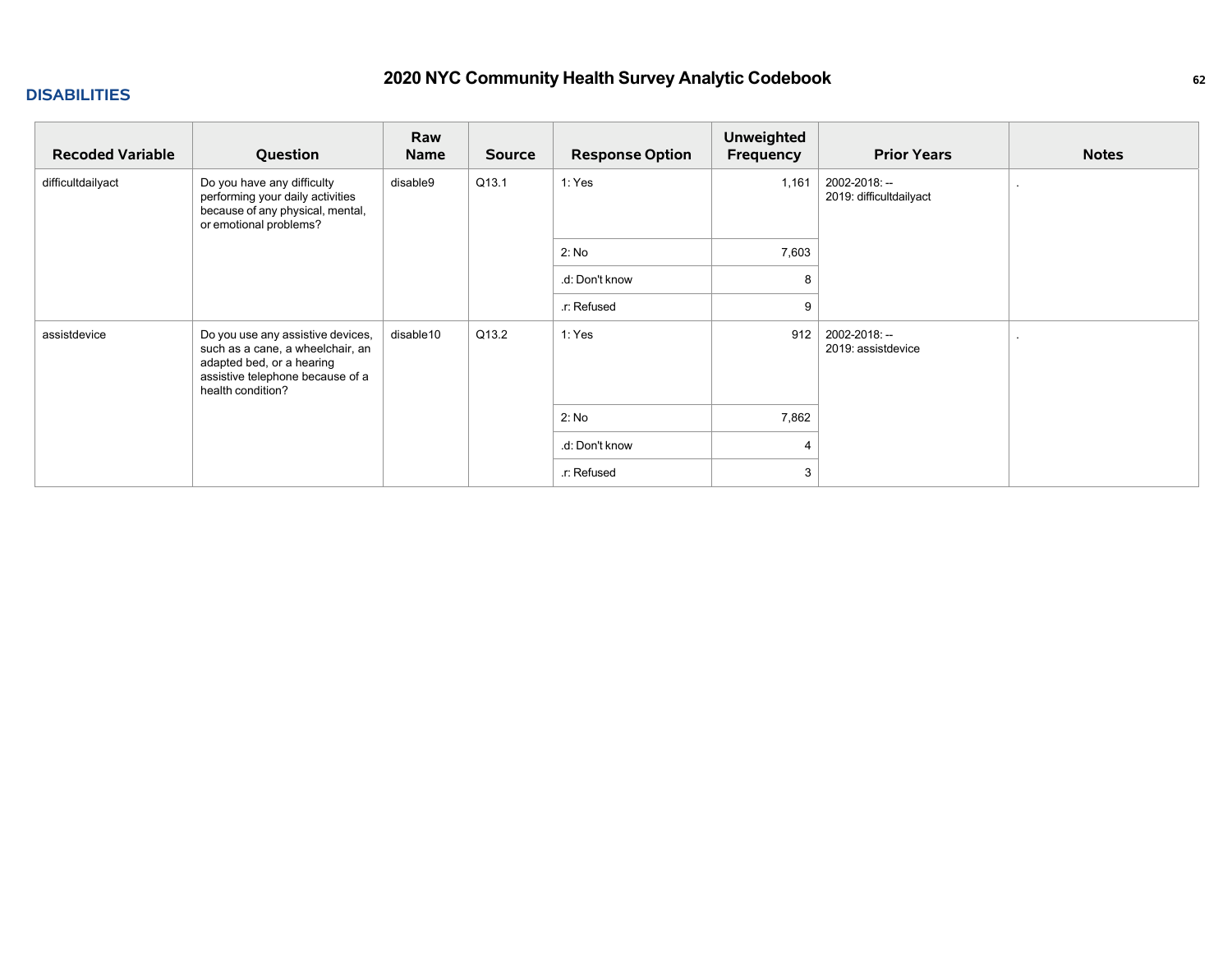### **CANCER SCREENING**

| <b>Recoded Variable</b> | Question                                                                                                                                                                      | Raw<br><b>Name</b> | <b>Source</b>                                | <b>Response Option</b>          | <b>Unweighted</b><br>Frequency | <b>Prior Years</b>                                                                                                | <b>Notes</b>                                                                                                                                          |
|-------------------------|-------------------------------------------------------------------------------------------------------------------------------------------------------------------------------|--------------------|----------------------------------------------|---------------------------------|--------------------------------|-------------------------------------------------------------------------------------------------------------------|-------------------------------------------------------------------------------------------------------------------------------------------------------|
| evercolon20             | Colonoscopy is an exam in which<br>a tube is inserted in the rectum to<br>view the bowel for signs of cancer<br>or other health problems. Have<br>you ever had a colonoscopy? | sigmoid7           | Q15.3,<br>age50up                            | 1: Yes                          | 3,208                          | $2002: -$<br>2003-2019: evercolon[YY]                                                                             | Denominator is adults 50+ yrs<br>Question wording modified from<br>'03; using caution when<br>comparing '03 vs. '08<br>Age-adjustment weight: age50up |
|                         |                                                                                                                                                                               |                    |                                              | 2: No                           | 886                            |                                                                                                                   |                                                                                                                                                       |
|                         |                                                                                                                                                                               |                    |                                              | .d: Don't know                  | 9                              |                                                                                                                   |                                                                                                                                                       |
|                         |                                                                                                                                                                               |                    |                                              | r: Refused                      | $\overline{2}$                 |                                                                                                                   |                                                                                                                                                       |
|                         |                                                                                                                                                                               |                    |                                              | .: Missing/Not asked            | 4,676                          |                                                                                                                   |                                                                                                                                                       |
| colonoscopy10yr20       | When was your most recent<br>colonoscopy performed?                                                                                                                           | sigmoid11          | Q15.4,<br>sigmoid7,<br>age50up,<br>sigmoid11 | 1: Less than 10 years           | 2,950                          | 2002-2004: colonoscopy10yr<br>2005: colonoscopy10yr05i<br>2006: colonoscopy10yr<br>2007-2019: colonoscopy10yr[YY] | Denominator is persons 50+ yrs<br>Age-adjustment weight: age50up                                                                                      |
|                         |                                                                                                                                                                               |                    |                                              | 2: 10 or more years OR<br>never | 1,116                          |                                                                                                                   |                                                                                                                                                       |
|                         |                                                                                                                                                                               |                    |                                              | .d: Don't know                  | 35                             |                                                                                                                   |                                                                                                                                                       |
|                         |                                                                                                                                                                               |                    |                                              | r: Refused                      | $\overline{4}$                 |                                                                                                                   |                                                                                                                                                       |
|                         |                                                                                                                                                                               |                    |                                              | .: Missing/Not asked            | 4,676                          |                                                                                                                   |                                                                                                                                                       |
| evercolon20 45          | See evercolon20                                                                                                                                                               | sigmoid7           | demog1,<br>sigmoid7,<br>age45up              | 1: Yes                          | 3,443                          | 2002-2006: --<br>2007-2019: evercolon[YY] 45                                                                      | Denominator is persons 45+ yrs<br>Age-adjustment weight: age45up                                                                                      |
|                         |                                                                                                                                                                               |                    |                                              | 2: No                           | 1,410                          |                                                                                                                   |                                                                                                                                                       |
|                         |                                                                                                                                                                               |                    |                                              | .d: Don't know                  | 12                             |                                                                                                                   |                                                                                                                                                       |
|                         |                                                                                                                                                                               |                    |                                              | r: Refused                      | $\overline{7}$                 |                                                                                                                   |                                                                                                                                                       |
|                         |                                                                                                                                                                               |                    |                                              | .: Missing/Not asked            | 3,909                          |                                                                                                                   |                                                                                                                                                       |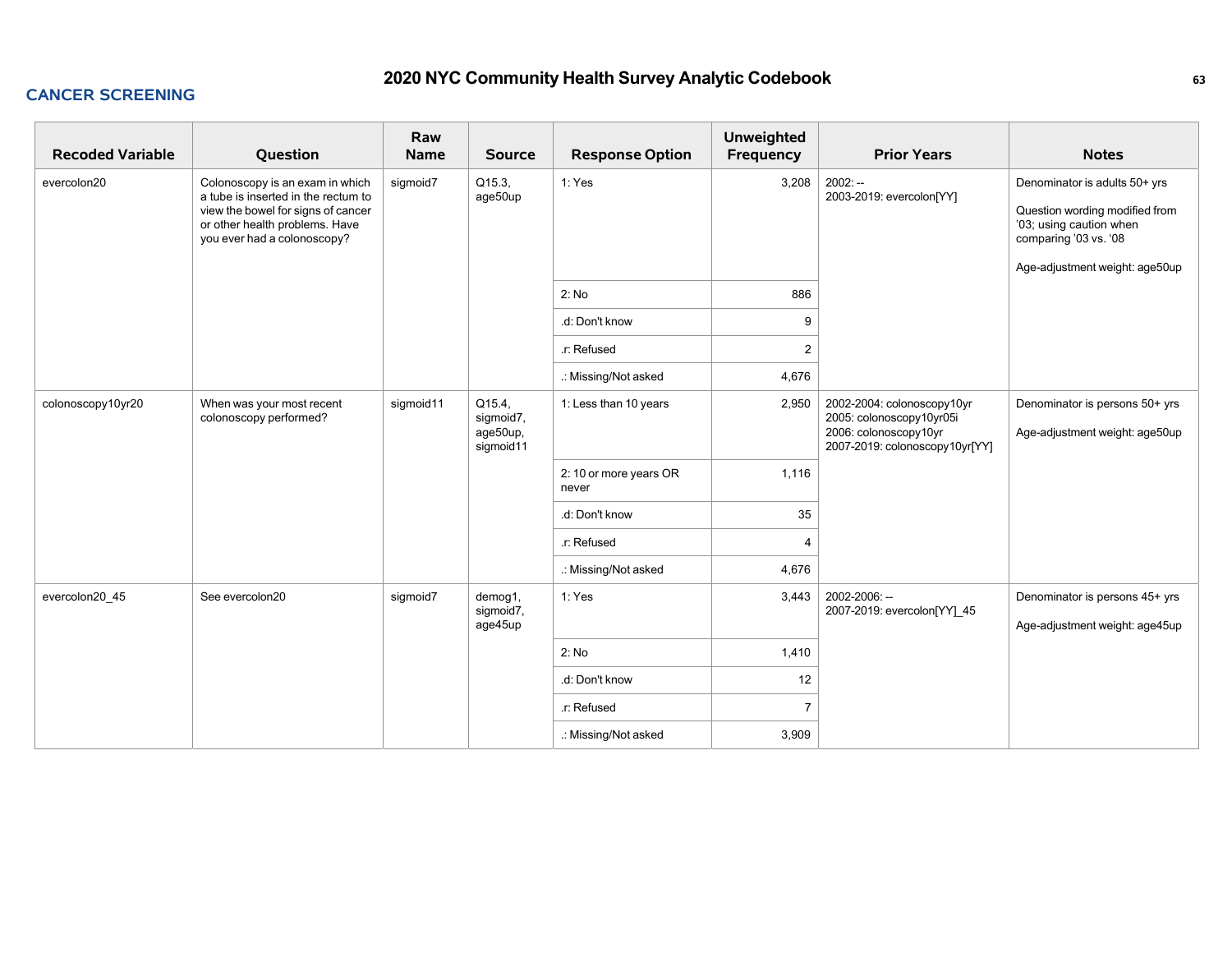### **CANCER SCREENING**

| <b>Recoded Variable</b> | Question              | Raw<br>Name | <b>Source</b>                                 | <b>Response Option</b>          | <b>Unweighted</b><br><b>Frequency</b> | <b>Prior Years</b>                            | <b>Notes</b>                                                     |
|-------------------------|-----------------------|-------------|-----------------------------------------------|---------------------------------|---------------------------------------|-----------------------------------------------|------------------------------------------------------------------|
| colonoscopy10yr_45      | See colonoscopy20yr16 | sigmoid11   | demog1,<br>sigmoid7,<br>sigmoid11,<br>age45up | 1: Less than 10 years           | 3,161                                 | 2002-2006: --<br>2007-2019:colonoscopy10yr_45 | Denominator is persons 45+ yrs<br>Age-adjustment weight: age45up |
|                         |                       |             |                                               | 2: 10 or more years OR<br>never | 1,661                                 |                                               |                                                                  |
|                         |                       |             |                                               | .d: Don't know                  | 40                                    |                                               |                                                                  |
|                         |                       |             |                                               | r: Refused.                     | 10                                    |                                               |                                                                  |
|                         |                       |             |                                               | .: Missing/Not asked            | 3,909                                 |                                               |                                                                  |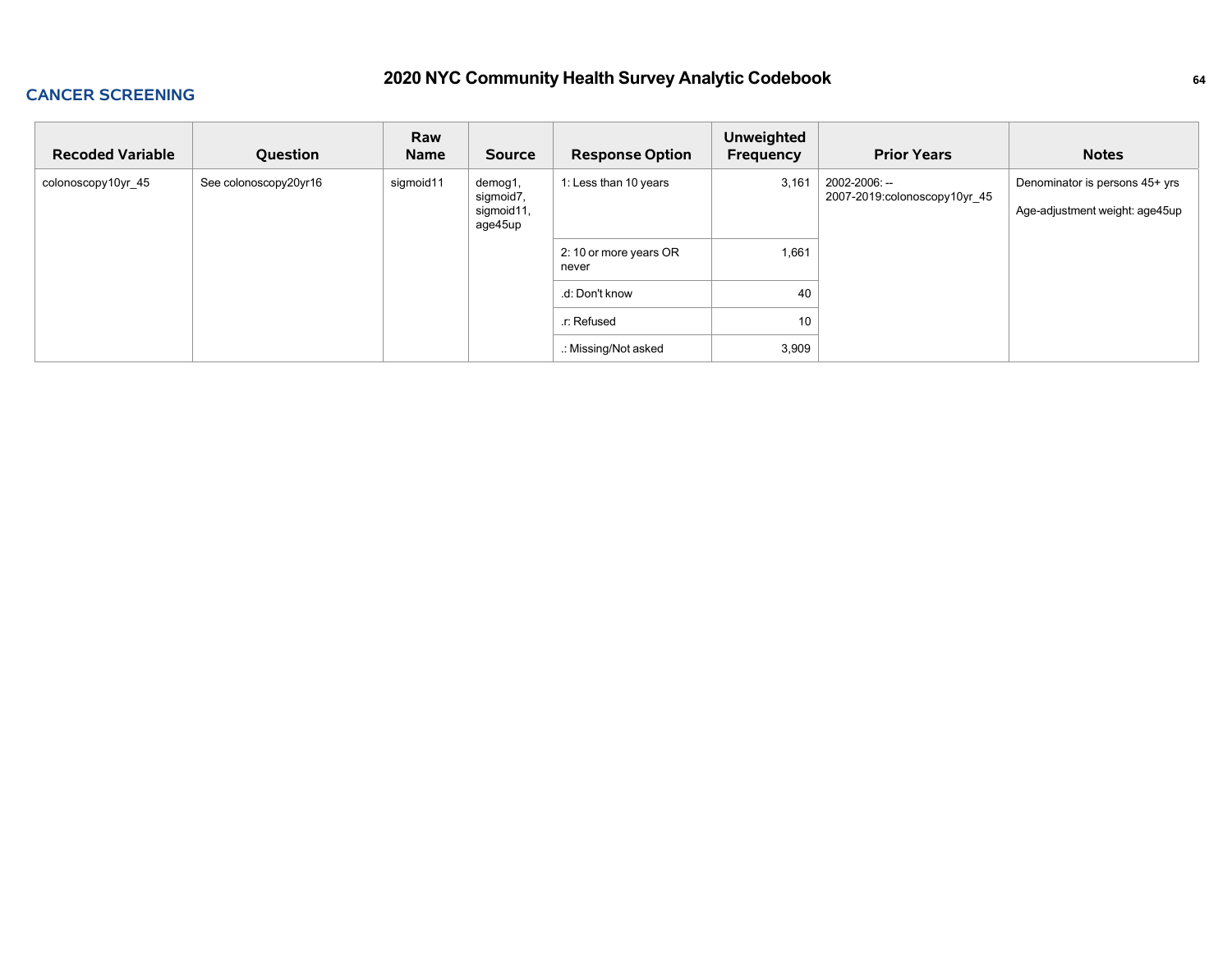### **HIV TESTING**

| <b>Recoded Variable</b> | Question                                           | Raw<br>Name | <b>Source</b> | <b>Response Option</b> | <b>Unweighted</b><br>Frequency | <b>Prior Years</b>                                                              | <b>Notes</b>                                                                                                                               |
|-------------------------|----------------------------------------------------|-------------|---------------|------------------------|--------------------------------|---------------------------------------------------------------------------------|--------------------------------------------------------------------------------------------------------------------------------------------|
| hiv12months20           | Have you had an HIV test in the<br>last 12 months? | hiv18       | Q16.1         | 1: Yes                 | 2,507                          | $2002: -$<br>2003: hiv6<br>$2004: -$<br>2005-2019: hiv12months[YY]              | Question wording differs in '05/'06<br>v. '07-'09                                                                                          |
|                         |                                                    |             |               | 2: No                  | 6,122                          |                                                                                 |                                                                                                                                            |
|                         |                                                    |             |               | .d: Don't know         | 139                            |                                                                                 |                                                                                                                                            |
|                         |                                                    |             |               | r: Refused             | 13                             |                                                                                 |                                                                                                                                            |
| everhivtest20           | Have you ever had an HIV test?                     | hiv19       | Q16.2, hiv18  | 1: Yes                 | 5,503                          | 2002-2004: --<br>2005: everhivtest05<br>$2006: -$<br>2007-2019: everhivtest[YY] | Question wording changed over<br>time and response coding/level<br>changed.<br>In 2002 and 2004 question<br>restricted to 18-64 year olds. |
|                         |                                                    |             |               | 2: No                  | 3,047                          |                                                                                 |                                                                                                                                            |
|                         |                                                    |             |               | .d: Don't know         | 214                            |                                                                                 |                                                                                                                                            |
|                         |                                                    |             |               | .r: Refused            | 17                             |                                                                                 |                                                                                                                                            |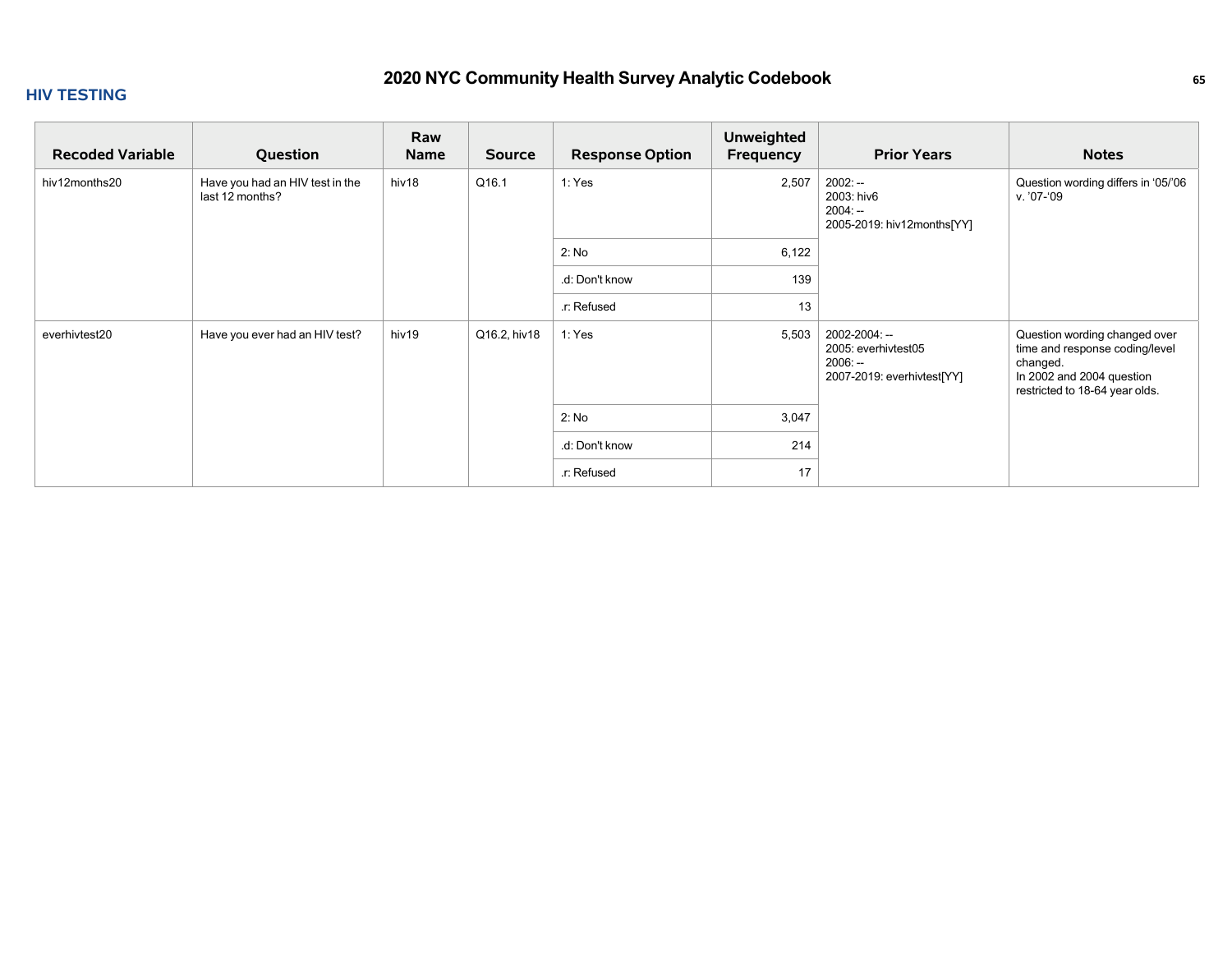| <b>Recoded Variable</b> | Question                                                        | Raw<br><b>Name</b>            | <b>Source</b>                           | <b>Response Option</b>                     | <b>Unweighted</b><br>Frequency | <b>Prior Years</b>                                                                                                                    | <b>Notes</b>                                                                              |
|-------------------------|-----------------------------------------------------------------|-------------------------------|-----------------------------------------|--------------------------------------------|--------------------------------|---------------------------------------------------------------------------------------------------------------------------------------|-------------------------------------------------------------------------------------------|
| sexbehav_active20       | Sexual behavior, past 12 months                                 | sex21, sex32,<br>sex40, sex43 | Q17.1f,<br>Q17.9f,<br>Q17.1m.<br>Q17.2m | 1: Homosexual                              | 272                            | $2002: -$<br>2003-2006: sexbehav_active<br>2007:-2019 sexbehav_active[YY]                                                             | Denominator is all sexually active                                                        |
|                         |                                                                 |                               |                                         | 2: Bisexual                                | 113                            |                                                                                                                                       |                                                                                           |
|                         |                                                                 |                               |                                         | 3: Heterosexual                            | 4,817                          |                                                                                                                                       |                                                                                           |
|                         |                                                                 |                               |                                         | 4: Sexually active with<br>incomplete info | 32                             |                                                                                                                                       |                                                                                           |
|                         |                                                                 |                               |                                         | .: Missing/Not asked                       | 3,547                          |                                                                                                                                       |                                                                                           |
| sexuallyactive20        | Sexually active in past 12 months                               | $\sim$                        | sexbehav<br>active20                    | 1: Yes                                     | 5,234                          | $2002: -$<br>2003-2005: sexuallyactive<br>2006-2017: sexuallyactive[YY]<br>2018: imputed_sexuallyactive18<br>2019: sexuallyactive[YY] | Question wording modified across<br>years.<br>In 2002 question restricted to<br>18-64yrs. |
|                         |                                                                 |                               |                                         | 2: No                                      | 2,686                          |                                                                                                                                       |                                                                                           |
|                         |                                                                 |                               |                                         | .: Missing/Not asked                       | 861                            |                                                                                                                                       |                                                                                           |
| sexpartner              | Number of male and female sex<br>partners in the past 12 months | $\overline{\phantom{a}}$      | sex21, sex43,<br>sex32, sex40           | 1: None                                    | 2,686                          | $2002: -$<br>2003-2016: sexpartner<br>2017-2018: imputed_sexpartner<br>2019: sexpartner                                               | Question wording modified across<br>years.<br>In 2002 question restricted to<br>18-64yrs. |
|                         |                                                                 |                               |                                         | 2: One                                     | 4,263                          |                                                                                                                                       |                                                                                           |
|                         |                                                                 |                               |                                         | 3: Two                                     | 374                            |                                                                                                                                       |                                                                                           |
|                         |                                                                 |                               |                                         | 4: Three or more                           | 597                            |                                                                                                                                       |                                                                                           |
|                         |                                                                 |                               |                                         | .: Missing/Not asked                       | 861                            |                                                                                                                                       |                                                                                           |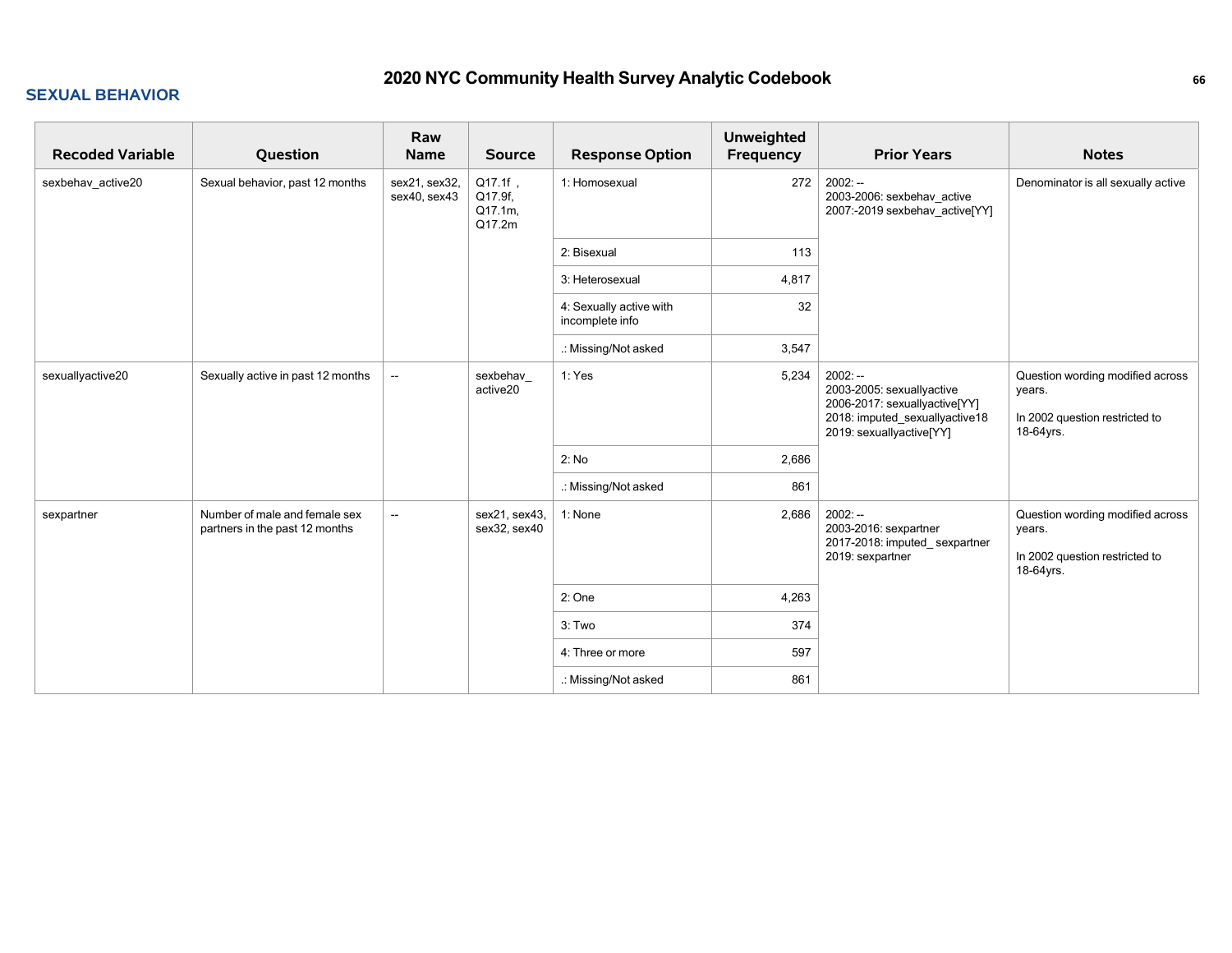| <b>Recoded Variable</b> | Question                                                           | Raw<br>Name  | <b>Source</b>                | <b>Response Option</b> | <b>Unweighted</b><br><b>Frequency</b> | <b>Prior Years</b>                   | <b>Notes</b>                                                                          |
|-------------------------|--------------------------------------------------------------------|--------------|------------------------------|------------------------|---------------------------------------|--------------------------------------|---------------------------------------------------------------------------------------|
| <b>WSW</b>              | Women who have sex with<br>women, past 12 months                   | sex32, sex21 | Q17.7f<br>Q17.1f<br>demog175 | 1: Yes                 | 171                                   | $2002: -$<br>2003-2019: wsw          | Denominator is sexually active<br>women<br>In 2002 question restricted to<br>18-64yrs |
|                         |                                                                    |              |                              | 2: No                  | 2,456                                 |                                      |                                                                                       |
|                         |                                                                    |              |                              | .: Missing/Not asked   | 6,154                                 |                                      |                                                                                       |
| wswexclusive            | Women who have sex with<br>women, exclusively in past 12<br>months | sex32, sex21 | Q17.7f<br>Q17.1f<br>demog175 | 1:Yes                  | 84                                    | $2002: -$<br>2003-2019: wswexclusive | Denominator is sexually active<br>women<br>In 2002 question restricted to<br>18-64yrs |
|                         |                                                                    |              |                              | 2: No                  | 2,544                                 |                                      |                                                                                       |
|                         |                                                                    |              |                              | .: Missing/Not asked   | 6,153                                 |                                      |                                                                                       |
| msm                     | Men who have sex with men, past<br>12 months                       | sex43, sex40 | Q17.2m<br>Q17.1m<br>demog175 | 1: Yes                 | 224                                   | $2002: -$<br>2003-2019: msm          | Denominator is sexually active<br>men<br>In 2002 question restricted to<br>18-64yrs   |
|                         |                                                                    |              |                              | 2: No                  | 2,361                                 |                                      |                                                                                       |
|                         |                                                                    |              |                              | .: Missing/Not asked   | 6,196                                 |                                      |                                                                                       |
| msmexclusive            | Men who have sex with women,<br>exclusively in past 12 months      | sex43, sex40 | Q17.2m<br>Q17.1m<br>demog175 | 1: Yes                 | 188                                   | $2002: -$<br>2003-2019: msmexclusive | Denominator is sexually active<br>men<br>In 2002 question restricted to<br>18-64yrs   |
|                         |                                                                    |              |                              | 2: No                  | 2,408                                 |                                      |                                                                                       |
|                         |                                                                    |              |                              | .: Missing/Not asked   | 6,185                                 |                                      |                                                                                       |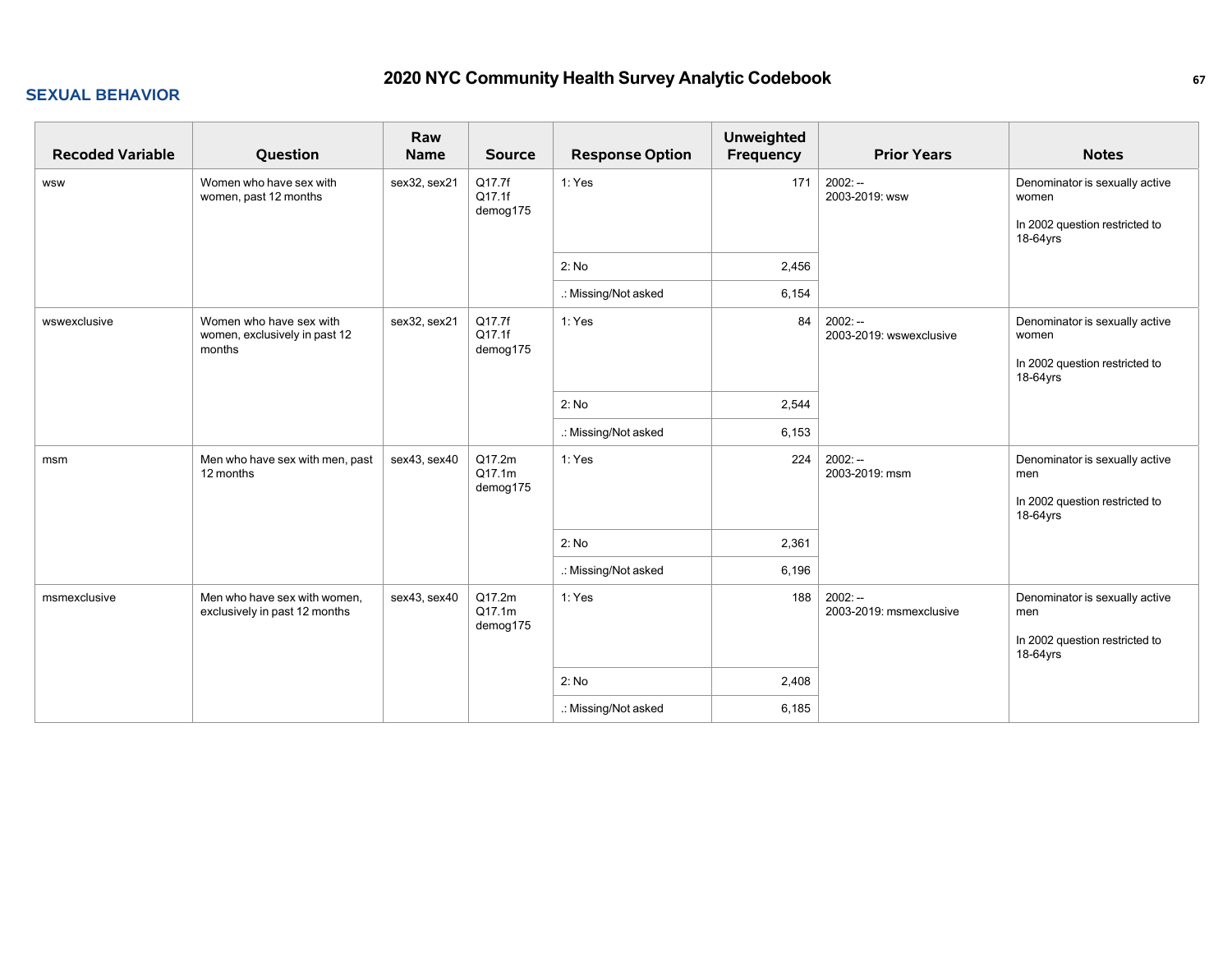| <b>Recoded Variable</b> | Question                                                                                                                                                                 | Raw<br>Name                   | <b>Source</b>                                                  | <b>Response Option</b> | <b>Unweighted</b><br>Frequency | <b>Prior Years</b>                                                                                   | <b>Notes</b>                                                                                                                                                                                                                       |
|-------------------------|--------------------------------------------------------------------------------------------------------------------------------------------------------------------------|-------------------------------|----------------------------------------------------------------|------------------------|--------------------------------|------------------------------------------------------------------------------------------------------|------------------------------------------------------------------------------------------------------------------------------------------------------------------------------------------------------------------------------------|
| condom20                | The last time you had sex, did you<br>use a condom? Among all<br>sexually active                                                                                         | sex60, sex98,<br>sex45, sex46 | Q17.2f,<br>Q17.3m,<br>Q17.4m,<br>Q17.5m                        | 1: Yes                 | 1,523                          | 2003: condom03<br>2004: condomNOToral<br>2005-2006: condom[YY]<br>$2007: -$<br>2008-2019: condom[YY] | Among those sexually active in<br>last 12 months.<br>In 2007 condom use question was<br>not asked of MSM exclusive so<br>condomuse07 not directly<br>comparable to any other years.<br>In 2002 question restricted to<br>18-64yrs. |
|                         |                                                                                                                                                                          |                               |                                                                | 2: No                  | 3,570                          |                                                                                                      |                                                                                                                                                                                                                                    |
|                         |                                                                                                                                                                          |                               |                                                                | .d: Don't know         | 5                              |                                                                                                      |                                                                                                                                                                                                                                    |
|                         |                                                                                                                                                                          |                               |                                                                | .r: Refused            | 43                             |                                                                                                      |                                                                                                                                                                                                                                    |
|                         |                                                                                                                                                                          |                               |                                                                | .: Missing/Not asked   | 3,640                          |                                                                                                      |                                                                                                                                                                                                                                    |
| condomusetrend          | The last time you had sex, did you<br>use a condom? Among sexually<br>active 18-64 year olds who had<br>sex with 1 or more partners of<br>opposite sex in past 12 months | $\sim$                        | sex60, sex45,<br>sex46, sex98;<br>msmexclusive<br>wswexclusive | 1: Yes                 | 1,367                          | 2002-2019: condomusetrend                                                                            | Denominator is persons 18-64 yrs<br>who had sex with >=1 partner of<br>opposite sex in past 12 months                                                                                                                              |
|                         |                                                                                                                                                                          |                               |                                                                | 2: No                  | 3,005                          |                                                                                                      |                                                                                                                                                                                                                                    |
|                         |                                                                                                                                                                          |                               |                                                                | .d: Don't know         | 5                              |                                                                                                      |                                                                                                                                                                                                                                    |
|                         |                                                                                                                                                                          |                               |                                                                | .r: Refused            | 36                             |                                                                                                      |                                                                                                                                                                                                                                    |
|                         |                                                                                                                                                                          |                               |                                                                | .: Missing/Not asked   | 4,368                          |                                                                                                      |                                                                                                                                                                                                                                    |
| analsex                 | In the past 12 months, have you<br>had anal sex?                                                                                                                         | sex61, sex68                  | Q17.6f,<br>sex21,<br>Q17.8m,<br>sex40, sex43                   | 1: Yes                 | 483                            | 2002-2006: --<br>2007: analsex<br>$2008: -$<br>2009-2019: analsex                                    | Denominator is WSM and MSWM                                                                                                                                                                                                        |
|                         |                                                                                                                                                                          |                               |                                                                | 2: No                  | 4,569                          |                                                                                                      |                                                                                                                                                                                                                                    |
|                         |                                                                                                                                                                          |                               |                                                                | .d: Don't know         | 23                             |                                                                                                      |                                                                                                                                                                                                                                    |
|                         |                                                                                                                                                                          |                               |                                                                | .r: Refused            | 66                             |                                                                                                      |                                                                                                                                                                                                                                    |
|                         |                                                                                                                                                                          |                               |                                                                | .: Missing/Not asked   | 3,640                          |                                                                                                      |                                                                                                                                                                                                                                    |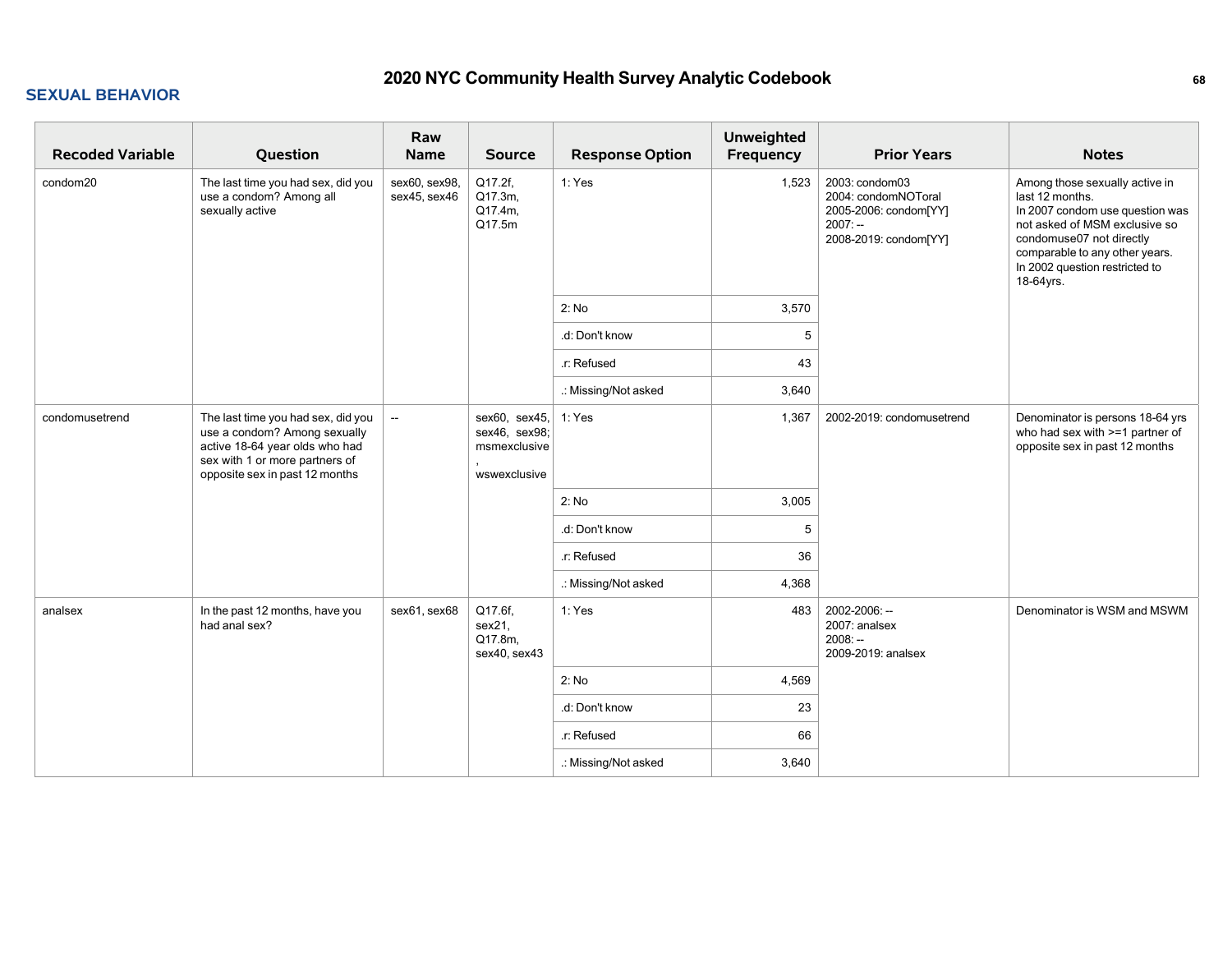| <b>Recoded Variable</b> | Question                                                                                        | Raw<br>Name              | <b>Source</b>                                                 | <b>Response Option</b>                              | <b>Unweighted</b><br>Frequency | <b>Prior Years</b>                                                                             | <b>Notes</b>                                                                                                                                                                                                                                                              |
|-------------------------|-------------------------------------------------------------------------------------------------|--------------------------|---------------------------------------------------------------|-----------------------------------------------------|--------------------------------|------------------------------------------------------------------------------------------------|---------------------------------------------------------------------------------------------------------------------------------------------------------------------------------------------------------------------------------------------------------------------------|
| analsexcondomuse20      | In the past 12 months, when you<br>have had anal sex have you or<br>your partner used a condom? | sex92, sex93             | sex61, sex92,<br>sex68, sex93                                 | 1: Yes                                              | 159                            | 2002-2014: --<br>2015-2019:<br>analsexcondomuse[YY]                                            | Denominator is those who<br>reported anal sex in past 12<br>months<br>Response options changed                                                                                                                                                                            |
|                         |                                                                                                 |                          |                                                               | 2: No                                               | 323                            |                                                                                                |                                                                                                                                                                                                                                                                           |
|                         |                                                                                                 |                          |                                                               | .r: Refused                                         | -1                             |                                                                                                |                                                                                                                                                                                                                                                                           |
|                         |                                                                                                 |                          |                                                               | .: Missing/Not asked                                | 8,298                          |                                                                                                |                                                                                                                                                                                                                                                                           |
| bthcontrollastsex20_q1  | Any birth control at last sex<br>(includes condom use)                                          | $\overline{\phantom{a}}$ | otherbcnotco<br>ndom,<br>condom20,<br>bthcontroltyp<br>e20_q1 | 1: Yes<br>2: No                                     | 1,993<br>771                   | 2002-2012: --<br>2013-2014: bthcontrollastsex<br>$2015: -$<br>2016-2019: bthcontrollastsex[YY] | Denominator is women 18-45 and<br>men 18-65 with at least one<br>opposite sex partner<br>Categories DO NOT include<br>condom use.<br>Not comparable to 2013, 2014<br>Version 1 only. Analysis requires<br>special survey strata (strata_q1)<br>and weight (wt21_dual_q1). |
|                         |                                                                                                 |                          |                                                               | .: Missing/Not asked                                | 6,017                          |                                                                                                |                                                                                                                                                                                                                                                                           |
| analstdtest             | Anal or rectal STD test in past 12<br>months (among WSM and<br>MSWM)                            | sex111,<br>sex113        | Q17.10m,<br>Q17.8f                                            | 1: Had anal STD test in past<br>12 months           | 126                            | 2002-2018: --<br>2019: analstdtest                                                             |                                                                                                                                                                                                                                                                           |
|                         |                                                                                                 |                          |                                                               | 2: Did not have anal STD<br>test in past 12 months  | 349                            |                                                                                                |                                                                                                                                                                                                                                                                           |
|                         |                                                                                                 |                          |                                                               | 3: Did not have receptive<br>anal in past 12 months | $\mathbf 0$                    |                                                                                                |                                                                                                                                                                                                                                                                           |
|                         |                                                                                                 |                          |                                                               | .d: Don't know                                      | $\overline{7}$                 |                                                                                                |                                                                                                                                                                                                                                                                           |
|                         |                                                                                                 |                          |                                                               | .r: Refused                                         | $\overline{1}$                 |                                                                                                |                                                                                                                                                                                                                                                                           |
|                         |                                                                                                 |                          |                                                               | .: Missing/Not asked                                | 8,298                          |                                                                                                |                                                                                                                                                                                                                                                                           |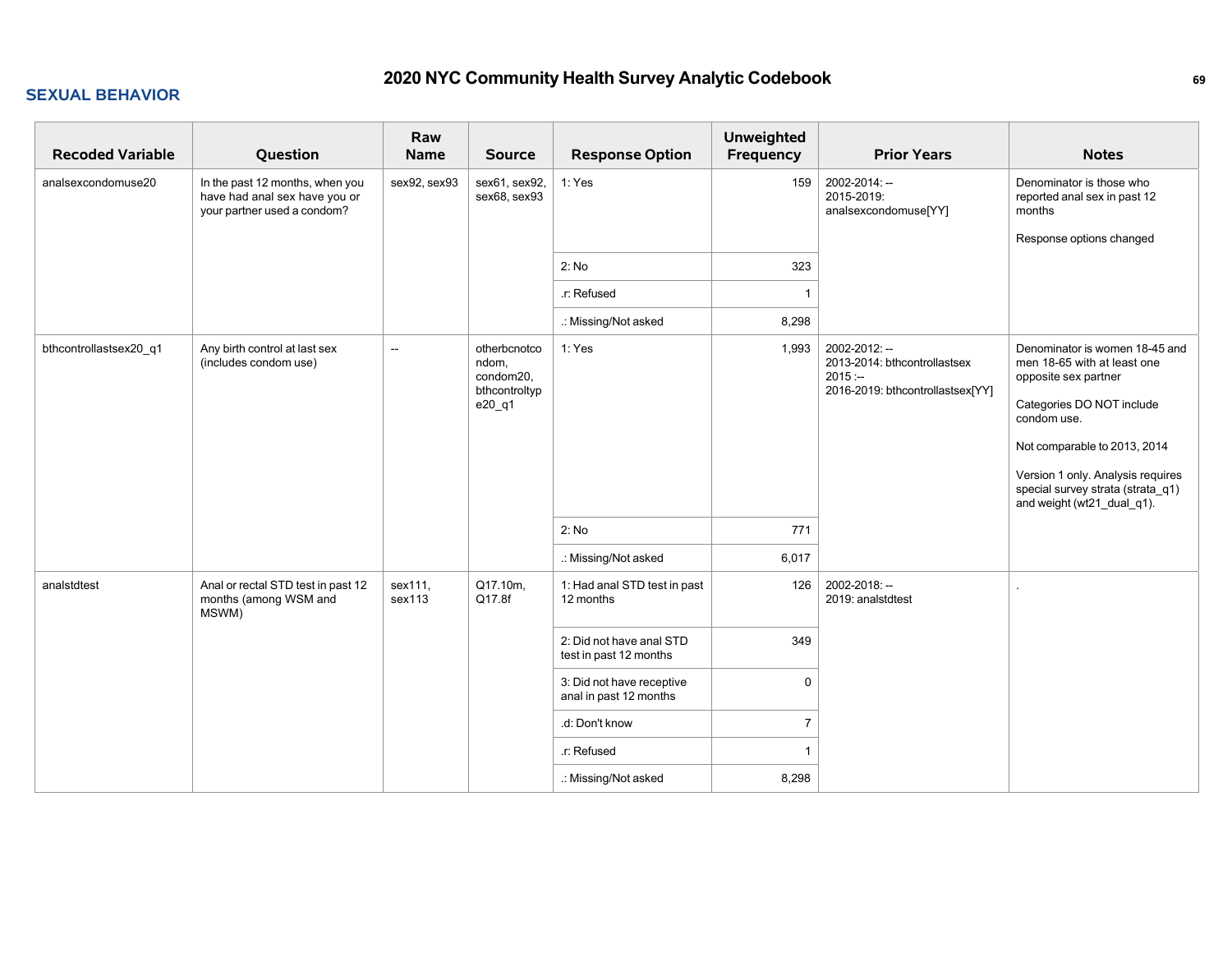| <b>Recoded Variable</b> | Question                                                                                                                                                          | Raw<br>Name      | <b>Source</b>       | <b>Response Option</b> | <b>Unweighted</b><br>Frequency | <b>Prior Years</b>                                                              | <b>Notes</b>                                                                            |
|-------------------------|-------------------------------------------------------------------------------------------------------------------------------------------------------------------|------------------|---------------------|------------------------|--------------------------------|---------------------------------------------------------------------------------|-----------------------------------------------------------------------------------------|
| reprodcare              | Was there a time in the past 12<br>months when you needed<br>contraception or abortion services<br>but did not get it? (among sexually<br>active women <= 45 yrs) | sex112           | Q17.10f             | 1: Yes                 | 20                             | 2002-2018: --<br>2019: reprodcare                                               | Available with a Data Use<br>Agreement. Please contact<br>EpiDataRequest@health.nyc.gov |
|                         |                                                                                                                                                                   |                  |                     | 2: No                  | 1,531                          |                                                                                 |                                                                                         |
|                         |                                                                                                                                                                   |                  |                     | .d: Don't know         |                                |                                                                                 |                                                                                         |
|                         |                                                                                                                                                                   |                  |                     | .r: Refused            | 5                              |                                                                                 |                                                                                         |
|                         |                                                                                                                                                                   |                  |                     | .: Missing/Not asked   | 7,224                          |                                                                                 |                                                                                         |
| everheardofprep         | Have you heard of PrEP<br>(Pre-Exposure Prophylaxis)?                                                                                                             | sex96,<br>sex102 | Q17.11f,<br>Q17.11m | 1: Yes                 | 2,360                          | 2002-2015: --<br>2016-2018: everheardofprep<br>$2019: -$                        | Denominator is all sexually active                                                      |
|                         |                                                                                                                                                                   |                  |                     | 2: No                  | 2,853                          |                                                                                 |                                                                                         |
|                         |                                                                                                                                                                   |                  |                     | .d: Don't know         | 13                             |                                                                                 |                                                                                         |
|                         |                                                                                                                                                                   |                  |                     | .r: Refused            | 8                              |                                                                                 |                                                                                         |
|                         |                                                                                                                                                                   |                  |                     | .: Missing/Not asked   | 3,547                          |                                                                                 |                                                                                         |
| everusedprep20          | Have you ever used PrEP to<br>prevent yourself from becoming<br>infected with HIV? Among those<br>who have heard of PrEP.                                         | sex97.<br>sex105 | Q17.12f,<br>Q17.12m | 1: Yes                 | 104                            | 2002-2015: --<br>2016: everusedprep<br>2017-2018: everusedprep[YY]<br>$2019: -$ | Question wording changed since<br>2017.                                                 |
|                         |                                                                                                                                                                   |                  |                     | 2: No                  | 2,255                          |                                                                                 |                                                                                         |
|                         |                                                                                                                                                                   |                  |                     | .d: Don't know         | 0                              |                                                                                 |                                                                                         |
|                         |                                                                                                                                                                   |                  |                     | .r: Refused            |                                |                                                                                 |                                                                                         |
|                         |                                                                                                                                                                   |                  |                     | .: Missing/Not asked   | 6,421                          |                                                                                 |                                                                                         |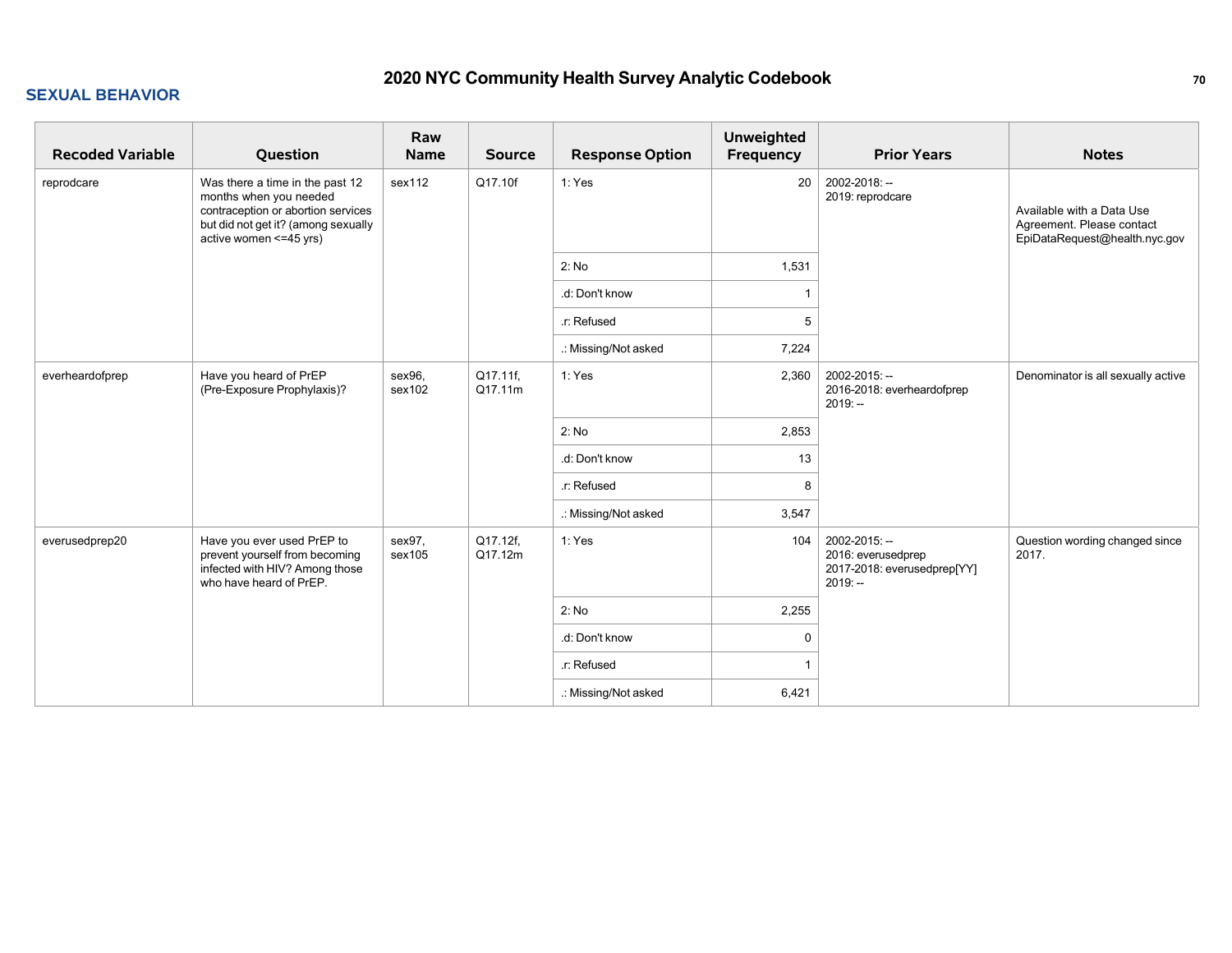### **ALCOHOL USE**

| <b>Recoded Variable</b> | Question                                                                                                                                                                                                                                                                                                 | Raw<br><b>Name</b>       | <b>Source</b>                             | <b>Response Option</b> | <b>Unweighted</b><br><b>Frequency</b> | <b>Prior Years</b>                                                                          | <b>Notes</b>                                         |
|-------------------------|----------------------------------------------------------------------------------------------------------------------------------------------------------------------------------------------------------------------------------------------------------------------------------------------------------|--------------------------|-------------------------------------------|------------------------|---------------------------------------|---------------------------------------------------------------------------------------------|------------------------------------------------------|
| drinker                 | Consumed at least one alcohol<br>drink in past 30 days                                                                                                                                                                                                                                                   | drink9                   | Q18.1                                     | 1: Yes                 | 4,701                                 | 2002-2005: drinker<br>$2006: -$<br>2007-2019: drinker                                       | Values for none/ no drinks have<br>changed over time |
|                         |                                                                                                                                                                                                                                                                                                          |                          |                                           | 2: No                  | 4,018                                 |                                                                                             |                                                      |
|                         |                                                                                                                                                                                                                                                                                                          |                          |                                           | .d: Don't know         | 39                                    |                                                                                             |                                                      |
|                         |                                                                                                                                                                                                                                                                                                          |                          |                                           | .r: Refused            | 23                                    |                                                                                             |                                                      |
| daysalc30               | A drink of alcohol is 1 can or<br>bottle of beer, 1 glass of wine, 1<br>can or bottle of wine cooler, 1<br>cocktail, or 1 shot of liquor.<br>During the past 30 days, how<br>many days per week or per month<br>did you have at least 1 drink of<br>any alcoholic beverage?<br>STANDARDIZED TO PER MONTH | drink9                   | Q18.1                                     | Values: 0-30           | 8,719                                 | 2002-2005: daysalc30<br>$2006: -$<br>2007-2019: daysalc30                                   | Continuous measure standardized<br>to days per month |
|                         |                                                                                                                                                                                                                                                                                                          |                          |                                           | .d: Don't know         | 39                                    |                                                                                             |                                                      |
|                         |                                                                                                                                                                                                                                                                                                          |                          |                                           | .r: Refused            | 23                                    |                                                                                             |                                                      |
| averagedrink20          | On the days when you drank,<br>about how many drinks did you<br>drink on average? Standardized to<br>average number of drinks per day<br>in last 30 days)                                                                                                                                                | drink5                   | Q18.2, drink9                             | Values: 0-32           | 8,687                                 | 2002-04: averagedrink<br>2005: averagedrink[YY]<br>$2006: -$<br>2007-2019: averagedrink[YY] |                                                      |
|                         |                                                                                                                                                                                                                                                                                                          |                          |                                           | .d: Don't know         | 29                                    |                                                                                             |                                                      |
|                         |                                                                                                                                                                                                                                                                                                          |                          |                                           | r: Refused             | 3                                     |                                                                                             |                                                      |
|                         |                                                                                                                                                                                                                                                                                                          |                          |                                           | .: Missing/Not asked   | 62                                    |                                                                                             |                                                      |
| heavydrink20            | Heavy drinking defined as men<br>having >2 drinks per day or<br>women having >1 drink per day                                                                                                                                                                                                            | $\overline{\phantom{a}}$ | averagedrink<br>20, drinkder,<br>birthsex | 1: Yes                 | 513                                   | 2002-2004: heavydrink<br>2005: heavydrink[YY]<br>$2006: -$<br>2007-2019: heavydrink[YY]     | $\sim$                                               |
|                         |                                                                                                                                                                                                                                                                                                          |                          |                                           | 2: No                  | 8,146                                 |                                                                                             |                                                      |
|                         |                                                                                                                                                                                                                                                                                                          |                          |                                           | .: Missing/Not asked   | 122                                   |                                                                                             |                                                      |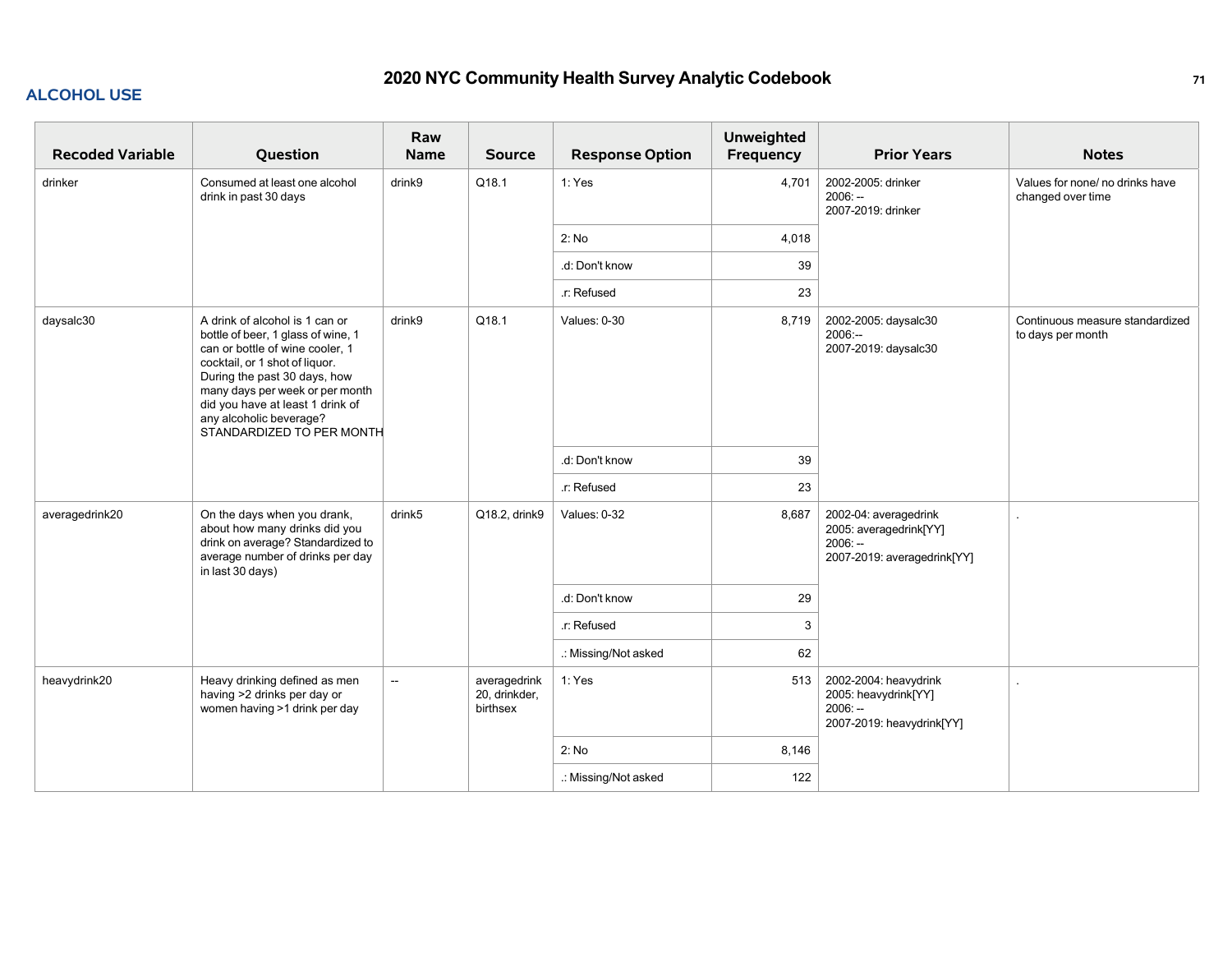#### **ALCOHOL USE**

# **2020 NYC Community Health Survey Analytic Codebook <sup>72</sup>**

| <b>Recoded Variable</b> | <b>Question</b>                                                                                                         | Raw<br><b>Name</b>  | <b>Source</b>     | <b>Response Option</b> | <b>Unweighted</b><br>Frequency | <b>Prior Years</b>                               | <b>Notes</b>                                                                          |
|-------------------------|-------------------------------------------------------------------------------------------------------------------------|---------------------|-------------------|------------------------|--------------------------------|--------------------------------------------------|---------------------------------------------------------------------------------------|
| bingenew                | During the past 30 days had<br>[men: 5 or more drinks on one<br>occasion ] [women: 4 or more<br>drinks on one occasion] | drink10,<br>drinker | Q18.3,<br>drinker | 1: Yes                 | 1,319                          | 2002-2010: not comparable<br>2011-2019: bingenew | Change to question in 2011,<br>among women asked 4 or more<br>drinks on one occasion. |
|                         |                                                                                                                         |                     |                   | 2: No                  | 7,366                          |                                                  |                                                                                       |
|                         |                                                                                                                         |                     |                   | .d: Don't know         | 69                             |                                                  |                                                                                       |
|                         |                                                                                                                         |                     |                   | .r: Refused            | 27                             |                                                  |                                                                                       |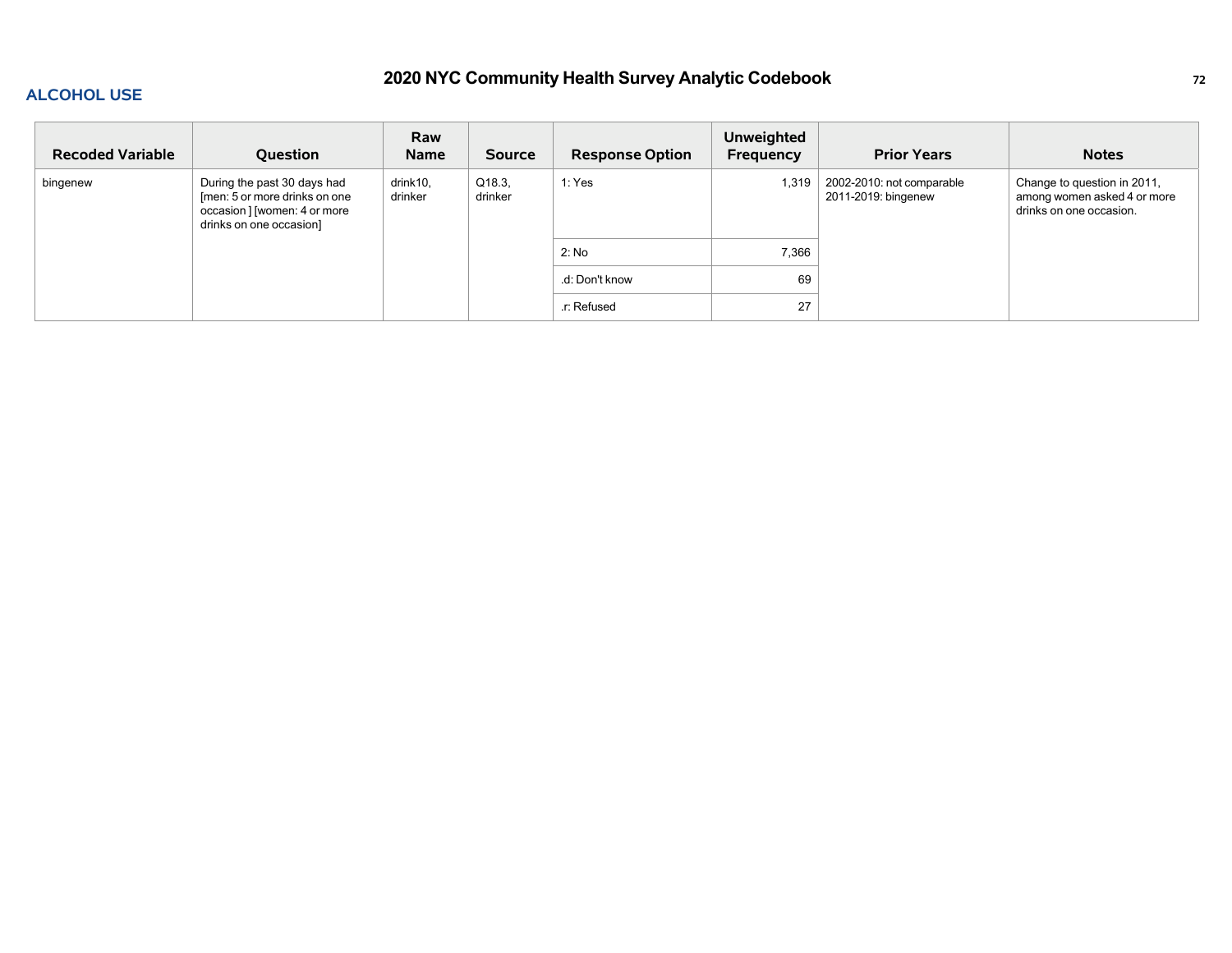#### **IPV AND SUICIDE**

# **2020 NYC Community Health Survey Analytic Codebook <sup>73</sup>**

| <b>Recoded Variable</b> | Question                                                                                                                                               | Raw<br>Name | <b>Source</b> | <b>Response Option</b> | <b>Unweighted</b><br>Frequency | <b>Prior Years</b>                                                      | <b>Notes</b>                                                                            |
|-------------------------|--------------------------------------------------------------------------------------------------------------------------------------------------------|-------------|---------------|------------------------|--------------------------------|-------------------------------------------------------------------------|-----------------------------------------------------------------------------------------|
| ipvphy                  | Has a current or former intimate<br>partner ever hit, slapped, shoved,<br>choked, kicked, shaken, or<br>otherwise physically hurt you?                 | domest8     | Q23.1         | 1: Yes                 | 721                            | 2002-2015: --<br>2016: ipvphy<br>$2017: -$<br>2018: ipvphy<br>$2019: -$ |                                                                                         |
|                         |                                                                                                                                                        |             |               | 2: No                  | 7,958                          |                                                                         |                                                                                         |
|                         |                                                                                                                                                        |             |               | .d: Don't know         | 12                             |                                                                         |                                                                                         |
|                         |                                                                                                                                                        |             |               | .r: Refused            | 90                             |                                                                         |                                                                                         |
| insultipv               | Has a current or former intimate<br>partner ever insulted you, or<br>called you names repeatedly, or<br>controlled your behavior?                      | domest10    | Q23.2         | 1: Yes                 | 1,193                          | 2002-2017: --<br>2018: insultpiv<br>2019:--                             |                                                                                         |
|                         |                                                                                                                                                        |             |               | 2: No                  | 7,470                          |                                                                         |                                                                                         |
|                         |                                                                                                                                                        |             |               | .d: Don't know         | 13                             |                                                                         |                                                                                         |
|                         |                                                                                                                                                        |             |               | .r: Refused            | 105                            |                                                                         |                                                                                         |
| thinksuicide            | At any time in the past 12 months,<br>that is from [date fill] up to and<br>including today, did you seriously<br>think about trying to kill yourself? | selfharm1   | Q23.3         | 1: Yes                 | 208                            | 2002-2019: --                                                           | New in 2020<br>Available with a Data Use<br>Agreement. Please contact                   |
|                         |                                                                                                                                                        |             |               | 2: No                  | 8,522                          |                                                                         | EpiDataRequest@health.nyc.gov                                                           |
|                         |                                                                                                                                                        |             |               | .d: Don't know         | 4                              |                                                                         |                                                                                         |
|                         |                                                                                                                                                        |             |               | .r: Refused            | 47                             |                                                                         |                                                                                         |
| triedsuicide            | During the past 12 months, have<br>you tried to kill yourself?                                                                                         | selfharm2   | Q23.4         | 1: Yes                 | 30                             | 2002-2019: --                                                           | New in 2020                                                                             |
|                         |                                                                                                                                                        |             |               |                        |                                |                                                                         | Denominator is those who<br>seriously thought about trying to<br>kill themselves.       |
|                         |                                                                                                                                                        |             |               |                        |                                |                                                                         | Available with a Data Use<br>Agreement. Please contact<br>EpiDataRequest@health.nyc.gov |
|                         |                                                                                                                                                        |             |               | 2: No                  | 177                            |                                                                         |                                                                                         |
|                         |                                                                                                                                                        |             |               | .: Missing/Not asked   | 8,574                          |                                                                         |                                                                                         |